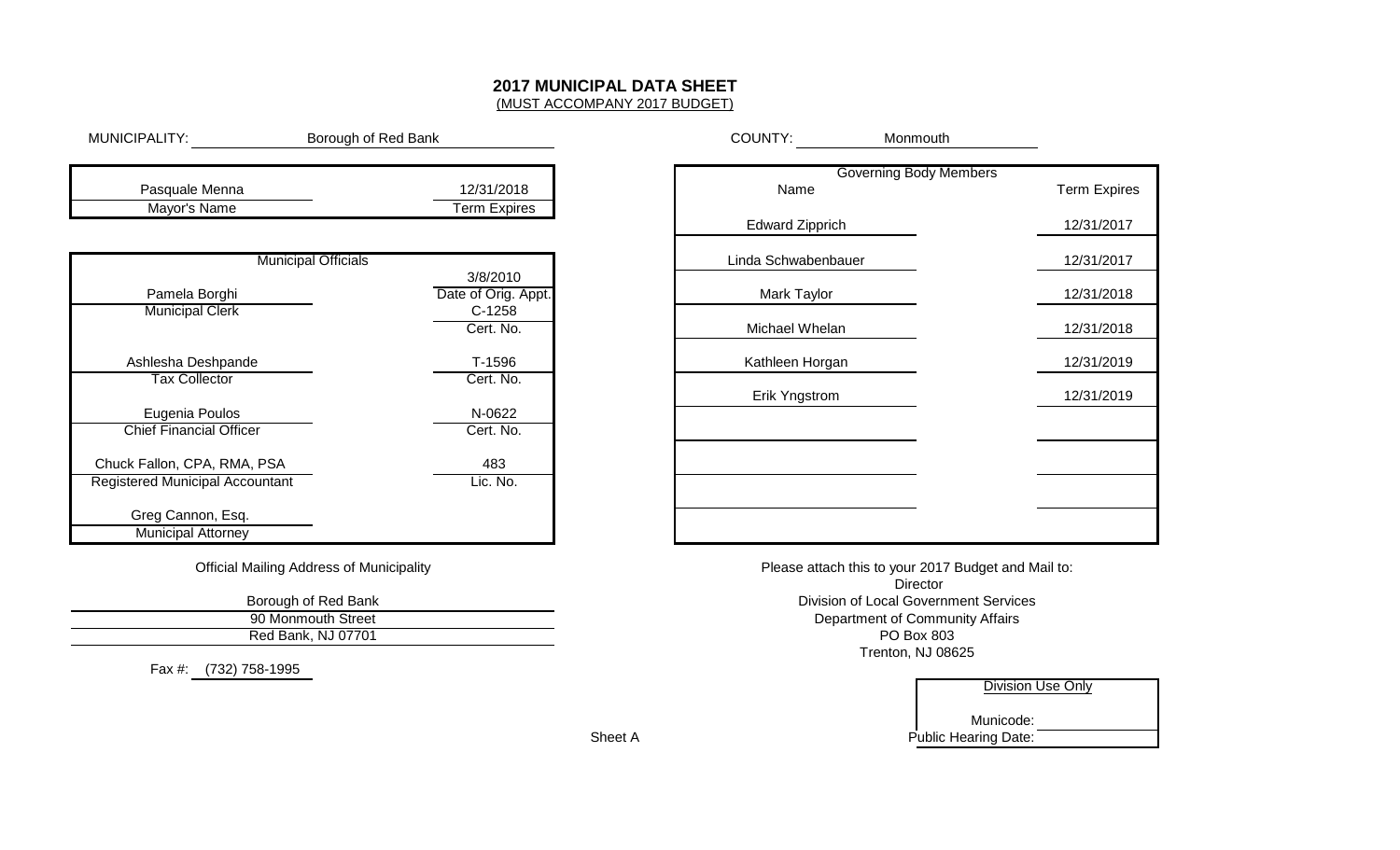|                                                                                                                                                                                                                                                                                                             |                                                                                                                                                    |                     | 2017<br><b>MUNICIPAL BUDGET</b>            |                                                                                                                                                               |                       |                                                                                                                              |                                                                                                                                                                            |
|-------------------------------------------------------------------------------------------------------------------------------------------------------------------------------------------------------------------------------------------------------------------------------------------------------------|----------------------------------------------------------------------------------------------------------------------------------------------------|---------------------|--------------------------------------------|---------------------------------------------------------------------------------------------------------------------------------------------------------------|-----------------------|------------------------------------------------------------------------------------------------------------------------------|----------------------------------------------------------------------------------------------------------------------------------------------------------------------------|
| Municipal Budget of the                                                                                                                                                                                                                                                                                     |                                                                                                                                                    | Borough of Red Bank |                                            | , County of                                                                                                                                                   | Monmouth              | for the Fiscal Year 2017.                                                                                                    |                                                                                                                                                                            |
| It is hereby certified that the Budget and Capital Budget annexed hereto and hereby made a part                                                                                                                                                                                                             |                                                                                                                                                    |                     |                                            |                                                                                                                                                               |                       |                                                                                                                              |                                                                                                                                                                            |
| hereof is a true copy of the Budget and Capital Budget approved by resolution of the Governing Body on the                                                                                                                                                                                                  |                                                                                                                                                    |                     |                                            |                                                                                                                                                               |                       |                                                                                                                              | <b>Clerk</b>                                                                                                                                                               |
| 22<br>day of                                                                                                                                                                                                                                                                                                | March                                                                                                                                              | , 2017              |                                            |                                                                                                                                                               |                       |                                                                                                                              | 90 Monmouth Street<br><b>Address</b>                                                                                                                                       |
| and that public advertisement will be made in accordance with the provisions of N.J.S. 40A:4-6 and                                                                                                                                                                                                          |                                                                                                                                                    |                     |                                            |                                                                                                                                                               |                       |                                                                                                                              | Red Bank, NJ 07701                                                                                                                                                         |
| N.J.A.C. 5:30-4.4(d).                                                                                                                                                                                                                                                                                       |                                                                                                                                                    |                     |                                            |                                                                                                                                                               |                       |                                                                                                                              | Address                                                                                                                                                                    |
| Certified by me, this                                                                                                                                                                                                                                                                                       | 22                                                                                                                                                 | day of              | March, 2017                                |                                                                                                                                                               |                       |                                                                                                                              | (732) 530-2740                                                                                                                                                             |
|                                                                                                                                                                                                                                                                                                             |                                                                                                                                                    |                     |                                            |                                                                                                                                                               |                       |                                                                                                                              | <b>Phone Number</b>                                                                                                                                                        |
| additions are correct, all statements contained herein are in proof and the total of<br>anticipated revenues equals the total of appropriations.<br>Certified by me, this                                                                                                                                   | 22                                                                                                                                                 | day of              | March, 2017                                | lis in full compliance with the Local Budget Law, N.J.S. 40A:4-1 et seq.                                                                                      | Certified by me, this |                                                                                                                              | Body, that all additions are correct, all statements contained herein are in proof,<br>the total of anticipated revenues equals the total of appropriations and the budget |
| Registered Municipal Accountant                                                                                                                                                                                                                                                                             |                                                                                                                                                    |                     | 912 Highway 33, Suite 2                    |                                                                                                                                                               | 22                    | day of                                                                                                                       | March, 2017                                                                                                                                                                |
|                                                                                                                                                                                                                                                                                                             |                                                                                                                                                    |                     | Address                                    |                                                                                                                                                               |                       |                                                                                                                              |                                                                                                                                                                            |
| Freehold, NJ 07728<br>Address                                                                                                                                                                                                                                                                               |                                                                                                                                                    |                     | (732) 409-0800<br><b>Phone Number</b>      |                                                                                                                                                               |                       | <b>Chief Financial Officer</b>                                                                                               |                                                                                                                                                                            |
|                                                                                                                                                                                                                                                                                                             |                                                                                                                                                    |                     | DO NOT USE THESE SPACES                    |                                                                                                                                                               |                       |                                                                                                                              |                                                                                                                                                                            |
|                                                                                                                                                                                                                                                                                                             |                                                                                                                                                    |                     |                                            |                                                                                                                                                               |                       |                                                                                                                              |                                                                                                                                                                            |
|                                                                                                                                                                                                                                                                                                             |                                                                                                                                                    |                     | (Do Not advertise this Certification form) |                                                                                                                                                               |                       |                                                                                                                              |                                                                                                                                                                            |
| It is hereby certified that the amount to be raised by taxation for local purposes has been compared<br>with the approved Budget previously certified by me and any changes required as a condition to such<br>approval have been made. The adopted budget is certified with respect to the foregoing only. | CERTIFICATION OF ADOPTED BUDGET<br>STATE OF NEW JERSEY<br>Department of Community Affairs<br>Director of the Division of Local Government Services |                     |                                            | It is hereby certified that the Approved Budget made part hereof complies with the<br>requirements of law, and approval is given pursuant to N.J.S. 40A:4-79. | STATE OF NEW JERSEY   | CERTIFICATION OF APPROVED BUDGET<br>Department of Community Affairs<br>Director of the Division of Local Government Services |                                                                                                                                                                            |
| Dated:<br>2017                                                                                                                                                                                                                                                                                              | By:                                                                                                                                                |                     |                                            | Dated:                                                                                                                                                        | 2017                  | Bv:                                                                                                                          |                                                                                                                                                                            |
|                                                                                                                                                                                                                                                                                                             |                                                                                                                                                    |                     |                                            |                                                                                                                                                               |                       |                                                                                                                              |                                                                                                                                                                            |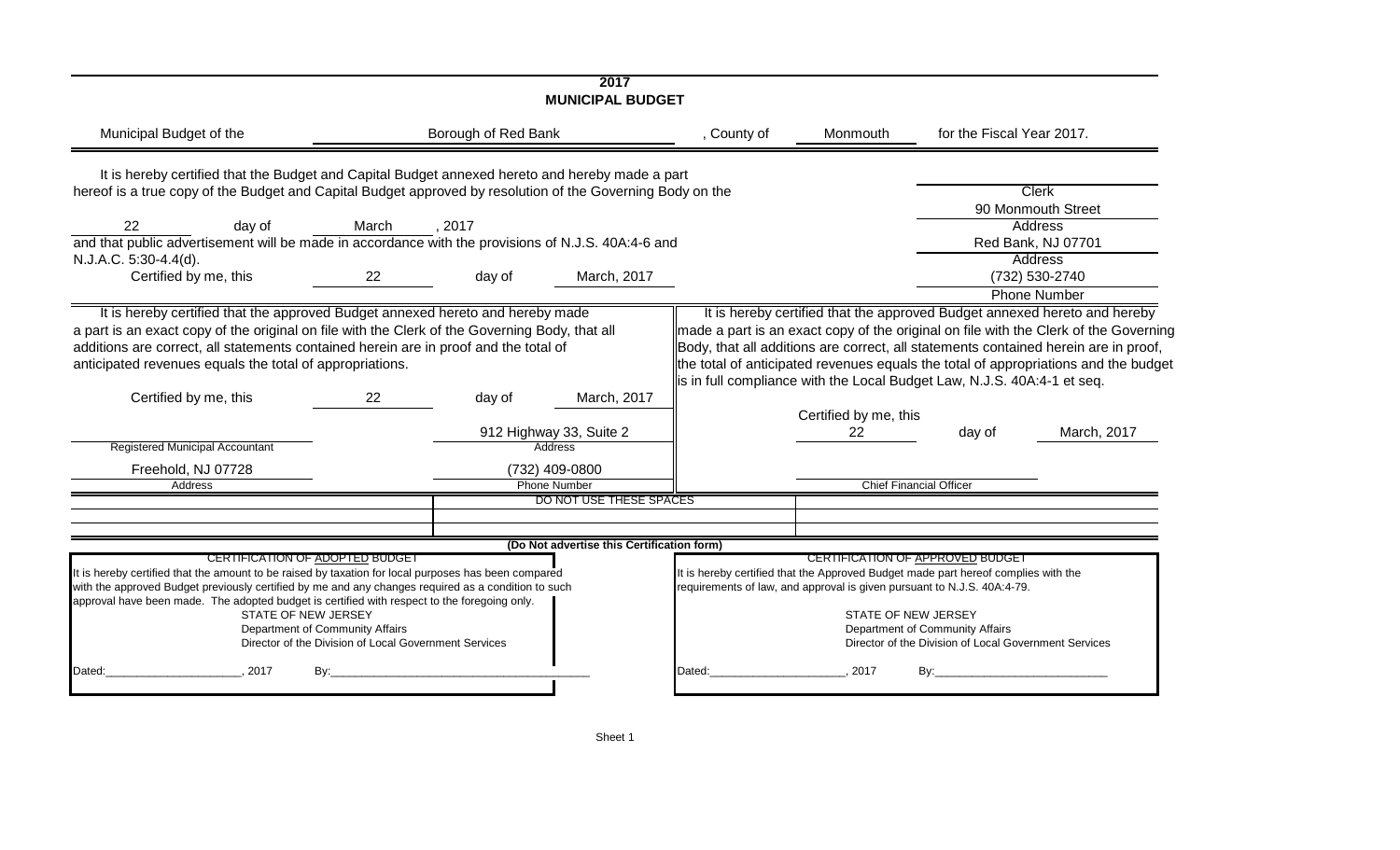### **COMMENTS OR CHANGES REQUIRED AS A CONDITION OF CERTIFICATION OF DIRECTOR OF LOCAL GOVERNMENT SERVICES**

The changes or comments which follow must be considered in connection with further action on this budget.

, County of MonmouthBorough of Red Bank

Sheet 1a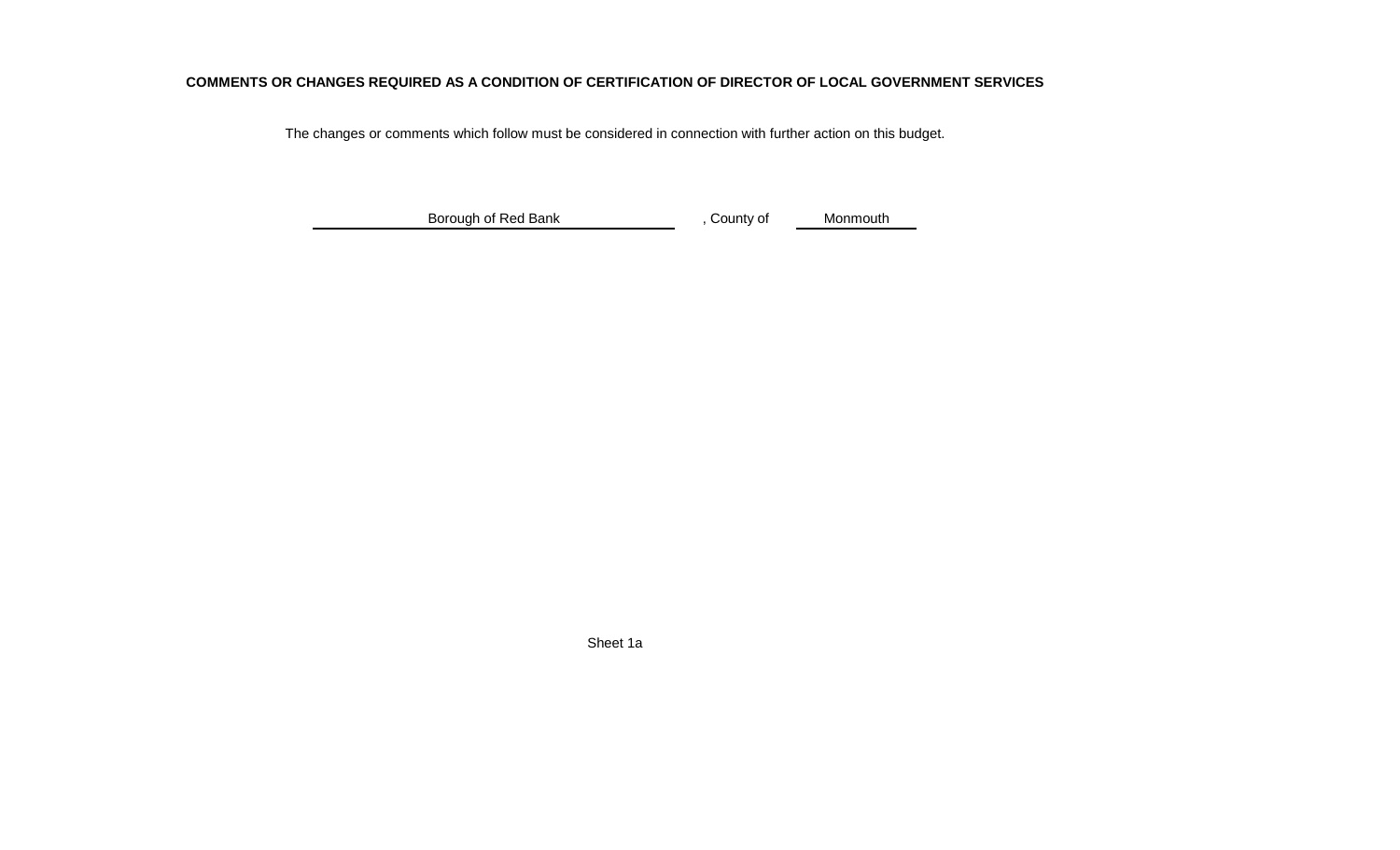### **RESOLUTIO NO. 17-63MUNICIPAL BUDGET NOTICE**

# **Section 1.**

| Municipal Budget of the                                                                                                               | Borough of Red Bank                                                      |             | , County of            | Monmouth          | for the Fiscal Year 2017.                                                                                                     |          |         |
|---------------------------------------------------------------------------------------------------------------------------------------|--------------------------------------------------------------------------|-------------|------------------------|-------------------|-------------------------------------------------------------------------------------------------------------------------------|----------|---------|
| Be It Resolved, that the following statements of revenues and appropriations shall constitute the Municipal Budget for the year 2017; |                                                                          |             |                        |                   |                                                                                                                               |          |         |
| Be It Further Resolved, that said Budget be published in                                                                              |                                                                          |             |                        |                   | the Asbury Park Press                                                                                                         |          |         |
| in the issue of                                                                                                                       | April 14                                                                 | , 2017      |                        |                   |                                                                                                                               |          |         |
| The Governing Body of the<br>M - Schwabenbauer<br>S - Taylor                                                                          | Borough of Red Bank                                                      |             |                        |                   | does hereby approve the following as the Budget for the year 2017:                                                            |          |         |
| <b>RECORDED VOTE</b><br>(Insert last name)                                                                                            | Yngstrom<br>Zipprich<br>Ayes Horgan<br>Schwabenbauer<br>Taylor<br>Whelan | <b>Nays</b> | <b>None</b>            | Abstained         | None                                                                                                                          | Absent   | None    |
| Notice is hereby given that the Budget and Tax Resolution was approved by the                                                         |                                                                          |             |                        | Mayor and Council |                                                                                                                               | of the   |         |
| Borough of Red Bank                                                                                                                   | , County of                                                              | Monmouth    | , on                   |                   | 2017.                                                                                                                         |          |         |
| A Hearing on the Budget and Tax Resolution will be held at                                                                            |                                                                          |             | the Municipal Building |                   | , on                                                                                                                          | April 26 | 2017 at |
| o'clock P.M.<br>6:30                                                                                                                  |                                                                          |             |                        |                   | at which time and place objections to said Budget and Tax Resolution for the year 2017 may be presented by taxpayers or other |          |         |

interested persons.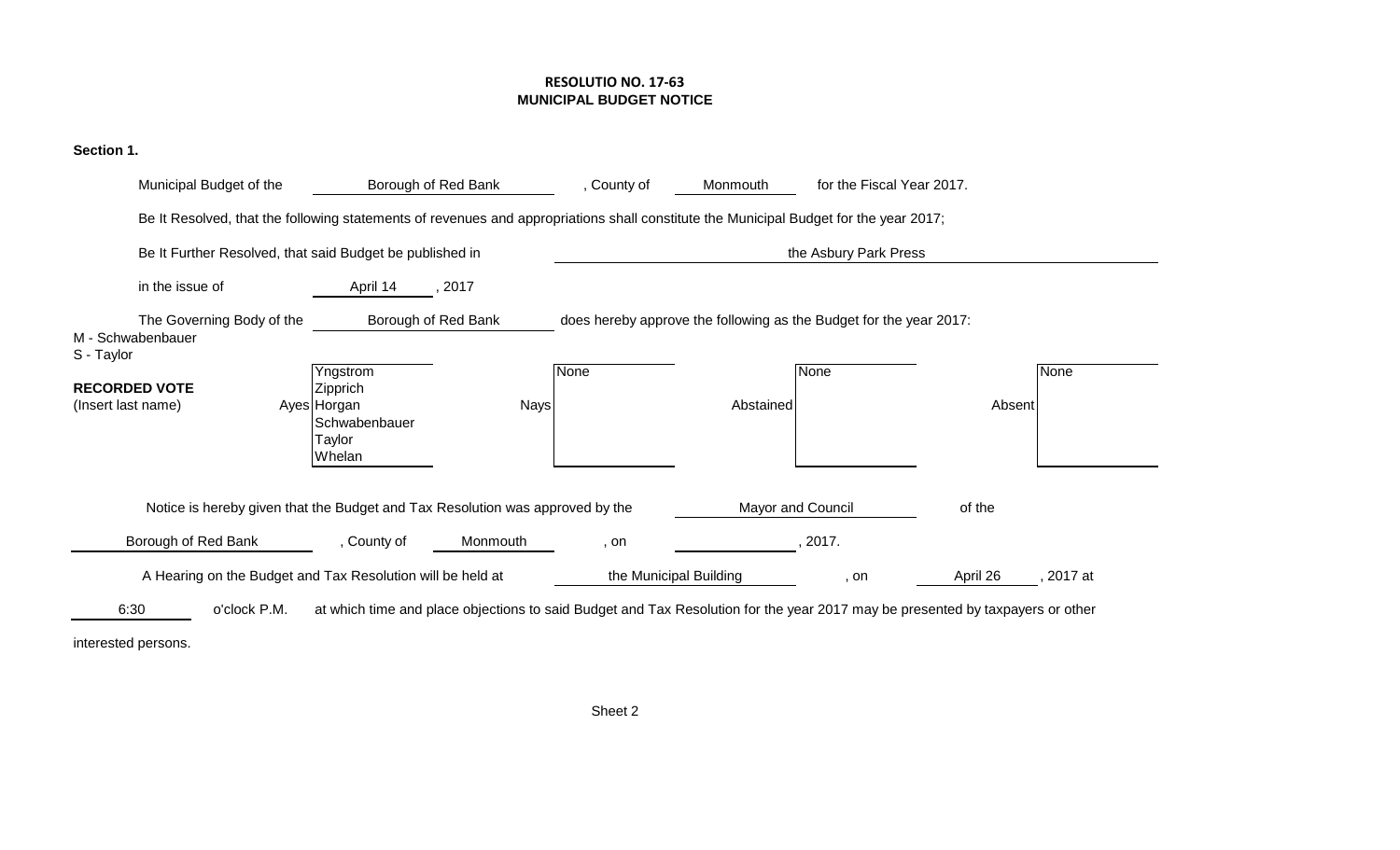|                                                                                            |                 |                 | Anticipated     |                 |
|--------------------------------------------------------------------------------------------|-----------------|-----------------|-----------------|-----------------|
| <b>GENERAL REVENUES</b>                                                                    | <b>FCOA</b>     | 2017            | 2016            | Cash in 2016    |
| 1. Surplus Anticipated                                                                     | 08-101          | 1,450,000.00    | 2,035,000.00    | 2,035,000.00    |
| 2. Surplus Anticipated with Prior Written Consent of Director of Local Government Services | 08-102          |                 |                 |                 |
| <b>Total Surplus Anticipated</b>                                                           | 08-100          | 1,450,000.00    | 2,035,000.00    | 2,035,000.00    |
| 3. Miscellaneous Revenues - Section A: Local Revenues                                      | <b>XXXXXXXX</b> | <b>XXXXXXXX</b> | <b>XXXXXXXX</b> | <b>XXXXXXXX</b> |
| Licenses:                                                                                  | <b>XXXXXXXX</b> | <b>XXXXXXXX</b> | <b>XXXXXXXX</b> | <b>XXXXXXXX</b> |
| <b>Alcoholic Beverages</b>                                                                 | 08-103          | 88,000.00       | 90,000.00       | 89,314.00       |
| Other                                                                                      | 08-104          | 57,500.00       | 55,000.00       | 60,625.00       |
| <b>Fees and Permits</b>                                                                    | 08-105          | 320,000.00      | 299,000.00      | 373,952.91      |
| Fines and Costs:                                                                           | <b>XXXXXXXX</b> | XXXXXXXX        | XXXXXXX         | <b>XXXXXXXX</b> |
| <b>Municipal Court</b>                                                                     | 08-110          | 625,000.00      | 625,000.00      | 629,197.28      |
| Other                                                                                      | 08-109          |                 |                 |                 |
| Interest and Costs on Taxes                                                                | 08-112          | 185,000.00      | 235,000.00      | 185,534.15      |
| <b>Interest and Costs on Assessments</b>                                                   | 08-115          |                 |                 |                 |
| <b>Parking Meters</b>                                                                      | 08-111          |                 |                 |                 |
| Interest on Investments and Deposits                                                       | 08-113          | 30,000.00       | 30,000.00       | 34,029.08       |
| Anticipated Utility Operating Surplus - Water/Sewer Utility                                | 08-114          | 481,600.00      | 827,478.00      | 827,478.00      |
| Anticipated Utility Operating Surplus - Parking Utility                                    | 08-115          | 1,135,000.00    | 876,700.00      | 876,700.00      |
|                                                                                            |                 |                 |                 |                 |
|                                                                                            |                 |                 |                 |                 |
|                                                                                            |                 |                 |                 |                 |

#### **CURRENT FUND - ANTICIPATED REVENUES**

 $\blacksquare$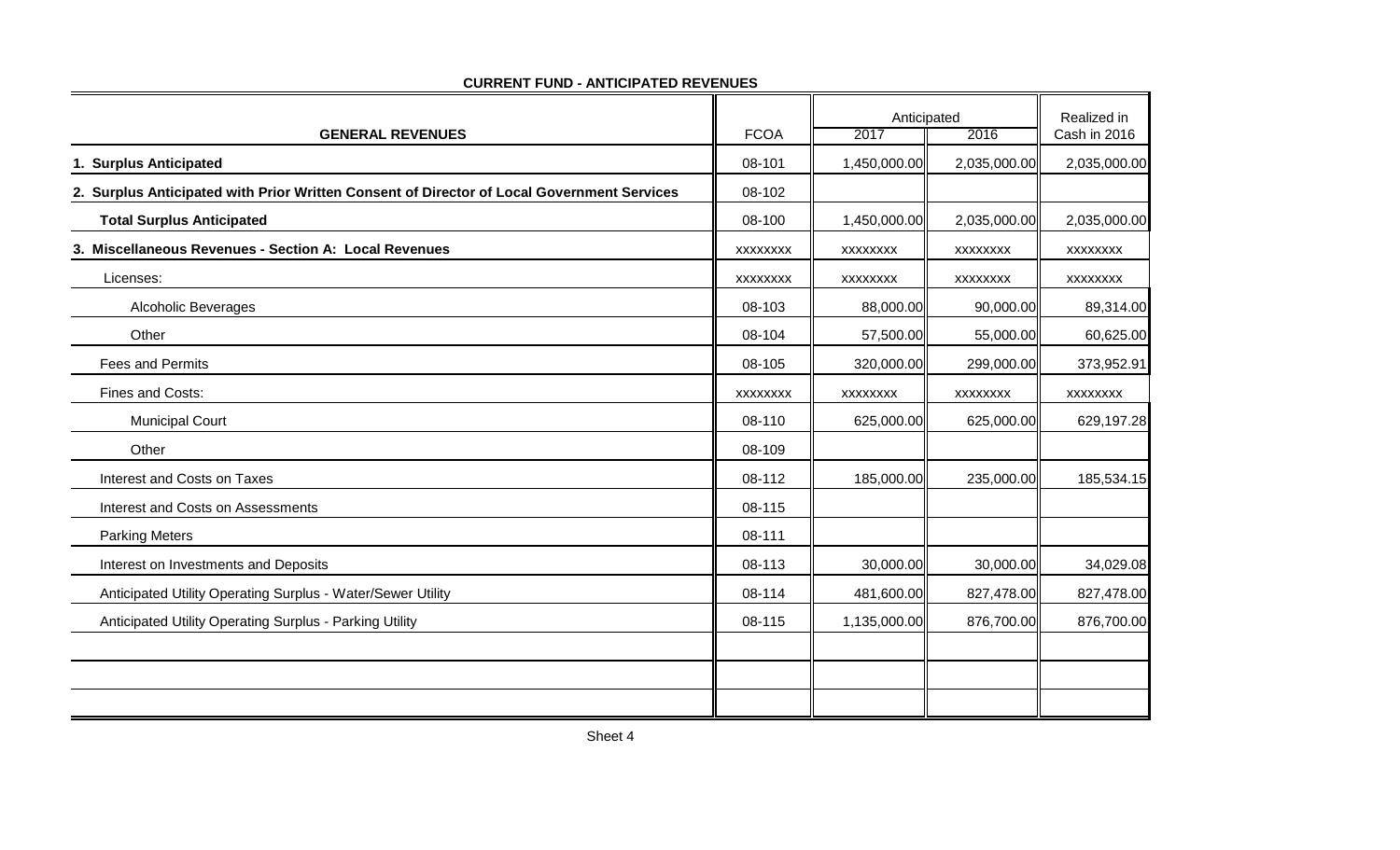|                                                                    |             | Anticipated  |              | Realized in  |
|--------------------------------------------------------------------|-------------|--------------|--------------|--------------|
| <b>GENERAL REVENUES</b>                                            | <b>FCOA</b> | 2017         | 2016         | Cash in 2016 |
| 3. Miscellaneous Revenues - Section A: Local Revenues (continued): |             |              |              |              |
|                                                                    |             |              |              |              |
|                                                                    |             |              |              |              |
|                                                                    |             |              |              |              |
|                                                                    |             |              |              |              |
|                                                                    |             |              |              |              |
|                                                                    |             |              |              |              |
|                                                                    |             |              |              |              |
|                                                                    |             |              |              |              |
|                                                                    |             |              |              |              |
|                                                                    |             |              |              |              |
|                                                                    |             |              |              |              |
|                                                                    |             |              |              |              |
|                                                                    |             |              |              |              |
|                                                                    |             |              |              |              |
|                                                                    |             |              |              |              |
|                                                                    |             |              |              |              |
|                                                                    |             |              |              |              |
| <b>Total Section A: Local Revenues</b>                             | 08-001      | 2,922,100.00 | 3,038,178.00 | 3,076,830.42 |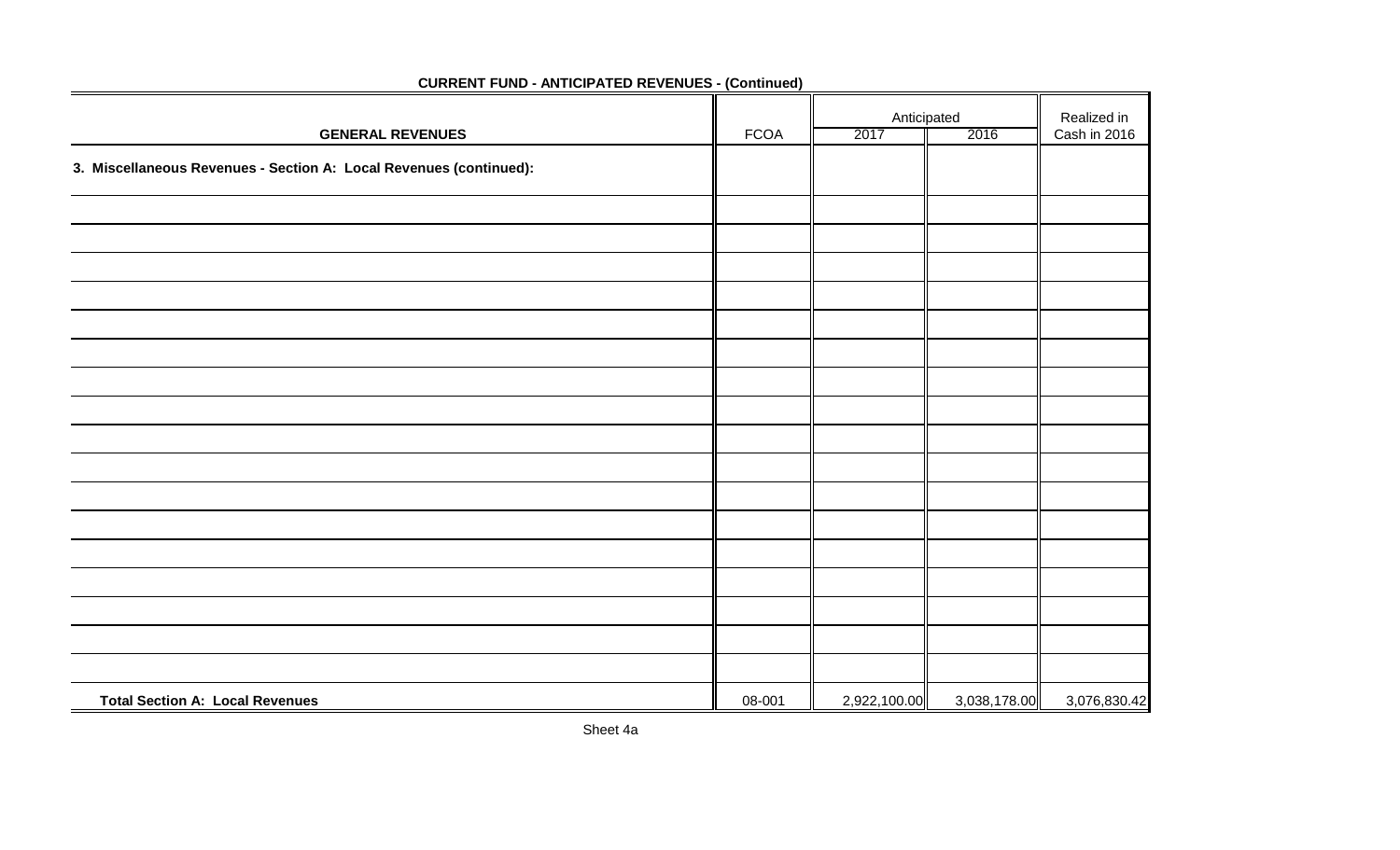|                                                                                    | Anticipated |              |              | Realized in  |
|------------------------------------------------------------------------------------|-------------|--------------|--------------|--------------|
| <b>GENERAL REVENUES</b>                                                            | <b>FCOA</b> | 2017         | 2016         | Cash in 2016 |
| 3. Miscellaneous Revenues - Section B: State Aid Without Offsetting Appropriations |             |              |              |              |
| Legislative Initiative Municipal Block Grant                                       | 09-201      |              |              |              |
| Extraordinary Aid (N.J.S.A.52:27D-118.35)                                          | 09-204      |              |              |              |
| Consolidated Municipal Property Tax Relief Aid                                     | 09-200      |              |              |              |
| Energy Receipts Tax (P.L. 1997, Chapters 162 & 167)                                | 09-202      | 2,011,681.00 | 2,011,681.00 | 2,011,681.00 |
|                                                                                    |             |              |              |              |
|                                                                                    |             |              |              |              |
|                                                                                    |             |              |              |              |
|                                                                                    |             |              |              |              |
|                                                                                    |             |              |              |              |
|                                                                                    |             |              |              |              |
|                                                                                    |             |              |              |              |
|                                                                                    |             |              |              |              |
|                                                                                    |             |              |              |              |
|                                                                                    |             |              |              |              |
|                                                                                    |             |              |              |              |
|                                                                                    |             |              |              |              |
| Total Section B: State Aid Without Offsetting Appropriations                       | 09-001      | 2,011,681.00 | 2,011,681.00 | 2,011,681.00 |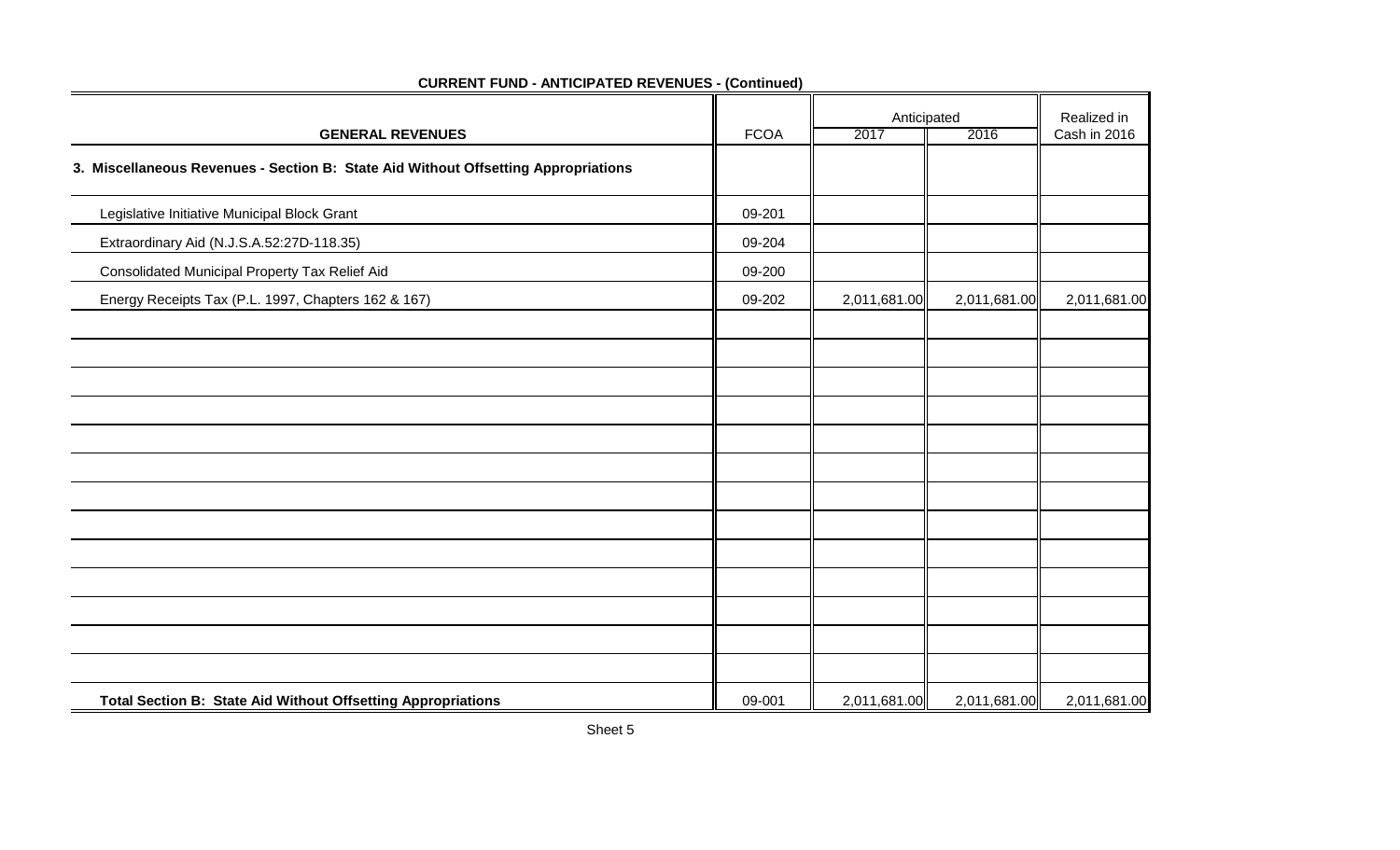|                                                                                                                                                        |                 | Anticipated     |                 | Realized in     |  |
|--------------------------------------------------------------------------------------------------------------------------------------------------------|-----------------|-----------------|-----------------|-----------------|--|
| <b>GENERAL REVENUES</b>                                                                                                                                | <b>FCOA</b>     | 2017            | 2016            | Cash in 2016    |  |
| 3. Miscellaneous Revenues - Section C: Dedicated Uniform Construction Code Fees<br>Offset with Appropriations (N.J.S. 40A:4-36 and N.J.A.C. 5:23-4.17) | <b>XXXXXXXX</b> | <b>XXXXXXXX</b> | <b>XXXXXXXX</b> | XXXXXXXX        |  |
| <b>Uniform Construction Code Fees</b>                                                                                                                  | 08-160          | 424,000.00      | 530,000.00      | 424,083.00      |  |
| Code Enforcement - Property Maintenance Fees                                                                                                           | 08-161          | 60,000.00       | 50,000.00       | 64,775.00       |  |
|                                                                                                                                                        |                 |                 |                 |                 |  |
| Special Item of General Revenue Anticipated With Prior Written Consent of                                                                              |                 |                 |                 |                 |  |
| <b>Director of Local Government Services:</b>                                                                                                          | <b>XXXXXXXX</b> | <b>XXXXXXXX</b> | <b>XXXXXXXX</b> | <b>XXXXXXXX</b> |  |
| Additional Dedicated Uniform Construction Code Fees Offset With Appropriations<br>(N.J.S. 40A:4-45.3h and N.J.A.C. 5:23-4.17)                          | <b>XXXXXXXX</b> | <b>XXXXXXXX</b> | <b>XXXXXXXX</b> | <b>XXXXXXXX</b> |  |
| <b>Uniform Construction Code Fees</b>                                                                                                                  | 08-160          |                 |                 |                 |  |
|                                                                                                                                                        |                 |                 |                 |                 |  |
|                                                                                                                                                        |                 |                 |                 |                 |  |
|                                                                                                                                                        |                 |                 |                 |                 |  |
|                                                                                                                                                        |                 |                 |                 |                 |  |
|                                                                                                                                                        |                 |                 |                 |                 |  |
|                                                                                                                                                        |                 |                 |                 |                 |  |
|                                                                                                                                                        |                 |                 |                 |                 |  |
| Total Section C: Dedicated Uniform Construction Code Fees Offset With Appropriations                                                                   | 08-001          | 484,000.00      | 580,000.00      | 488,858.00      |  |

۰.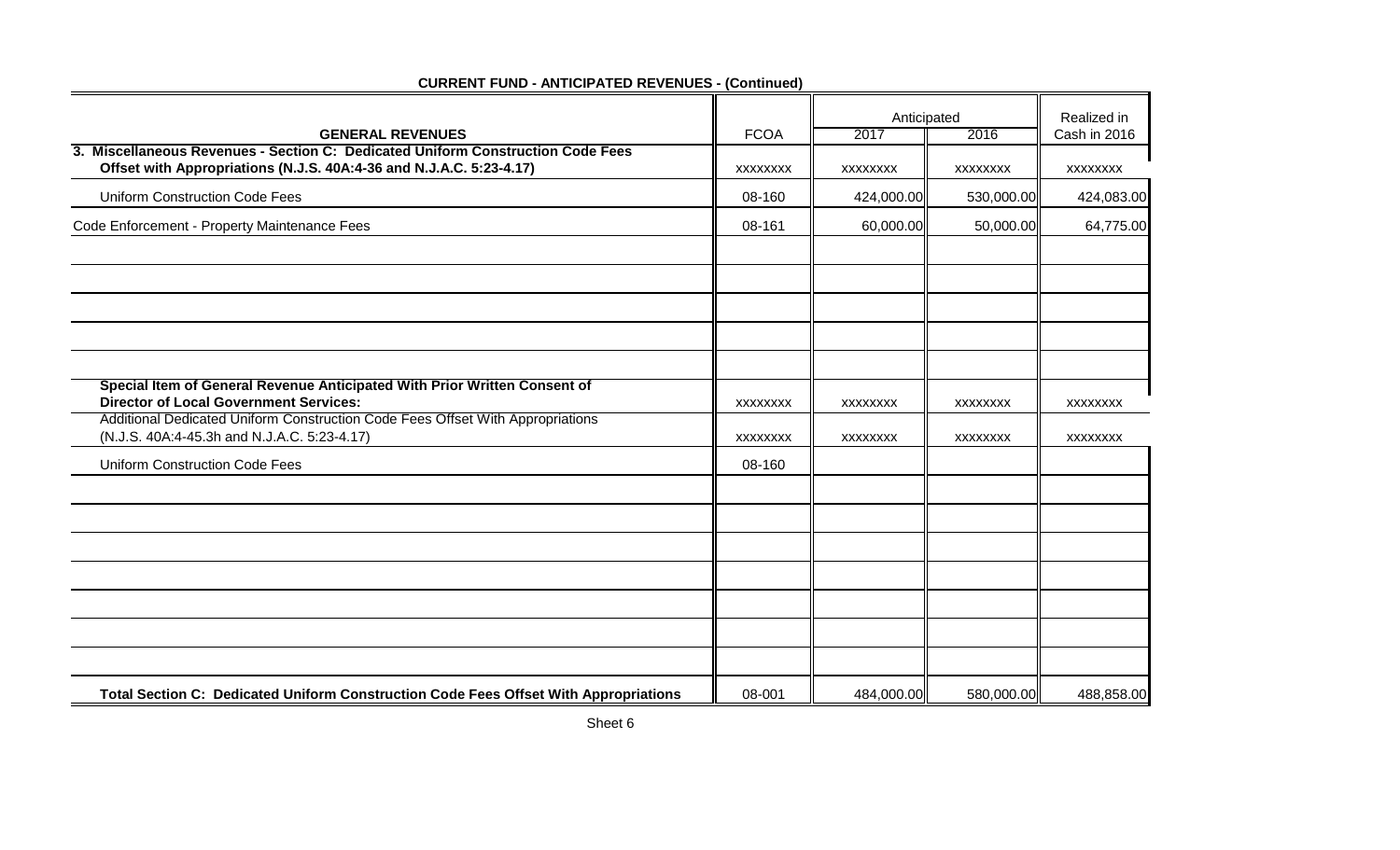|                                                                                                                                                                                                                                                |             | Anticipated     |                 | Realized in     |
|------------------------------------------------------------------------------------------------------------------------------------------------------------------------------------------------------------------------------------------------|-------------|-----------------|-----------------|-----------------|
| <b>GENERAL REVENUES</b>                                                                                                                                                                                                                        | <b>FCOA</b> | 2017            | 2016            | Cash in 2016    |
| 3. Miscellaneous Revenues - Section D: Special Items of General Revenue Anticipated<br>With Prior Written Consent of the Director of Local Government Services - Interlocal<br><b>Municipal Service Agreements Offset With Appropriations:</b> | XXXXXXXX    | <b>XXXXXXXX</b> | <b>XXXXXXXX</b> | <b>XXXXXXXX</b> |
|                                                                                                                                                                                                                                                |             |                 |                 |                 |
| Township of Shrewsbury - Municipal Court                                                                                                                                                                                                       | 11-196      | 9,000.00        | 9,000.00        | 9,738.02        |
| Borough of Little Silver - Fire Services                                                                                                                                                                                                       | 11-197      | 11,000.00       | 12,500.00       | 15,030.00       |
| Red Bank Board of Education - Snow Plowing                                                                                                                                                                                                     | 11-198      | 13,669.00       | 13,336.00       | 13,336.00       |
|                                                                                                                                                                                                                                                |             |                 |                 |                 |
|                                                                                                                                                                                                                                                |             |                 |                 |                 |
|                                                                                                                                                                                                                                                |             |                 |                 |                 |
|                                                                                                                                                                                                                                                |             |                 |                 |                 |
|                                                                                                                                                                                                                                                |             |                 |                 |                 |
|                                                                                                                                                                                                                                                |             |                 |                 |                 |
|                                                                                                                                                                                                                                                |             |                 |                 |                 |
|                                                                                                                                                                                                                                                |             |                 |                 |                 |
|                                                                                                                                                                                                                                                |             |                 |                 |                 |
|                                                                                                                                                                                                                                                |             |                 |                 |                 |
|                                                                                                                                                                                                                                                |             |                 |                 |                 |
| Total Section D: Interlocal Municipal Service Agreements Offset With Appropriations                                                                                                                                                            | 11-001      | 33,669.00       | 34,836.00       | 38,104.02       |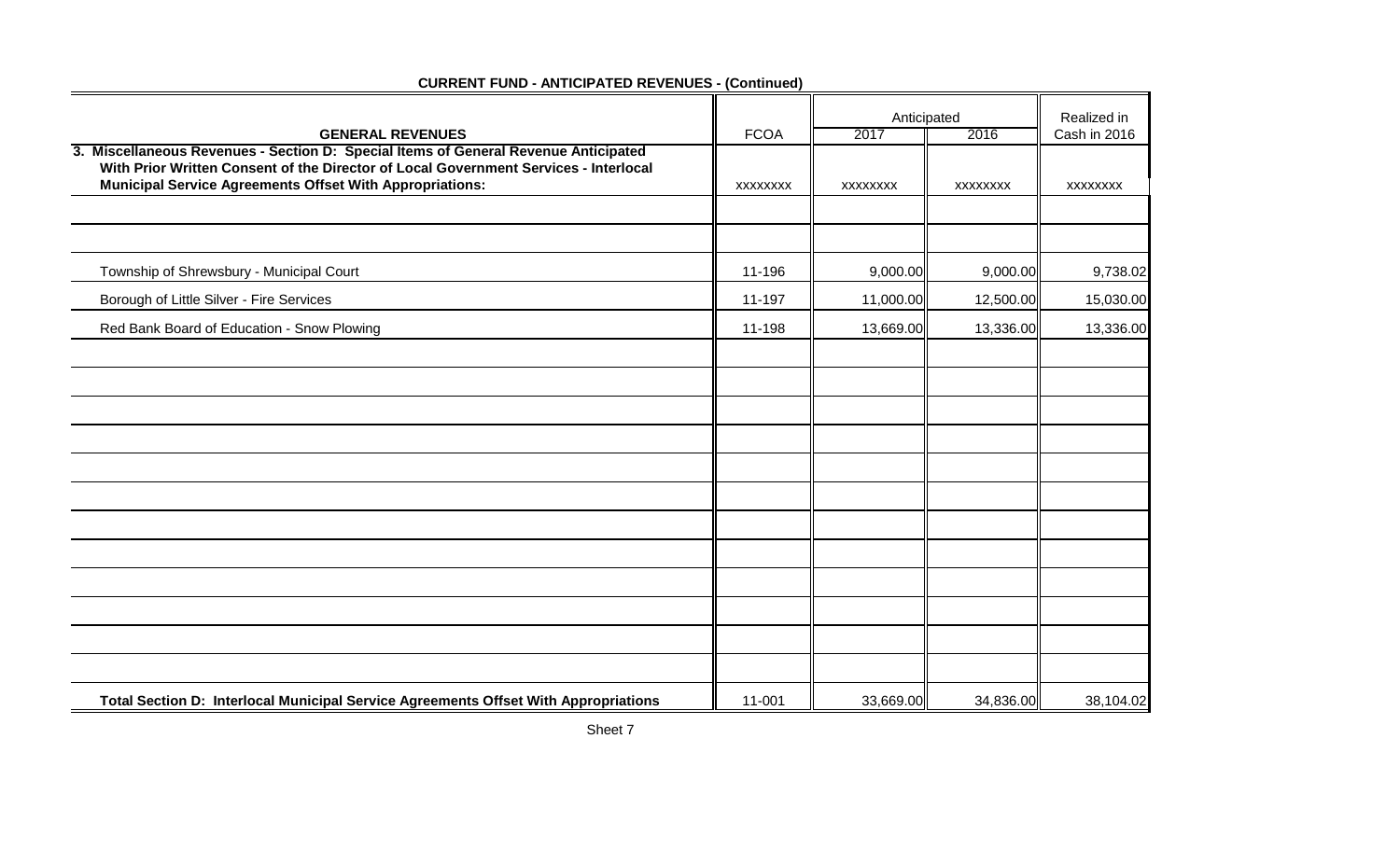|                                                                                                                                                                                                                                      |             |                 | Anticipated     |                             |
|--------------------------------------------------------------------------------------------------------------------------------------------------------------------------------------------------------------------------------------|-------------|-----------------|-----------------|-----------------------------|
| <b>GENERAL REVENUES</b>                                                                                                                                                                                                              | <b>FCOA</b> | 2017            | 2016            | Realized in<br>Cash in 2016 |
| 3. Miscellaneous Revenues - Section E: Special Items of General Revenue Anticipated<br>with Prior Written Consent of Director of Local Government Services - Additional<br>Revenues Offset with Appropriations (N.J.S. 40A:4-45.3h): | XXXXXXXX    | XXXXXXXX        | <b>XXXXXXXX</b> | <b>XXXXXXXX</b>             |
|                                                                                                                                                                                                                                      |             |                 |                 |                             |
|                                                                                                                                                                                                                                      |             |                 |                 |                             |
|                                                                                                                                                                                                                                      |             |                 |                 |                             |
|                                                                                                                                                                                                                                      |             |                 |                 |                             |
|                                                                                                                                                                                                                                      |             |                 |                 |                             |
|                                                                                                                                                                                                                                      |             |                 |                 |                             |
|                                                                                                                                                                                                                                      |             |                 |                 |                             |
|                                                                                                                                                                                                                                      |             |                 |                 |                             |
|                                                                                                                                                                                                                                      |             |                 |                 |                             |
|                                                                                                                                                                                                                                      |             |                 |                 |                             |
|                                                                                                                                                                                                                                      |             |                 |                 |                             |
|                                                                                                                                                                                                                                      |             |                 |                 |                             |
|                                                                                                                                                                                                                                      |             |                 |                 |                             |
|                                                                                                                                                                                                                                      |             |                 |                 |                             |
|                                                                                                                                                                                                                                      |             |                 |                 |                             |
|                                                                                                                                                                                                                                      |             |                 |                 |                             |
| Total Section E: Special Item of General Revenue Anticipated with Prior Written                                                                                                                                                      | XXXXXXXX    | <b>XXXXXXXX</b> | <b>XXXXXXXX</b> | <b>XXXXXXXX</b>             |
| <b>Consent of Director of Local Government Services - Additional Revenues</b>                                                                                                                                                        | 08-003      | 0.00            | 0.00            | 0.00                        |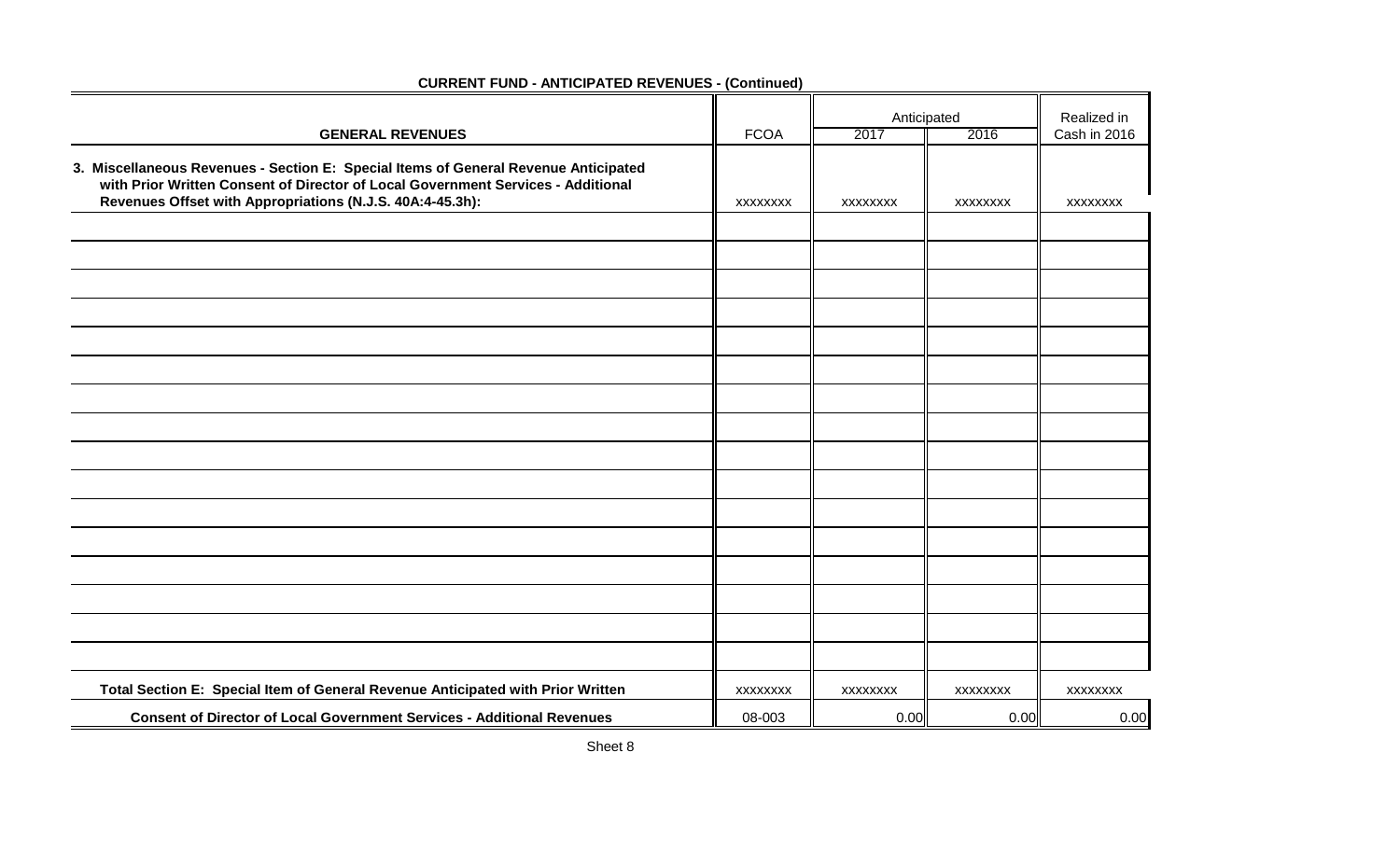| <b>GENERAL REVENUES</b>                                                                                                                                                                                                        |                                | Anticipated<br>2016<br>2017 |                 | Realized in<br>Cash in 2016 |
|--------------------------------------------------------------------------------------------------------------------------------------------------------------------------------------------------------------------------------|--------------------------------|-----------------------------|-----------------|-----------------------------|
| 3. Miscellaneous Revenues - Section F: Special Items of General Revenue Anticipated with<br>Prior Written Consent of Director of Local Government Services - Public and<br><b>Private Revenues Offset with Appropriations:</b> | <b>FCOA</b><br><b>XXXXXXXX</b> | <b>XXXXXXXX</b>             | <b>XXXXXXXX</b> | <b>XXXXXXXX</b>             |
| <b>Public Health Priority Funding - 1987</b>                                                                                                                                                                                   | 10-785                         |                             |                 |                             |
| N.J. Transportation Trust Fund Authority Act                                                                                                                                                                                   | 10-865                         |                             |                 |                             |
| <b>Recycling Tonnage Grant</b>                                                                                                                                                                                                 | 10-701                         |                             | 9,232.16        | 9,232.16                    |
| <b>Drunk Driving Enforcement Fund - Police</b>                                                                                                                                                                                 | 10-745                         |                             | 14,390.74       | 14,390.74                   |
| <b>Drunk Driving Enforcement Fund - Court</b>                                                                                                                                                                                  | 10-745                         |                             | 2,447.47        | 2,447.47                    |
| <b>Alcohol Education and Rehabilitation Fund</b>                                                                                                                                                                               | 10-702                         |                             |                 |                             |
| Municipal Alliance on Alcoholism and Drug Abuse                                                                                                                                                                                | 10-703                         |                             |                 |                             |
| Safe and Secure Communities Program - P.L. 1994, Chapter 220                                                                                                                                                                   | 10-704                         |                             |                 |                             |
| U.S. Older Americans Act - Senior Citizens                                                                                                                                                                                     | 10-705                         | 29,312.00                   | 29,312.00       | 29,312.00                   |
|                                                                                                                                                                                                                                |                                |                             |                 |                             |
|                                                                                                                                                                                                                                |                                |                             |                 |                             |
|                                                                                                                                                                                                                                |                                |                             |                 |                             |
|                                                                                                                                                                                                                                |                                |                             |                 |                             |
|                                                                                                                                                                                                                                |                                |                             |                 |                             |
|                                                                                                                                                                                                                                |                                |                             |                 |                             |
|                                                                                                                                                                                                                                |                                |                             |                 |                             |
|                                                                                                                                                                                                                                |                                |                             |                 |                             |
|                                                                                                                                                                                                                                |                                |                             |                 |                             |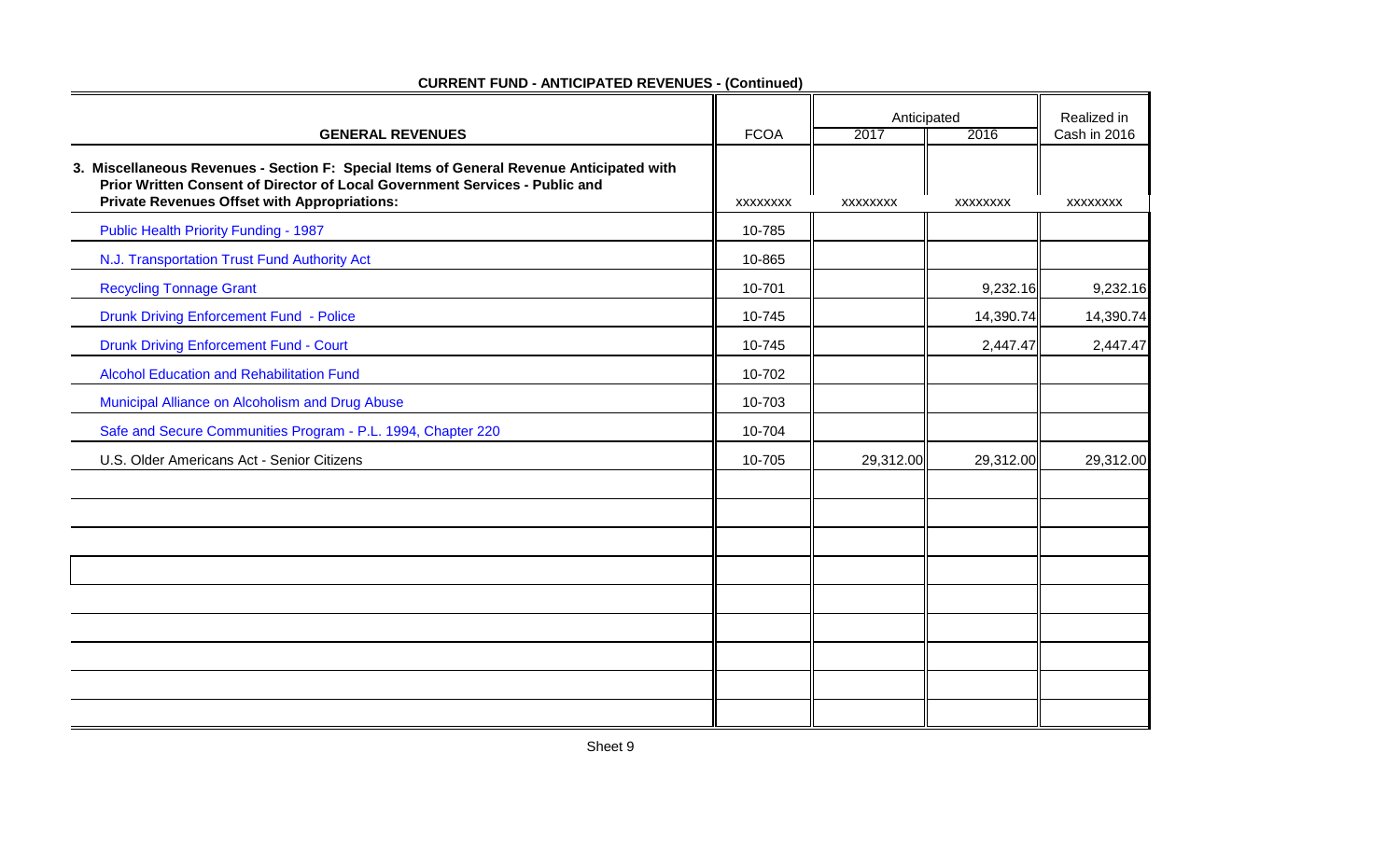| <b>GENERAL REVENUES</b>                                                                                                                                                                                                             | <b>FCOA</b>     | Anticipated<br>2017<br>2016 |                 | Realized in<br>Cash in 2016 |
|-------------------------------------------------------------------------------------------------------------------------------------------------------------------------------------------------------------------------------------|-----------------|-----------------------------|-----------------|-----------------------------|
| 3. Miscellaneous Revenues - Section F: Special Items of General Revenue Anticipated with<br>Prior Written Consent of Director of Local Government Services - Public and<br>Private Revenues Offset with Appropriations (continued): | <b>XXXXXXXX</b> | <b>XXXXXXXX</b>             | <b>XXXXXXXX</b> | <b>XXXXXXXX</b>             |
| Clean Communities Program                                                                                                                                                                                                           | 10-770          |                             | 26,287.73       | 26,287.73                   |
| <b>Body Armor Grant</b>                                                                                                                                                                                                             | 10-890          |                             | 3,707.94        | 3,707.94                    |
| NJ- COPS in SHOPS                                                                                                                                                                                                                   | 10-891          |                             | 300.00          | 300.00                      |
| <b>CSIP Grant</b>                                                                                                                                                                                                                   | 10-892          |                             | 0.00            | 0.00                        |
| Drive Sober of Get Pulled Over                                                                                                                                                                                                      | 10-893          |                             | 0.00            | 0.00                        |
| Click it or Ticket                                                                                                                                                                                                                  | 10-894          |                             | 6,200.00        | 6,200.00                    |
| Pedestrial Safety Education & Enforcement Fund                                                                                                                                                                                      | 10-895          |                             |                 |                             |
|                                                                                                                                                                                                                                     |                 |                             |                 |                             |
|                                                                                                                                                                                                                                     |                 |                             |                 |                             |
|                                                                                                                                                                                                                                     |                 |                             |                 |                             |
|                                                                                                                                                                                                                                     |                 |                             |                 |                             |
|                                                                                                                                                                                                                                     |                 |                             |                 |                             |
|                                                                                                                                                                                                                                     |                 |                             |                 |                             |
|                                                                                                                                                                                                                                     |                 |                             |                 |                             |
|                                                                                                                                                                                                                                     |                 |                             |                 |                             |
|                                                                                                                                                                                                                                     |                 |                             |                 |                             |
| Total Section F: Special Items of General Revenue Anticipated with Prior Written                                                                                                                                                    | XXXXXXXX        | <b>XXXXXXXX</b>             | <b>XXXXXXXX</b> | <b>XXXXXXXX</b>             |
| <b>Consent of Director of Local Government Services - Public and Private Revenues</b>                                                                                                                                               | 10, 12          | 29,312.00                   | 91,878.04       | 91,878.04                   |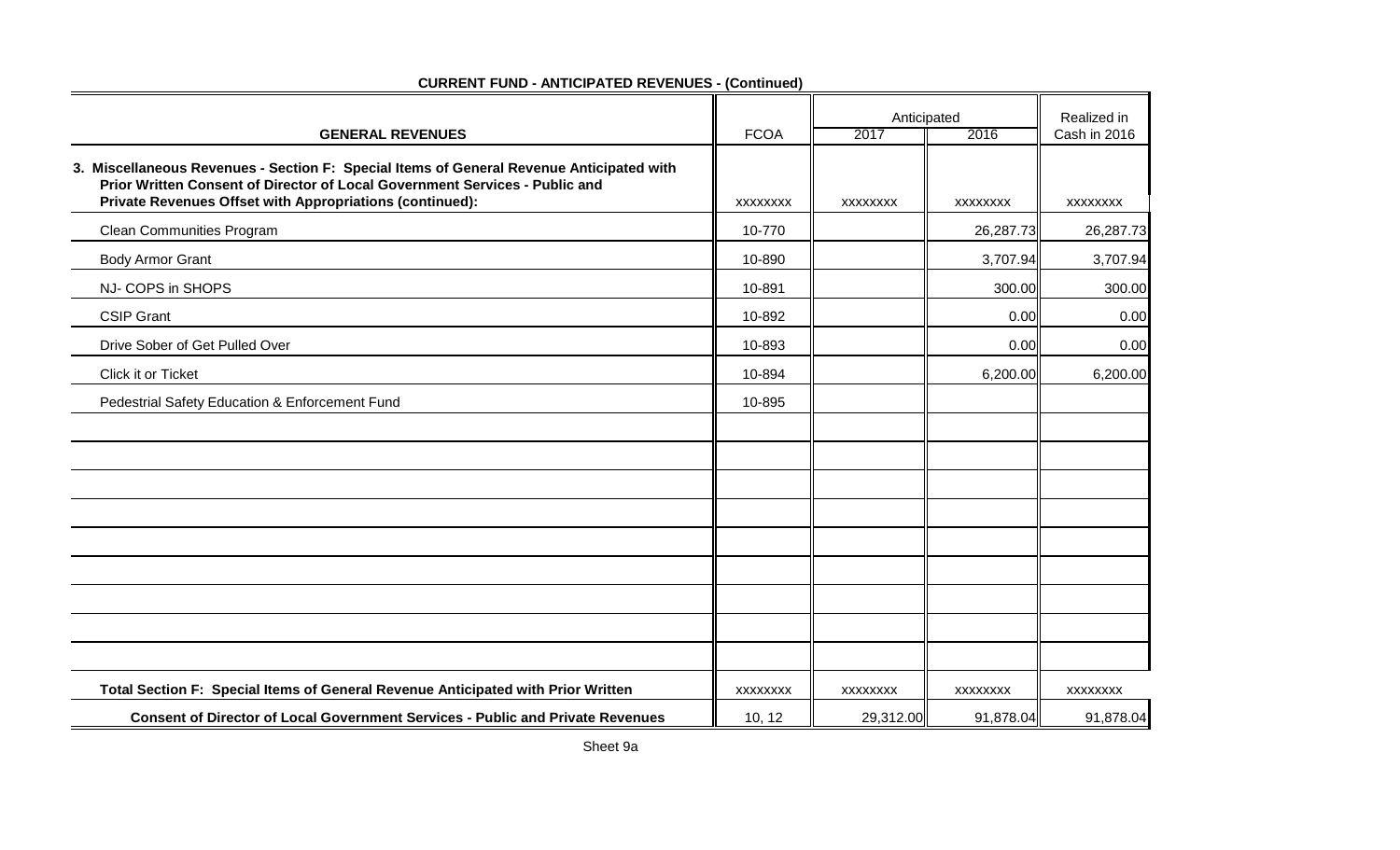|                                                                                                                                                                            |             | Anticipated |                 | Realized in  |
|----------------------------------------------------------------------------------------------------------------------------------------------------------------------------|-------------|-------------|-----------------|--------------|
| <b>GENERAL REVENUES</b>                                                                                                                                                    | <b>FCOA</b> | 2017        | 2016            | Cash in 2016 |
| 3. Miscellaneous Revenues - Section G: Special Items of General Revenue Anticipated with<br>Prior Written Consent of Director of Local Government Services - Other Special |             |             |                 |              |
| Items:                                                                                                                                                                     | XXXXXXX     | XXXXXXX     | <b>XXXXXXXX</b> | XXXXXXX      |
| Utility Operating Surplus of Prior Year - Water/Sewer Utility                                                                                                              | 08-116      | 325,000.00  | 400,000.00      | 400,000.00   |
| Utility Operating Surplus of Prior Year - Parking Utility                                                                                                                  | 08-116      | 75,000.00   | 75,000.00       | 75,000.00    |
| Uniform Fire Safety Act                                                                                                                                                    | 08-106      | 110,000.00  | 110,000.00      | 134,726.58   |
| Payment in Lieu of Taxes - Riverview Hospital                                                                                                                              | 08-120      | 185,000.00  | 175,594.00      | 193,316.68   |
| Franchise Tax Cable TV                                                                                                                                                     | 08-121      | 195,178.71  | 192,217.11      | 192,217.11   |
| Payment in Lieu of Taxes - Housing Authority, River Street School, Habcore                                                                                                 | 08-125      | 160,000.00  | 150,000.00      | 182,566.11   |
| <b>General Capital Fund Balance</b>                                                                                                                                        | 08-127      |             | 27,146.74       | 27,146.74    |
| Reserve for Sale of Municipal Assets                                                                                                                                       | 08-128      | 200,000.00  | 0.00            | 0.00         |
| Reserve for Payment of Bonds                                                                                                                                               | 08-133      | 365,000.00  | 290,000.00      | 290,000.00   |
| <b>Landlord Registration Fees</b>                                                                                                                                          | 08-129      | 13,000.00   | 12,500.00       | 16,070.00    |
| Federal Emergency Management Agency - Hurricane Sandy                                                                                                                      | 08-130      |             |                 |              |
| Sale of Municipal Assets                                                                                                                                                   | 08-131      |             | 36,941.40       | 36,941.40    |
|                                                                                                                                                                            |             |             |                 |              |
|                                                                                                                                                                            |             |             |                 |              |
|                                                                                                                                                                            |             |             |                 |              |
|                                                                                                                                                                            |             |             |                 |              |
|                                                                                                                                                                            |             |             |                 |              |
|                                                                                                                                                                            |             |             |                 |              |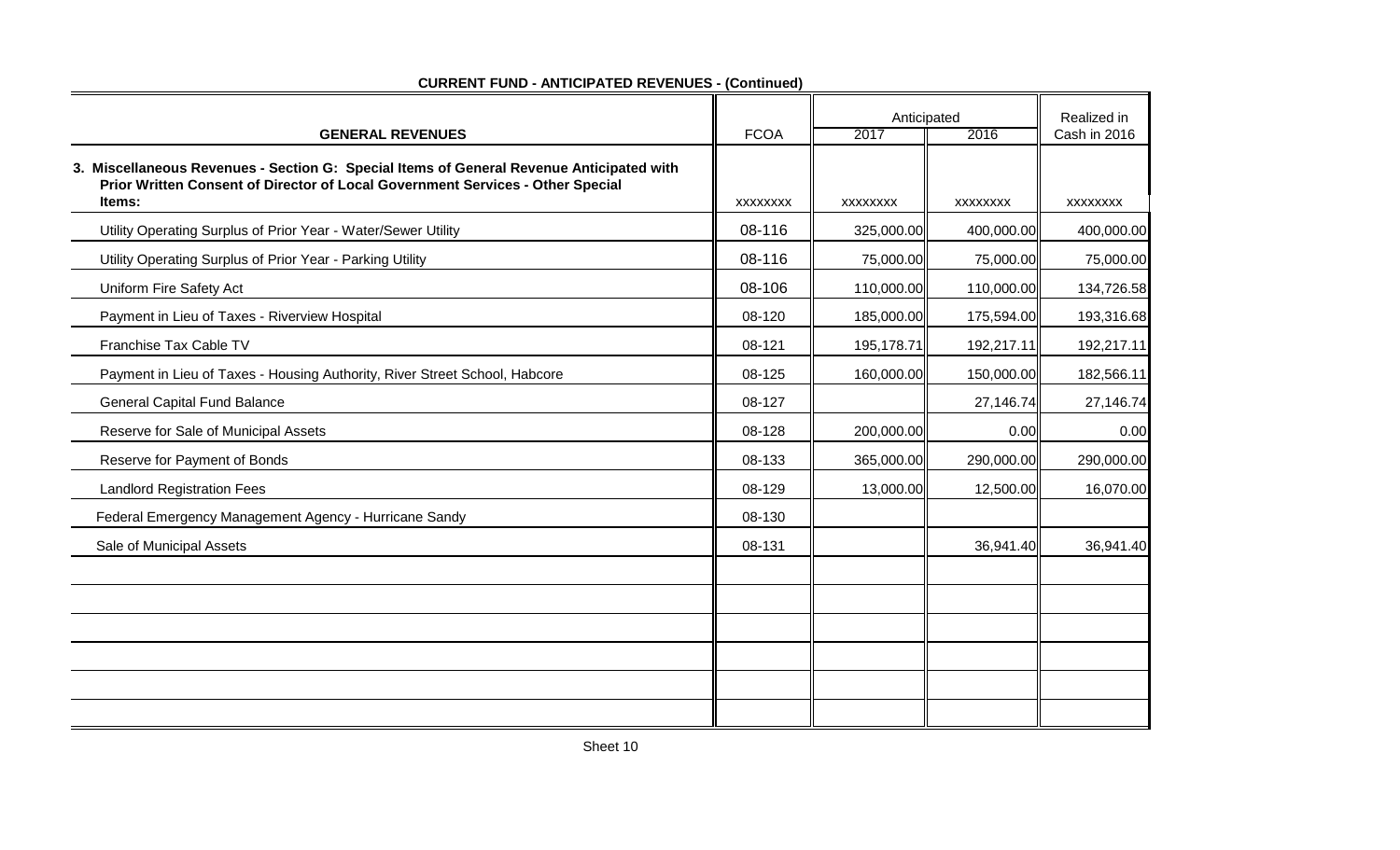| <b>GENERAL REVENUES</b>                                                                                                                                                    | <b>FCOA</b>     | Anticipated<br>2017 | 2016            | Realized in<br>Cash in 2016 |
|----------------------------------------------------------------------------------------------------------------------------------------------------------------------------|-----------------|---------------------|-----------------|-----------------------------|
| 3. Miscellaneous Revenues - Section G: Special Items of General Revenue Anticipated with<br>Prior Written Consent of Director of Local Government Services - Other Special |                 |                     |                 |                             |
| Items (continued):                                                                                                                                                         | <b>XXXXXXXX</b> | <b>XXXXXXXX</b>     | <b>XXXXXXXX</b> | <b>XXXXXXXX</b>             |
| RBC - Field Rent                                                                                                                                                           | 08-134          | 130,000.00          | 130,000.00      | 130,000.00                  |
| Hotel Occupancy Tax                                                                                                                                                        | 08-135          | 170,000.00          | 165,000.00      | 180,460.53                  |
| Administrative Fee on Off-Duty Police Services                                                                                                                             | 08-138          |                     |                 |                             |
|                                                                                                                                                                            |                 |                     |                 |                             |
|                                                                                                                                                                            |                 |                     |                 |                             |
|                                                                                                                                                                            |                 |                     |                 |                             |
|                                                                                                                                                                            |                 |                     |                 |                             |
|                                                                                                                                                                            |                 |                     |                 |                             |
|                                                                                                                                                                            |                 |                     |                 |                             |
|                                                                                                                                                                            |                 |                     |                 |                             |
|                                                                                                                                                                            |                 |                     |                 |                             |
|                                                                                                                                                                            |                 |                     |                 |                             |
|                                                                                                                                                                            |                 |                     |                 |                             |
|                                                                                                                                                                            |                 |                     |                 |                             |
|                                                                                                                                                                            |                 |                     |                 |                             |
|                                                                                                                                                                            |                 |                     |                 |                             |
|                                                                                                                                                                            |                 |                     |                 |                             |
| Total Section G: Special Items of General Revenue Anticipated with Prior Written                                                                                           | <b>XXXXXXXX</b> | XXXXXXXX            | XXXXXXXX        | <b>XXXXXXXX</b>             |
| Consent of Director of Local Government Services - Other Special Items                                                                                                     | 08              | 1,928,178.71        | 1,764,399.25    | 1,858,445.15                |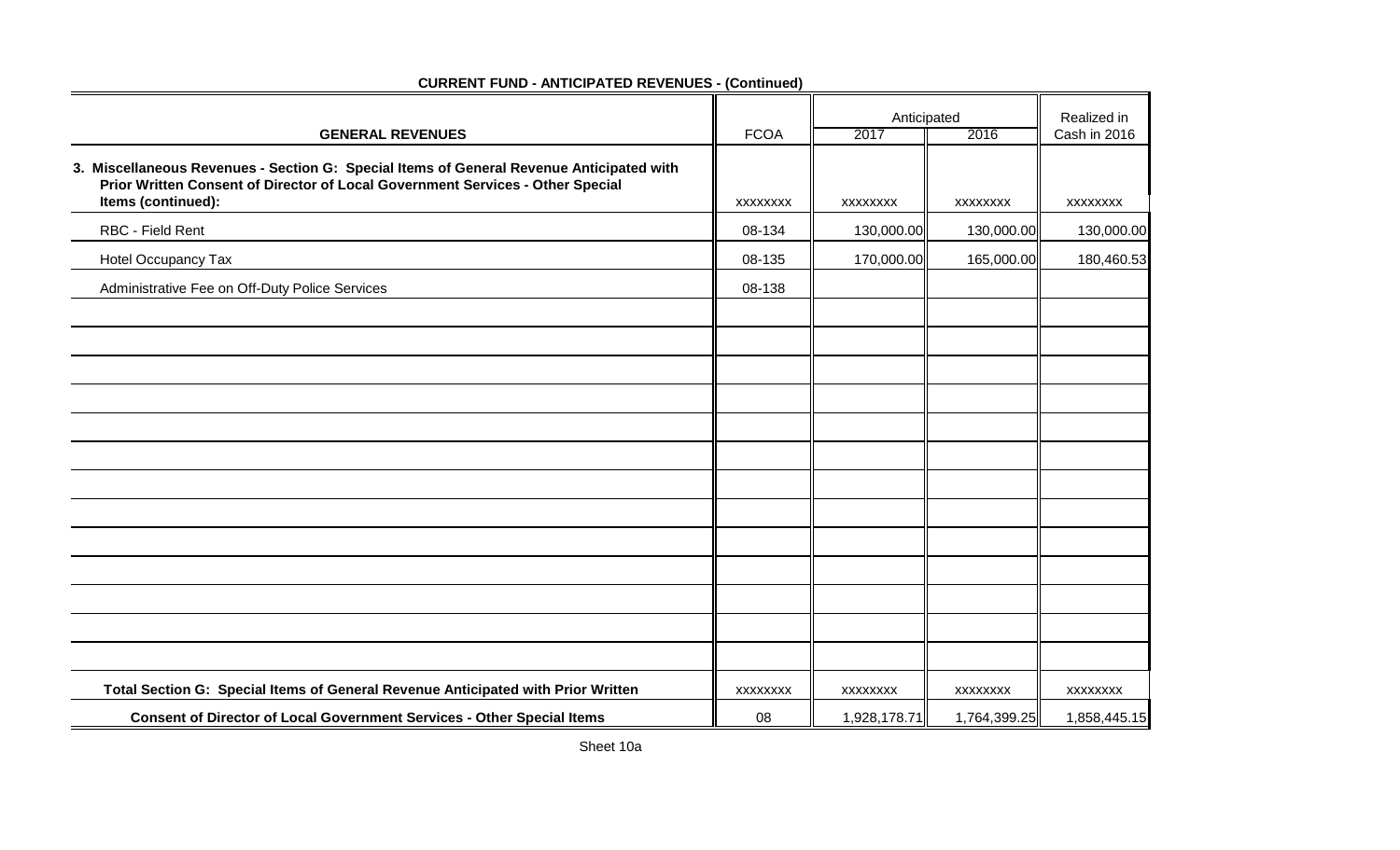|                                                                                                                                                                          |                 | Anticipated     |                 | Realized in     |
|--------------------------------------------------------------------------------------------------------------------------------------------------------------------------|-----------------|-----------------|-----------------|-----------------|
| <b>GENERAL REVENUES</b>                                                                                                                                                  | <b>FCOA</b>     | 2017            | 2016            | Cash in 2016    |
| <b>Summary of Revenues</b>                                                                                                                                               | <b>XXXXXXXX</b> | <b>XXXXXXXX</b> | <b>XXXXXXXX</b> | <b>XXXXXXXX</b> |
| 1. Surplus Anticipated (Sheet 4, #1)                                                                                                                                     | 08-101          | 1,450,000.00    | 2,035,000.00    | 2,035,000.00    |
| 2. Surplus Anticipated with Prior Written Consent of Director of Local Government Services (She                                                                          | 08-102          |                 |                 |                 |
| 3. Miscellaneous Revenues:                                                                                                                                               | <b>XXXXXXXX</b> | <b>XXXXXXXX</b> | XXXXXXX         | <b>XXXXXXXX</b> |
| <b>Total Section A: Local Revenues</b>                                                                                                                                   | 08-001          | 2,922,100.00    | 3,038,178.00    | 3,076,830.42    |
| Total Section B: State Aid Without Offsetting Appropriations                                                                                                             | 09-001          | 2,011,681.00    | 2,011,681.00    | 2,011,681.00    |
| Total Section C: Dedicated Uniform Construction Code Fees Offset with Appropriations                                                                                     | 08-002          | 484,000.00      | 580,000.00      | 488,858.00      |
| Total Section D: Special Items of General Revenue Anticipated with Prior Written Consent of<br>Director of Local Government Services - Interlocal Municipal Service Agre | 11-001          | 33,669.00       | 34,836.00       | 38,104.02       |
| Total Section E: Special Items of General Revenue Anticipated with Prior Written Consent of<br>Director of Local Government Services - Additional Revenues               | 08-003          |                 |                 |                 |
| Total Section F: Special Items of General Revenue Anticipated with Prior Written Consent of<br>Director of Local Government Services - Public and Private Revenues       | 10-001          | 29,312.00       | 91,878.04       | 91,878.04       |
| Total Section G: Special Items of General Revenue Anticipated with Prior Written Consent of<br>Director of Local Government Services - Other Special Items               | 08-004          | 1,928,178.71    | 1,764,399.25    | 1,858,445.15    |
| <b>Total Miscellaneous Revenues</b>                                                                                                                                      | 13-099          | 7,408,940.71    | 7,520,972.29    | 7,565,796.63    |
| 4. Receipts from Delinquent Taxes                                                                                                                                        | 15-499          | 875,000.00      | 670,000.00      | 644,451.35      |
| 5. Subtotal General Revenues (Items 1, 2, 3 and 4)                                                                                                                       | 13-199          | 9,733,940.71    | 10,225,972.29   | 10,245,247.98   |
| 6. Amount to be Raised by Taxes for Support of Municipal Budget:                                                                                                         |                 |                 |                 |                 |
| a) Local Tax for Municipal Purposes Including Reserve for Uncollected Taxes                                                                                              | 07-190          | 12,018,705.30   | 11,438,971.00   | 11,645,464.96   |
| b) Addition to Local District School Tax                                                                                                                                 | 07-191          |                 |                 | X               |
| c) Minimum Library Levy                                                                                                                                                  | 07-192          | 708,804.22      | 689,361.32      | 689,361.32      |
| Total Amount to be Raised by Taxes for Support of Municipal Budget                                                                                                       | 07-199          | 12,727,509.52   | 12,128,332.32   | 12,334,826.28   |
| 7. Total General Revenues                                                                                                                                                | 13-299          | 22,461,450.23   | 22,354,304.61   | 22,580,074.26   |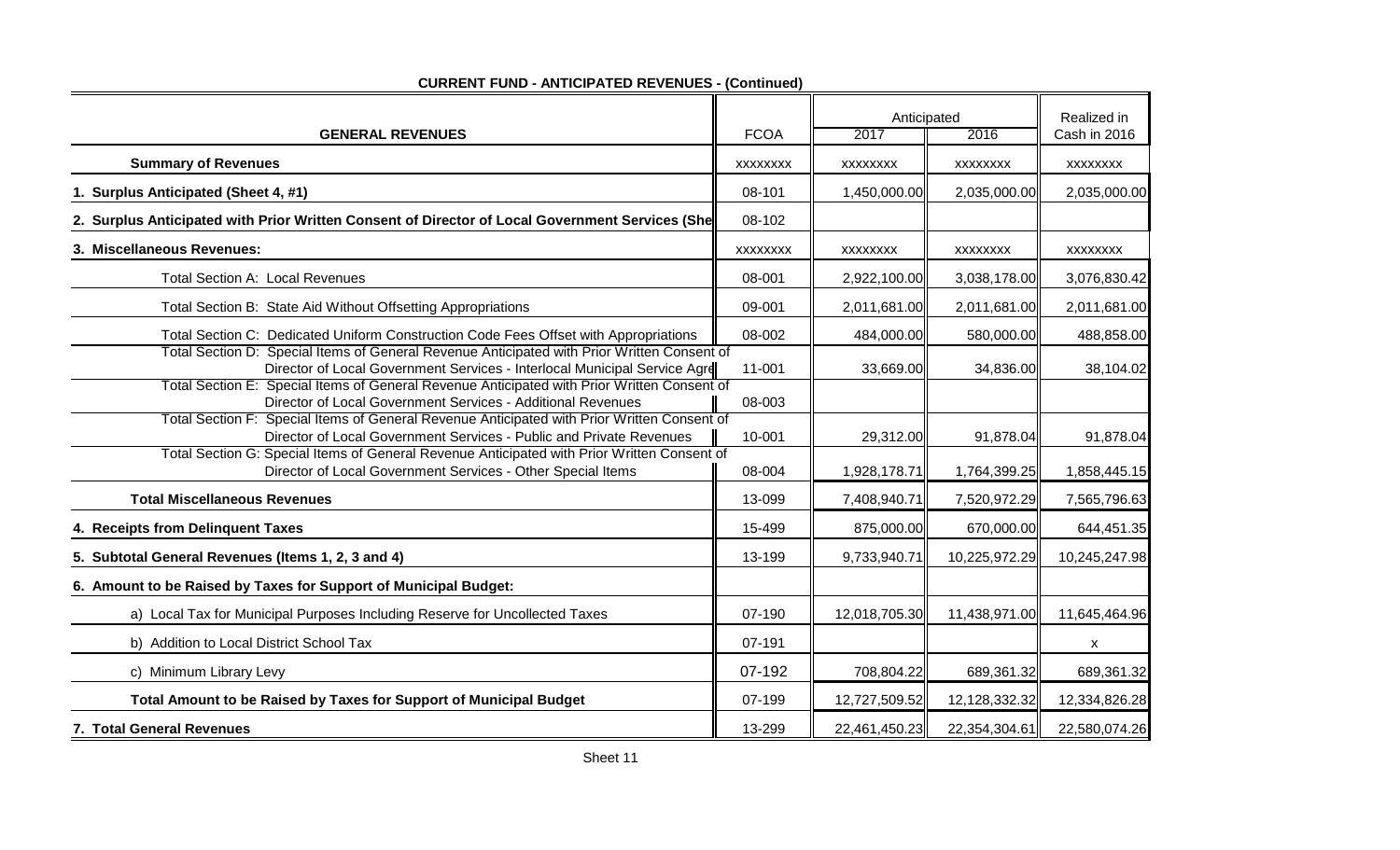|                                |             |             | Appropriated | Expended 2016              |                                        |                    |           |
|--------------------------------|-------------|-------------|--------------|----------------------------|----------------------------------------|--------------------|-----------|
| 8. GENERAL APPROPRIATIONS      |             |             |              | for 2016 By                | Total for 2016                         |                    |           |
| (A) Operations - within "CAPS" | <b>FCOA</b> | for<br>2017 | for<br>2016  | Emergency<br>Appropriation | As Modified By<br><b>All Transfers</b> | Paid or<br>Charged | Reserved  |
| <b>GENERAL GOVERNMENT:</b>     |             |             |              |                            |                                        |                    |           |
| <b>General Administration:</b> |             |             |              |                            |                                        |                    |           |
| Salaries and Wages             | 20-100-1    | 125,998.00  | 121,098.00   |                            | 121,098.00                             | 114,247.28         | 6,850.72  |
| Other Expenses                 | 20-100-2    | 19,650.00   | 19,650.00    |                            | 19,650.00                              | 17,229.43          | 2,420.57  |
| <b>Municipal Clerk:</b>        |             |             |              |                            |                                        |                    |           |
| Salaries and Wages             | 20-120-1    | 125,900.00  | 110,458.00   |                            | 110,458.00                             | 108,711.97         | 1,746.03  |
| Other Expenses                 | 20-120-2    | 32,500.00   | 32,500.00    |                            | 32,500.00                              | 19,623.51          | 12,876.49 |
|                                |             |             |              |                            |                                        |                    |           |
| Financial Administration:      |             |             |              |                            |                                        |                    |           |
| Salaries and Wages             | 20-130-1    | 149,400.00  | 146,273.00   |                            | 146,273.00                             | 145,548.56         | 724.44    |
| Other Expenses                 | 20-130-2    | 55,500.00   | 55,500.00    |                            | 55,500.00                              | 48,862.14          | 6,637.86  |
| <b>Audit Services:</b>         |             |             |              |                            |                                        |                    |           |
| Other Expenses                 | 20-135-2    | 30,000.00   | 30,000.00    |                            | 30,000.00                              | 29,679.90          | 320.10    |
| Mayor and Borough Council:     |             |             |              |                            |                                        |                    |           |
| Salaries and Wages             | 20-110-1    | 30,321.00   | 30,321.00    |                            | 30,321.00                              | 29,200.56          | 1,120.44  |

**CURRENT FUND - APPROPRIATIONS**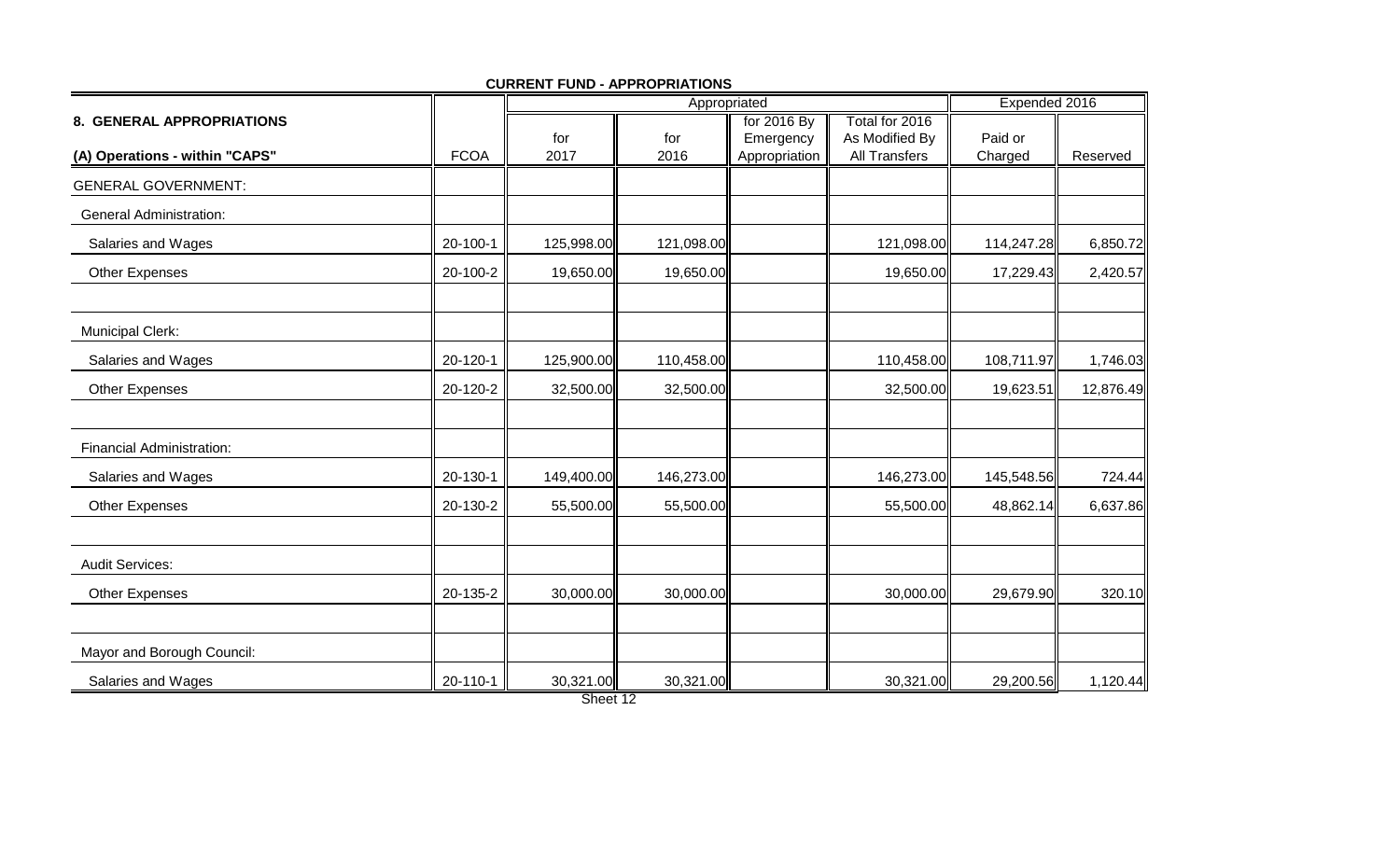|                                              |             |             | Appropriated |                            | Expended 2016                   |                    |           |
|----------------------------------------------|-------------|-------------|--------------|----------------------------|---------------------------------|--------------------|-----------|
| 8. GENERAL APPROPRIATIONS                    |             |             |              | for 2016 By                | Total for 2016                  |                    |           |
| (A) Operations - within "CAPS" - (continued) | <b>FCOA</b> | for<br>2017 | for<br>2016  | Emergency<br>Appropriation | As Modified By<br>All Transfers | Paid or<br>Charged | Reserved  |
| <b>GENERAL GOVERNMENT (CONTINUED):</b>       |             |             |              |                            |                                 |                    |           |
| Tax Assessment Administration:               |             |             |              |                            |                                 |                    |           |
| Salaries and Wages                           | 20-150-1    | 77,690.00   | 110,238.00   |                            | 80,238.00                       | 74,853.67          | 5,384.33  |
| <b>Other Expenses</b>                        | 20-150-2    | 26,425.00   | 26,425.00    |                            | 26,425.00                       | 14,344.84          | 12,080.16 |
| <b>Other Expenses - Revaluation Services</b> | 20-150-2    |             |              |                            |                                 |                    |           |
| Utilization of Banked Sick Time              | 20-999-1    | 100,000.00  | 55,000.00    | 0.00                       | 55,000.00                       | 55,000.00          | 0.00      |
| Revenue Administration:                      |             |             |              |                            |                                 |                    |           |
| Salaries and Wages                           | 20-150-1    | 86,155.00   | 82,508.00    |                            | 82,508.00                       | 78,454.04          | 4,053.96  |
| <b>Other Expenses</b>                        | 20-150-2    | 21,130.00   | 21,130.00    |                            | 21,130.00                       | 16,142.55          | 4,987.45  |
| Legal Services and Costs:                    |             |             |              |                            |                                 |                    |           |
| Other Expenses                               | 20-155-2    | 175,000.00  | 120,000.00   |                            | 158,000.00                      | 154,300.32         | 3,699.68  |
| <b>Engineering Services:</b>                 |             |             |              |                            |                                 |                    |           |
| <b>Other Expenses</b>                        | 20-165-2    | 100,000.00  | 104,000.00   |                            | 104,000.00                      | 88,781.41          | 15,218.59 |
| <b>Codification of Ordinances:</b>           |             |             |              |                            |                                 |                    |           |
| <b>Other Expenses</b>                        | 20-166-2    | 10,000.00   | 10,000.00    |                            | 10,000.00                       | 7,313.39           | 2,686.61  |

**CURRENT FUND - APPROPRIATIONS**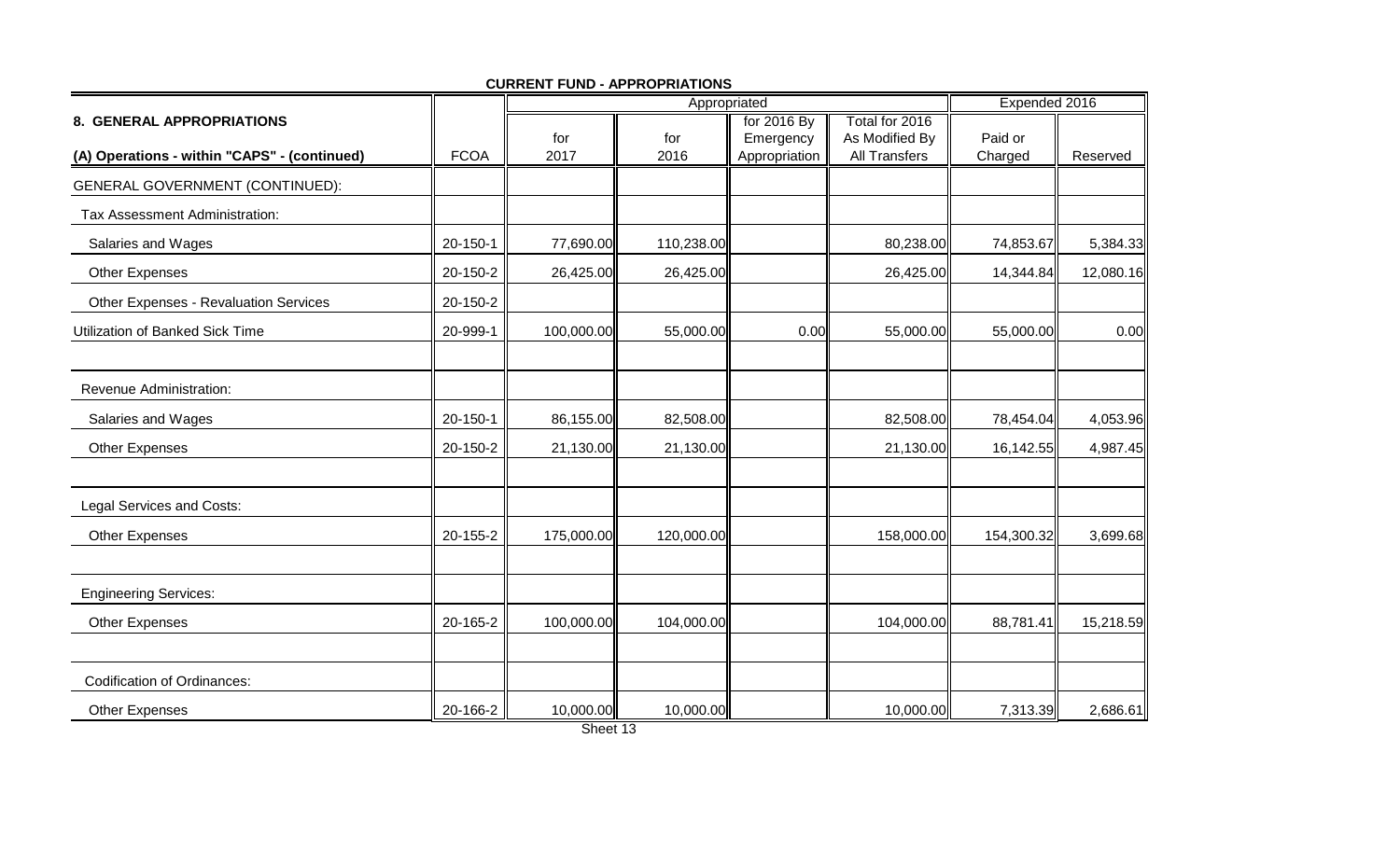|                                              |                |              | Appropriated | Expended 2016              |                                        |                    |            |
|----------------------------------------------|----------------|--------------|--------------|----------------------------|----------------------------------------|--------------------|------------|
| 8. GENERAL APPROPRIATIONS                    |                |              |              | for 2016 By                | Total for 2016                         |                    |            |
| (A) Operations - within "CAPS" - (continued) | <b>FCOA</b>    | for<br>2017  | for<br>2016  | Emergency<br>Appropriation | As Modified By<br><b>All Transfers</b> | Paid or<br>Charged | Reserved   |
| LAND USE ADMINISTRATION:                     |                |              |              |                            |                                        |                    |            |
| Planning Board:                              |                |              |              |                            |                                        |                    |            |
| Salaries and Wages                           | $21 - 180 - 1$ | 98,975.00    | 77,925.00    |                            | 77,925.00                              | 66,244.42          | 11,680.58  |
| Other Expenses - Regular                     | 21-180-2       | 54,500.00    | 38,000.00    |                            | 20,000.00                              | 14,284.86          | 5,715.14   |
|                                              |                |              |              |                            |                                        |                    |            |
| Zoning Board of Adjustment:                  |                |              |              |                            |                                        |                    |            |
| Salaries and Wages                           | 21-185-1       | 98,975.00    | 77,925.00    |                            | 77,925.00                              | 66,240.36          | 11,684.64  |
| Other Expenses                               | 21-185-2       | 31,500.00    | 25,500.00    |                            | 25,500.00                              | 16,579.94          | 8,920.06   |
|                                              |                |              |              |                            |                                        |                    |            |
| <b>INSURANCE:</b>                            |                |              |              |                            |                                        |                    |            |
| Liability Insurance                          | 23-210         | 240,000.00   | 240,000.00   |                            | 240,000.00                             | 232,350.38         | 7,649.62   |
| <b>Worker Compensation Insurance</b>         | 23-215         | 318,000.00   | 310,000.00   |                            | 310,000.00                             | 307,245.40         | 2,754.60   |
| <b>Employee Group Insurance</b>              | 23-220         | 2,800,000.00 | 2,927,400.00 |                            | 2,923,400.00                           | 2,672,846.05       | 250,553.95 |
| Unemployment Insurance                       | 23-225         | 10,000.00    | 15,000.00    |                            | 15,000.00                              | 13,592.79          | 1,407.21   |
| Health Insurance Opt Out Payments            | 23-220         | 71,000.00    | 65,000.00    |                            | 66,000.00                              | 65,496.62          | 503.38     |
|                                              |                |              |              |                            |                                        |                    |            |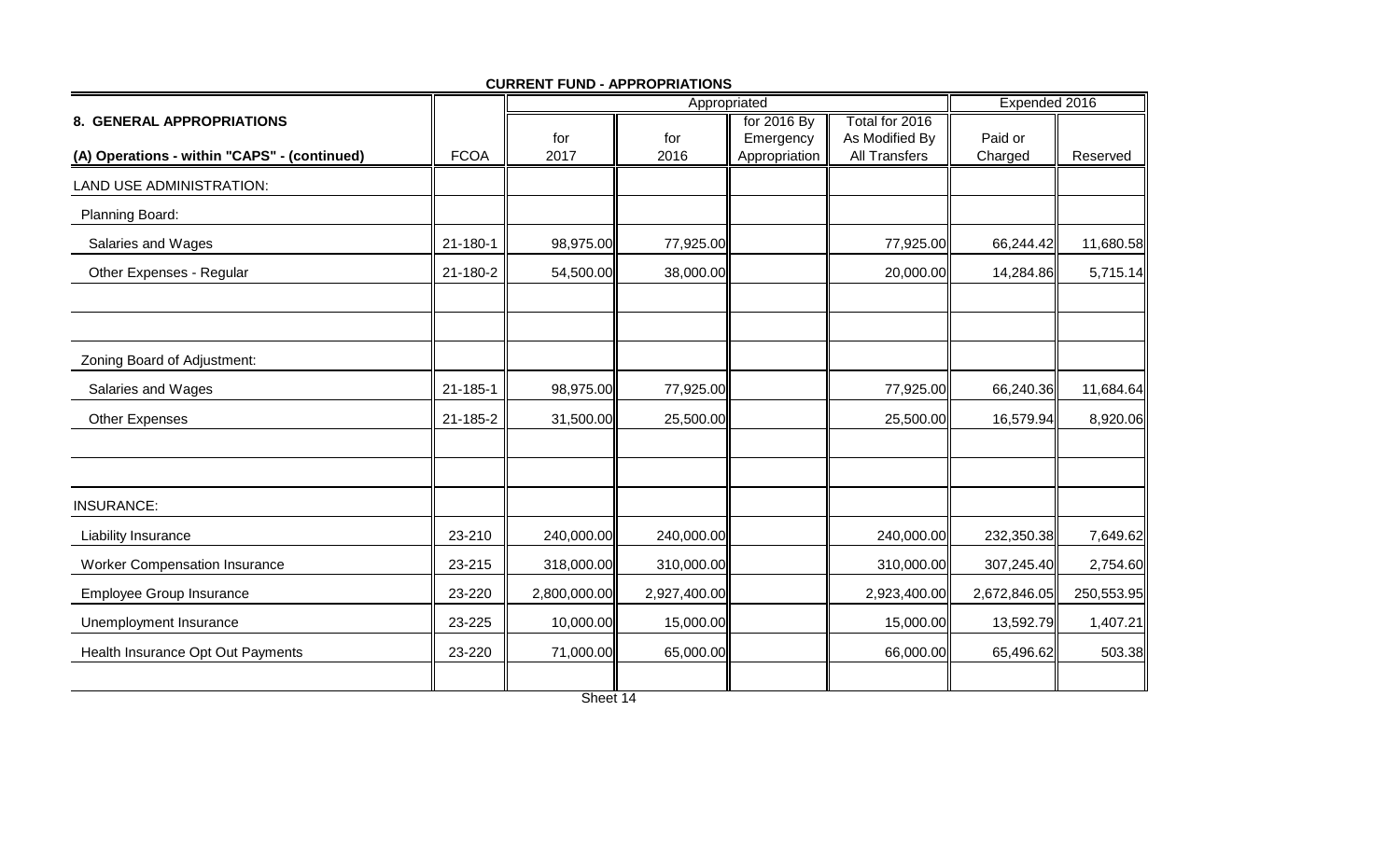|                                               |             | Appropriated |              |                            |                                        | Expended 2016      |           |
|-----------------------------------------------|-------------|--------------|--------------|----------------------------|----------------------------------------|--------------------|-----------|
| 8. GENERAL APPROPRIATIONS                     |             |              |              | for 2016 By                | Total for 2016                         |                    |           |
| (A) Operations - within "CAPS" - (continued)  | <b>FCOA</b> | for<br>2017  | for<br>2016  | Emergency<br>Appropriation | As Modified By<br><b>All Transfers</b> | Paid or<br>Charged | Reserved  |
|                                               |             |              |              |                            |                                        |                    |           |
| <b>PUBLIC SAFETY:</b>                         |             |              |              |                            |                                        |                    |           |
| Fire Department:                              |             |              |              |                            |                                        |                    |           |
| <b>Other Expenses</b>                         | 25-265-2    | 139,200.00   | 139,950.00   |                            | 139,950.00                             | 121,799.10         | 18,150.90 |
| Uniform Fire Safety Act (P.L. 1983, Ch. 383): |             |              |              |                            |                                        |                    |           |
| Salaries and Wages                            | 25-265-1    | 147,398.00   | 140,944.50   |                            | 140,944.50                             | 126,726.30         | 14,218.20 |
| Other Expenses                                | 25-265-2    | 10,000.00    | 10,000.00    |                            | 10,000.00                              | 9,862.99           | 137.01    |
|                                               |             |              |              |                            |                                        |                    |           |
| <b>Police Department:</b>                     |             |              |              |                            |                                        |                    |           |
| Salaries and Wages                            | 25-240-1    | 5,211,600.00 | 4,946,600.00 |                            | 4,959,600.00                           | 4,958,429.31       | 1,170.69  |
| Other Expenses                                | 25-240-2    | 164,000.00   | 158,000.00   |                            | 145,000.00                             | 138,048.05         | 6,951.95  |
| Volunteer Ambulance Companies:                | $\mathbf 0$ |              |              |                            |                                        |                    |           |
| Other Expenses                                | 25-260-2    | 47,300.00    | 48,750.00    |                            | 48,750.00                              | 44,095.13          | 4,654.87  |
| Office of Emergency Management:               |             |              |              |                            |                                        |                    |           |
| Salaries and Wages                            | 25-252-1    | 5,412.00     | 5,269.00     |                            | 5,269.00                               | 5,260.75           | 8.25      |
| Other Expenses                                | 25-252-2    | 5,500.00     | 5,500.00     |                            | 5,500.00                               | 3,478.77           | 2,021.23  |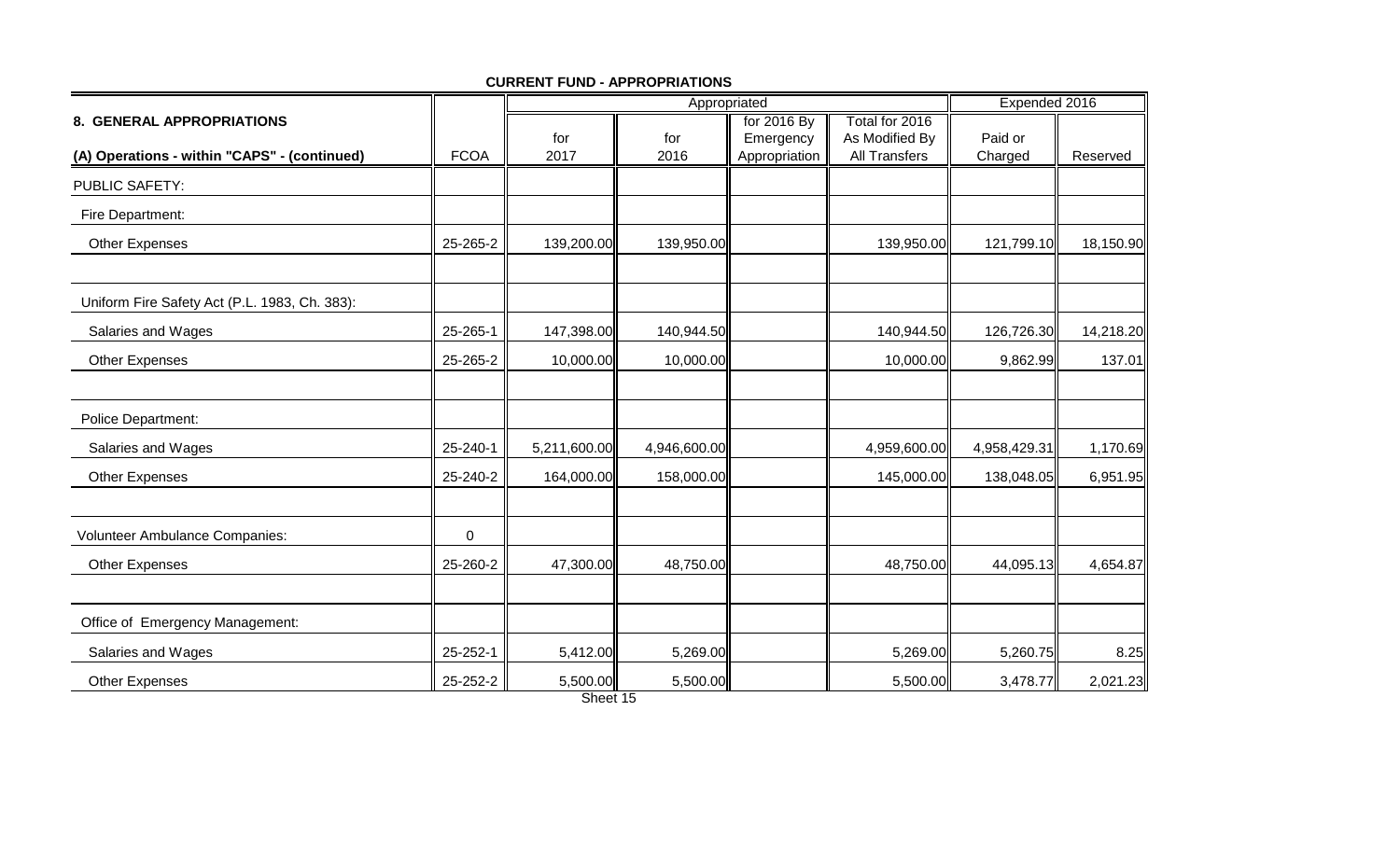|                                              |             |             | Appropriated | Expended 2016              |                                        |                    |           |
|----------------------------------------------|-------------|-------------|--------------|----------------------------|----------------------------------------|--------------------|-----------|
| 8. GENERAL APPROPRIATIONS                    |             |             |              | for 2016 By                | Total for 2016                         |                    |           |
| (A) Operations - within "CAPS" - (continued) | <b>FCOA</b> | for<br>2017 | for<br>2016  | Emergency<br>Appropriation | As Modified By<br><b>All Transfers</b> | Paid or<br>Charged | Reserved  |
|                                              |             |             |              |                            |                                        |                    |           |
|                                              |             |             |              |                            |                                        |                    |           |
| Rent Leveling Board:                         |             |             |              |                            |                                        |                    |           |
| Salaries and Wages                           | 25-270-1    | 3,000.00    | 3,000.00     |                            | 3,000.00                               | 2,832.14           | 167.86    |
| <b>Other Expenses</b>                        | 25-270-2    | 15,750.00   | 11,250.00    |                            | 11,250.00                              | 21.90              | 11,228.10 |
|                                              |             |             |              |                            |                                        |                    |           |
| PUBLIC WORKS FUNCTIONS:                      |             |             |              |                            |                                        |                    |           |
| <b>Streets and Road Maintenance:</b>         |             |             |              |                            |                                        |                    |           |
| Salaries and Wages                           | 26-290-1    | 604,400.00  | 514,500.00   |                            | 489,500.00                             | 463,587.62         | 25,912.38 |
| <b>Other Expenses</b>                        | 26-290-2    | 119,250.00  | 119,250.00   |                            | 124,250.00                             | 119,724.19         | 4,525.81  |
|                                              |             |             |              |                            |                                        |                    |           |
| Sanitation:                                  |             |             |              |                            |                                        |                    |           |
| Salaries and Wages                           | 26-305-1    |             |              |                            |                                        |                    |           |
| Other Expenses                               | 26-305-2    | 511,000.00  | 511,000.00   |                            | 511,000.00                             | 508,000.00         | 3,000.00  |
|                                              |             |             |              |                            |                                        |                    |           |
|                                              |             |             |              |                            |                                        |                    |           |
|                                              |             |             |              |                            |                                        |                    |           |

Sheet 15 a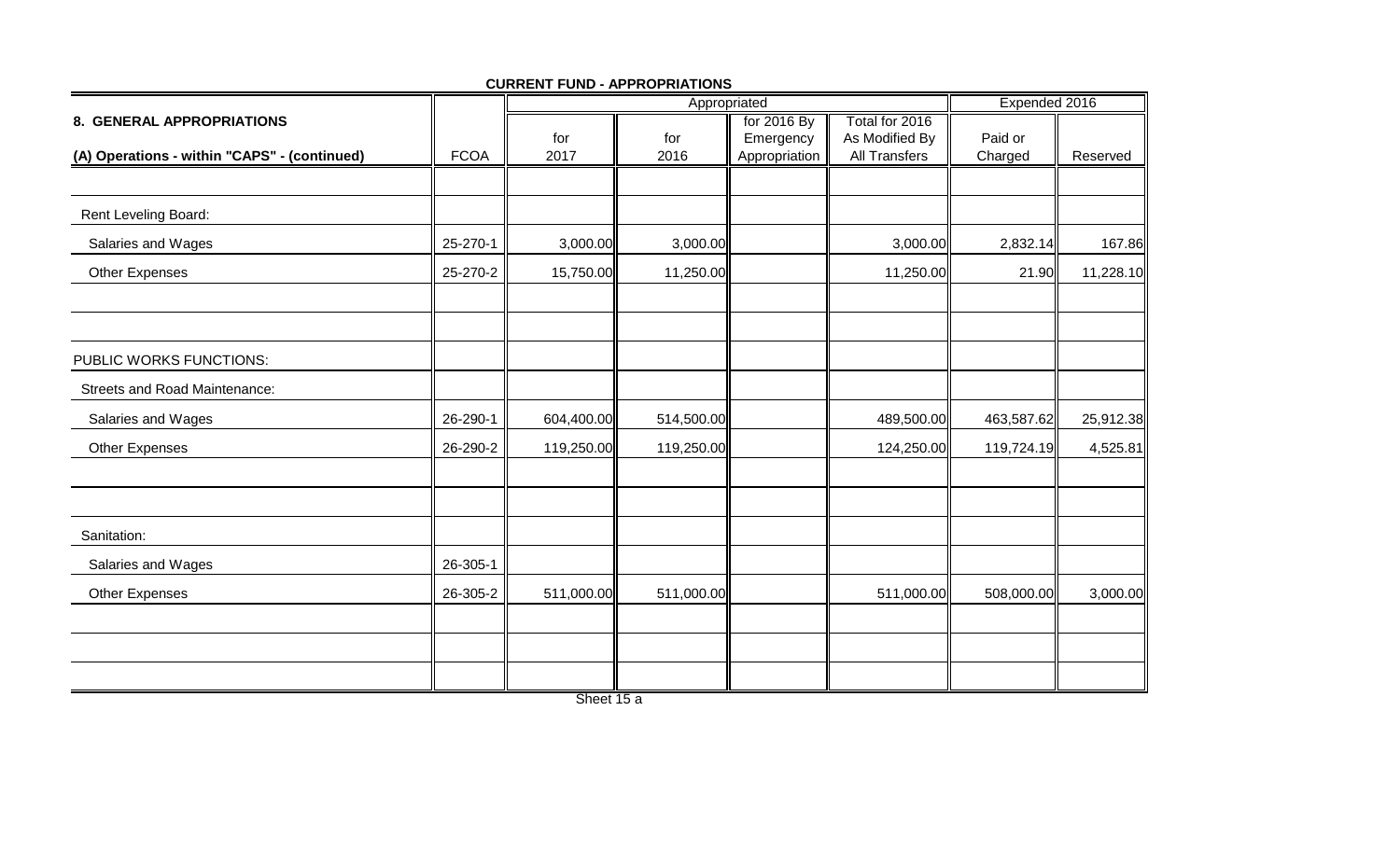|                                              |             |                          | Appropriated | Expended 2016 |                      |            |           |
|----------------------------------------------|-------------|--------------------------|--------------|---------------|----------------------|------------|-----------|
| 8. GENERAL APPROPRIATIONS                    |             |                          |              | for 2016 By   | Total for 2016       |            |           |
|                                              |             | for                      | for          | Emergency     | As Modified By       | Paid or    |           |
| (A) Operations - within "CAPS" - (continued) | <b>FCOA</b> | 2017                     | 2016         | Appropriation | <b>All Transfers</b> | Charged    | Reserved  |
| PUBLIC WORKS FUNCTIONS (CONTINUED):          |             |                          |              |               |                      |            |           |
| Public Buildings and Grounds:                |             |                          |              |               |                      |            |           |
| Salaries and Wages                           | 26-300-2    | 575,549.67               | 554,228.00   |               | 574,228.00           | 573,773.84 | 454.16    |
| <b>Other Expenses</b>                        | 26-300-1    | 242,000.00               | 277,000.00   |               | 277,000.00           | 269,747.89 | 7,252.11  |
|                                              |             |                          |              |               |                      |            |           |
|                                              |             |                          |              |               |                      |            |           |
|                                              |             |                          |              |               |                      |            |           |
|                                              |             |                          |              |               |                      |            |           |
|                                              |             |                          |              |               |                      |            |           |
| LANDFILL/ SOLID WASTE DISPOSAL COSTS:        |             |                          |              |               |                      |            |           |
| Landfill:                                    |             |                          |              |               |                      |            |           |
| <b>Other Expenses</b>                        | 26-305-2    | 435,000.00               | 400,000.00   |               | 400,000.00           | 393,207.00 | 6,793.00  |
|                                              |             |                          |              |               |                      |            |           |
| <b>CODE ENFORCEMENT:</b>                     |             |                          |              |               |                      |            |           |
| Salaries and Wages                           | 26-309-1    | 138,928.50               | 139,482.50   |               | 139,482.50           | 126,984.35 | 12,498.15 |
| <b>Other Expenses</b>                        | 26-309-2    | 7,750.00                 | 7,750.00     |               | 7,750.00             | 0.00       | 7,750.00  |
|                                              |             | $\overline{\phantom{1}}$ |              |               |                      |            |           |

Sheet 15 b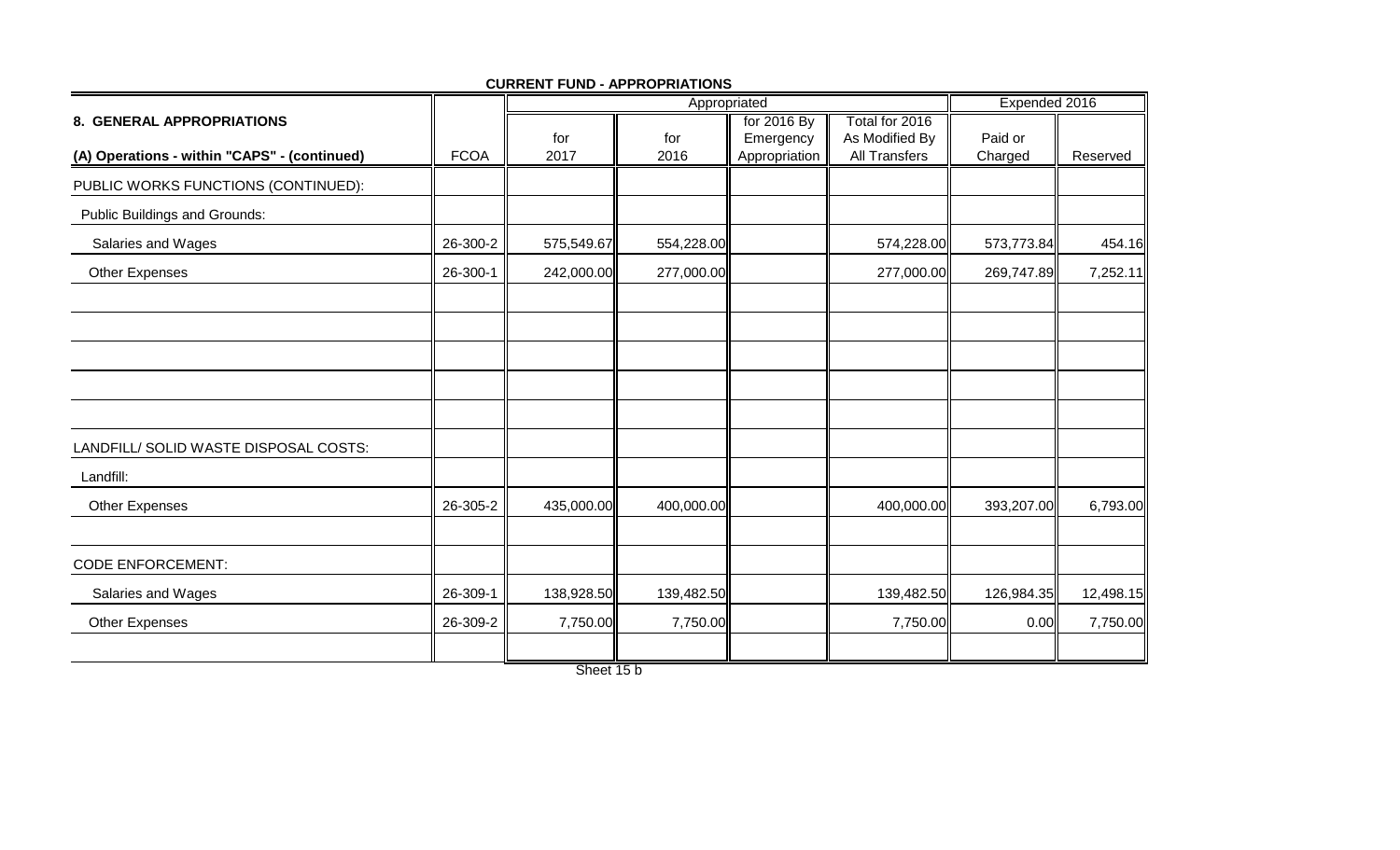|                                              |             |             | Appropriated | Expended 2016              |                                        |                    |          |
|----------------------------------------------|-------------|-------------|--------------|----------------------------|----------------------------------------|--------------------|----------|
| 8. GENERAL APPROPRIATIONS                    |             |             |              | for 2016 By                | Total for 2016                         |                    |          |
| (A) Operations - within "CAPS" - (continued) | <b>FCOA</b> | for<br>2017 | for<br>2016  | Emergency<br>Appropriation | As Modified By<br><b>All Transfers</b> | Paid or<br>Charged | Reserved |
|                                              |             |             |              |                            |                                        |                    |          |
| <b>HEALTH AND WELFARE:</b>                   |             |             |              |                            |                                        |                    |          |
| <b>Visiting Nurses Association</b>           | 27-339-2    | 24,730.00   | 24,730.00    |                            | 24,730.00                              | 18,547.32          | 6,182.68 |
|                                              |             |             |              |                            |                                        |                    |          |
| <b>Relocation Assistance</b>                 | 27-345-2    | 1,425.00    | 1,425.00     |                            | 1,425.00                               | 0.00               | 1,425.00 |
|                                              |             |             |              |                            |                                        |                    |          |
| Monmouth County Regional Health Commission   | 27-340-2    | 180,498.00  | 176,288.00   |                            | 176,288.00                             | 176,288.00         | 0.00     |
|                                              |             |             |              |                            |                                        |                    |          |
| <b>Animal Control Services</b>               |             |             |              |                            |                                        |                    |          |
| Salary and Wages                             | 27-360-1    | 46,800.00   | 45,375.00    |                            | 45,375.00                              | 45,007.12          | 367.88   |
|                                              |             |             |              |                            |                                        |                    |          |
| Shade Tree                                   |             |             |              |                            |                                        |                    |          |
| Other Expenses                               | 27-365-2    | 5,000.00    | 5,000.00     |                            | 5,000.00                               | 5,000.00           | 0.00     |
|                                              |             |             |              |                            |                                        |                    |          |
|                                              |             |             |              |                            |                                        |                    |          |
|                                              |             |             |              |                            |                                        |                    |          |
|                                              |             |             |              |                            |                                        |                    |          |
|                                              |             |             |              |                            |                                        |                    |          |
|                                              |             |             |              |                            |                                        |                    |          |

Sheet 15 c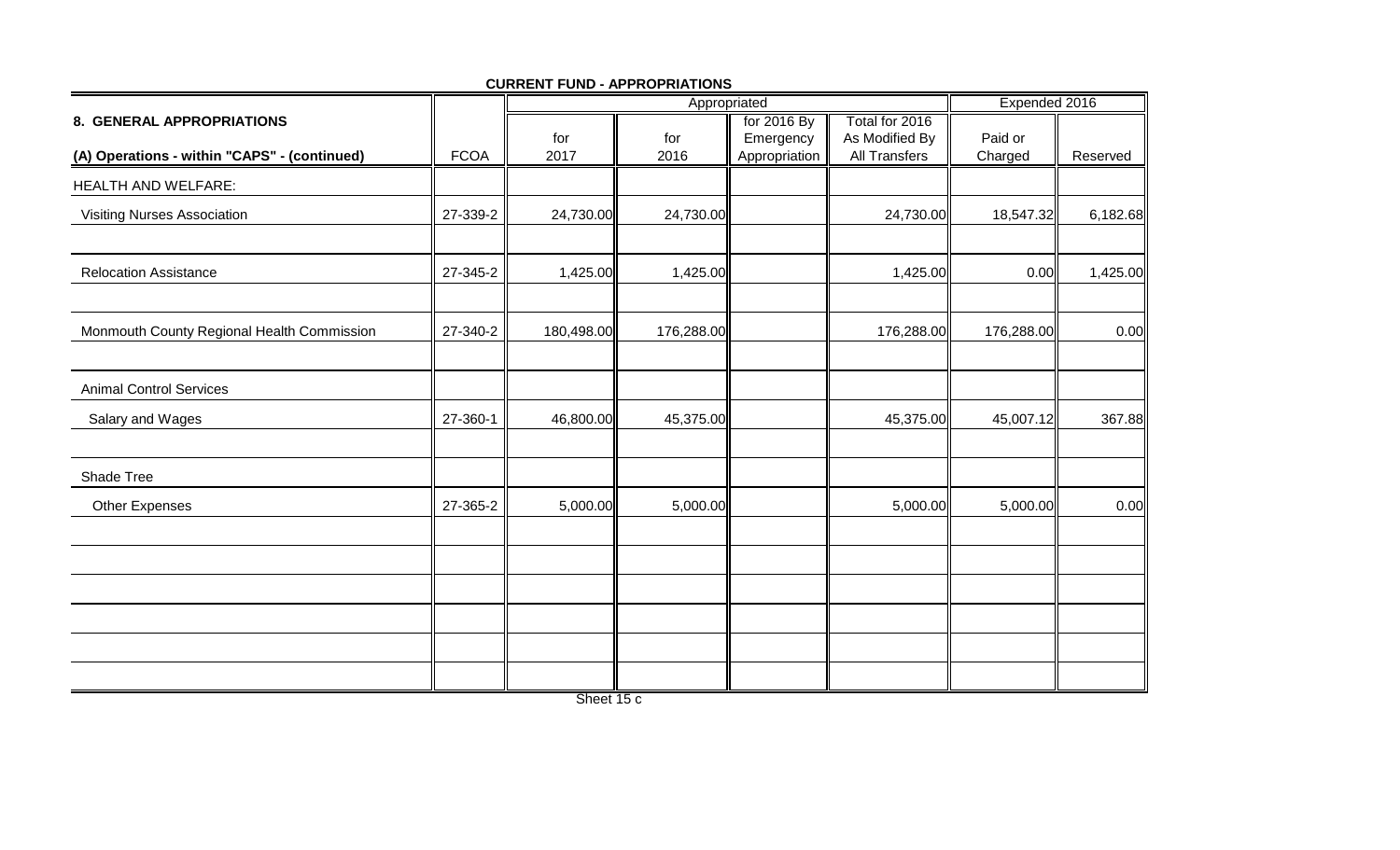|                                              |             |             | Appropriated | Expended 2016              |                                 |                    |           |
|----------------------------------------------|-------------|-------------|--------------|----------------------------|---------------------------------|--------------------|-----------|
| 8. GENERAL APPROPRIATIONS                    |             |             |              | for 2016 By                | Total for 2016                  |                    |           |
| (A) Operations - within "CAPS" - (continued) | <b>FCOA</b> | for<br>2017 | for<br>2016  | Emergency<br>Appropriation | As Modified By<br>All Transfers | Paid or<br>Charged | Reserved  |
| PARKS AND RECREATION FUNCTIONS:              |             |             |              |                            |                                 |                    |           |
|                                              |             |             |              |                            |                                 |                    |           |
| Recreation Services and Programs:            |             |             |              |                            |                                 |                    |           |
| Salaries and Wages                           | 28-370-1    | 211,550.00  | 194,700.00   |                            | 194,700.00                      | 175,959.69         | 18,740.31 |
| Other Expenses                               | 28-370-2    | 92,500.00   | 80,250.00    |                            | 80,250.00                       | 67,504.77          | 12,745.23 |
|                                              |             |             |              |                            |                                 |                    |           |
|                                              |             |             |              |                            |                                 |                    |           |
|                                              |             |             |              |                            |                                 |                    |           |
|                                              |             |             |              |                            |                                 |                    |           |
|                                              |             |             |              |                            |                                 |                    |           |
|                                              |             |             |              |                            |                                 |                    |           |
|                                              |             |             |              |                            |                                 |                    |           |
|                                              |             |             |              |                            |                                 |                    |           |
|                                              |             |             |              |                            |                                 |                    |           |
|                                              |             |             |              |                            |                                 |                    |           |
|                                              |             |             |              |                            |                                 |                    |           |
|                                              |             |             |              |                            |                                 |                    |           |
|                                              |             |             |              |                            |                                 |                    |           |

Sheet 15 d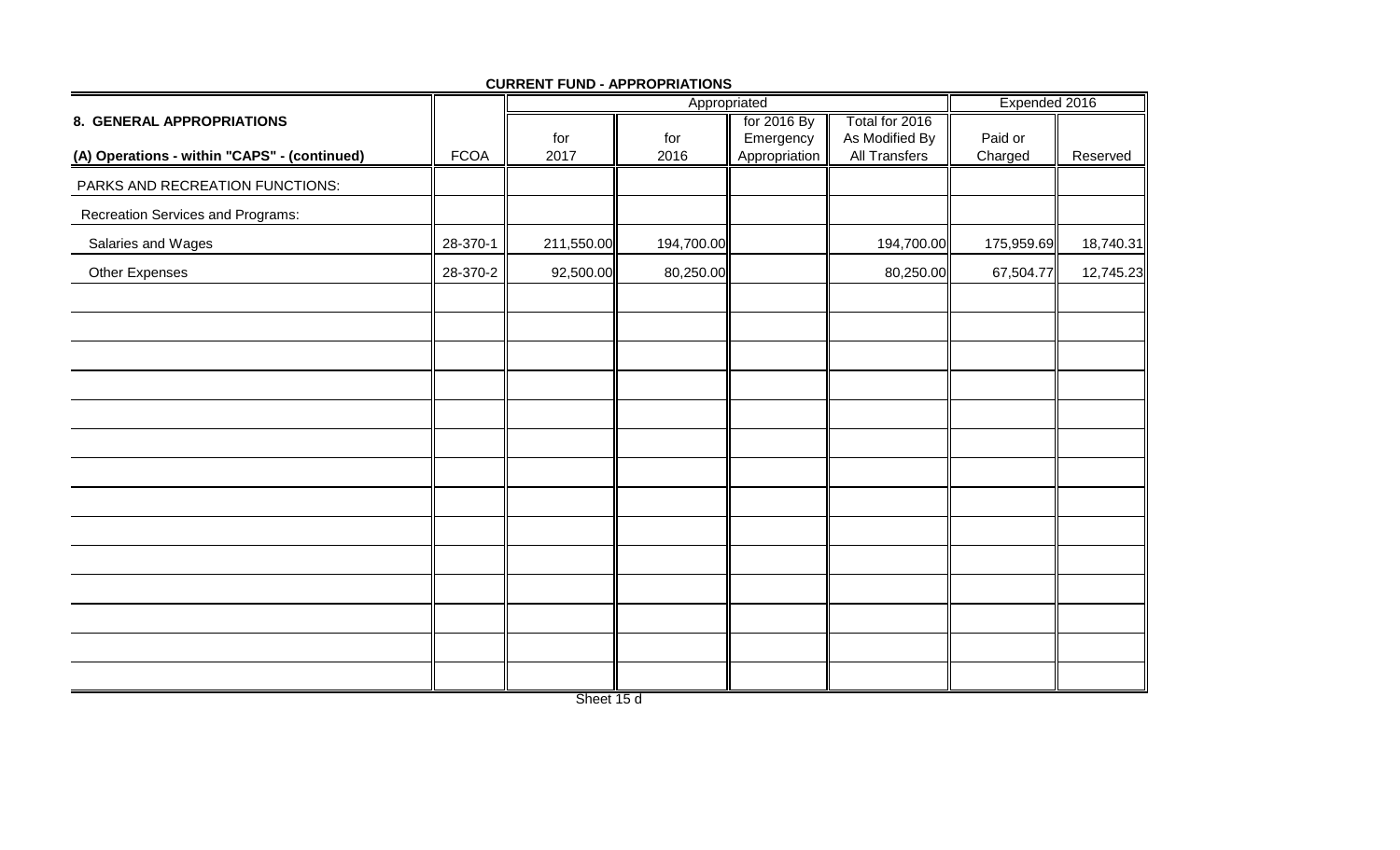|                                              |             |             | Expended 2016 |                            |                                 |                    |           |
|----------------------------------------------|-------------|-------------|---------------|----------------------------|---------------------------------|--------------------|-----------|
| 8. GENERAL APPROPRIATIONS                    |             |             |               | for 2016 By                | Total for 2016                  |                    |           |
| (A) Operations - within "CAPS" - (continued) | <b>FCOA</b> | for<br>2017 | for<br>2016   | Emergency<br>Appropriation | As Modified By<br>All Transfers | Paid or<br>Charged | Reserved  |
| UTILITY EXPENSES AND BULK PURCHASES:         |             |             |               |                            |                                 |                    |           |
| <b>Street Lighting</b>                       | 31-430-2    | 260,000.00  | 260,000.00    |                            | 260,000.00                      | 202,924.66         | 57,075.34 |
| Electricity                                  | 31-435-2    | 105,000.00  | 105,000.00    |                            | 105,000.00                      | 74,857.55          | 30,142.45 |
| Telephone                                    | 31-440-2    | 95,000.00   | 95,000.00     |                            | 95,000.00                       | 77,089.38          | 17,910.62 |
| <b>Natural Gas</b>                           | 31-446-2    | 50,000.00   | 50,000.00     |                            | 50,000.00                       | 23,909.64          | 26,090.36 |
| Gasoline                                     | 31-460-2    | 75,000.00   | 110,000.00    |                            | 110,000.00                      | 51,679.38          | 58,320.62 |
|                                              |             |             |               |                            |                                 |                    |           |
|                                              |             |             |               |                            |                                 |                    |           |
|                                              |             |             |               |                            |                                 |                    |           |
|                                              |             |             |               |                            |                                 |                    |           |
|                                              |             |             |               |                            |                                 |                    |           |
|                                              |             |             |               |                            |                                 |                    |           |
|                                              |             |             |               |                            |                                 |                    |           |
|                                              |             |             |               |                            |                                 |                    |           |
|                                              |             |             |               |                            |                                 |                    |           |
|                                              |             |             |               |                            |                                 |                    |           |
|                                              |             |             |               |                            |                                 |                    |           |
|                                              |             |             |               |                            |                                 |                    |           |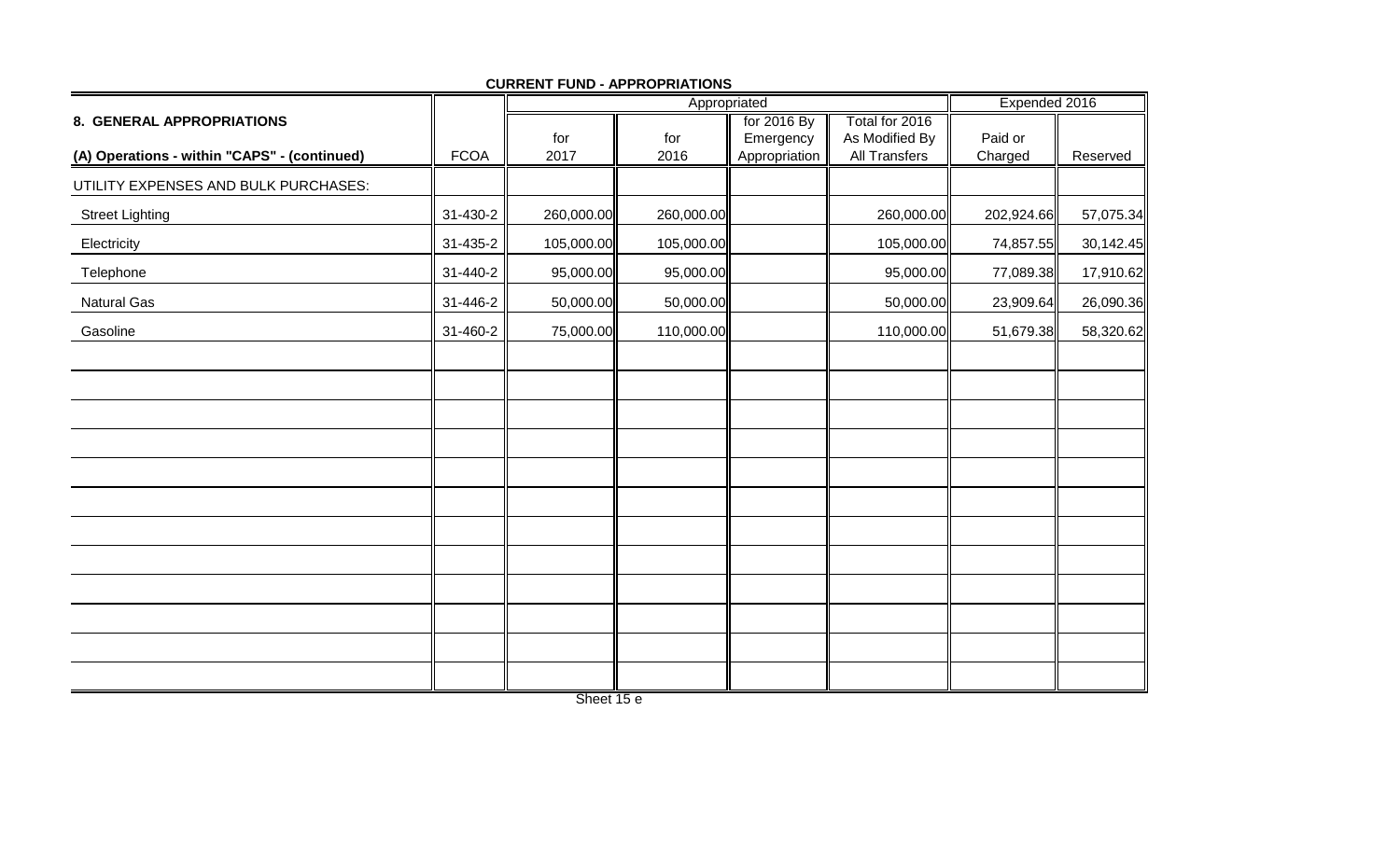|                                                                            |               |               | Appropriated  | Expended 2016 |                      |               |               |
|----------------------------------------------------------------------------|---------------|---------------|---------------|---------------|----------------------|---------------|---------------|
| 8. GENERAL APPROPRIATIONS                                                  |               |               |               | for 2016 By   | Total for 2016       |               |               |
|                                                                            |               | for           | for           | Emergency     | As Modified By       | Paid or       |               |
| (A) Operations - within "CAPS" - (continued)                               | <b>FCOA</b>   | 2017          | 2016          | Appropriation | <b>All Transfers</b> | Charged       | Reserved      |
| <b>Uniform Construction Code -</b>                                         | <b>XXXXXX</b> | <b>XXXXXX</b> | <b>XXXXXX</b> | <b>XXXXXX</b> | <b>XXXXXX</b>        | <b>XXXXXX</b> | <b>XXXXXX</b> |
| <b>Appropriations Offset by Dedicated</b><br>Revenues (N.J.A.C. 5:23-4.17) | <b>XXXXXX</b> | <b>XXXXXX</b> | <b>XXXXXX</b> | <b>XXXXXX</b> | <b>XXXXXX</b>        | <b>XXXXXX</b> | <b>XXXXXX</b> |
| Salaries and Wages                                                         | 22-195-1      | 455,349.00    | 425,328.00    |               | 425,328.00           | 417,629.32    | 7,698.68      |
| Other Expenses                                                             | 22-195-2      | 39,507.00     | 39,507.00     |               | 39,507.00            | 22,342.20     | 17,164.80     |
|                                                                            |               |               |               |               |                      |               |               |
| <b>Education and Technology</b>                                            |               |               |               |               |                      |               |               |
| Salaries and Wages                                                         | 222-196-1     | 90,155.00     | 88,810.00     |               | 88,810.00            | 87,276.72     | 1,533.28      |
| <b>Other Expenses</b>                                                      | 222-196-2     | 37,991.00     | 37,991.00     |               | 37,991.00            | 37,156.45     | 834.55        |
|                                                                            |               |               |               |               |                      |               |               |
|                                                                            |               |               |               |               |                      |               |               |
|                                                                            |               |               |               |               |                      |               |               |
|                                                                            |               |               |               |               |                      |               |               |
|                                                                            |               |               |               |               |                      |               |               |
|                                                                            |               |               |               |               |                      |               |               |
|                                                                            |               |               |               |               |                      |               |               |
|                                                                            |               |               |               |               |                      |               |               |
|                                                                            |               |               |               |               |                      |               |               |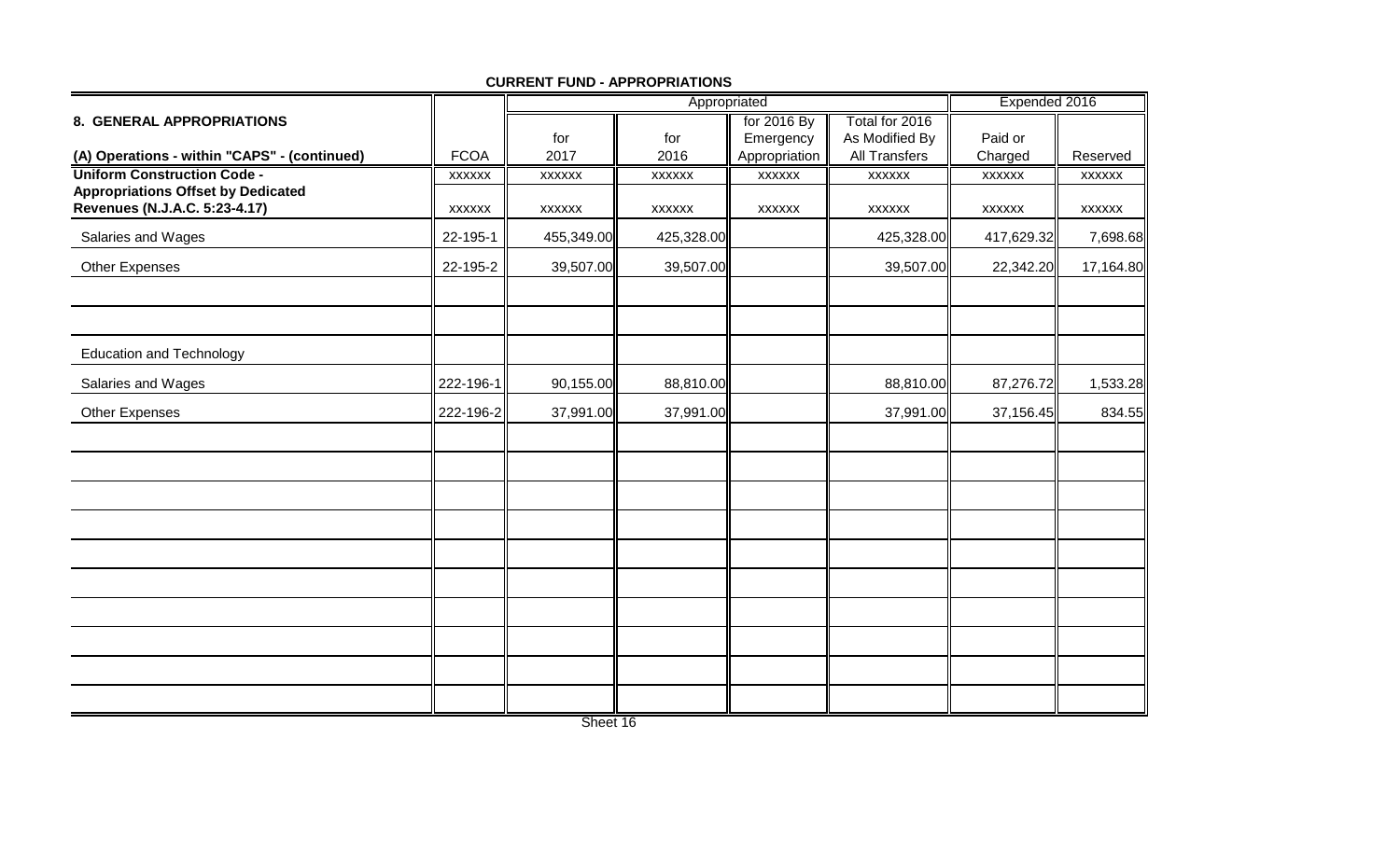|                                                                 |             |               | Appropriated  | Expended 2016  |                      |               |            |
|-----------------------------------------------------------------|-------------|---------------|---------------|----------------|----------------------|---------------|------------|
| 8. GENERAL APPROPRIATIONS                                       |             |               |               | for 2016 By    | Total for 2016       |               |            |
|                                                                 |             | for           | for           | Emergency      | As Modified By       | Paid or       |            |
| (A) Operations - within "CAPS" - (continued)                    | <b>FCOA</b> | 2017          | 2016          | Appropriation  | <b>All Transfers</b> | Charged       | Reserved   |
| <b>Municipal Court:</b>                                         | 43-490      |               |               |                |                      |               |            |
| Salaries and Wages                                              | 43-490-1    | 235,400.00    | 192,450.00    |                | 192,450.00           | 192,297.83    | 152.17     |
| <b>Other Expenses</b>                                           | 43-490-2    | 34,495.00     | 34,495.00     |                | 34,495.00            | 29,681.17     | 4,813.83   |
| Municipal Prosecutor:                                           | 43-495      |               |               |                |                      |               |            |
| <b>Other Expenses</b>                                           | 43-495-2    | 25,200.00     | 25,200.00     |                | 35,200.00            | 29,375.00     | 5,825.00   |
| Municipal Public Defender (PL 1997, C. 256):                    |             |               |               |                |                      |               |            |
| <b>Other Expenses</b>                                           | 43-496-2    | 10,000.00     | 10,000.00     |                | 10,000.00            | 9,940.00      | 60.00      |
|                                                                 |             |               |               |                |                      |               |            |
| Total Operations {Item 8(A)} within "CAPS"                      | 32315-00    | 15,347,257.17 | 14,845,874.00 | 0.00           | 14,842,874.00        | 14,067,219.92 | 775,654.08 |
| <b>B.</b> Contingent                                            | 35-470      | 1,000.00      | 1,000.00      | <b>XXXXXXX</b> | 1,000.00             | 0.00          | 1,000.00   |
| <b>Total Operations Including Contingent -</b><br>within "CAPS" | 30001-00    | 15,348,257.17 | 14,846,874.00 | 0.00           | 14,843,874.00        | 14,067,219.92 | 776,654.08 |
| Detail:                                                         |             |               |               |                |                      |               |            |
| <b>Salaries &amp; Wages</b>                                     | 30001-11    | 8,618,956.17  | 8,062,433.00  |                | 8,040,433.00         | 7,914,265.85  | 126,167.15 |
| <b>Other Expenses (Including Contingent)</b>                    | 30001-99    | 6,729,301.00  | 6,784,441.00  | 0.00           | 6,803,441.00         | 6,152,954.07  | 650,486.93 |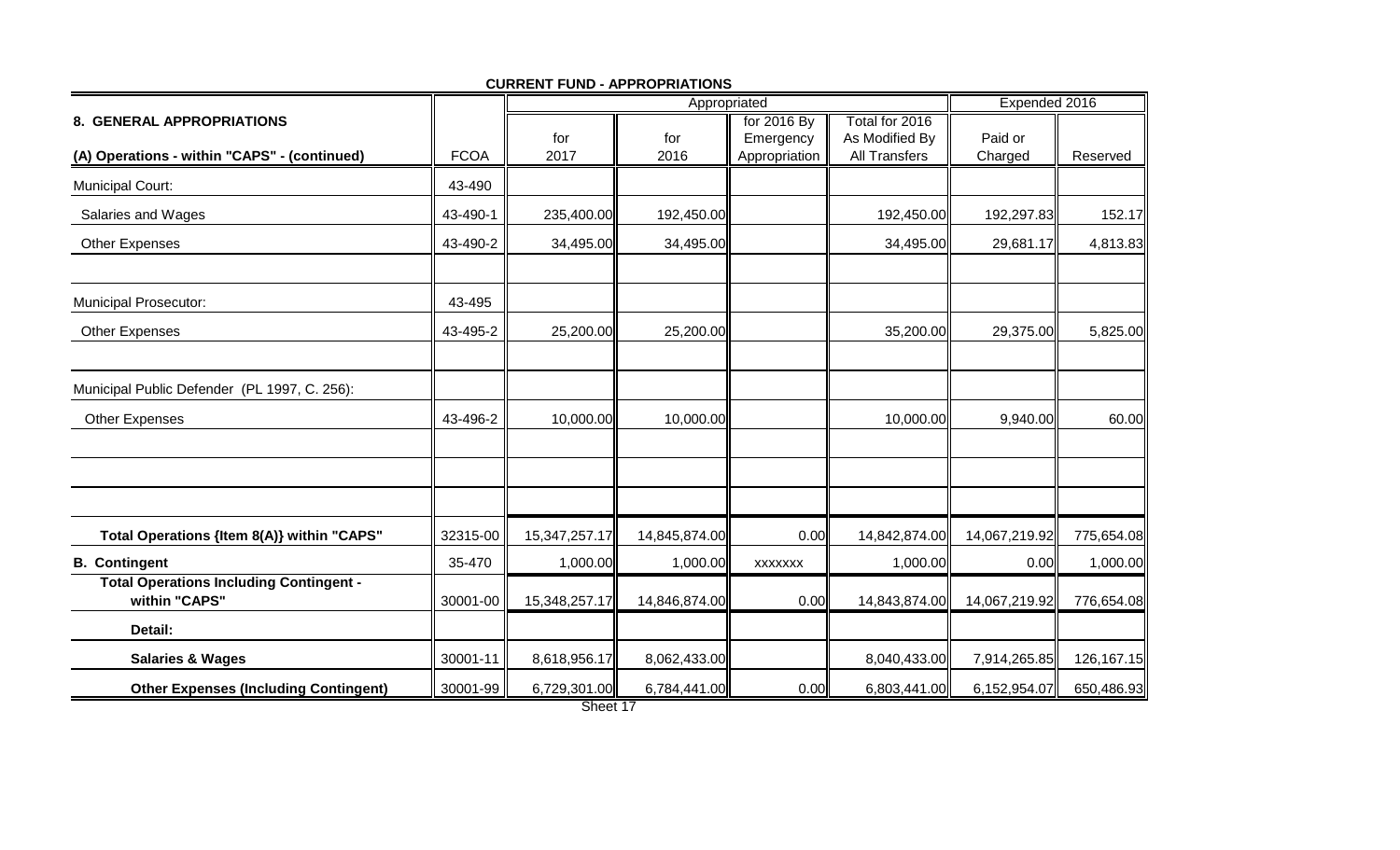|                                                                                     |                |                | Appropriated   |                |                      | Expended 2016  |                |
|-------------------------------------------------------------------------------------|----------------|----------------|----------------|----------------|----------------------|----------------|----------------|
| 8. GENERAL APPROPRIATIONS                                                           |                |                |                | for 2016 By    | Total for 2016       |                |                |
|                                                                                     |                | for            | for            | Emergency      | As Modified By       | Paid or        |                |
|                                                                                     | <b>FCOA</b>    | 2017           | 2016           | Appropriation  | <b>All Transfers</b> | Charged        | Reserved       |
| (E) Deferred Charges and Statutory Expenditures -<br><b>Municipal within "CAPS"</b> | <b>XXXXXXX</b> | <b>XXXXXXX</b> | <b>XXXXXXX</b> | <b>XXXXXXX</b> | <b>XXXXXXX</b>       | <b>XXXXXXX</b> | <b>XXXXXXX</b> |
| (1) DEFERRED CHARGES:                                                               | <b>XXXXXXX</b> | <b>XXXXXXX</b> | <b>XXXXXXX</b> | <b>XXXXXXX</b> | <b>XXXXXXX</b>       | <b>XXXXXXX</b> | <b>XXXXXXX</b> |
| <b>Emergency Authorizations</b>                                                     | 46-870         |                |                | <b>XXXXXXX</b> |                      |                | <b>XXXXXXX</b> |
|                                                                                     |                |                |                | <b>XXXXXXX</b> |                      |                | <b>XXXXXXX</b> |
| Prior Year's Bills                                                                  | 46-872         | 0.00           | 693.00         | <b>XXXXXXX</b> | 693.00               | 693.00         | 0.00           |
|                                                                                     |                |                |                | <b>XXXXXXX</b> |                      |                | <b>XXXXXXX</b> |
|                                                                                     |                |                |                | <b>XXXXXXX</b> |                      |                | <b>XXXXXXX</b> |
|                                                                                     |                |                |                | <b>XXXXXXX</b> |                      |                | <b>XXXXXXX</b> |
|                                                                                     |                |                |                | <b>XXXXXXX</b> |                      |                | <b>XXXXXXX</b> |
|                                                                                     |                |                |                | <b>XXXXXXX</b> |                      |                | <b>XXXXXXX</b> |
|                                                                                     |                |                |                | <b>XXXXXXX</b> |                      |                | <b>XXXXXXX</b> |
|                                                                                     |                |                |                | <b>XXXXXXX</b> |                      |                | <b>XXXXXXX</b> |
|                                                                                     |                |                |                | <b>XXXXXXX</b> |                      |                | <b>XXXXXXX</b> |
|                                                                                     |                |                |                | XXXXXXX        |                      |                | <b>XXXXXXX</b> |
|                                                                                     |                |                |                | <b>XXXXXXX</b> |                      |                | <b>XXXXXXX</b> |
|                                                                                     |                |                |                | <b>XXXXXXX</b> |                      |                | <b>XXXXXXX</b> |
|                                                                                     |                |                |                | XXXXXXX        |                      |                | <b>XXXXXXX</b> |
|                                                                                     |                |                |                | <b>XXXXXXX</b> |                      |                | <b>XXXXXXX</b> |

**CURRENT FUND - APPROPRIATIONS**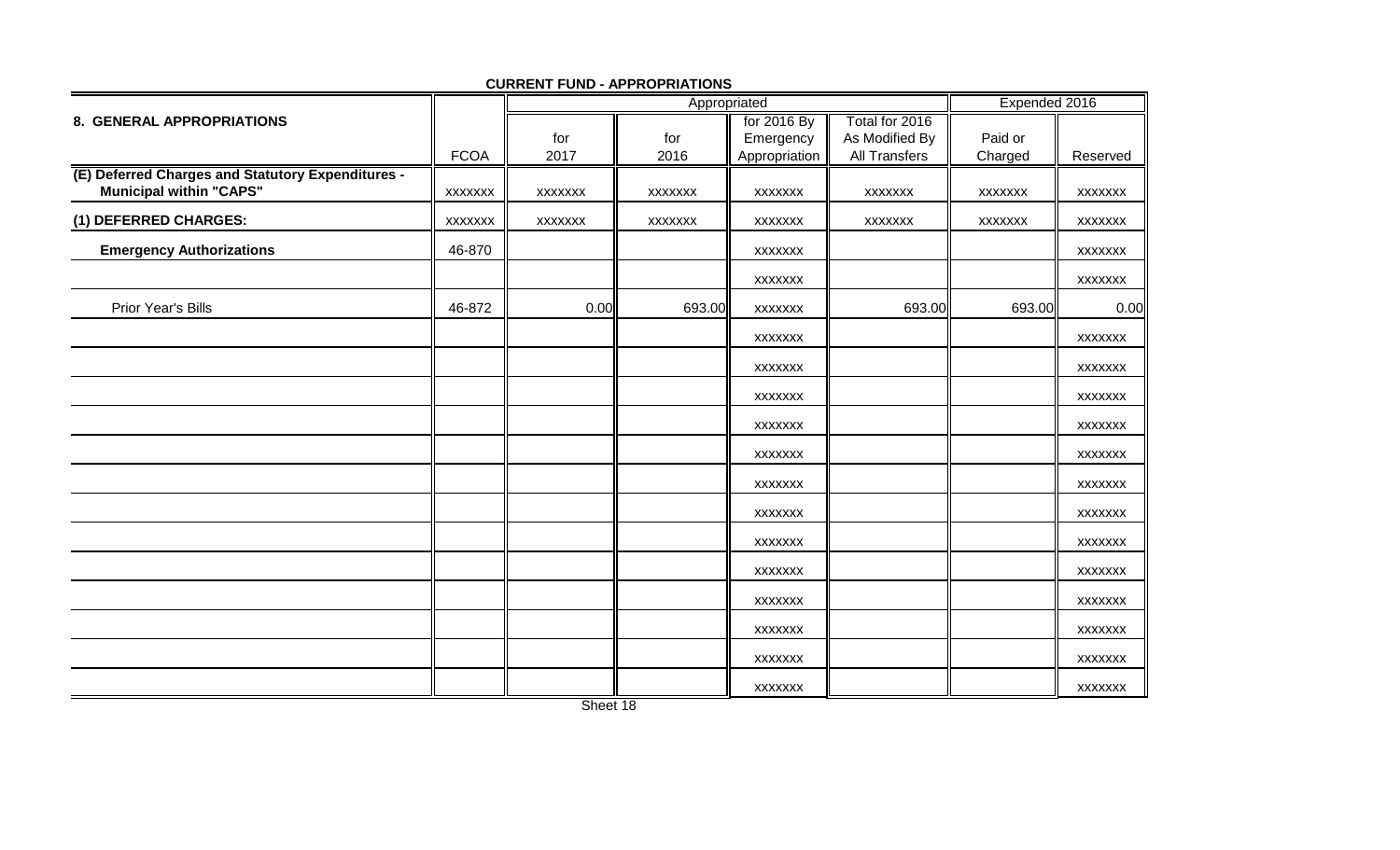|                                                                                                 |                |                  | Appropriated   | Expended 2016  |                      |                |                |
|-------------------------------------------------------------------------------------------------|----------------|------------------|----------------|----------------|----------------------|----------------|----------------|
| 8. GENERAL APPROPRIATIONS                                                                       |                |                  |                | for 2016 By    | Total for 2016       |                |                |
|                                                                                                 |                | for              | for            | Emergency      | As Modified By       | Paid or        |                |
|                                                                                                 | <b>FCOA</b>    | 2017             | 2016           | Appropriation  | <b>All Transfers</b> | Charged        | Reserved       |
| (E) Deferred Charges and Statutory Expenditures -<br><b>Municipal within "CAPS" (continued)</b> | <b>XXXXXXX</b> | <b>XXXXXXX</b>   | <b>XXXXXXX</b> | <b>XXXXXXX</b> | <b>XXXXXXX</b>       | <b>XXXXXXX</b> | <b>XXXXXXX</b> |
| (2) STATUTORY EXPENDITURES:                                                                     | XXXXXX         | <b>XXXXXXX</b>   | <b>XXXXXXX</b> | <b>XXXXXXX</b> | <b>XXXXXXX</b>       | <b>XXXXXXX</b> | <b>XXXXXXX</b> |
| Contribution to:<br>Public Employees' Retirement System                                         | 36-471         | 372,500.00       | 332,900.00     |                | 332,900.00           | 331,800.00     | 1,100.00       |
| Social Security System (O.A.S.I.)                                                               | 36-472         | 393,000.00       | 385,000.00     |                | 385,000.00           | 375,047.15     | 9,952.85       |
| <b>Consolidated Police and Firemen's</b><br>Pension Fund                                        | 36-474         |                  |                |                |                      |                |                |
| Police and Firemen's Retirement System<br>of N.J.                                               | 36-475         | 1,029,658.00     | 928,360.00     |                | 928,360.00           | 928,358.00     | 2.00           |
| Defined Contribution Retirement Program                                                         | 36-477         | 10,000.00        | 5,000.00       |                | 8,000.00             | 7,985.91       | 14.09          |
|                                                                                                 |                |                  |                |                |                      |                |                |
|                                                                                                 |                |                  |                |                |                      |                |                |
|                                                                                                 |                |                  |                |                |                      |                |                |
| <b>Total Deferred Charges and Statutory</b>                                                     |                |                  |                |                |                      |                |                |
| <b>Expenditures - Municipal within "CAPS"</b>                                                   | 30004-00       | 1,805,158.00     | 1,651,953.00   | 0.00           | 1,654,953.00         | 1,643,884.06   | 11,068.94      |
|                                                                                                 |                |                  |                |                |                      |                |                |
|                                                                                                 |                |                  |                |                |                      |                |                |
|                                                                                                 |                |                  |                |                |                      |                |                |
| (G) Cash Deficit of Preceding Year                                                              | 46-885         |                  |                |                |                      |                |                |
| (H-1) Total General Appropriations for<br><b>Municipal Purposes within "CAPS"</b>               | 30005-00       | 17, 153, 415. 17 | 16,498,827.00  | 0.00           | 16,498,827.00        | 15,711,103.98  | 787,723.02     |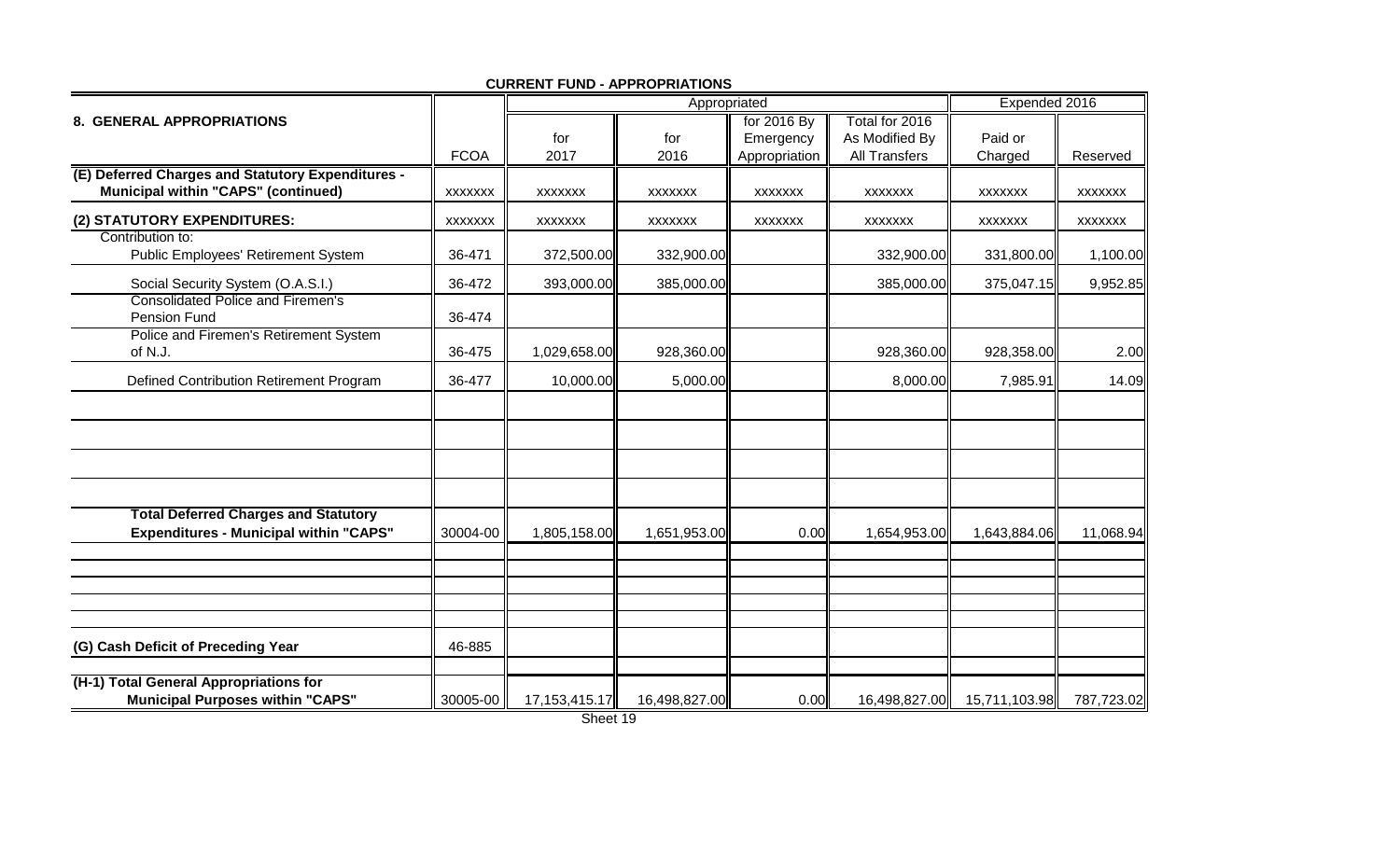|                                       |             |            | Appropriated | Expended 2016 |                |            |           |
|---------------------------------------|-------------|------------|--------------|---------------|----------------|------------|-----------|
| 8. GENERAL APPROPRIATIONS             |             |            |              | for 2016 By   | Total for 2016 |            |           |
|                                       |             | for        | for          | Emergency     | As Modified By | Paid or    |           |
| (A) Operations - Excluded from "CAPS" | <b>FCOA</b> | 2017       | 2016         | Appropriation | All Transfers  | Charged    | Reserved  |
|                                       |             |            |              |               |                |            |           |
|                                       |             |            |              |               |                |            |           |
|                                       |             |            |              |               |                |            |           |
| <b>Employee Group Insurance</b>       | 23-220      |            |              |               |                |            |           |
|                                       |             |            |              |               |                |            |           |
| Maintenance of Free Public Library    |             |            |              |               |                |            |           |
| (P.L. 1985, Ch. 82)                   | 29-390-2    | 708,804.22 | 689,361.32   |               | 689,361.32     | 622,574.31 | 66,787.01 |
|                                       |             |            |              |               |                |            |           |
| Interlocal Services:                  |             |            |              |               |                |            |           |
| 911 System - County of Monmouth       | 42-250-2    | 14,310.00  | 14,310.00    |               | 14,310.00      | 14,309.96  | 0.04      |
|                                       |             |            |              |               |                |            |           |
|                                       |             |            |              |               |                |            |           |
|                                       |             |            |              |               |                |            |           |
|                                       |             |            |              |               |                |            |           |
|                                       |             |            |              |               |                |            |           |
|                                       |             |            |              |               |                |            |           |
|                                       |             |            |              |               |                |            |           |
|                                       |             |            |              |               |                |            |           |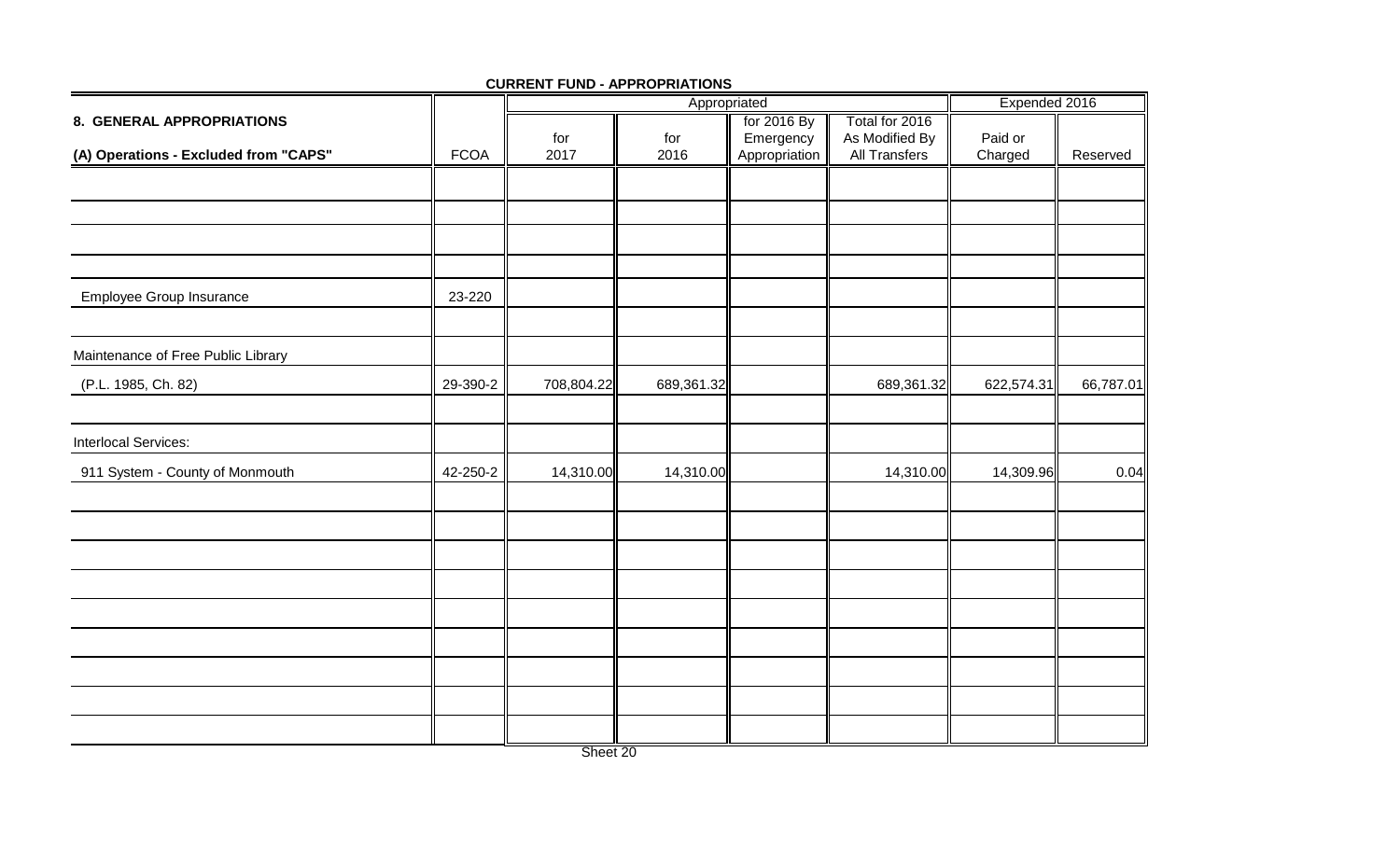|                                                      |             |            | Appropriated | Expended 2016 |                      |            |            |
|------------------------------------------------------|-------------|------------|--------------|---------------|----------------------|------------|------------|
| 8. GENERAL APPROPRIATIONS                            |             |            |              | for 2016 By   | Total for 2016       |            |            |
|                                                      |             | for        | for          | Emergency     | As Modified By       | Paid or    |            |
| (A) Operations - Excluded from "CAPS" - (Cont.)      | <b>FCOA</b> | 2017       | 2016         | Appropriation | <b>All Transfers</b> | Charged    | Reserved   |
| <b>LOSAP</b>                                         | 36-478      | 55,000.00  | 55,000.00    |               | 55,000.00            | 41,400.00  | 13,600.00  |
|                                                      |             |            |              |               |                      |            |            |
|                                                      |             |            |              |               |                      |            |            |
|                                                      |             |            |              |               |                      |            |            |
| Municipal Stormwater Management:                     |             |            |              |               |                      |            |            |
| Salaries and Wages                                   | 43-496-01   | 98,500.00  | 100,600.00   |               | 100,600.00           | 93,615.70  | 6,984.30   |
| Other Expenses                                       | 43-496-2    | 2,500.00   | 5,000.00     |               | 5,000.00             | 891.06     | 4,108.94   |
|                                                      |             |            |              |               |                      |            |            |
| Declared State of Emergency costs for Snow Removal:  |             |            |              |               |                      |            |            |
| N.J.S.A. (40A:4-45.45(b)                             | 26-290-2    | 30,000.00  | 47,188.08    |               | 47,188.08            | 47,188.08  | 0.00       |
|                                                      |             |            |              |               |                      |            |            |
| Recyling Tax PL 2007 c. 311                          | 43-497-1    | 30,000.00  | 47,000.00    |               | 47,000.00            | 18,891.19  | 28,108.81  |
|                                                      |             |            |              |               |                      |            |            |
| <b>Tax Appeal Refunds</b>                            | 43-499-2    | 50,000.00  | 150,000.00   | 0.00          | 150,000.00           | 146,808.95 | 3,191.05   |
|                                                      |             |            |              |               |                      |            |            |
|                                                      |             |            |              |               |                      |            |            |
|                                                      |             |            |              |               |                      |            |            |
| <b>Total Other Operations - Excluded from "CAPS"</b> | X           | 989,114.22 | 1,108,459.40 | 0.00          | 1,108,459.40         | 985,679.25 | 122,780.15 |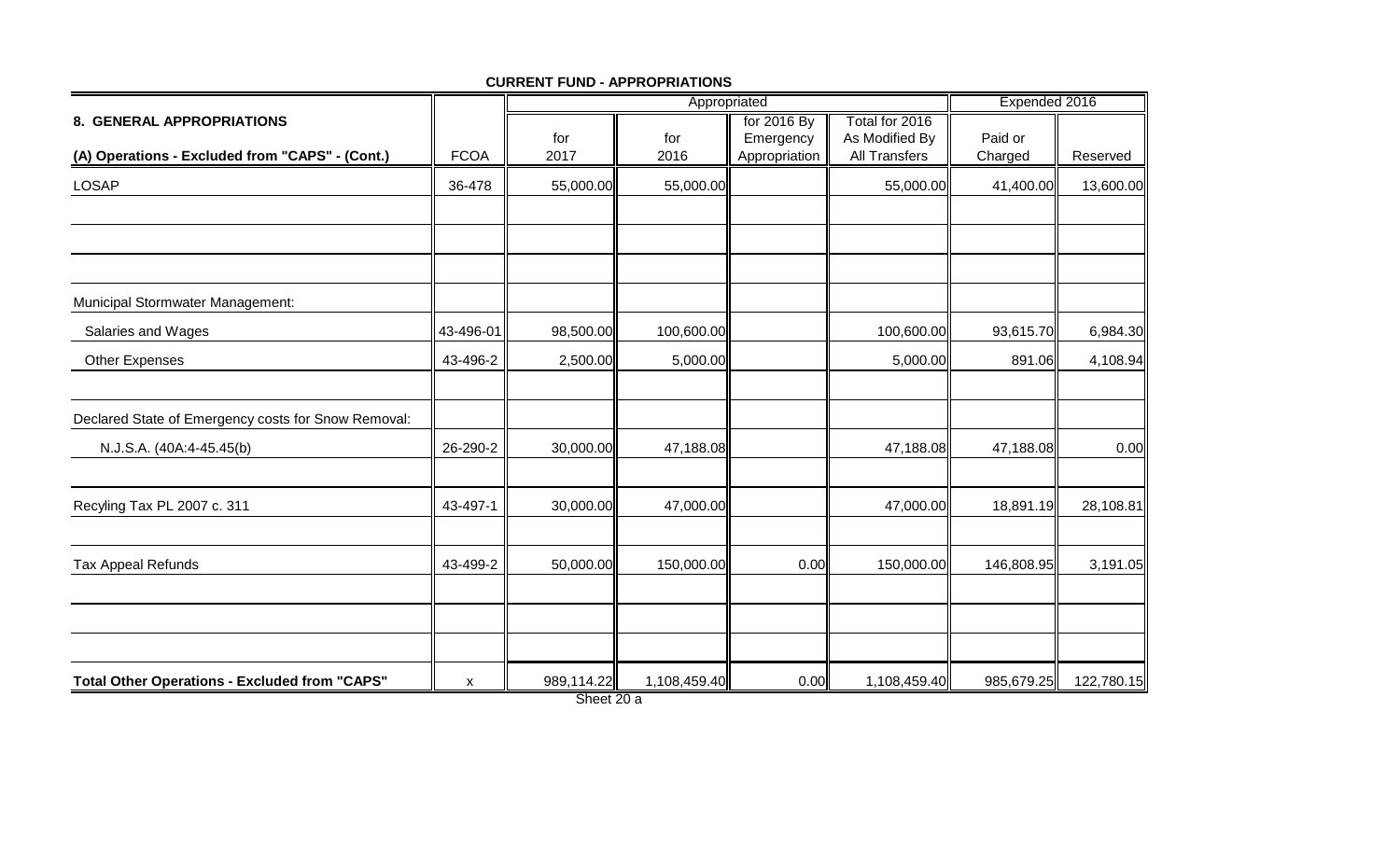|                                                       |                |         | Appropriated |                |                | Expended 2016  |                |
|-------------------------------------------------------|----------------|---------|--------------|----------------|----------------|----------------|----------------|
| 8. GENERAL APPROPRIATIONS                             |                |         |              | for 2016 By    | Total for 2016 |                |                |
|                                                       |                | for     | for          | Emergency      | As Modified By | Paid or        |                |
| (A) Operations - Excluded from "CAPS" - (Cont.)       | <b>FCOA</b>    | 2017    | 2016         | Appropriation  | All Transfers  | Charged        | Reserved       |
| <b>Uniform Construction Code</b>                      | <b>XXXXXXX</b> | XXXXXXX | XXXXXXX      | <b>XXXXXXX</b> | <b>XXXXXXX</b> | <b>XXXXXXX</b> | XXXXXXX        |
| <b>Appropriations Offset by Increased</b>             |                |         |              |                |                |                |                |
| Fee Revenues (N.J.A.C. 5:23-4.17)                     | <b>XXXXXXX</b> | XXXXXXX | XXXXXXX      | <b>XXXXXXX</b> | <b>XXXXXXX</b> | <b>XXXXXXX</b> | <b>XXXXXXX</b> |
|                                                       |                |         |              |                |                |                |                |
|                                                       |                |         |              |                |                |                |                |
|                                                       |                |         |              |                |                |                |                |
|                                                       |                |         |              |                |                |                |                |
|                                                       |                |         |              |                |                |                |                |
|                                                       |                |         |              |                |                |                |                |
|                                                       |                |         |              |                |                |                |                |
|                                                       |                |         |              |                |                |                |                |
|                                                       |                |         |              |                |                |                |                |
|                                                       |                |         |              |                |                |                |                |
|                                                       |                |         |              |                |                |                |                |
|                                                       |                |         |              |                |                |                |                |
|                                                       |                |         |              |                |                |                |                |
|                                                       |                |         |              |                |                |                |                |
|                                                       |                |         |              |                |                |                |                |
|                                                       |                |         |              |                |                |                |                |
|                                                       |                |         |              |                |                |                |                |
| <b>Total Uniform Construction Code Appropriations</b> | <b>XXXXXXX</b> | 0.00    | 0.00         | 0.00           | 0.00           | 0.00           | 0.00           |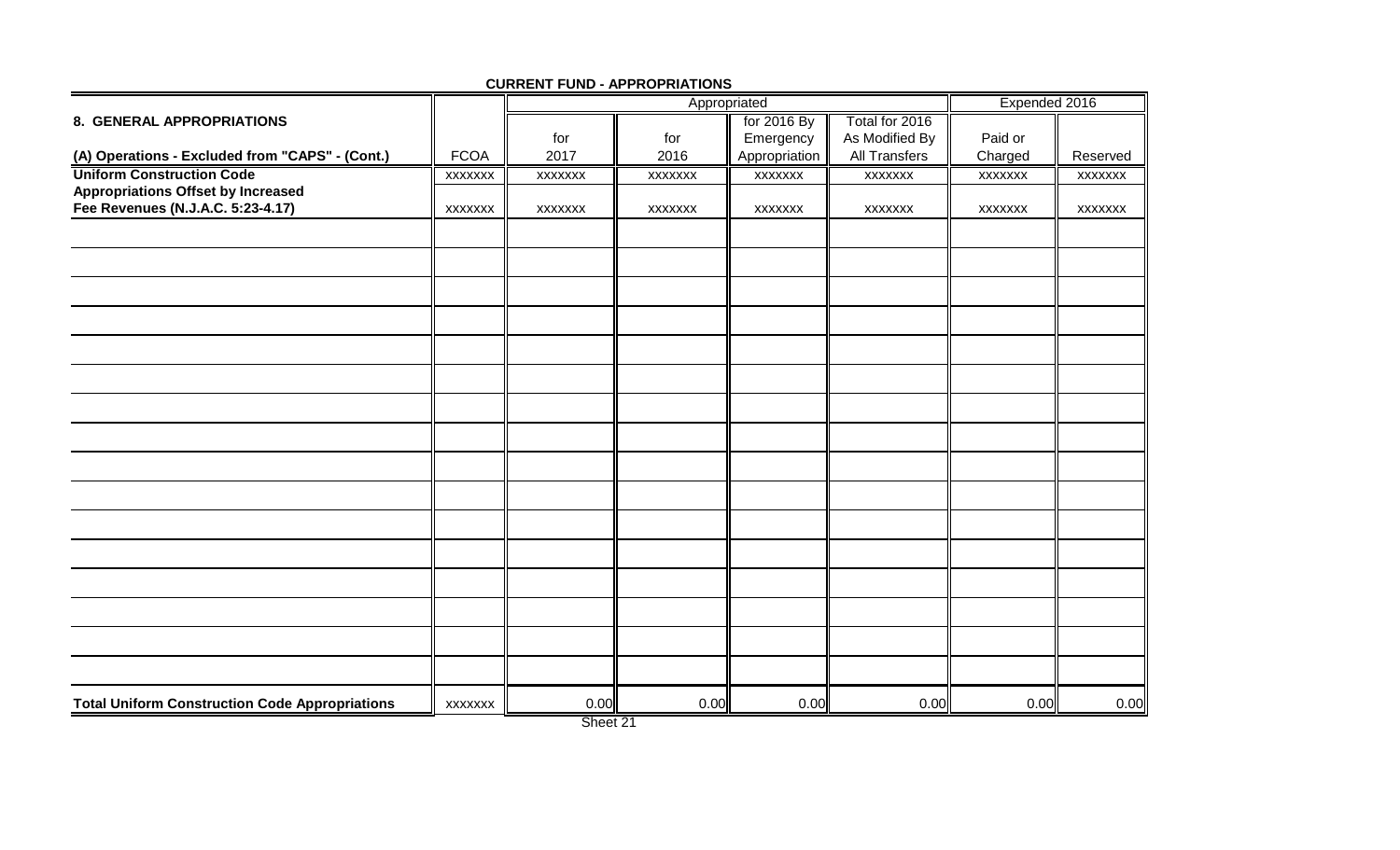|                                                      |                |                | Appropriated   | Expended 2016  |                      |                |                |
|------------------------------------------------------|----------------|----------------|----------------|----------------|----------------------|----------------|----------------|
| 8. GENERAL APPROPRIATIONS                            |                |                |                | for 2016 By    | Total for 2016       |                |                |
|                                                      |                | for            | for            | Emergency      | As Modified By       | Paid or        |                |
| (A) Operations - Excluded from "CAPS" - (Cont.)      | <b>FCOA</b>    | 2017           | 2016           | Appropriation  | <b>All Transfers</b> | Charged        | Reserved       |
| <b>Interlocal Municipal Service Agreements</b>       | <b>XXXXXXX</b> | <b>XXXXXXX</b> | <b>XXXXXXX</b> | <b>XXXXXXX</b> | <b>XXXXXXX</b>       | <b>XXXXXXX</b> | <b>XXXXXXX</b> |
| Board of Education - Snow Plowing:                   |                |                |                |                |                      |                |                |
| <b>Other Expenses</b>                                | 42-330-2       | 13,669.00      | 12,000.00      |                | 12,000.00            | 12,000.00      | 0.00           |
| Borough of Little Silver:                            |                |                |                |                |                      |                |                |
| Fire Services:                                       |                |                |                |                |                      |                |                |
| Salaries and Wages                                   | 43-491-1       | 9,000.00       | 10,500.00      |                | 10,500.00            | 5,000.00       | 5,500.00       |
| Other Expenses                                       | 43-491-2       | 2,000.00       | 2,000.00       |                | 2,000.00             | 0.00           | 2,000.00       |
|                                                      |                |                |                |                |                      |                |                |
|                                                      |                |                |                |                |                      |                |                |
|                                                      |                |                |                |                |                      |                |                |
|                                                      |                |                |                |                |                      |                |                |
| Township of Shrewsbury Municipal Court:              |                |                |                |                |                      |                |                |
| Salaries & Wages                                     | 43-490-1       | 6,000.00       |                |                |                      |                | 0.00           |
| Other Expenses                                       | 43-490-2       | 3,000.00       | 9,000.00       |                | 9,000.00             | 7,844.90       | 1,155.10       |
|                                                      |                |                |                |                |                      |                | 0.00           |
| <b>Total Interlocal Municipal Service Agreements</b> | <b>XXXXXX</b>  | 33,669.00      | 33,500.00      | 0.00           | 33,500.00            | 24,844.90      | 8,655.10       |

**CURRENT FUND - APPROPRIATIONS**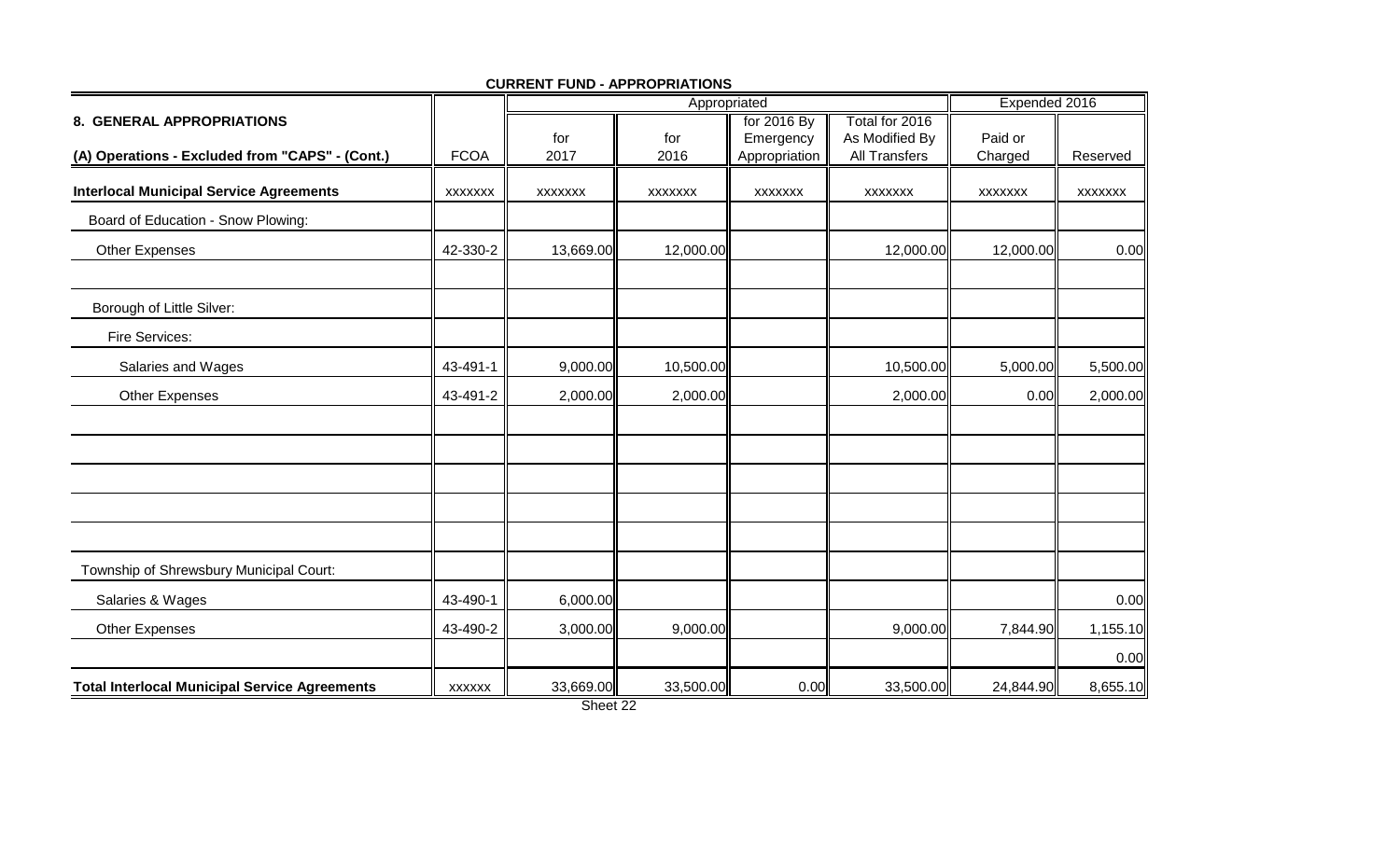|                                                  |               |               | Appropriated  |               | Expended 2016        |               |               |
|--------------------------------------------------|---------------|---------------|---------------|---------------|----------------------|---------------|---------------|
| 8. GENERAL APPROPRIATIONS                        |               |               |               | for 2016 By   | Total for 2016       |               |               |
|                                                  |               | for           | for           | Emergency     | As Modified By       | Paid or       |               |
| (A) Operations - Excluded from "CAPS" - (Cont.)  | <b>FCOA</b>   | 2017          | 2016          | Appropriation | <b>All Transfers</b> | Charged       | Reserved      |
| <b>Additional Appropriations Offset by</b>       |               |               |               |               |                      |               |               |
| Revenues (N.J.S. 40A:4-45.3h)                    | <b>XXXXXX</b> | <b>XXXXXX</b> | <b>XXXXXX</b> | <b>XXXXXX</b> | <b>XXXXXX</b>        | <b>XXXXXX</b> | <b>XXXXXX</b> |
|                                                  |               |               |               |               |                      |               |               |
|                                                  |               |               |               |               |                      |               |               |
|                                                  |               |               |               |               |                      |               |               |
|                                                  |               |               |               |               |                      |               |               |
|                                                  |               |               |               |               |                      |               |               |
|                                                  |               |               |               |               |                      |               |               |
|                                                  |               |               |               |               |                      |               |               |
|                                                  |               |               |               |               |                      |               |               |
|                                                  |               |               |               |               |                      |               |               |
|                                                  |               |               |               |               |                      |               |               |
|                                                  |               |               |               |               |                      |               |               |
|                                                  |               |               |               |               |                      |               |               |
|                                                  |               |               |               |               |                      |               |               |
|                                                  |               |               |               |               |                      |               |               |
|                                                  |               |               |               |               |                      |               |               |
|                                                  |               |               |               |               |                      |               |               |
|                                                  |               |               |               |               |                      |               |               |
| <b>Total Additional Appropriations Offset by</b> |               |               |               |               |                      |               |               |
| Revenues (N.J.S. 40A:4-45.3h)                    | <b>XXXXXX</b> | 0.00          | 0.00          | 0.00          | 0.00                 | 0.00          | 0.00          |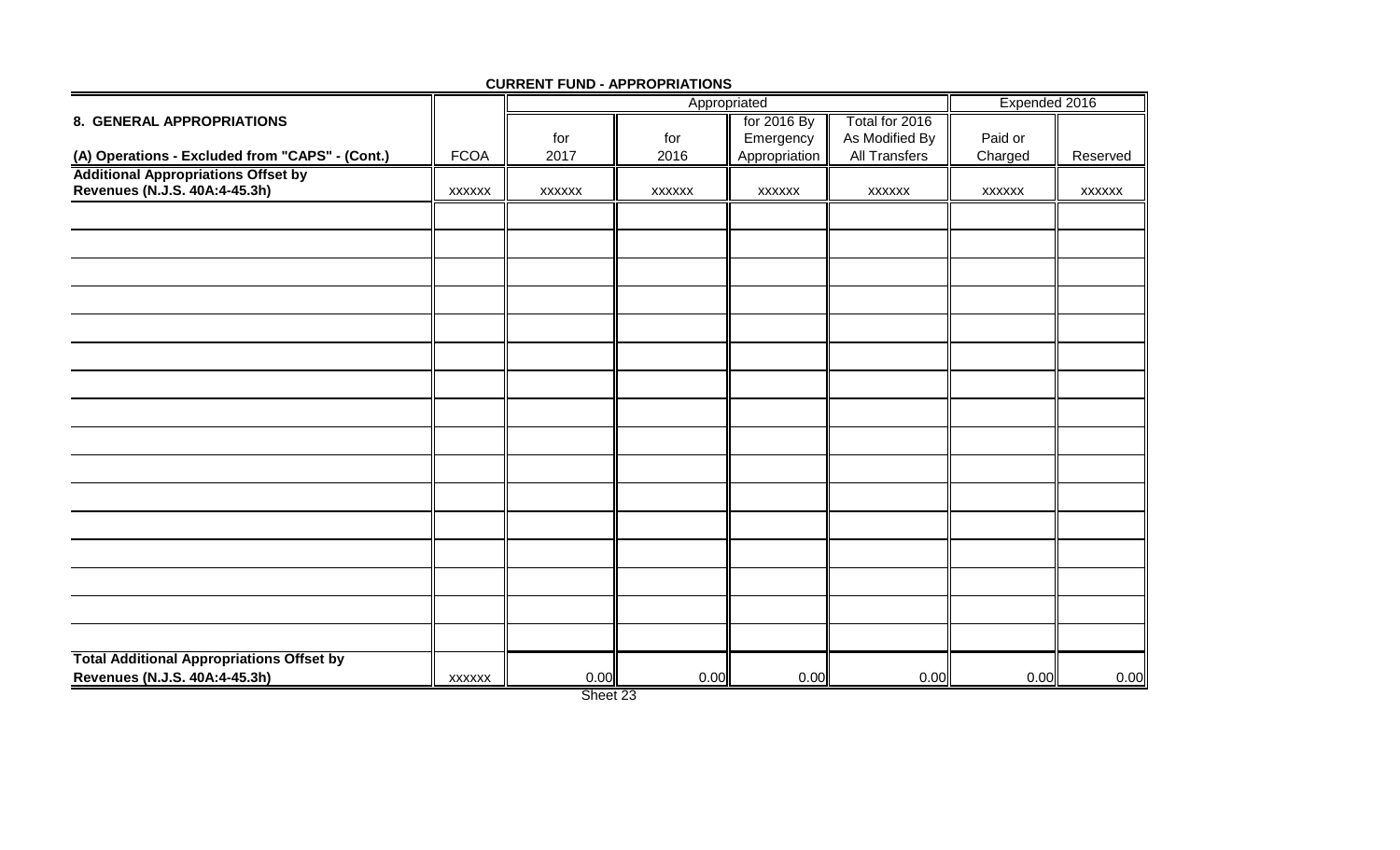|                                                          |               |               | Appropriated  | Expended 2016 |                      |               |               |
|----------------------------------------------------------|---------------|---------------|---------------|---------------|----------------------|---------------|---------------|
| 8. GENERAL APPROPRIATIONS                                |               |               |               | for 2016 By   | Total for 2016       |               |               |
|                                                          |               | for           | for           | Emergency     | As Modified By       | Paid or       |               |
| (A) Operations - Excluded from "CAPS" - (Cont.)          | <b>FCOA</b>   | 2017          | 2016          | Appropriation | <b>All Transfers</b> | Charged       | Reserved      |
| <b>Public and Private Programs Offset</b><br>by Revenues | <b>XXXXXX</b> | <b>XXXXXX</b> | <b>XXXXXX</b> | <b>XXXXXX</b> | <b>XXXXXX</b>        | <b>XXXXXX</b> | <b>XXXXXX</b> |
| U.S. Older American Act Grant:                           |               |               |               |               |                      |               |               |
| Senior Citizens Center:                                  |               |               |               |               |                      |               |               |
| Salaries and Wages                                       | 41-809-1      | 17,312.00     | 17,312.00     |               | 17,312.00            | 17,312.00     | 0.00          |
| Other Expenses                                           | 41-809-2      | 12,000.00     | 12,000.00     |               | 12,000.00            | 12,000.00     | 0.00          |
| U.S. Older American Act Grant - Local Match              |               |               |               |               |                      |               |               |
| Salaries and Wages                                       | 41-809-1      | 197,888.00    | 214,463.00    |               | 214,463.00           | 214,463.00    | 0.00          |
| <b>Other Expenses</b>                                    | 41-809-2      | 4,050.00      | 9,800.00      |               | 9,800.00             | 9,800.00      | 0.00          |
|                                                          |               |               |               |               |                      |               |               |
| NJ Recycling Tonnage Grant                               | 41-811-2      | 0.00          | 9,232.16      |               | 9,232.16             | 9,232.16      | 0.00          |
| Click it or Ticket                                       |               | 0.00          | 6,200.00      |               | 6,200.00             | 6,200.00      | 0.00          |
|                                                          |               |               |               |               |                      |               |               |
| State of NJ - Body Armor Grant                           | 41-815-1      |               | 3,707.94      |               | 3,707.94             | 3,707.94      | 0.00          |
|                                                          |               |               |               |               |                      |               |               |
| <b>CSIP Grant</b>                                        | 41-817-2      |               |               |               |                      |               |               |
|                                                          |               | Sheet 24      |               |               |                      |               |               |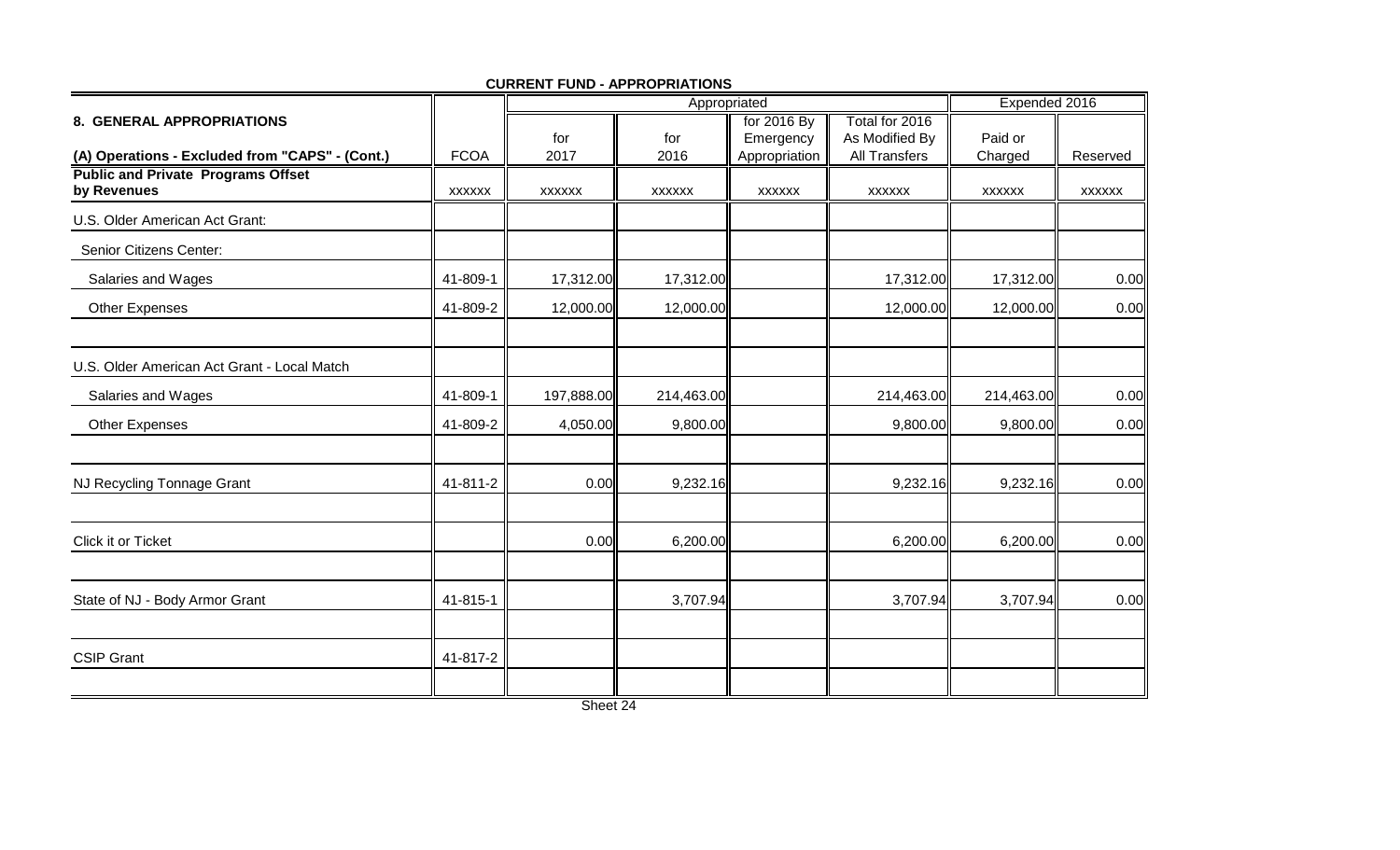|                                                                      |             |                | Appropriated   | Expended 2016  |                |                |                |
|----------------------------------------------------------------------|-------------|----------------|----------------|----------------|----------------|----------------|----------------|
| 8. GENERAL APPROPRIATIONS                                            |             |                |                | for 2016 By    | Total for 2016 |                |                |
|                                                                      |             | for            | for            | Emergency      | As Modified By | Paid or        |                |
| (A) Operations - Excluded from "CAPS" - (Cont.)                      | <b>FCOA</b> | 2017           | 2016           | Appropriation  | All Transfers  | Charged        | Reserved       |
| <b>Public and Private Programs Offset</b><br>by Revenues (Continued) | XXXXXXX     | <b>XXXXXXX</b> | <b>XXXXXXX</b> | <b>XXXXXXX</b> | <b>XXXXXXX</b> | <b>XXXXXXX</b> | <b>XXXXXXX</b> |
| NJ - Drunk Driving Enforcement Fund - Court                          | 41-898-2    | 0.00           | 2,447.47       |                | 2,447.47       | 2,447.47       | 0.00           |
| NJ - Drunk Driving Enforcement Fund - Police                         | 41-898-2    | 0.00           | 14,390.74      |                | 14,390.74      | 14,390.74      | 0.00           |
| <b>Pedestrial Safety</b>                                             | 41-899      |                | 0.00           |                | 0.00           | 0.00           | 0.00           |
|                                                                      |             |                |                |                |                |                |                |
| NJ - Cops in Shops                                                   | 41-901-2    | 0.00           | 300.00         |                | 300.00         | 300.00         | 0.00           |
| New Jersey Clean Communities Grant                                   | 41-903-1    | 0.00           | 26,287.73      |                | 26,287.73      | 26,287.73      | 0.00           |
|                                                                      |             |                |                |                |                |                |                |
|                                                                      |             |                |                |                |                |                |                |
|                                                                      |             |                |                |                |                |                |                |
|                                                                      |             |                |                |                |                |                |                |
|                                                                      |             |                |                |                |                |                |                |
|                                                                      |             |                |                |                |                |                |                |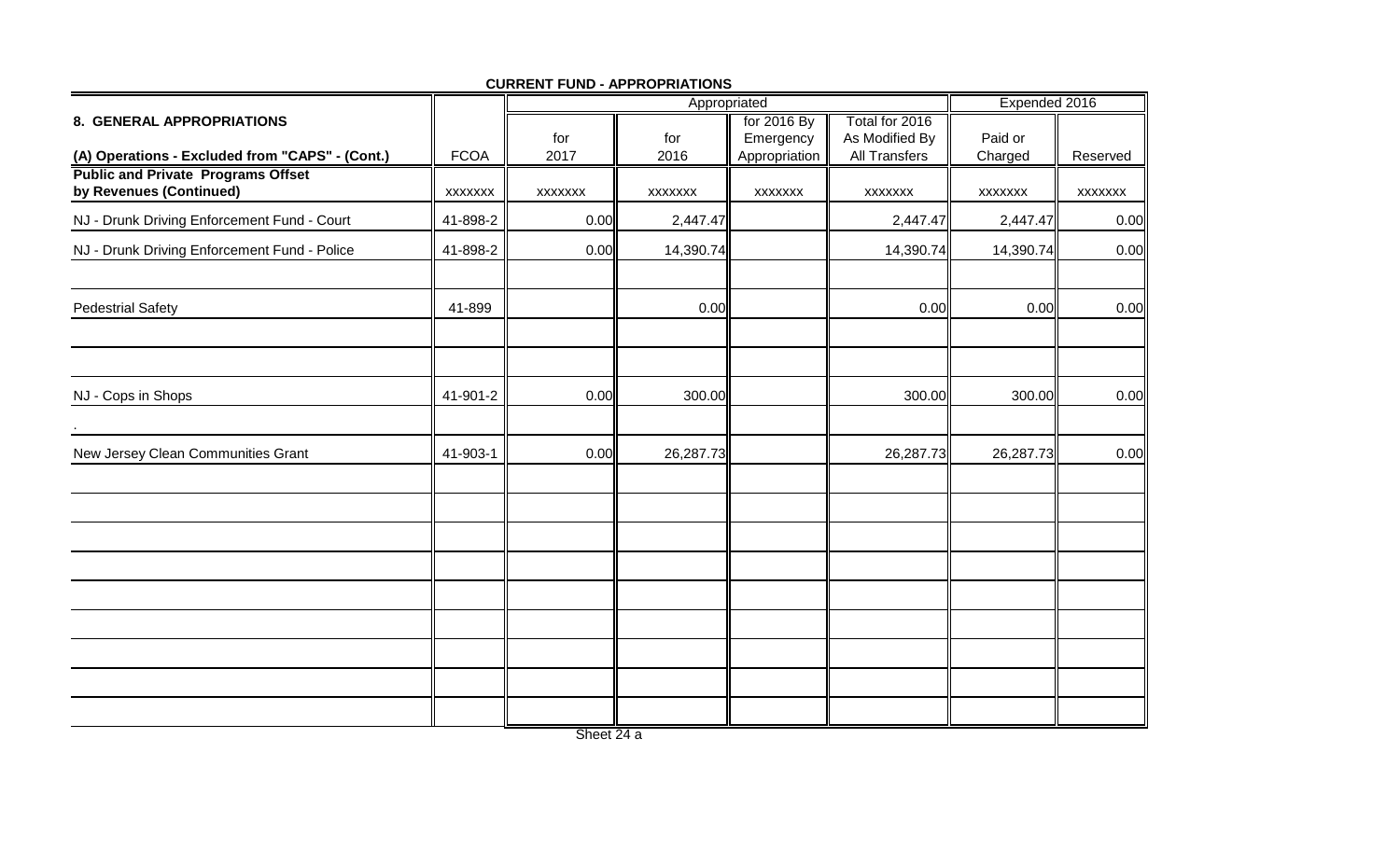|                                                                |               | Appropriated  |               |               |                | Expended 2016 |               |
|----------------------------------------------------------------|---------------|---------------|---------------|---------------|----------------|---------------|---------------|
| 8. GENERAL APPROPRIATIONS                                      |               |               |               | for 2016 By   | Total for 2016 |               |               |
|                                                                |               | for           | for           | Emergency     | As Modified By | Paid or       |               |
| (A) Operations - Excluded from "CAPS" - (Cont.)                | <b>FCOA</b>   | 2017          | 2016          | Appropriation | All Transfers  | Charged       | Reserved      |
| <b>Public and Private Programs Offset</b>                      |               |               |               |               |                |               |               |
| by Revenues (continued)                                        | <b>XXXXXX</b> | <b>XXXXXX</b> | <b>XXXXXX</b> | <b>XXXXXX</b> | <b>XXXXXX</b>  | <b>XXXXXX</b> | <b>XXXXXX</b> |
|                                                                |               |               |               |               |                |               |               |
|                                                                |               |               |               |               |                |               |               |
|                                                                |               |               |               |               |                |               |               |
|                                                                |               |               |               |               |                |               |               |
|                                                                |               |               |               |               |                |               |               |
|                                                                |               |               |               |               |                |               |               |
|                                                                |               |               |               |               |                |               |               |
|                                                                |               |               |               |               |                |               |               |
|                                                                |               |               |               |               |                |               |               |
|                                                                |               |               |               |               |                |               |               |
|                                                                |               |               |               |               |                |               |               |
|                                                                |               |               |               |               |                |               |               |
| <b>Total Public and Private Programs Offset</b><br>by Revenues | <b>XXXXXX</b> | 231,250.00    | 316,141.04    | 0.00          | 316,141.04     | 316,141.04    | 0.00          |
|                                                                |               |               |               |               |                |               |               |
| <b>Total Operations - Excluded from "CAPS"</b>                 | 60023-00      | 1,254,033.22  | 1,458,100.44  | 0.00          | 1,458,100.44   | 1,326,665.19  | 131,435.25    |
| Detail:                                                        |               |               |               |               |                |               |               |
| <b>Salaries &amp; Wages</b>                                    | 60023-11      | 328,700.00    | 342,875.00    | 0.00          | 342,875.00     | 330,390.70    | 12,484.30     |
| <b>Other Expenses</b>                                          | 60023-99      | 925,333.22    | 1,115,225.44  | 0.00          | 1,115,225.44   | 996,274.49    | 118,950.95    |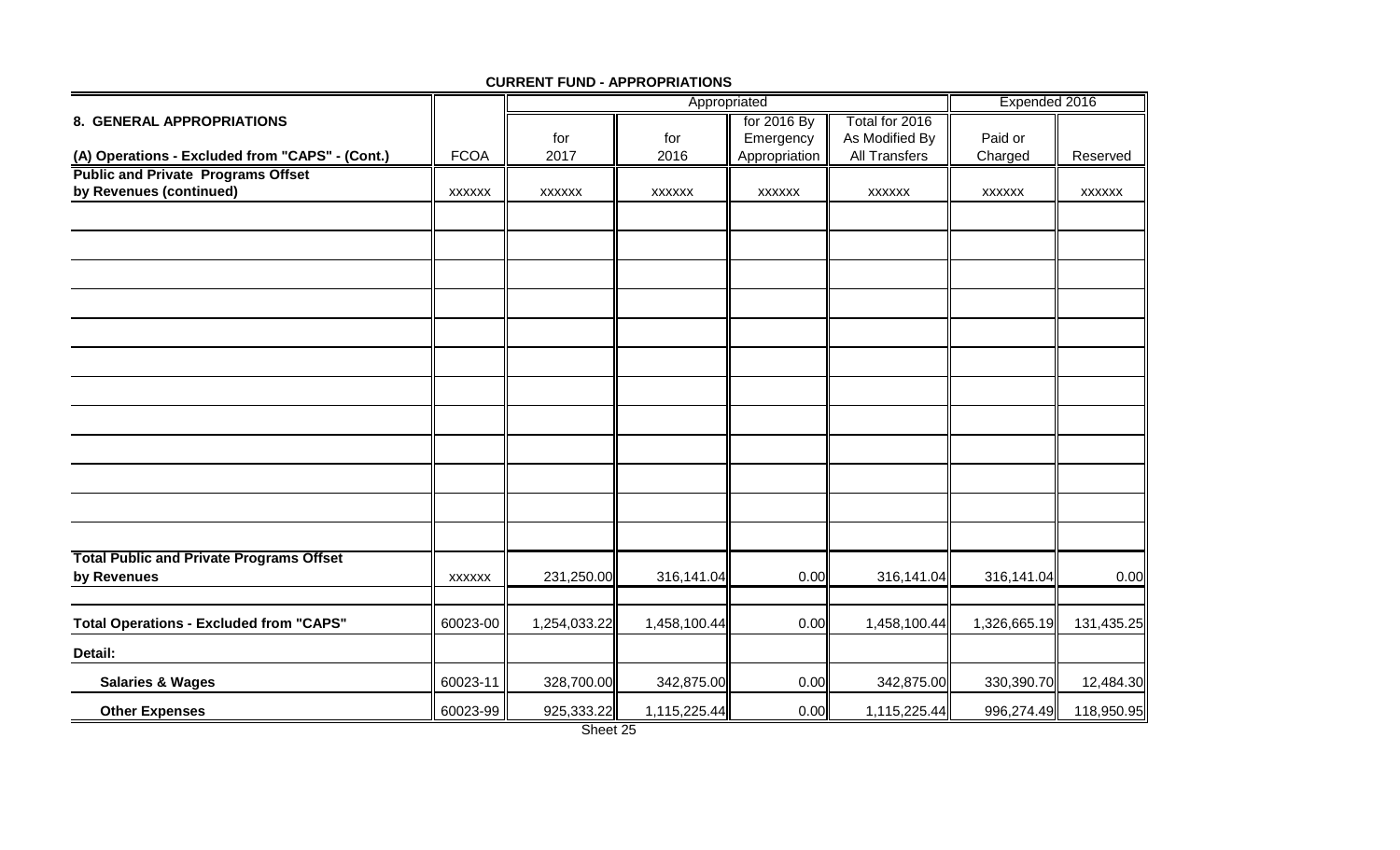|                                                 |             |             | Appropriated | Expended 2016              |                                        |                    |          |
|-------------------------------------------------|-------------|-------------|--------------|----------------------------|----------------------------------------|--------------------|----------|
| 8. GENERAL APPROPRIATIONS                       |             |             |              | for 2016 By                | Total for 2016                         |                    |          |
| (C) Capital Improvements - Excluded from "CAPS" | <b>FCOA</b> | for<br>2017 | for<br>2016  | Emergency<br>Appropriation | As Modified By<br><b>All Transfers</b> | Paid or<br>Charged | Reserved |
| Down Payments on Improvements                   | 44-902      |             |              |                            |                                        |                    |          |
| Capital Improvement Fund                        | 44-901      | 225,000.00  | 100,000.00   |                            | 100,000.00                             | 100,000.00         | 0.00     |
|                                                 |             |             |              |                            |                                        |                    |          |
|                                                 |             |             |              |                            |                                        |                    |          |
|                                                 |             |             |              |                            |                                        |                    |          |
|                                                 |             |             |              |                            |                                        |                    |          |
|                                                 |             |             |              |                            |                                        |                    |          |
|                                                 |             |             |              |                            |                                        |                    |          |
|                                                 |             |             |              |                            |                                        |                    |          |
|                                                 |             |             |              |                            |                                        |                    |          |
|                                                 |             |             |              |                            |                                        |                    |          |
|                                                 |             |             |              |                            |                                        |                    |          |
|                                                 |             |             |              |                            |                                        |                    |          |
|                                                 |             |             |              |                            |                                        |                    |          |
|                                                 |             |             |              |                            |                                        |                    |          |
|                                                 |             |             |              |                            |                                        |                    |          |
|                                                 |             |             |              |                            |                                        |                    |          |
|                                                 |             |             |              |                            |                                        |                    |          |
|                                                 |             |             |              |                            |                                        |                    |          |

#### **CURRENT FUND - APPROPRIATIONS**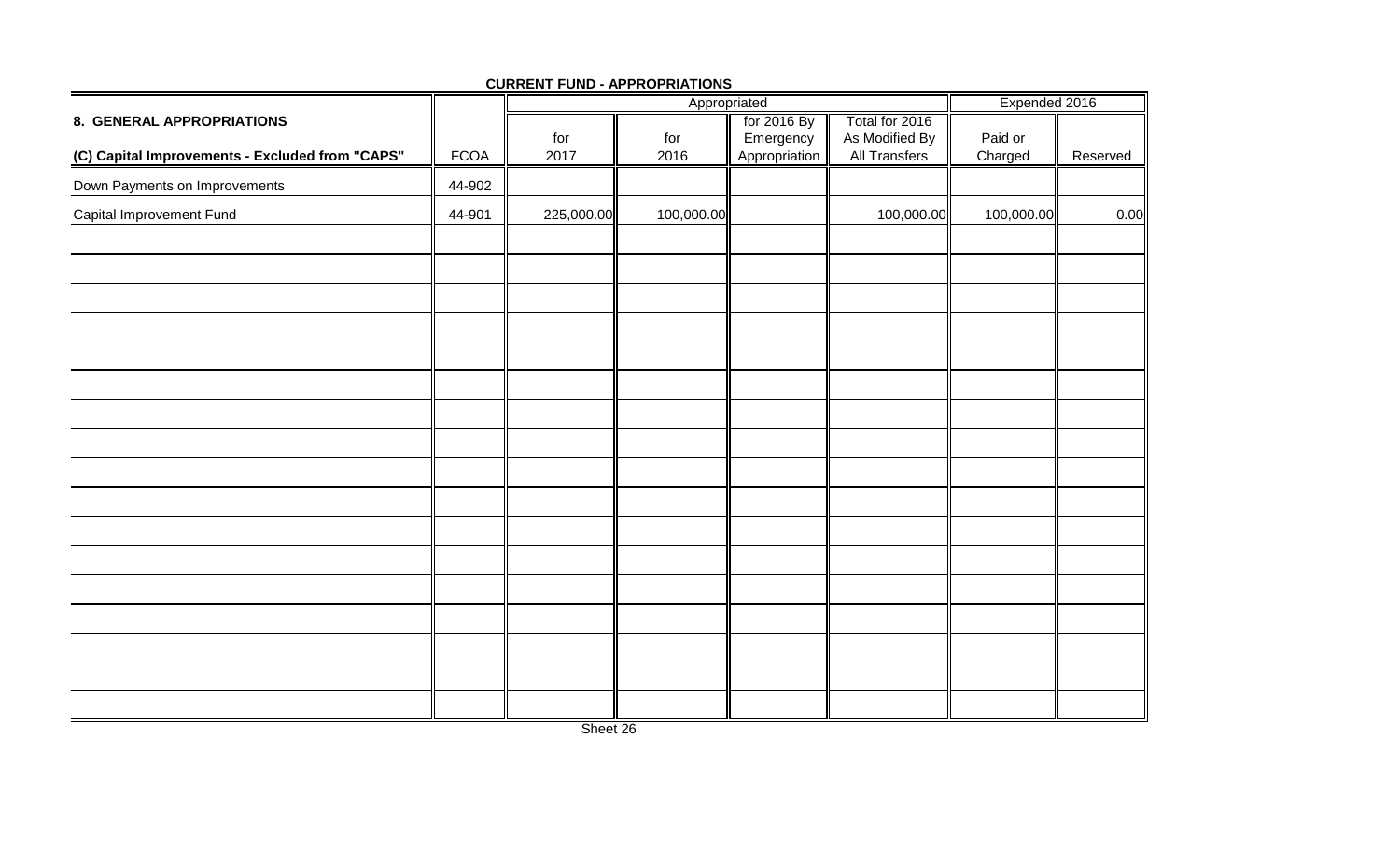|                                                        |                |                | Expended 2016  |                |                |                |                |
|--------------------------------------------------------|----------------|----------------|----------------|----------------|----------------|----------------|----------------|
| 8. GENERAL APPROPRIATIONS                              |                |                |                | for 2016 By    | Total for 2016 |                |                |
|                                                        |                | for            | for            | Emergency      | As Modified By | Paid or        |                |
| (C) Capital Improvements - Excluded from "CAPS"        | <b>FCOA</b>    | 2017           | 2016           | Appropriation  | All Transfers  | Charged        | Reserved       |
|                                                        |                |                |                |                |                |                |                |
|                                                        |                |                |                |                |                |                |                |
|                                                        |                |                |                |                |                |                |                |
| <b>Public and Private Programs Offset by Revenues:</b> | <b>XXXXXXX</b> | <b>XXXXXXX</b> | <b>XXXXXXX</b> | <b>XXXXXXX</b> | <b>XXXXXXX</b> | <b>XXXXXXX</b> | <b>XXXXXXX</b> |
| New Jersey Transportation Trust Fund Authority Act     | 41-865         |                |                |                |                |                |                |
|                                                        |                |                |                |                |                |                |                |
|                                                        |                |                |                |                |                |                |                |
|                                                        |                |                |                |                |                |                |                |
|                                                        |                |                |                |                |                |                |                |
|                                                        |                |                |                |                |                |                |                |
|                                                        |                |                |                |                |                |                |                |
|                                                        |                |                |                |                |                |                |                |
|                                                        |                |                |                |                |                |                |                |
|                                                        |                |                |                |                |                |                |                |
|                                                        |                |                |                |                |                |                |                |
|                                                        |                |                |                |                |                |                |                |
| <b>Total Capital Improvements Excluded</b>             |                |                |                |                |                |                |                |
| from "CAPS"                                            | 60002-00       | 225,000.00     | 100,000.00     | 0.00           | 100,000.00     | 100,000.00     | 0.00           |

#### **CURRENT FUND - APPROPRIATIONS**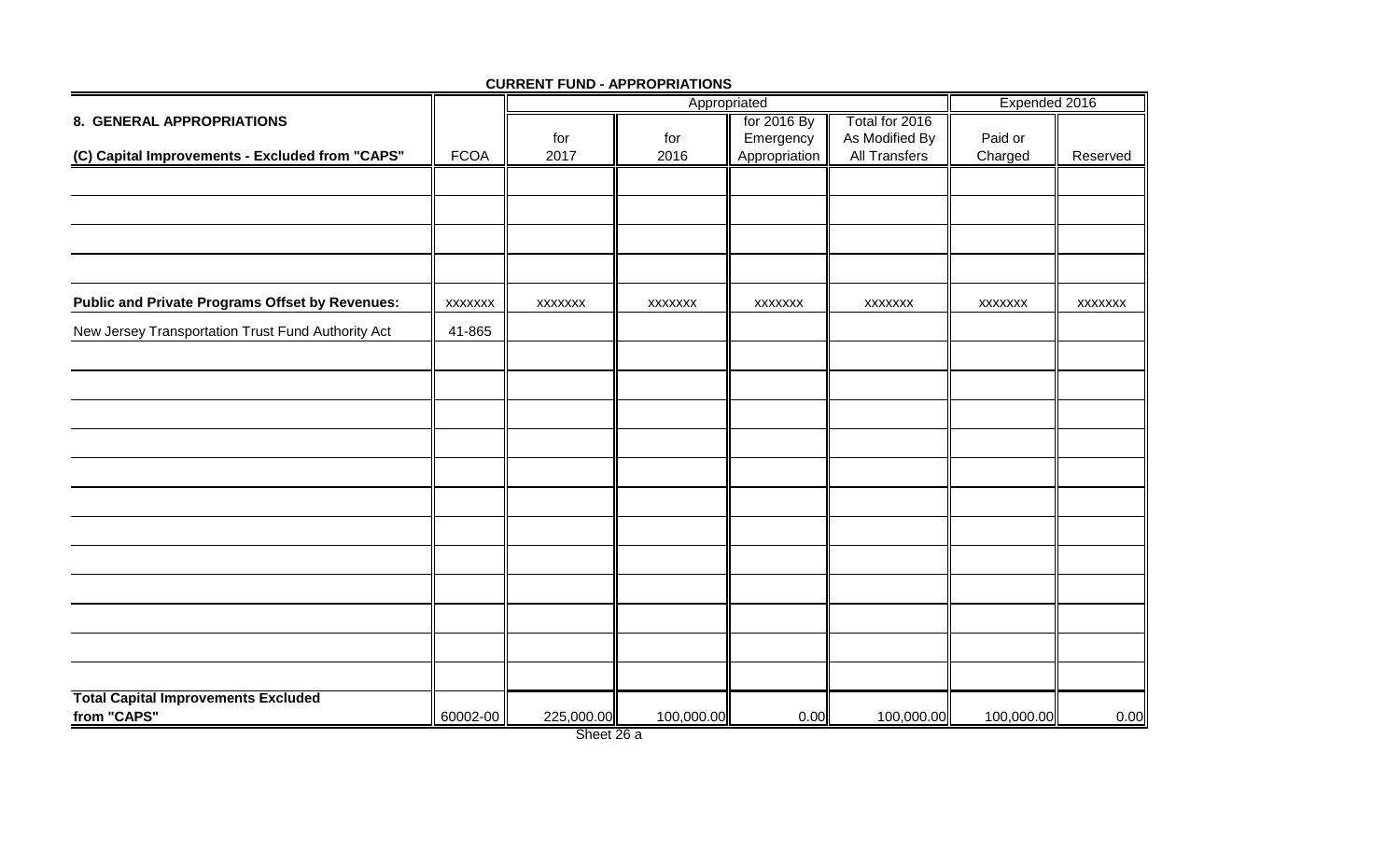|                                                               |                |              | Appropriated | Expended 2016 |                |              |          |
|---------------------------------------------------------------|----------------|--------------|--------------|---------------|----------------|--------------|----------|
| 8. GENERAL APPROPRIATIONS                                     |                |              |              | for 2016 By   | Total for 2016 |              |          |
|                                                               |                | for          | for          | Emergency     | As Modified By | Paid or      |          |
| (D) Municipal Debt Service - Excluded from "CAPS"             | <b>FCOA</b>    | 2017         | 2016         | Appropriation | All Transfers  | Charged      | Reserved |
| Payment of Bond Principal                                     | 45-920         | 1,612,753.00 | 1,519,000.00 |               | 1,519,000.00   | 1,519,000.00 | X        |
| Payment of Bond Anticipation Notes and Capital Notes          | 45-925         | 77,861.00    |              |               |                |              | X        |
| Interest on Bonds                                             | 45-930         | 496,936.00   | 467,161.00   |               | 467,161.00     | 467,160.88   | X        |
| Interest on Notes                                             | 45-935         | 8,921.00     | 20,000.00    |               | 20,000.00      | 8,286.92     | X        |
| Interest on Special Emergency Notes                           | 45-935         | 0.00         | 5,500.00     |               | 5,500.00       | 0.00         | X        |
| <b>Green Trust Loan Program:</b>                              | <b>XXXXXXX</b> |              |              |               |                |              | X        |
| Loan Repayments for Principal and Interest                    | 45-940         | 73,344.00    | 73,344.00    |               | 73,344.00      | 73,344.00    | X        |
| <b>Capital Lease Obligations:</b>                             |                |              |              |               |                |              | X        |
| Principal                                                     | 45-941         | 342,000.00   | 638,000.00   |               | 638,000.00     | 638,000.00   | X        |
| Interest                                                      | 45-941         | 62,035.00    | 80,262.00    |               | 80,262.00      | 80,168.68    | X        |
|                                                               |                |              |              |               |                |              | X        |
|                                                               |                |              |              |               |                |              | X        |
|                                                               |                |              |              |               |                |              |          |
|                                                               |                |              |              |               |                |              | X        |
|                                                               |                |              |              |               |                |              | X        |
|                                                               |                |              |              |               |                |              | X        |
| Principal on Tax Appeal Refunding Notes                       | 45-925         | 0.00         | 0.00         |               | 0.00           | 0.00         | X        |
|                                                               |                |              |              |               |                |              | X        |
| <b>Total Municipal Debt Service - Excluded</b><br>from "CAPS" | 60003-00       | 2,673,850.00 | 2,803,267.00 | 0.00          | 2,803,267.00   | 2,785,960.48 | X        |

**CURRENT FUND - APPROPRIATIONS**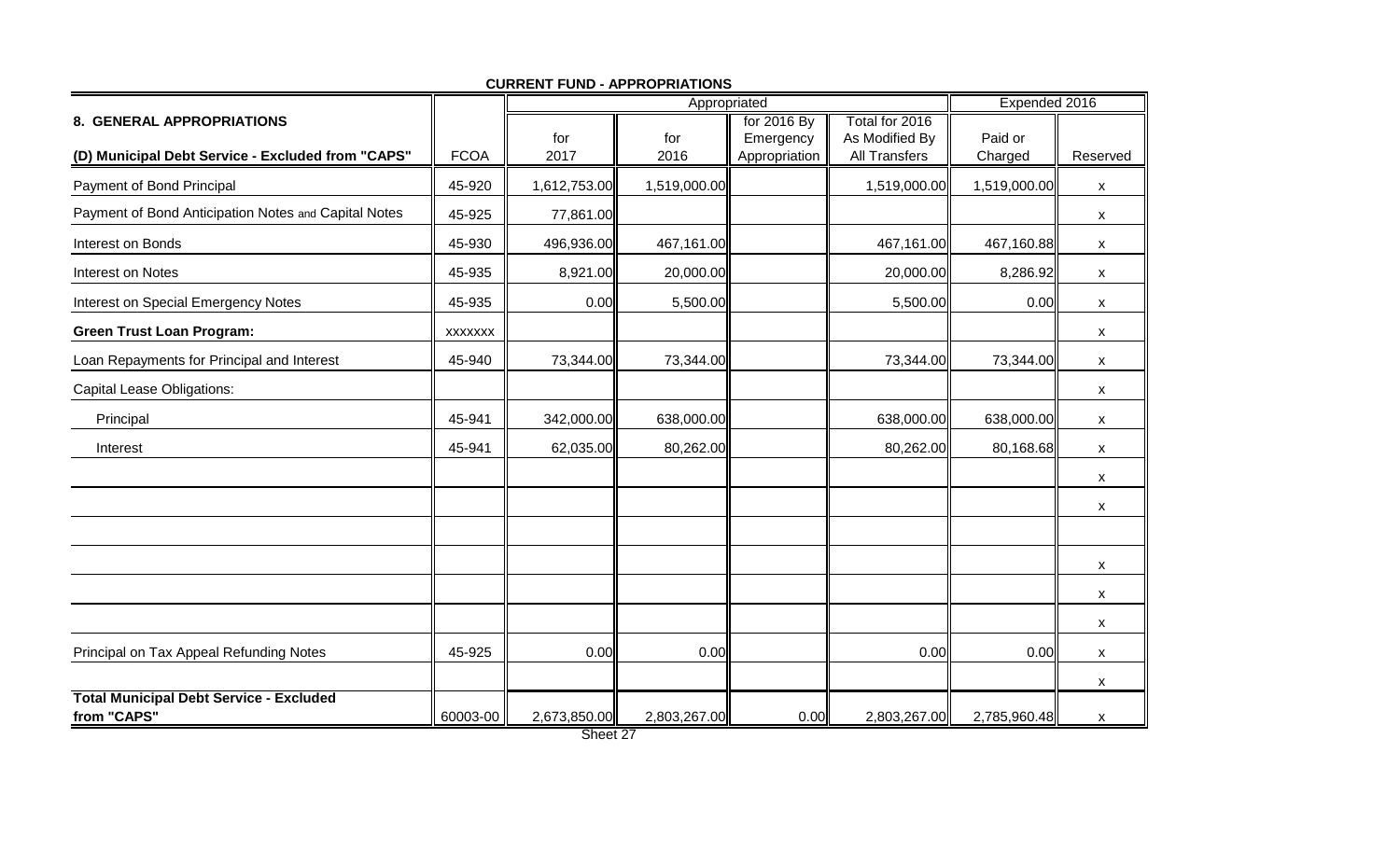|                                                                                          |                |                | Appropriated   |                 |                      | Expended 2016  |                 |
|------------------------------------------------------------------------------------------|----------------|----------------|----------------|-----------------|----------------------|----------------|-----------------|
| 8. GENERAL APPROPRIATIONS                                                                |                |                |                | for 2016 By     | Total for 2016       |                |                 |
| (E) Deferred Charges - Municipal -                                                       |                | for            | for            | Emergency       | As Modified By       | Paid or        |                 |
| <b>Excluded from "CAPS"</b>                                                              | <b>FCOA</b>    | 2017           | 2016           | Appropriation   | <b>All Transfers</b> | Charged        | Reserved        |
| (1) DEFERRED CHARGES:                                                                    | <b>XXXXXXX</b> | <b>XXXXXXX</b> | <b>XXXXXXX</b> | <b>XXXXXXX</b>  | <b>XXXXXXX</b>       | <b>XXXXXXX</b> | <b>XXXXXXX</b>  |
| Emergency                                                                                |                |                |                |                 |                      |                |                 |
| <b>Emergency Authorizations</b>                                                          | 46-870         |                | 0.00           | XXXXXXX         | 0.00                 | 0.00           | <b>XXXXXXXX</b> |
| <b>Special Emergency Authorizations-</b>                                                 |                |                |                |                 |                      |                | <b>XXXXXXXX</b> |
| 5 Years (N.J.S. 40A:4-55)                                                                | 46-875         | 152,400.00     | 489,900.00     | <b>XXXXXXXX</b> | 489,900.00           | 489,900.00     | <b>XXXXXXXX</b> |
| <b>Special Emergency Authorizations -</b>                                                |                |                |                | <b>XXXXXXXX</b> |                      |                | <b>XXXXXXXX</b> |
| 3 Years (N.J.S. 40A:4-55.1 & 40A:4-55.13)                                                | 46-871         |                |                | XXXXXXX         |                      |                | <b>XXXXXXXX</b> |
| Deferred Charge - Unfunded - Ordinances                                                  | 46-872         | 0.00           | 0.00           | <b>XXXXXXXX</b> |                      |                | <b>XXXXXXXX</b> |
|                                                                                          |                |                |                | <b>XXXXXXXX</b> |                      |                | <b>XXXXXXXX</b> |
|                                                                                          |                |                |                | <b>XXXXXXXX</b> |                      |                | <b>XXXXXXXX</b> |
|                                                                                          |                |                |                | <b>XXXXXXXX</b> |                      |                | <b>XXXXXXXX</b> |
|                                                                                          |                |                |                | <b>XXXXXXXX</b> |                      |                | <b>XXXXXXXX</b> |
|                                                                                          |                |                |                | <b>XXXXXXXX</b> |                      |                | <b>XXXXXXXX</b> |
|                                                                                          |                |                |                | <b>XXXXXXXX</b> |                      |                | <b>XXXXXXXX</b> |
|                                                                                          |                |                |                | XXXXXXX         |                      |                | <b>XXXXXXXX</b> |
| <b>Total Deferred Charges - Municipal -</b>                                              |                |                |                | <b>XXXXXXXX</b> |                      |                | <b>XXXXXXXX</b> |
| <b>Excluded from "CAPS"</b>                                                              | 60024-00       | 152,400.00     | 489,900.00     | <b>XXXXXXXX</b> | 489,900.00           | 489,900.00     | <b>XXXXXXXX</b> |
| (F) Judgments (N.J.S.A. 40A:4-45.3cc)                                                    | 37-480         | 0.00           | 25,000.00      |                 | 25,000.00            | 25,000.00      | 0.00            |
| (N) Transferred to Board of Education for Use of                                         |                |                |                | <b>XXXXXXXX</b> |                      |                |                 |
| Local Schools (N.J.S.A. 40:48-17.1 & 17.3)                                               | 29-405         |                |                | <b>XXXXXXXX</b> |                      |                | <b>XXXXXXXX</b> |
|                                                                                          |                |                |                | XXXXXXX         |                      |                | <b>XXXXXXXX</b> |
| (G) With Prior Consent of Local Finance Board:                                           |                |                |                | <b>XXXXXXXX</b> |                      |                | <b>XXXXXXXX</b> |
| <b>Cash Deficit of Preceding Year</b>                                                    | 46-885         |                |                | XXXXXXX         |                      |                | <b>XXXXXXXX</b> |
|                                                                                          |                |                |                | <b>XXXXXXXX</b> |                      |                | <b>XXXXXXXX</b> |
| (H-2) Total General Appropriations for Municipal<br><b>Purposes Excluded from "CAPS"</b> | 60025-00       | 4,305,283.22   | 4,876,267.44   | 0.00            | 4,876,267.44         | 4,727,525.67   | 131,435.25      |

**CURRENT FUND - APPROPRIATIONS**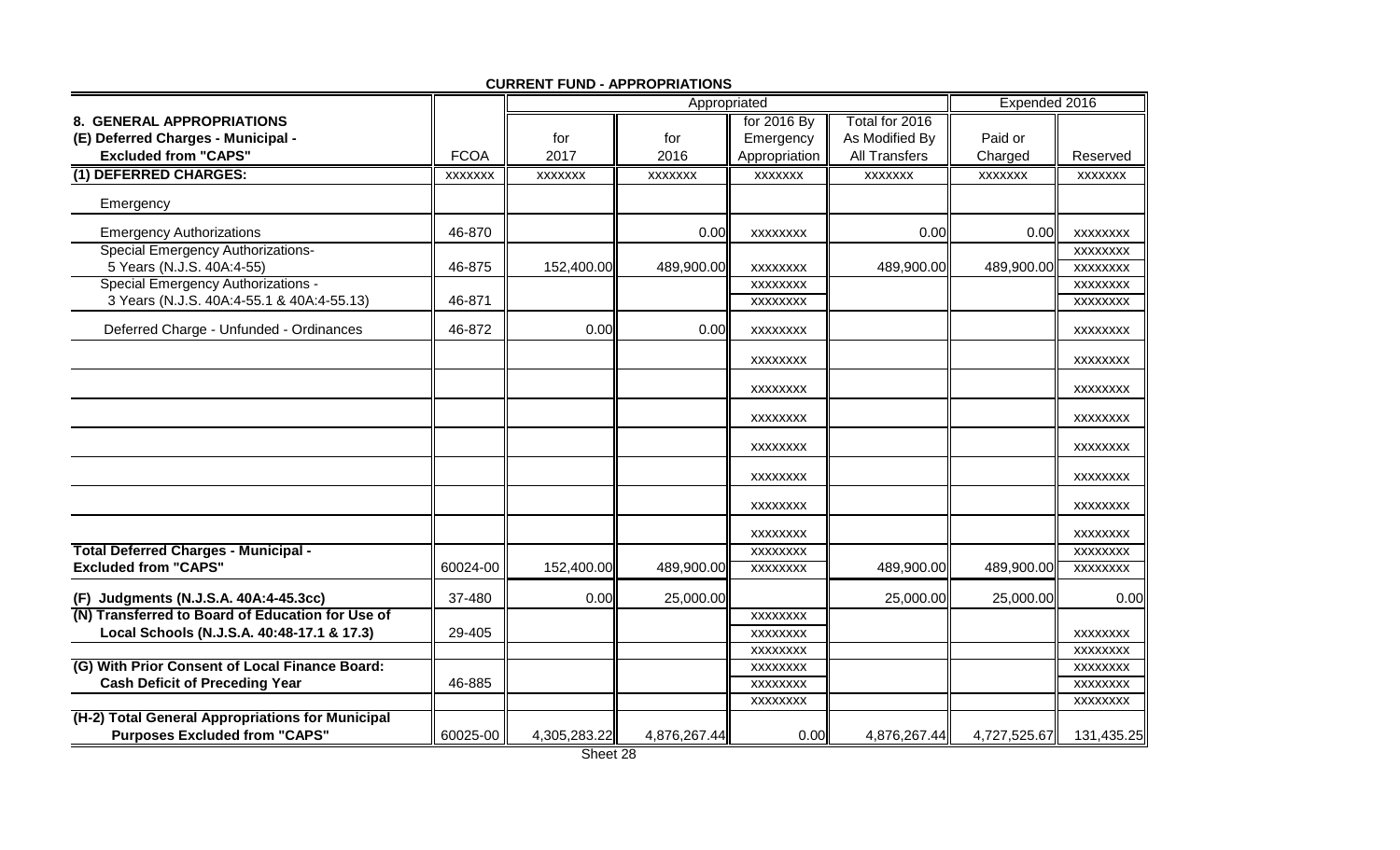|                                                                                                 |                 |                 | Appropriated    | Expended 2016   |                      |                 |                 |
|-------------------------------------------------------------------------------------------------|-----------------|-----------------|-----------------|-----------------|----------------------|-----------------|-----------------|
| <b>8. GENERAL APPROPRIATIONS</b>                                                                |                 |                 |                 | for 2016 By     | Total for 2016       |                 |                 |
|                                                                                                 |                 | for             | for             | Emergency       | As Modified By       | Paid or         |                 |
|                                                                                                 | <b>FCOA</b>     | 2017            | 2016            | Appropriation   | <b>All Transfers</b> | Charged         | Reserved        |
| For Local District School Purposes -                                                            |                 |                 |                 |                 |                      |                 |                 |
| <b>Excluded from "CAPS"</b>                                                                     | <b>XXXXXXXX</b> | <b>XXXXXXXX</b> | <b>XXXXXXXX</b> | <b>XXXXXXXX</b> | <b>XXXXXXXX</b>      | <b>XXXXXXXX</b> | <b>XXXXXXXX</b> |
| (1) Type 1 District School Debt Service                                                         | <b>XXXXXXXX</b> | XXXXXXX         | XXXXXXX         | XXXXXXXX        | XXXXXXX              | XXXXXXX         | XXXXXXX         |
| Payment of Bond Principal                                                                       | 48-920          |                 |                 |                 |                      |                 | <b>XXXXXXXX</b> |
| Payment of Bond Anticipation Notes                                                              | 48-925          |                 |                 |                 |                      |                 | <b>XXXXXXXX</b> |
| Interest on Bonds                                                                               | 48-930          |                 |                 |                 |                      |                 | <b>XXXXXXXX</b> |
| Interest on Notes                                                                               | 48-935          |                 |                 |                 |                      |                 | <b>XXXXXXXX</b> |
|                                                                                                 |                 |                 |                 |                 |                      |                 | <b>XXXXXXXX</b> |
|                                                                                                 |                 |                 |                 |                 |                      |                 | <b>XXXXXXXX</b> |
| <b>Total of Type 1 District School Debt Service</b>                                             |                 |                 |                 |                 |                      |                 | <b>XXXXXXXX</b> |
| - Excluded from "CAPS"                                                                          | 60006-00        | 0.00            | 0.00            | 0.00            | 0.00                 | 0.00            | <b>XXXXXXXX</b> |
| (J) Deferred Charges and Statutory Expenditures -                                               |                 |                 |                 |                 |                      |                 | <b>XXXXXXXX</b> |
| <b>Local School - Excluded from "CAPS"</b>                                                      | <b>XXXXXXXX</b> | <b>XXXXXXXX</b> | <b>XXXXXXXX</b> | <b>XXXXXXXX</b> | <b>XXXXXXXX</b>      | <b>XXXXXXXX</b> | <b>XXXXXXXX</b> |
| <b>Emergency Authorizations - Schools</b>                                                       | 29-406          |                 |                 | <b>XXXXXXXX</b> |                      |                 | <b>XXXXXXXX</b> |
| Capital Project for Land, Building or Equipment                                                 |                 |                 |                 |                 |                      |                 | <b>XXXXXXXX</b> |
| N.J.S. 18A:22-20                                                                                | 29-407          |                 |                 |                 |                      |                 | <b>XXXXXXXX</b> |
| <b>Total of Deferred Charges and Statutory Expend-</b>                                          |                 |                 |                 |                 |                      |                 | <b>XXXXXXXX</b> |
| itures-Local School-Excluded from "CAPS"                                                        | 60007-00        | 0.00            | 0.00            | 0.00            | 0.00                 | 0.00            | <b>XXXXXXXX</b> |
| (K) Total Municipal Appropriations for Local District School                                    |                 | 0.00            | 0.00            | 0.00            | 0.00                 |                 | XXXXXXX         |
| Purposes {Items (1) and (J)}-Excluded from "CAPS 60008-00<br>(O) Total General Appropriations - |                 |                 |                 |                 |                      | 0.00            | <b>XXXXXXXX</b> |
| <b>Excluded from "CAPS"</b>                                                                     | 60010-00        | 4,305,283.22    | 4,876,267.44    | 0.00            | 4,876,267.44         | 4,727,525.67    | 131,435.25      |
|                                                                                                 |                 |                 |                 |                 |                      |                 |                 |
| (L) Subtotal General Appropriations<br>{Items $(H-1)$ and $(O)$ }                               | 30009-00        | 21,458,698.39   | 21,375,094.44   | 0.00            | 21,375,094.44        | 20,438,629.65   | 919,158.27      |
|                                                                                                 |                 |                 |                 |                 |                      |                 |                 |
| (M) Reserve for Uncollected Taxes                                                               | 50-899          | 1,002,751.84    | 979,210.17      |                 | 979,210.17           | 979,210.17      | XXXXXXXX        |
| 9. Total General Appropriations                                                                 | 30000-00        | 22,461,450.23   | 22,354,304.61   | 0.00            | 22,354,304.61        | 21,417,839.82   | 919,158.27      |

**CURRENT FUND - APPROPRIATIONS**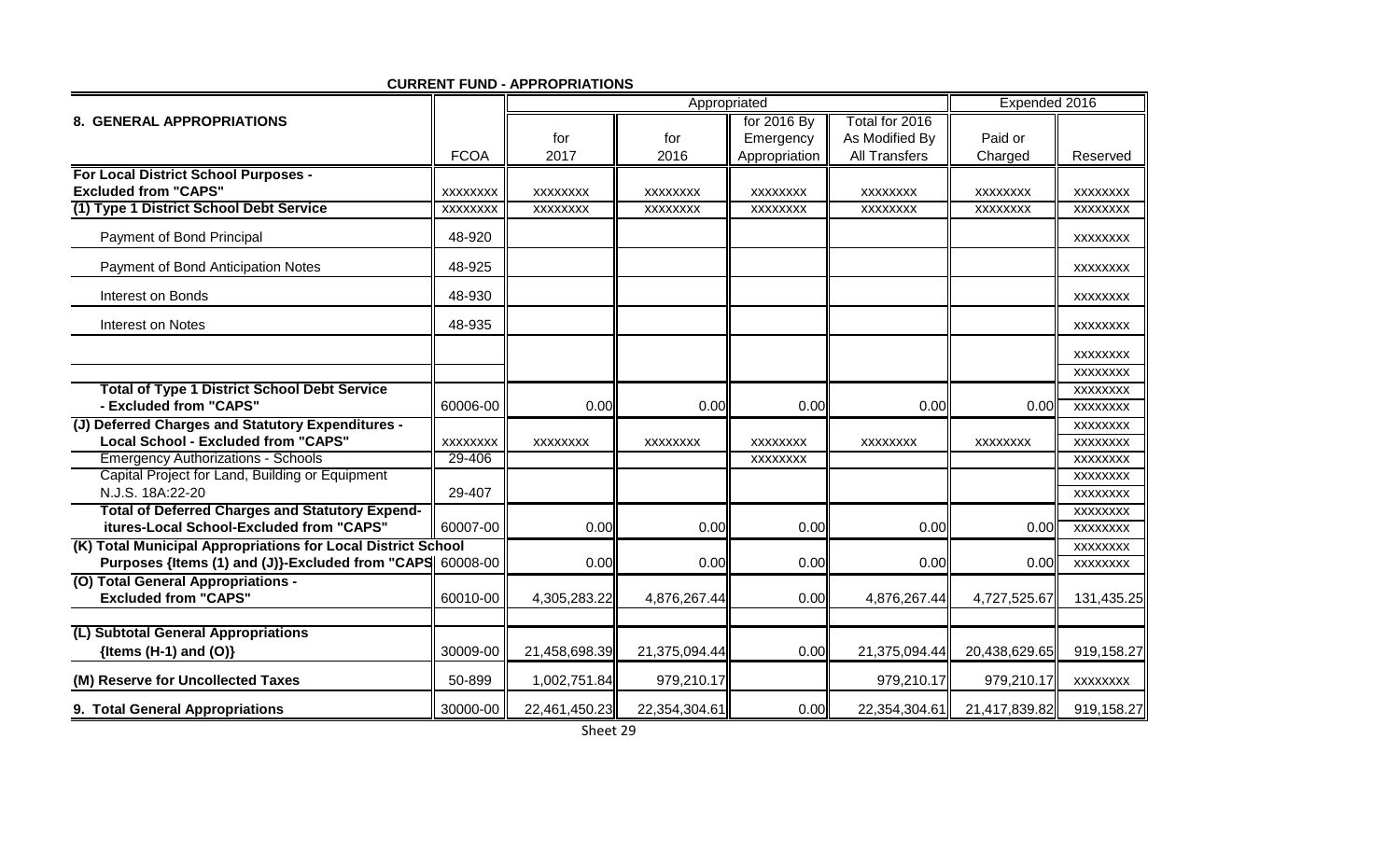|                                                 |                 |                  |               | Expended 2016   |                |                 |                 |
|-------------------------------------------------|-----------------|------------------|---------------|-----------------|----------------|-----------------|-----------------|
| <b>8. GENERAL APPROPRIATIONS</b>                |                 |                  |               | for 2016 By     | Total for 2016 |                 |                 |
|                                                 |                 | for              | for           | Emergency       | As Modified By | Paid or         |                 |
| <b>Summary of Appropriations</b>                | <b>FCOA</b>     | 2017             | 2016          | Appropriation   | All Transfers  | Charged         | Reserved        |
| (H-1) Total General Appropriations for          |                 |                  |               |                 |                |                 |                 |
| Municipal Purposes within "CAPS"                | 30005-00        | 17, 153, 415. 17 | 16,498,827.00 | 0.00            | 16,498,827.00  | 15,711,103.98   | 787,723.02      |
|                                                 | <b>XXXXXXXX</b> |                  |               |                 |                |                 |                 |
| Operations - Excluded from "CAPS"<br>(A)        | XXXXXXX         | <b>XXXXXXXX</b>  | XXXXXXX       | XXXXXXX         | XXXXXXX        | <b>XXXXXXXX</b> | <b>XXXXXXXX</b> |
| <b>Other Operations</b>                         | <b>XXXXXXXX</b> | 989,114.22       | 1,108,459.40  | 0.00            | 1,108,459.40   | 985,679.25      | 122,780.15      |
| <b>Uniform Construction Code</b>                | <b>XXXXXXXX</b> | 0.00             | 0.00          | 0.00            | 0.00           | 0.00            | 0.00            |
| <b>Interlocal Municipal Services Agreements</b> | <b>XXXXXXXX</b> | 33,669.00        | 33,500.00     | 0.00            | 33,500.00      | 24,844.90       | 8,655.10        |
| Additional Appropriations Offset by Rev.        | <b>XXXXXXXX</b> | 0.00             | 0.00          | 0.00            | 0.00           | 0.00            | 0.00            |
| Public & Private Programs Offset by Rev.        | <b>XXXXXXXX</b> | 231,250.00       | 316,141.04    | 0.00            | 316,141.04     | 316,141.04      | 0.00            |
| Total Operations-Excluded from "CAPS"           | 60023-00        | 1,254,033.22     | 1,458,100.44  | 0.00            | 1,458,100.44   | 1,326,665.19    | 131,435.25      |
| <b>Capital Improvements</b><br>(C)              | 60002-00        | 225,000.00       | 100,000.00    | 0.00            | 100,000.00     | 100,000.00      | 0.00            |
| <b>Municipal Debt Service</b><br>(D)            | 60003-00        | 2,673,850.00     | 2,803,267.00  | 0.00            | 2,803,267.00   | 2,785,960.48    | <b>XXXXXXXX</b> |
| Deferred Charges - Excluded from "CAPS"<br>(E)  | XXXXXXX         | 152,400.00       | 489,900.00    | <b>XXXXXXXX</b> | 489,900.00     | 489,900.00      | <b>XXXXXXXX</b> |
| Judgments<br>(F)                                | 37-480          | 0.00             | 25,000.00     | 0.00            | 25,000.00      | 25,000.00       | 0.00            |
| (G) Cash Deficits - With Prior Consent of LFB   | 46-885          | 0.00             | 0.00          | <b>XXXXXXXX</b> | 0.00           | 0.00            | XXXXXXXX        |
| (K) Local District School Purposes              | 60008-00        | 0.00             | 0.00          | 0.00            | 0.00           | 0.00            | XXXXXXXX        |
| (N) Transferred to Board of Education           | 29-405          | 0.00             | 0.00          | XXXXXXX         | 0.00           | 0.00            | <b>XXXXXXXX</b> |
| (M) Reserve for Uncollected Taxes               | 50-899          | 1,002,751.84     | 979,210.17    | <b>XXXXXXXX</b> | 979,210.17     | 979,210.17      | XXXXXXX         |
| <b>Total General Appropriations</b>             | 30000-00        | 22,461,450.23    | 22,354,304.61 | 0.00            | 22,354,304.61  | 21,417,839.82   | 919,158.27      |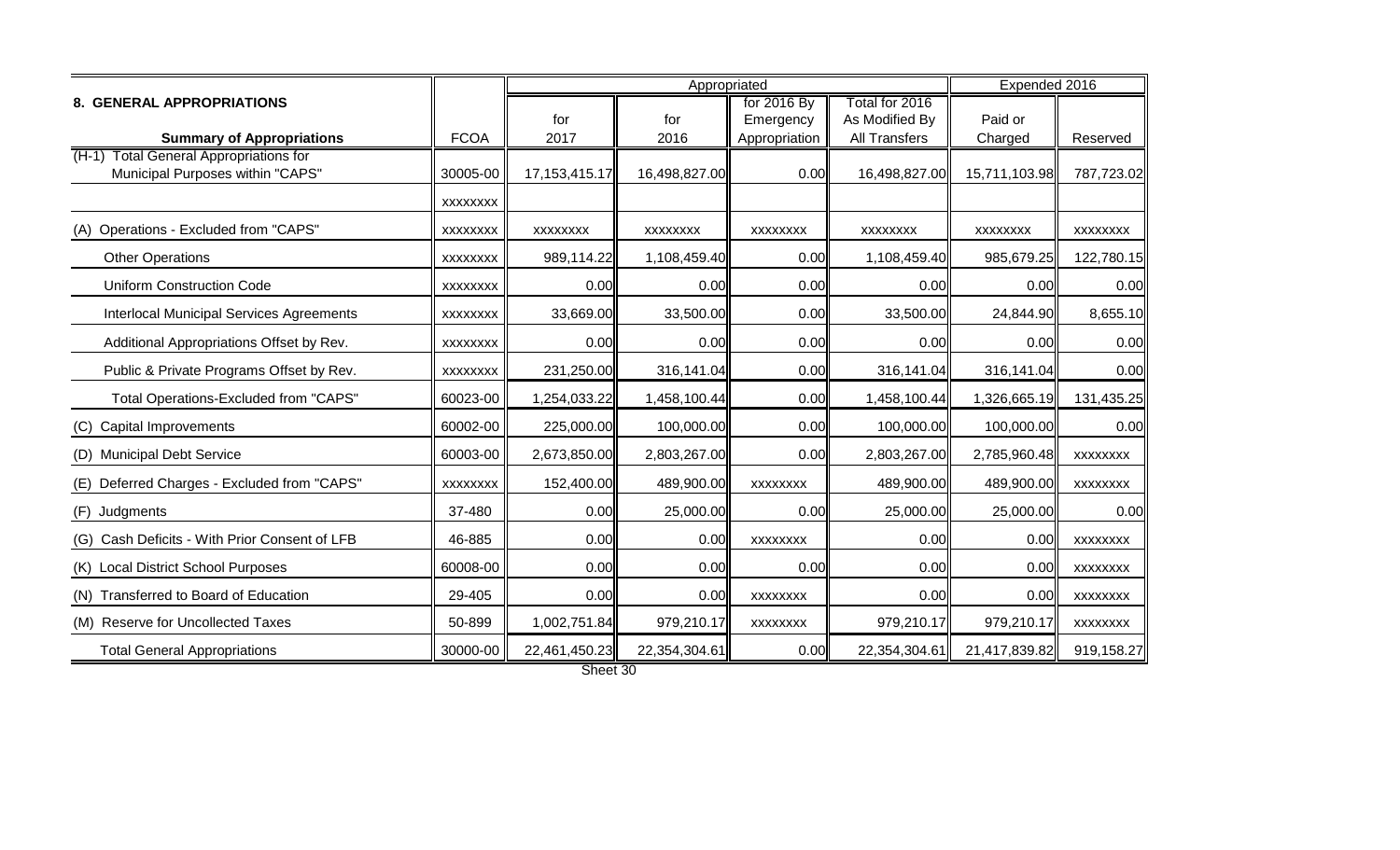## **EXPLANATORY STATEMENT**

| SUMMARY OF CURRENT FUND SECTION OF APPROVED BUDGET |  |
|----------------------------------------------------|--|
|----------------------------------------------------|--|

|                                                                                                                                                               | <b>YEAR 2017</b> |
|---------------------------------------------------------------------------------------------------------------------------------------------------------------|------------------|
| General Appropriations for: (Reference to item and sheet number should be omitted in advertised budget)                                                       | X                |
| 1. Appropriations within "CAPS" -                                                                                                                             | X                |
| (a) Municipal Purposes {(Item H-1, Sheet 19) (N.J.S. 40A:4-45.2)}                                                                                             | 17, 153, 415     |
| 2. Appropriations excluded from "CAPS"                                                                                                                        | X                |
| (a) Municipal Purposes {(Item H-2, Sheet 28) (N.J.S. 40A:4-45.3 as amended)}                                                                                  | 4,305,283        |
| (b) Local District School Purposes in Municipal Budget (Item K, Sheet 29)                                                                                     |                  |
| Total General Appropriations Excluded from "CAPS" (Item O, Sheet 29)                                                                                          | 4,305,283        |
| 3. Reserve for Uncollected Taxes (Item M, Sheet 29) - Based on Estimated<br><b>Percent of Tax Collections</b><br>97.80%                                       | 1,002,752        |
| <b>Building Aid Allowance</b><br>$2015 - $$<br>4. Total General Appropriations (Item 9, Sheet 29)<br>for Schools - State Aid<br>$2014 - $$                    | 22,461,450       |
| 5. Less: Anticipated Revenues Other Than Current Property Tax (Item 5, Sheet 11)<br>(i.e. Surplus, Miscellaneous Revenues and Receipts from Delinquent Taxes) | 9,733,941        |
| 6. Difference: Amount to be Raised by Taxes for Support of Municipal Budget (as follows)                                                                      | X                |
| (a) Local Tax for Municipal Purposes Including Reserve for Uncollected Taxes (Item 6(a), Sheet 11)                                                            | 12,018,705       |
| (b) Addition to Local District School Tax (Item 6(b), Sheet 11)                                                                                               | 0                |
| (c) Minimum Library Levy (Item 6c), Sheet 11)                                                                                                                 | 708,804          |
|                                                                                                                                                               |                  |
|                                                                                                                                                               |                  |
|                                                                                                                                                               |                  |
|                                                                                                                                                               |                  |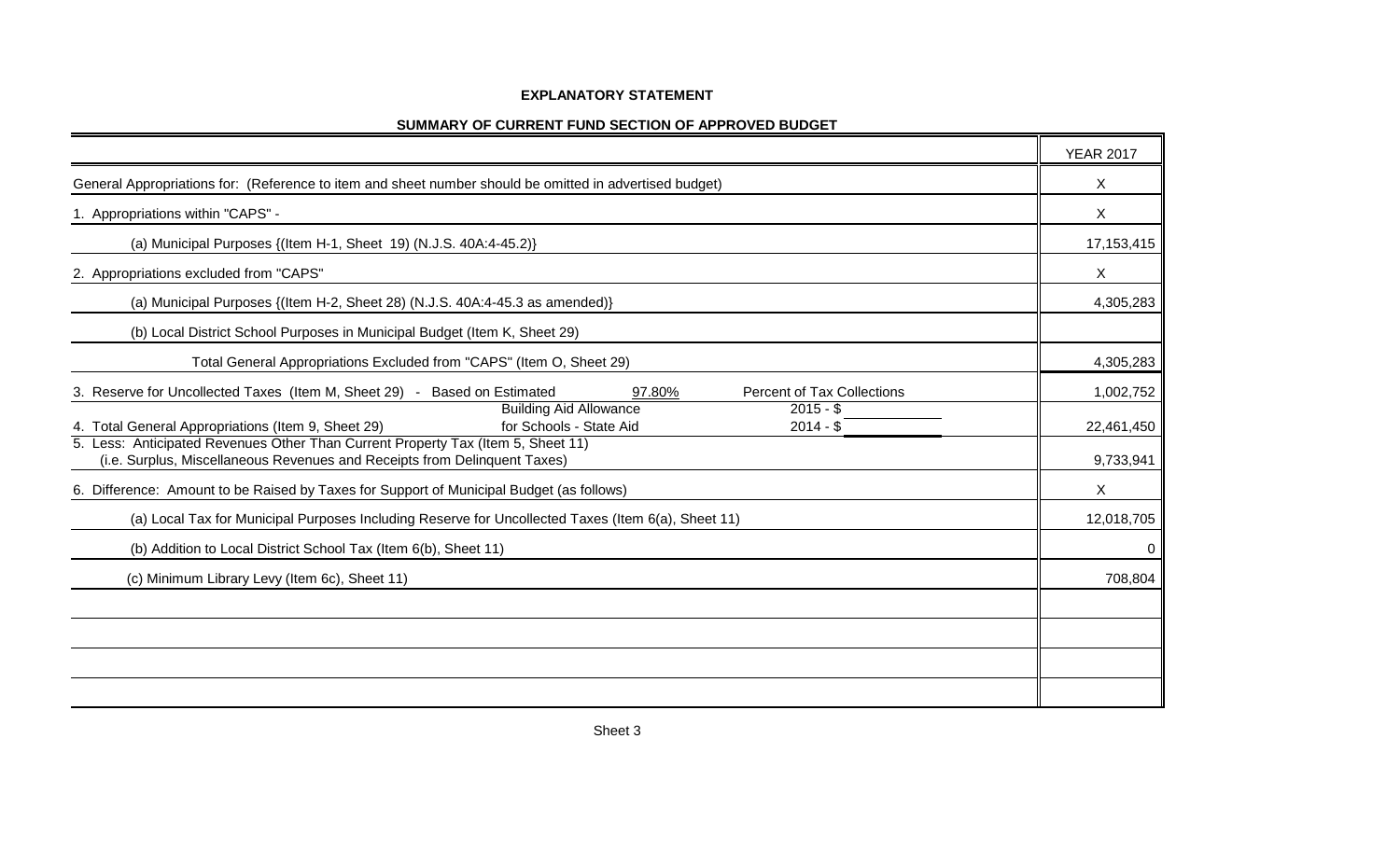## **EXPLANATORY STATEMENT - (Continued)SUMMARY OF 2016 APPROPRIATIONS EXPENDED AND CANCELED**

|                                                                               | General<br><b>Budget</b> | Water<br>Utility | <b>Water-Sewer</b><br>Utility | Parking<br>Utility |
|-------------------------------------------------------------------------------|--------------------------|------------------|-------------------------------|--------------------|
| <b>Budget Appropriations - Adopted Budget</b>                                 | 22,288,191.06            |                  | 6,911,771.00                  | 1,744,300.00       |
| Budget Appropriations Added by N.J.S. 40A:4-87                                | 66,113.55                |                  | 0.00                          | 0.00               |
| <b>Emergency Appropriations</b>                                               | 0.00                     |                  |                               |                    |
| <b>Total Appropriations</b>                                                   | 22,354,304.61            |                  | 6,911,771.00                  | 1,744,300.00       |
| Expenditures:<br>Paid or Charged (Including Reserve for<br>Uncollected Taxes) | 21,417,839.82            |                  | 6,274,370.94                  | 1,538,300.95       |
| Reserved                                                                      | 919,158.27               |                  | 637,399.19                    | 205,999.05         |
| Unexpended Balances Canceled                                                  | 17,306.52                |                  | 0.87                          | 0.00               |
| <b>Total Expenditures and Unexpended</b><br><b>Balances Canceled</b>          | 22,354,304.61            |                  | 6,911,771.00                  | 1,744,300.00       |
| Overexpenditures*                                                             |                          |                  |                               |                    |

(1,227.69)

\*See Budget Appropriation Items so marked to the right of column ''Expended 2016 Reserved"

Explanations of Appropriations for "Other Expenses":

The amounts appropriated under the title of "Other Expenses" are for operating costs other than "Salaries & Wages".

Some of the items included in "Other Expenses" are:

Materials, supplies and non-bondable equipment;

Repairs and maintenance of buildings, equipment, roads, etc.;

Contractual services for garbage and trash removal, fire hydrant service, aid to volunteer fire companies, etc.;

Printing and advertising, utility services, insurance and many other items essential to the services rendered by municipal government.

Sheet 3a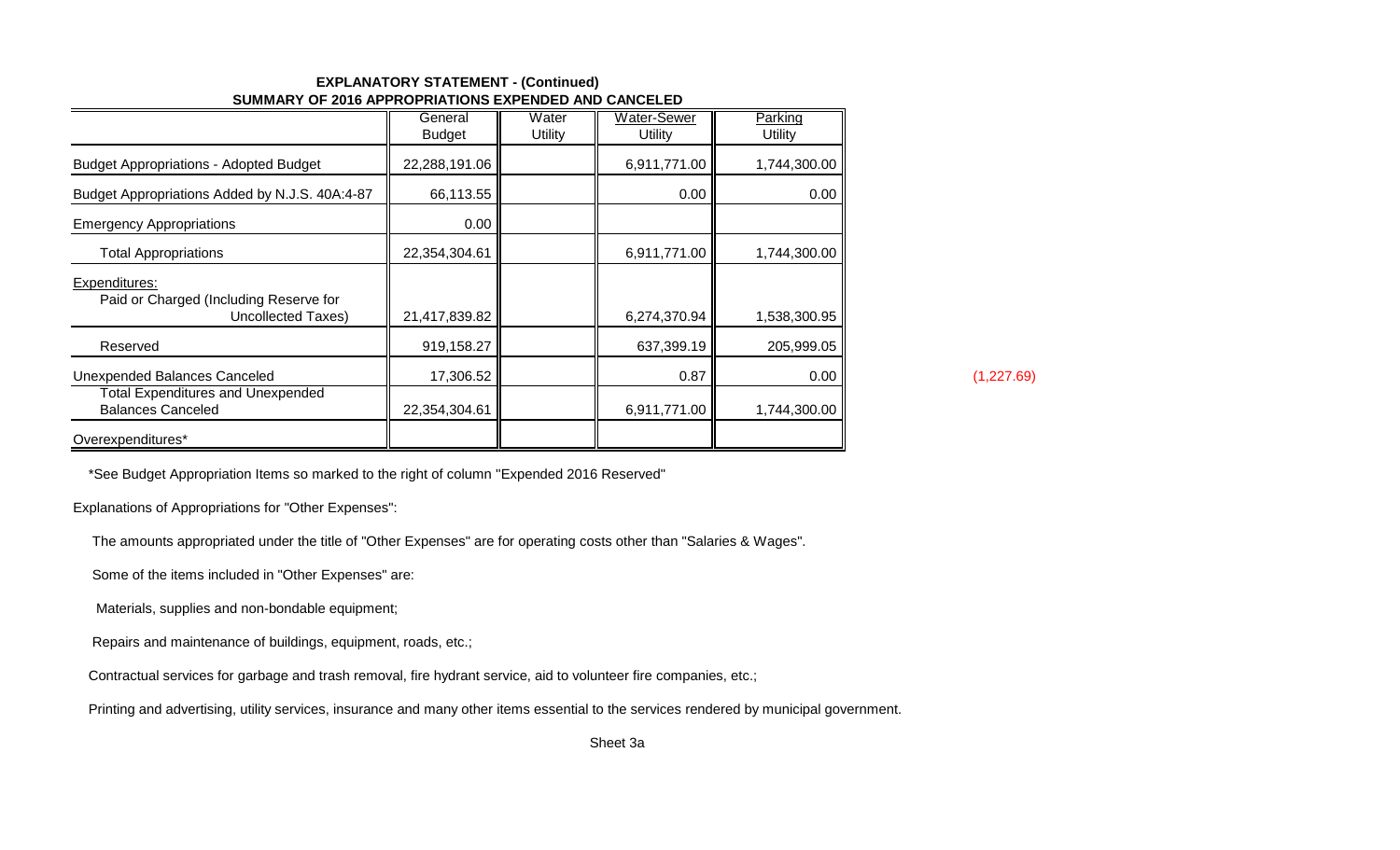|                                                                                                                        |           |                                                  | <b>EXPLANATORY STATEMENT - (Continued)</b>                                                                        |               |
|------------------------------------------------------------------------------------------------------------------------|-----------|--------------------------------------------------|-------------------------------------------------------------------------------------------------------------------|---------------|
|                                                                                                                        |           |                                                  | <b>BUDGET MESSAGE</b>                                                                                             |               |
| Appropriation CAP Calculation:<br>2016 Budget Base Per DCA CAP Calc                                                    | \$        | 22,339,807                                       | Summary of Appropriations Reflected in More Than One<br>Official Line Item:<br><b>Uniform Construction Code:</b>  |               |
| Less Exceptions:                                                                                                       |           | (5,840,980)<br>16,498,827                        | Salaries and Wages:<br><b>Within CAP</b><br>Outside CAP:<br>Interlocal Services Agreements - Inspection           | \$<br>455,349 |
| Add:                                                                                                                   |           |                                                  | of Buildings                                                                                                      | 0             |
| .5% CAP<br>3.0% Increase by Ordinance                                                                                  |           | 82,494<br>494,965                                |                                                                                                                   | 455,349       |
|                                                                                                                        |           | 17,076,286                                       | Other Expenses:<br><b>Within CAP</b>                                                                              | \$<br>39,507  |
| Add:<br>Increase in Assessed Values for New Construction and<br>Improvements in 2016 \$14,759,500 times the 2016       |           | 0                                                | Outside CAP:<br>Interlocal Services Agreements - Inspection<br>of Buildings                                       | 0             |
| Municipal Tax Rate of \$.0551                                                                                          |           | 81,325<br>17,157,611                             |                                                                                                                   | 39,507        |
| Add:<br>CAP Bank - 2015<br>CAP Bank - 2016<br>Maximum 1977 CAP Appropriations<br>Actual Appropriations within 1977 CAP | \$.<br>S. | 306,777<br>558,349<br>18,022,736<br>17, 153, 415 |                                                                                                                   |               |
|                                                                                                                        |           |                                                  | The 2016 appropriations for health insurance are net of estimated employees'<br>contributions totalling \$523,300 |               |

Sheet 3b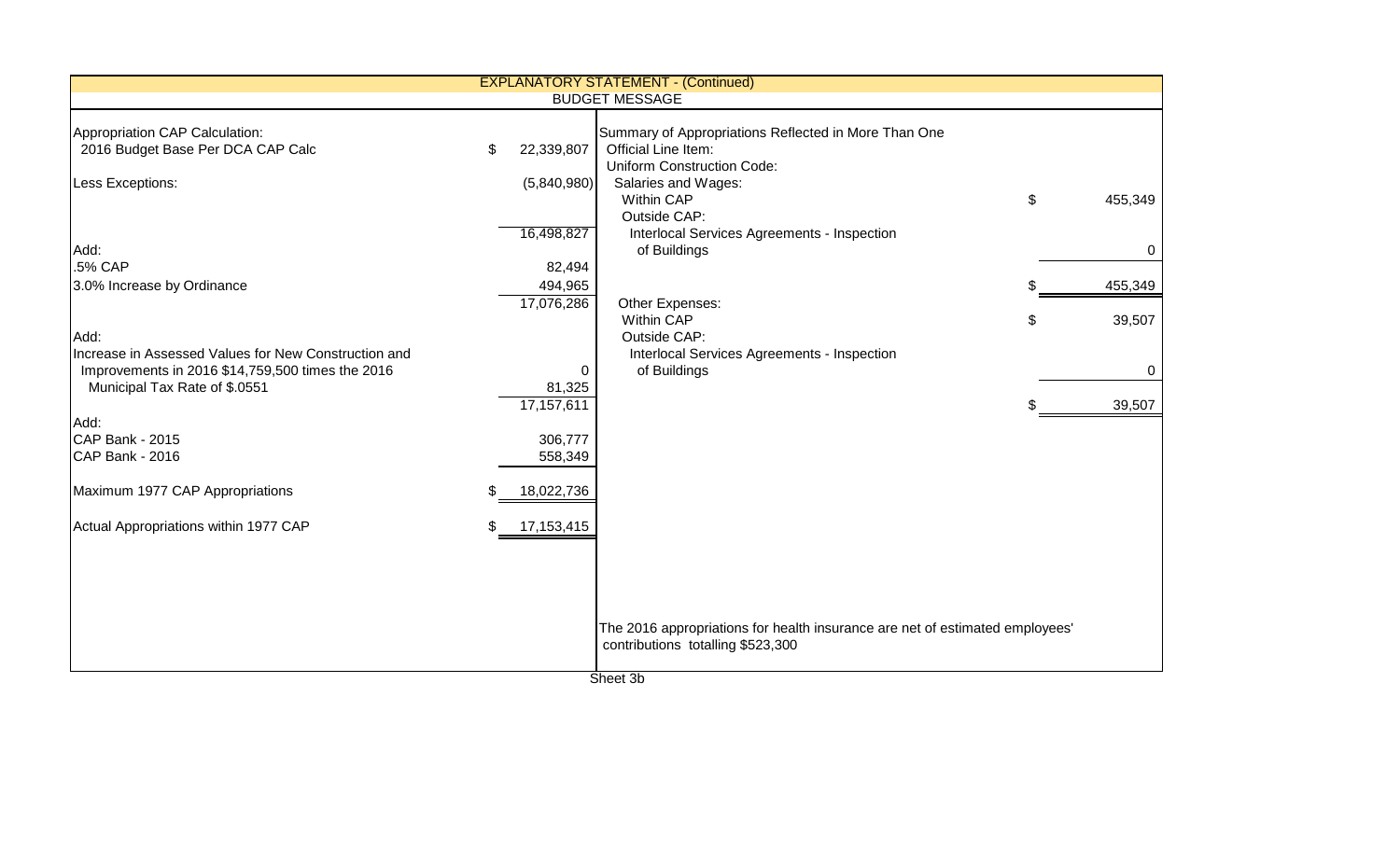|                                                               |            | <b>EXPLANATORY STATEMENT - (Continued)</b>                |           |
|---------------------------------------------------------------|------------|-----------------------------------------------------------|-----------|
|                                                               |            | <b>BUDGET MESSAGE</b>                                     |           |
| Levy CAP Calculation:                                         |            |                                                           |           |
| Prior Year Amount to be Raised by Taxation                    |            | Detail of Exclusions:                                     |           |
| for Municipal Purposes                                        | 11,438,971 |                                                           |           |
| Less: Prior Year Deferred Charges - Emergency                 |            | (537,088) Allowable Debt Service, Capital Lease, and Debt |           |
| Less: Prior Year Recycling Tax                                |            | (47,000) Debt Service Share Cost Increases                | \$        |
| Less: Prior Year Deferred Charges to Future Taxation-Unfunded | 0          | Allowable Pension Obligations Increase                    | 115,673   |
| Net Prior Year Tax Levy for Municipal Purpose Tax             |            | Recycling tax appropriation                               | 30,000    |
| for CAP Calculation                                           | 10,854,883 | Allowable Capital Improvements Increase                   | 125,000   |
|                                                               |            | <b>Current year Deferred Charges - Emergencies</b>        | 152,400   |
| Plus: 2% CAP Increase                                         | 217,098    |                                                           |           |
|                                                               |            |                                                           | 423,073   |
| Adjusted Tax Levy CAP Prior to Exclusions                     | 11,071,981 | Less Cancelled or Unexpended Exclusions                   | (17, 307) |
|                                                               |            |                                                           |           |
| Net Exclusions (See Detail to Right)                          | 453,073    |                                                           |           |
|                                                               |            | <b>Net Total Exclusions</b>                               | 405,766   |
| <b>Adjusted Tax Levy</b>                                      | 11,525,054 |                                                           |           |
| 2014 and 2015 Cap Bank Utilized in 2016                       | 412,327    |                                                           |           |
| Adjustment for Increase in New Ratables                       | 81,325     |                                                           |           |
|                                                               |            |                                                           |           |
| Maximum Allowable Amount to be Raised by Taxat                | 12,018,706 |                                                           |           |
|                                                               |            |                                                           |           |
| Actual 2017 Amount to Be Raised by Taxation                   | 12,018,706 |                                                           |           |
|                                                               |            |                                                           |           |
|                                                               |            |                                                           |           |

Sheet 3b (2)

## NOTE:

MANDATORY MINIMUM BUDGET MESSAGE MUST INCLUDE A SUMMARY OF:

1. HOW THE "CAP" WAS CALCULATED. (Explain in words what the "CAPS" mean and show the figures.)

 2. A SUMMARY BY FUNCTION OF THE APPROPRIATIONS THAT ARE SPREAD AMONG MORE THAN ONE OFFICIAL LINE ITEM (e.g. if Police S&W appears in the regular section and also under "Operations Excluded from "CAPS" section, combine thefigures for purposes of citizen understanding.)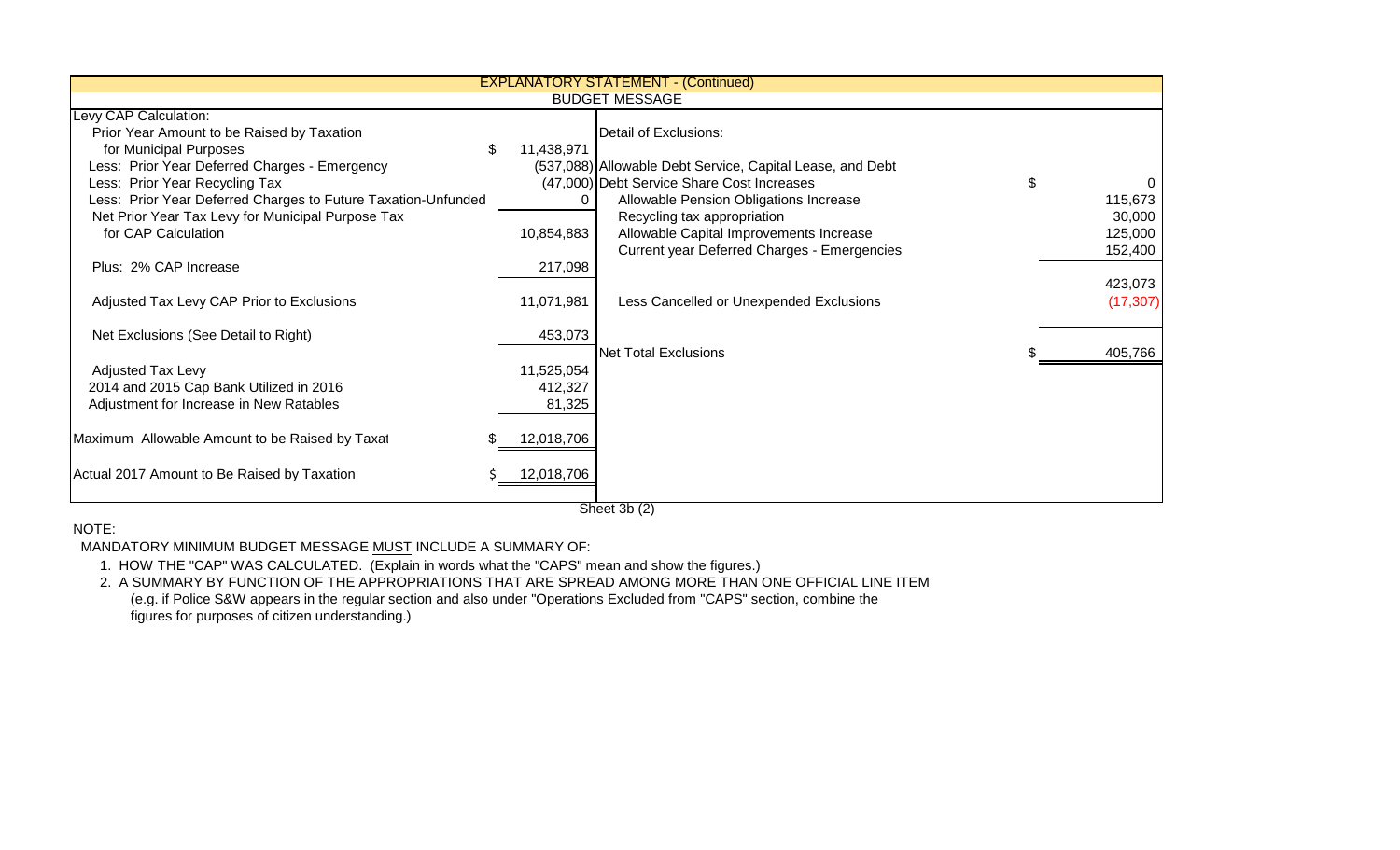| <b>10. DEDICATED REVENUES FROM</b><br><b>WATER UTILITY</b>                                                          | <b>FCOA</b> | Anticipated<br>2017 | 2016 | Realized in<br>Cash in 2016 |                                  |
|---------------------------------------------------------------------------------------------------------------------|-------------|---------------------|------|-----------------------------|----------------------------------|
| <b>Operating Surplus Anticipated</b>                                                                                | 08-501      |                     |      |                             |                                  |
| <b>Operating Surplus Anticipated with Prior Written</b><br><b>Consent of Director of Local Government Services</b>  | 08-502      |                     |      |                             |                                  |
| <b>Total Operating Surplus Anticipated</b>                                                                          | 08-500      | 0.00                | 0.00 | 0.00                        |                                  |
| Rents                                                                                                               | 08-503      |                     |      |                             |                                  |
| <b>Fire Hydrant Service</b>                                                                                         | 08-504      |                     |      |                             | *Note: Use pages 31, 32 and      |
| Miscellaneous                                                                                                       | 08-505      |                     |      |                             | for Water Utility only.          |
|                                                                                                                     |             |                     |      |                             |                                  |
|                                                                                                                     |             |                     |      |                             | All other Utilities use sheets 3 |
|                                                                                                                     |             |                     |      |                             | 35 and 36.                       |
|                                                                                                                     |             |                     |      |                             |                                  |
|                                                                                                                     |             |                     |      |                             |                                  |
| Special Items of General Revenue Anticipated with Prior<br>Written Consent of Director of Local Government Services | $\sf X$     | X                   | X    | X                           |                                  |
|                                                                                                                     |             |                     |      |                             |                                  |
|                                                                                                                     |             |                     |      |                             |                                  |
|                                                                                                                     |             |                     |      |                             |                                  |
| Water and Sewer Connection Fees                                                                                     |             |                     |      |                             |                                  |
|                                                                                                                     |             |                     |      |                             |                                  |
| Deficit (General Budget)                                                                                            | 08-549      |                     |      |                             |                                  |
| <b>Total Water Utility Revenues</b>                                                                                 | 91107-00    | 0.00                | 0.00 | 0.00                        |                                  |

## **DEDICATED WATER UTILITY BUDGET**

۳.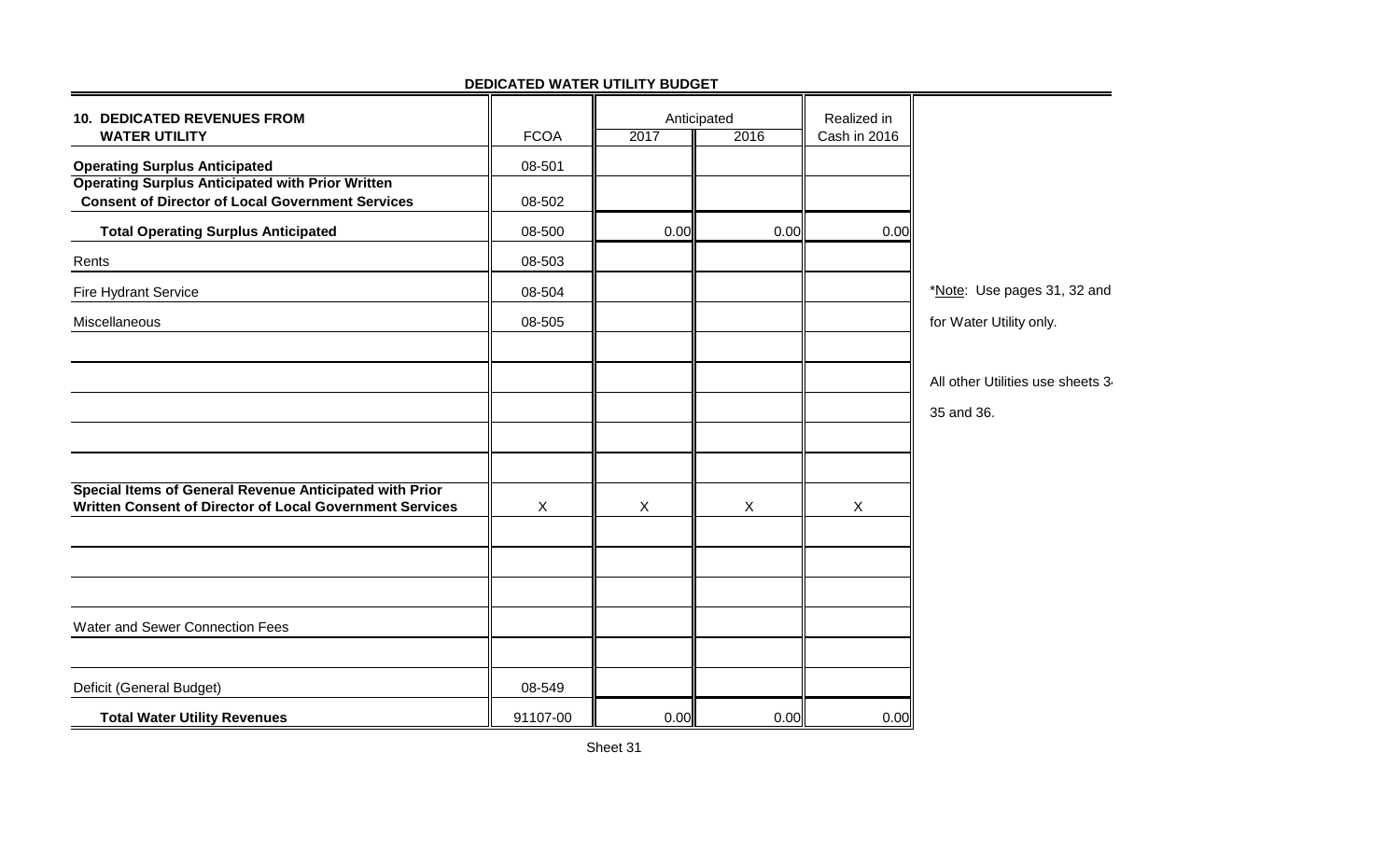|                                                         | <b>DEDICATED WATER UTILITY BUDGET - (continued)</b> |                           |             |                                           |                                                   |                    | 'ater Utility only. |
|---------------------------------------------------------|-----------------------------------------------------|---------------------------|-------------|-------------------------------------------|---------------------------------------------------|--------------------|---------------------|
|                                                         |                                                     |                           |             | Appropriated                              |                                                   |                    | Expended 2016       |
| <b>11. APPROPRIATIONS FOR</b><br><b>WATER UTILITY</b>   | <b>FCOA</b>                                         | for<br>2017               | for<br>2016 | for 2016 By<br>Emergency<br>Appropriation | Total for 2016<br>As Modified By<br>All Transfers | Paid or<br>Charged | Reserved            |
| <b>Operating:</b>                                       | $\boldsymbol{X}$                                    | $\boldsymbol{\mathsf{X}}$ | X           | $\mathsf X$                               | $\boldsymbol{X}$                                  | $\mathsf X$        | $\mathsf X$         |
| Salaries & Wages                                        | 55-501                                              |                           |             |                                           | 0.00                                              | 0.00               | 0.00                |
| Other Expenses                                          | 55-502                                              |                           |             |                                           | 0.00                                              | 0.00               | 0.00                |
| <b>Regional Sewer Authority Charges</b>                 |                                                     |                           |             |                                           | 0.00                                              | 0.00               | 0.00                |
| Manasquan River Water Purchases                         |                                                     |                           |             |                                           | 0.00                                              | 0.00               | 0.00                |
| <b>Accumulated Absences</b>                             |                                                     |                           |             |                                           | 0.00                                              | 0.00               | 0.00                |
| <b>Capital Improvements:</b>                            | X                                                   | $\pmb{\times}$            | X           | $\boldsymbol{\mathsf{X}}$                 | $\boldsymbol{\mathsf{X}}$                         | $\mathsf X$        | X                   |
| Down Payments on Improvements                           | 55-510                                              |                           | 0.00        |                                           | 0.00                                              | 0.00               | 0.00                |
| Capital Improvement Fund                                | 55-511                                              |                           | 0.00        | $\boldsymbol{\mathsf{X}}$                 | 0.00                                              | 0.00               | 0.00                |
| <b>Capital Outlay</b>                                   | 55-512                                              |                           |             |                                           | 0.00                                              | 0.00               | 0.00                |
|                                                         |                                                     |                           | 0.00        |                                           | 0.00                                              | 0.00               | 0.00                |
|                                                         |                                                     |                           | 0.00        |                                           | 0.00                                              | 0.00               | 0.00                |
| <b>Debt Service:</b>                                    | X                                                   | $\mathsf{X}$              | X           | X                                         | $\sf X$                                           | $\mathsf{X}$       | X                   |
| Payment of Bond Principal                               | 55-520                                              |                           |             |                                           | 0.00                                              | 0.00               | X                   |
| Payment of Bond Anticipation Notes<br>and Capital Notes | 55-521                                              |                           | 0.00        |                                           | 0.00                                              | 0.00               | X                   |
| Interest on Bonds                                       | 55-522                                              |                           |             |                                           | 0.00                                              | 0.00               | X                   |
| Interest on Notes                                       | 55-523                                              |                           |             |                                           | 0.00                                              | 0.00               | X                   |
|                                                         |                                                     |                           | 0.00        |                                           | 0.00                                              | 0.00               | X                   |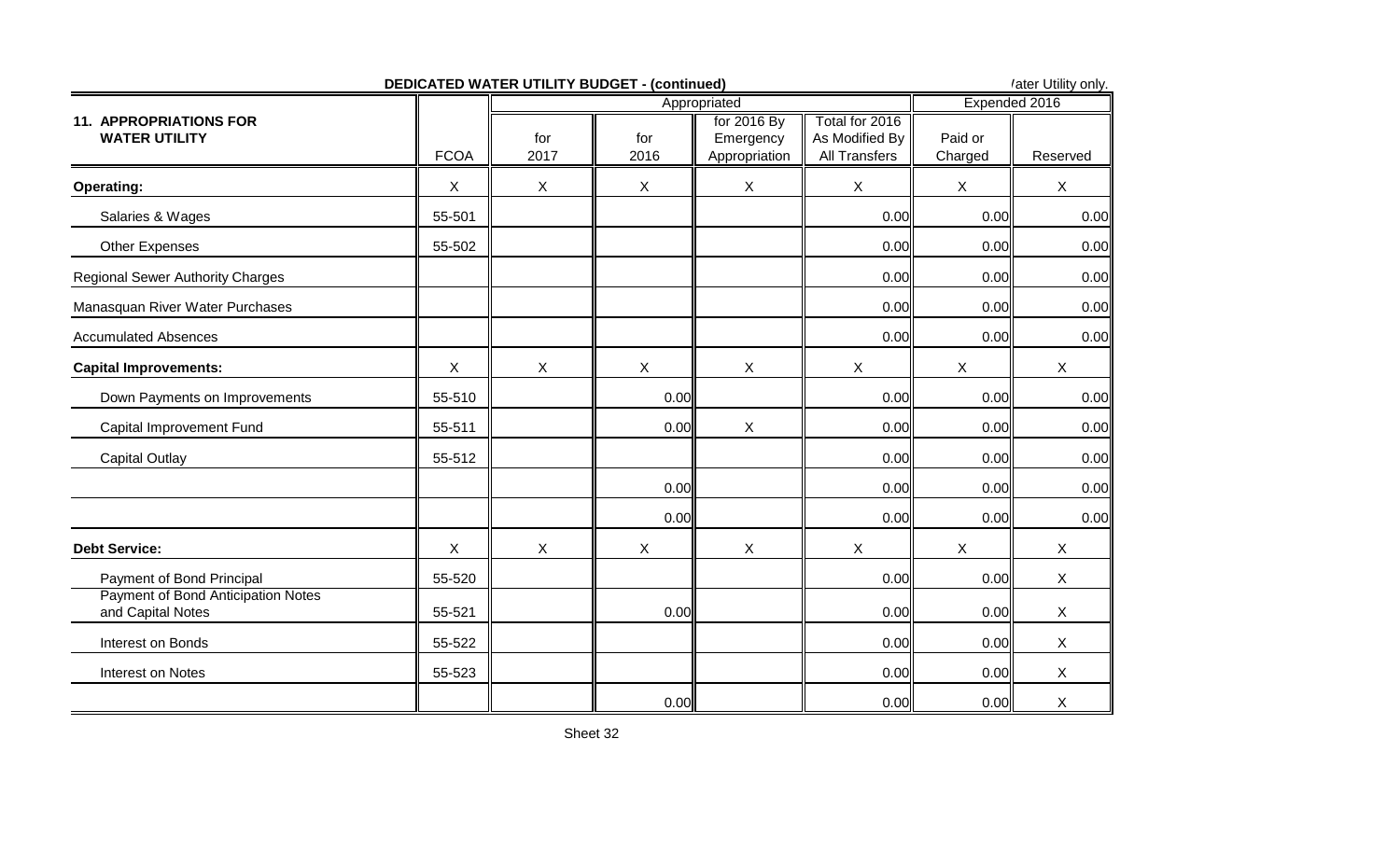|                                                                           |             | <b>DEDICATED WATER UTILITY BUDGET - (continued)</b> |              |                                           |                                                          |                           | 'ater Utility only. |
|---------------------------------------------------------------------------|-------------|-----------------------------------------------------|--------------|-------------------------------------------|----------------------------------------------------------|---------------------------|---------------------|
|                                                                           |             |                                                     |              | Appropriated                              |                                                          |                           | Expended 2016       |
| <b>11. APPROPRIATIONS FOR</b><br><b>WATER UTILITY</b>                     | <b>FCOA</b> | for<br>2017                                         | for<br>2016  | for 2016 By<br>Emergency<br>Appropriation | Total for 2016<br>As Modified By<br><b>All Transfers</b> | Paid or<br>Charged        | Reserved            |
| <b>Deferred Charges and Statutory Expenditures:</b>                       | X           | $\sf X$                                             | X            | $\boldsymbol{\mathsf{X}}$                 | X                                                        | $\sf X$                   | $\mathsf{X}$        |
| <b>DEFERRED CHARGES:</b>                                                  | X           | $\boldsymbol{\mathsf{X}}$                           | $\mathsf{X}$ | $\boldsymbol{\mathsf{X}}$                 | X                                                        | $\boldsymbol{\mathsf{X}}$ | X                   |
| <b>Emergency Authorizations</b>                                           | 55-530      |                                                     | 0.00         | $\boldsymbol{\mathsf{X}}$                 | 0.00                                                     | 0.00                      | $\mathsf{X}$        |
|                                                                           |             |                                                     | 0.00         | $\boldsymbol{\mathsf{X}}$                 | 0.00                                                     | 0.00                      | X                   |
|                                                                           |             |                                                     | 0.00         | $\boldsymbol{\mathsf{X}}$                 | 0.00                                                     | 0.00                      | X                   |
|                                                                           |             |                                                     | 0.00         | $\boldsymbol{\mathsf{X}}$                 | 0.00                                                     | 0.00                      | X                   |
|                                                                           |             |                                                     | 0.00         | $\boldsymbol{\mathsf{X}}$                 | 0.00                                                     | 0.00                      | $\mathsf{X}$        |
| <b>STATUTORY EXPENDITURES:</b>                                            | X           | $\mathsf{X}$                                        | X            | X                                         | $\boldsymbol{\mathsf{X}}$                                | $\boldsymbol{X}$          | $\mathsf X$         |
| Contribution to:<br>Public Employees' Retirement System                   | 55-540      |                                                     |              |                                           | 0.00                                                     | 0.00                      | 0.00                |
| Social Security System (O.A.S.I.)                                         | 55-541      |                                                     |              |                                           | 0.00                                                     | 0.00                      | 0.00                |
| <b>Unemployment Compensation Insurance</b><br>(N.J.S.A. 43:21-3 et. seq.) | 55-542      |                                                     |              |                                           | 0.00                                                     | 0.00                      | 0.00                |
|                                                                           |             |                                                     | 0.00         |                                           | 0.00                                                     | 0.00                      | 0.00                |
|                                                                           |             |                                                     | 0.00         |                                           | 0.00                                                     | 0.00                      | 0.00                |
|                                                                           |             |                                                     | 0.00         |                                           | 0.00                                                     | 0.00                      | 0.00                |
| <b>Judgments</b>                                                          | 55-531      |                                                     | 0.00         |                                           | 0.00                                                     | 0.00                      | 0.00                |
| <b>Deficit in Operations in Prior Years</b>                               | 55-532      |                                                     | 0.00         | $\boldsymbol{\mathsf{X}}$                 | 0.00                                                     | 0.00                      | X                   |
| <b>Surplus (General Budget)</b>                                           | 55-545      |                                                     |              | $\boldsymbol{\mathsf{X}}$                 | 0.00                                                     | 0.00                      | $\mathsf{X}$        |
| <b>Total Water Utility Appropriations</b>                                 | 92109-00    | 0.00                                                | 0.00         | 0.00                                      | 0.00                                                     | 0.00                      | 0.00                |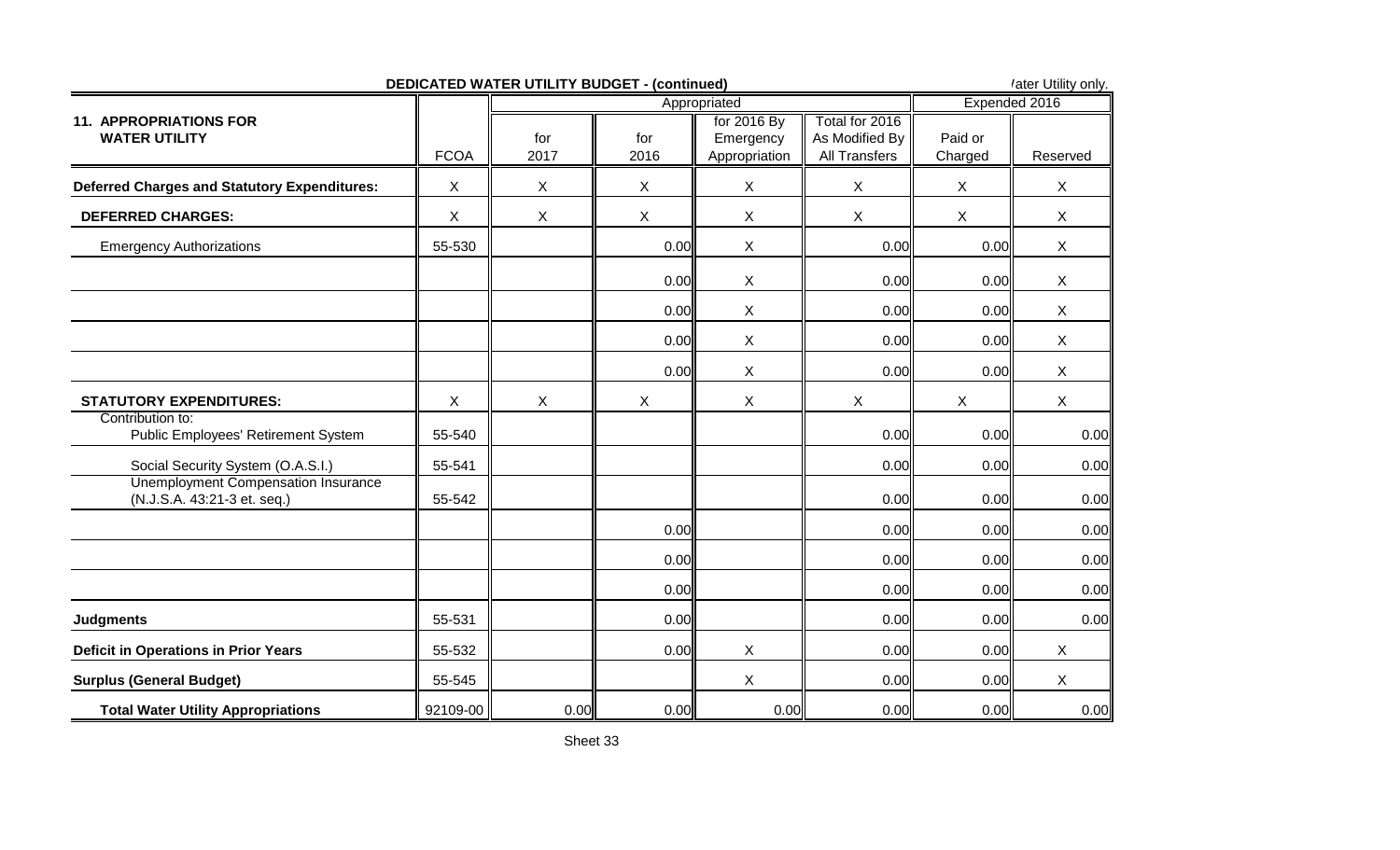| <b>10. DEDICATED REVENUES FROM</b><br><b>WATER-SEWER UTILITY</b>                                                    | <b>FCOA</b> | 2017            | Anticipated<br>2016 | Realized in<br>Cash in 2016 |                              |
|---------------------------------------------------------------------------------------------------------------------|-------------|-----------------|---------------------|-----------------------------|------------------------------|
| <b>Operating Surplus Anticipated</b>                                                                                | 08-501      | 239,000.00      | 194,771.00          | 194,771.00                  |                              |
| <b>Operating Surplus Anticipated with Prior Written</b><br><b>Consent of Director of Local Government Services</b>  | 08-502      |                 |                     |                             |                              |
| <b>Total Operating Surplus Anticipated</b>                                                                          | 08-500      | 239,000.00      | 194,771.00          | 194,771.00                  |                              |
| Rents                                                                                                               | 08-503      | 6,775,000.00    | 6,500,000.00        | 6,865,303.49                |                              |
| Miscellaneous                                                                                                       | 08-505      | 90,000.00       | 95,000.00           | 91,592.84                   |                              |
|                                                                                                                     |             |                 |                     |                             |                              |
|                                                                                                                     |             |                 |                     |                             |                              |
|                                                                                                                     |             |                 |                     |                             | Use a separate set of sheets |
|                                                                                                                     |             |                 |                     |                             | each separate Utility.       |
|                                                                                                                     |             |                 |                     |                             |                              |
|                                                                                                                     |             |                 |                     |                             |                              |
| Special Items of General Revenue Anticipated with Prior<br>Written Consent of Director of Local Government Services | XXXXXXX     | <b>XXXXXXXX</b> | <b>XXXXXXXX</b>     | XXXXXXXX                    |                              |
|                                                                                                                     | 08-122      | 0.00            | 0.00                | 0.00                        |                              |
|                                                                                                                     | 08-123      | 0.00            | 0.00                | 0.00                        |                              |
|                                                                                                                     | 08-128      | 0.00            | 0.00                | 0.00                        |                              |
| Water and Sewer Connection Fees                                                                                     | 08-504      | 59,800.00       | 122,000.00          | 59,898.28                   |                              |
|                                                                                                                     | 08-503      | 0.00            | 0.00                | 0.00                        |                              |
| Deficit (General Budget)                                                                                            | 08-549      | 0.00            | 0.00                | 0.00                        |                              |
| <b>Total Water-Sewer Utility Revenues</b>                                                                           | 91 07-00    | 7,163,800.00    | 6,911,771.00        | 7,211,565.61                |                              |

#### **DEDICATED WATER-SEWER UTILITY BUDGET**╦ ╦

┳

Τ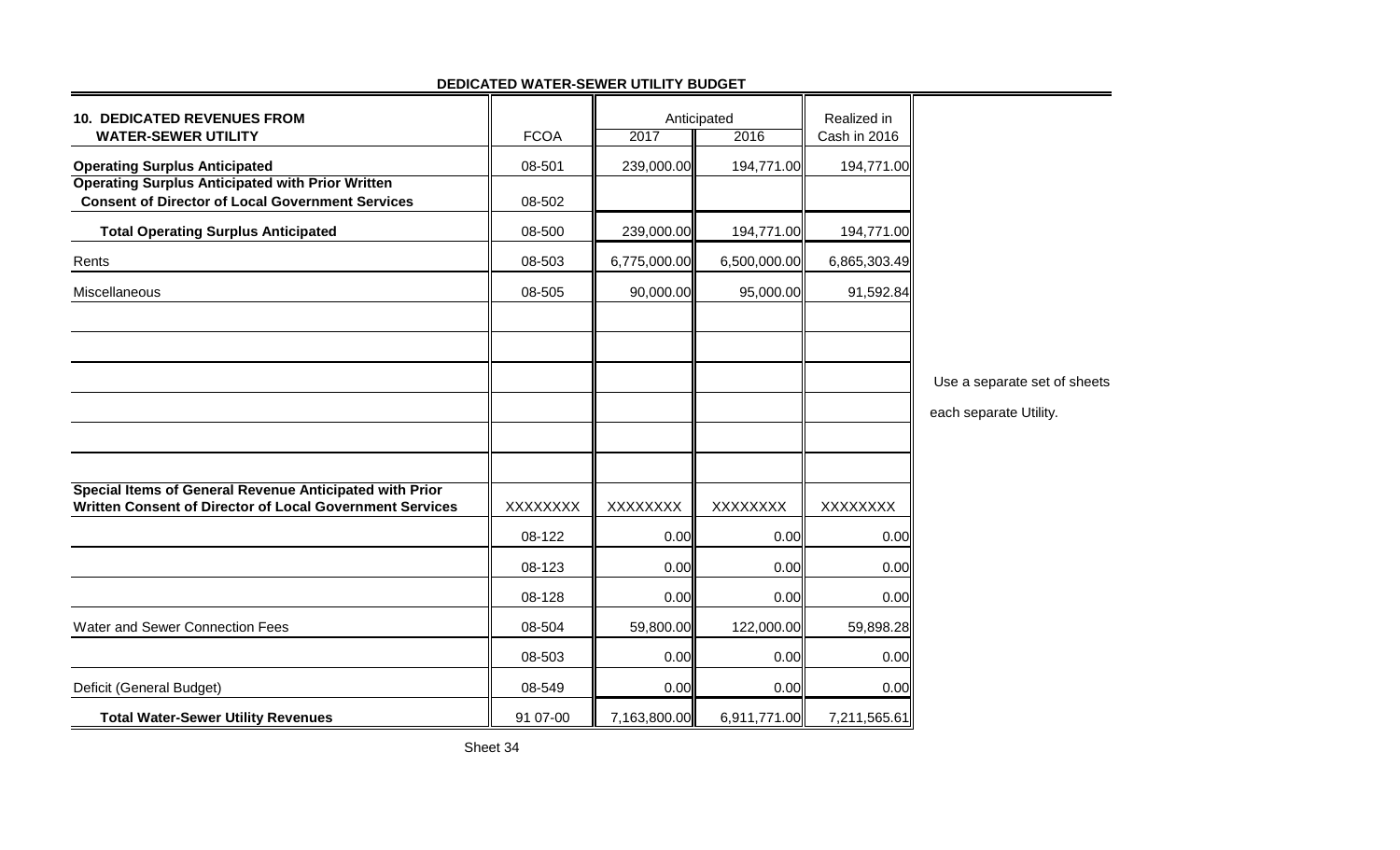|                                                             |                 |                 | Appropriated |                          | Expended 2016                    |              |                    |
|-------------------------------------------------------------|-----------------|-----------------|--------------|--------------------------|----------------------------------|--------------|--------------------|
| <b>11. APPROPRIATIONS FOR</b><br><b>WATER-SEWER UTILITY</b> |                 | for             | for          | for 2016 By<br>Emergency | Total for 2016<br>As Modified By | Paid or      |                    |
|                                                             | <b>FCOA</b>     | 2017            | 2016         | Appropriation            | <b>All Transfers</b>             | Charged      | Reserved           |
| <b>Operating:</b>                                           | <b>XXXXXXX</b>  | <b>XXXXXXXX</b> | XXXXXXX      | XXXXXXXX                 | <b>XXXXXXXX</b>                  | XXXXXXXX     | XXXXXXX            |
| Salaries & Wages                                            | 55-501          | 849,116.67      | 824,862.00   |                          | 824,862.00                       | 790,564.05   | 34,297.95          |
| <b>Other Expenses</b>                                       | 55-502          | 1,881,633.33    | 1,973,850.00 |                          | 1,972,014.46                     | 1,741,597.75 | 230,416.71         |
| <b>Regional Sewer Authority Charges</b>                     | 55-503          | 1,600,000.00    | 800,000.00   |                          | 800,000.00                       | 741,328.00   | 58,672.00          |
| Manasquan River Water Purchases                             | 55-504          | 700,000.00      | 800,000.00   |                          | 800,000.00                       | 524,761.09   | 275,238.91         |
| <b>Accumulated Absences</b>                                 | 55-505          | 25,000.00       | 25,000.00    |                          | 25,000.00                        | 25,000.00    | 0.00               |
| <b>Capital Improvements:</b>                                | <b>XXXXXXXX</b> |                 |              |                          |                                  |              | <b>XXXXXXXX</b>    |
| Down Payments on Improvements                               | 55-510          |                 |              |                          |                                  |              |                    |
| Capital Improvement Fund                                    | 55-511          |                 |              |                          |                                  |              |                    |
| <b>Capital Outlay</b>                                       | 55-512          | 50,000.00       | 50,000.00    |                          | 50,000.00                        | 25,000.00    | 25,000.00          |
|                                                             |                 |                 |              |                          |                                  |              | 0.00               |
| <b>Debt Service:</b>                                        | <b>XXXXXXXX</b> |                 |              |                          |                                  |              | <b>XXXXXXXX</b>    |
| Payment of Bond Principal                                   | 55-520          | 1,062,828.00    | 1,059,581.00 |                          | 1,059,581.00                     | 1,059,580.13 | <b>XXXXXXXX</b>    |
| Payment of Bond Anticipation<br>Notes and Capital Notes     | 55-521          |                 |              |                          |                                  |              | XXXXXXX<br>XXXXXXX |
| Interest on Bonds                                           | 55-522          | 276,922.00      | 355,000.00   |                          | 379,835.54                       | 379,835.54   | <b>XXXXXXXX</b>    |
| Interest on Notes                                           | 55-523          | 58,400.00       | 23,000.00    |                          | 0.00                             | 0.00         | <b>XXXXXXXX</b>    |
| <b>Capital Lease Payment</b>                                | 55-524          |                 |              |                          |                                  |              |                    |
|                                                             | 55-525          |                 |              |                          |                                  |              | XXXXXXX            |

## **DEDICATED WATER-SEWER UTILITY BUDGET - (continued)**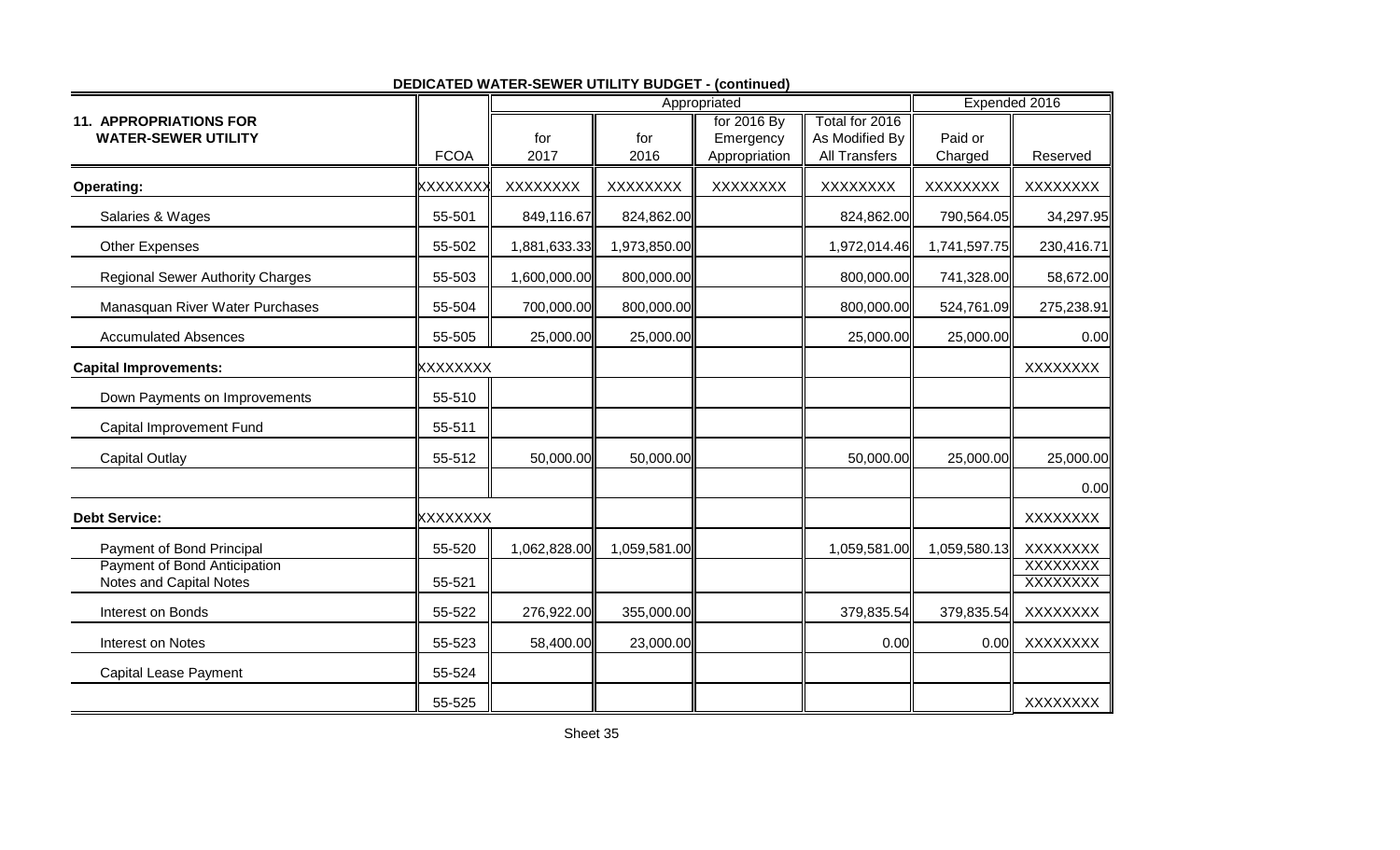|                                                                           |                |                 | Appropriated    |                    |                      |                 | Expended 2016      |  |
|---------------------------------------------------------------------------|----------------|-----------------|-----------------|--------------------|----------------------|-----------------|--------------------|--|
| <b>11. APPROPRIATIONS FOR</b>                                             |                |                 |                 | for 2016 By        | Total for 2016       |                 |                    |  |
| <b>WATER-SEWER UTILITY</b>                                                |                | for             | for             | Emergency          | As Modified By       | Paid or         |                    |  |
|                                                                           | <b>FCOA</b>    | 2017            | 2016            | Appropriation      | <b>All Transfers</b> | Charged         | Reserved           |  |
| <b>Deferred Charges and Statutory Expenditures:</b>                       | <b>XXXXXXX</b> | XXXXXXX         | XXXXXXX         | XXXXXXX            | XXXXXXX              | XXXXXXXX        | XXXXXXX            |  |
| <b>DEFERRED CHARGES:</b>                                                  | <b>XXXXXXX</b> | <b>XXXXXXXX</b> | <b>XXXXXXXX</b> | XXXXXXX            | <b>XXXXXXXX</b>      | <b>XXXXXXXX</b> | <b>XXXXXXXX</b>    |  |
| <b>Emergency Authorizations</b>                                           | 55-530         |                 |                 | XXXXXXXX           |                      |                 | <b>XXXXXXXX</b>    |  |
| Deficit in Operations of Prior Year                                       | 55-531         |                 |                 | XXXXXXX<br>XXXXXXX |                      |                 | XXXXXXX<br>XXXXXXX |  |
|                                                                           |                |                 |                 | <b>XXXXXXXX</b>    |                      |                 | <b>XXXXXXXX</b>    |  |
|                                                                           |                |                 |                 | XXXXXXXX           |                      |                 | XXXXXXXX           |  |
|                                                                           |                |                 |                 | XXXXXXX            |                      |                 | <b>XXXXXXXX</b>    |  |
|                                                                           |                |                 |                 | XXXXXXXX           |                      |                 | <b>XXXXXXXX</b>    |  |
| <b>Special Emergency Authorizations</b>                                   | 55-534         |                 |                 | <b>XXXXXXXX</b>    |                      |                 | <b>XXXXXXXX</b>    |  |
|                                                                           | xxxxxxxx       |                 |                 | XXXXXXXX           | XXXXXXX              | XXXXXXXX        | XXXXXXX            |  |
| Contribution to:<br>Public Employees' Retirement System                   | 55-540         | 115,300.00      | 105,000.00      |                    | 105,000.00           | 105,000.00      | 0.00               |  |
| Social Security System (O.A.S.I.)                                         | 55-541         | 60,000.00       | 63,000.00       |                    | 63,000.00            | 49,226.38       | 13,773.62          |  |
| <b>Unemployment Compensation Insurance</b><br>(N.J.S.A. 43:21-3 et. seq.) | 55-542         | 3,000.00        | 5,000.00        |                    | 5,000.00             | 5,000.00        | 0.00               |  |
|                                                                           |                |                 |                 |                    |                      |                 |                    |  |
| <b>Judgments</b>                                                          | 55-531         |                 |                 |                    |                      |                 |                    |  |
| <b>Deficit in Operations in Prior Years</b>                               | 55-532         |                 |                 | <b>XXXXXXXX</b>    | 0.00                 | 0.00            | XXXXXXXX           |  |
| <b>Surplus (General Budget)</b>                                           | 55-545         | 481,600.00      | 827,478.00      | <b>XXXXXXXX</b>    | 827,478.00           | 827,478.00      | XXXXXXXX           |  |
| <b>Total Water-Sewer Utility Appropriations</b>                           | 92 09-00       | 7,163,800.00    | 6,911,771.00    | 0.00               | 6,911,771.00         | 6,274,370.94    | 637,399.19         |  |

**DEDICATED WATER-SEWER UTILITY BUDGET - (continued)**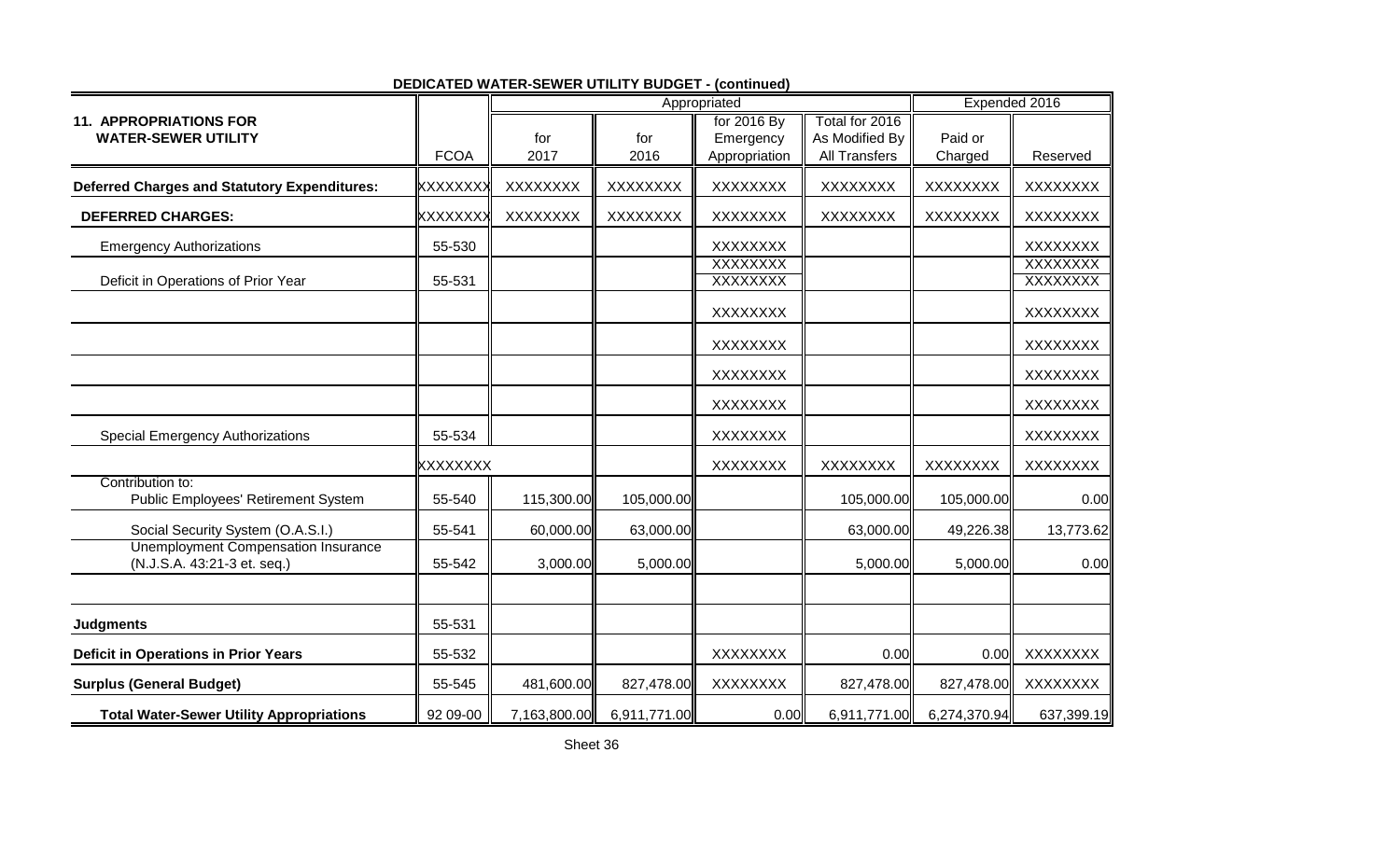| <b>10. DEDICATED REVENUES FROM</b><br><b>PUBLIC PARKING UTILITY</b>                                                 | <b>FCOA</b> | Anticipated<br>2017<br>2016 |              | Realized in<br>Cash in 2016 |                                |
|---------------------------------------------------------------------------------------------------------------------|-------------|-----------------------------|--------------|-----------------------------|--------------------------------|
| <b>Operating Surplus Anticipated</b>                                                                                | 08-501      | 345,201.56                  | 67,934.56    | 67,934.56                   |                                |
| <b>Operating Surplus Anticipated with Prior Written</b><br><b>Consent of Director of Local Government Services</b>  | 08-502      |                             |              |                             |                                |
| <b>Total Operating Surplus Anticipated</b>                                                                          | 08-500      | 345,201.56                  | 67,934.56    | 67,934.56                   |                                |
| Parking Fees                                                                                                        | 08-503      | 1,372,000.00                | 1,326,700.00 | 1,420,140.28                |                                |
|                                                                                                                     |             |                             |              |                             |                                |
|                                                                                                                     |             |                             |              |                             |                                |
|                                                                                                                     |             |                             |              |                             |                                |
|                                                                                                                     |             |                             |              |                             | Use a separate set of sheets i |
|                                                                                                                     |             |                             |              |                             | each separate Utility.         |
|                                                                                                                     |             |                             |              |                             |                                |
|                                                                                                                     |             |                             |              |                             |                                |
| Special Items of General Revenue Anticipated with Prior<br>Written Consent of Director of Local Government Services | XXXXXXXX    | 0.00                        | XXXXXXXX     | XXXXXXXX                    |                                |
| Riverview Hospital - Lease Payment                                                                                  | 08-510      | 349,665.44                  | 349,665.44   | 349,665.48                  |                                |
| Reserve for Payment of Bonds - Capital Fund                                                                         | 08-550      |                             |              |                             |                                |
|                                                                                                                     | 08-999      |                             |              |                             |                                |
|                                                                                                                     | 08-528      |                             |              |                             |                                |
| Deficit (General Budget)                                                                                            | 08-549      |                             |              |                             |                                |
| <b>Total Public Parking Utility Revenues</b>                                                                        | 91 07-00    | 2,066,867.00                | 1,744,300.00 | 1,837,740.32                |                                |

#### **DEDICATED PUBLIC PARKING UTILITY BUDGET**

Sheet 34a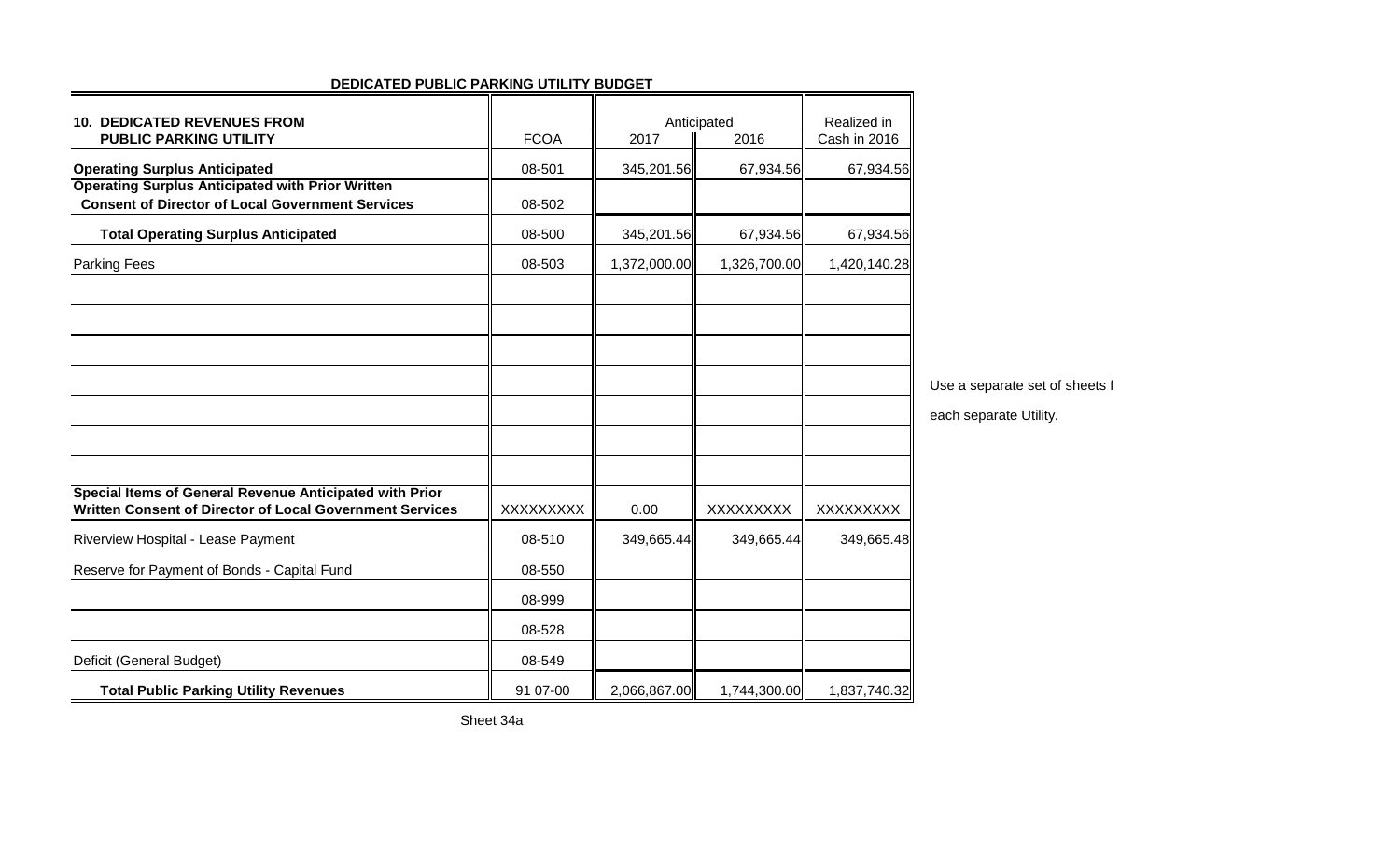|                                                                |               | Appropriated  |               |                                           |                                                          | Expended 2016      |               |
|----------------------------------------------------------------|---------------|---------------|---------------|-------------------------------------------|----------------------------------------------------------|--------------------|---------------|
| <b>11. APPROPRIATIONS FOR</b><br><b>PUBLIC PARKING UTILITY</b> | <b>FCOA</b>   | for<br>2017   | for<br>2016   | for 2016 By<br>Emergency<br>Appropriation | Total for 2016<br>As Modified By<br><b>All Transfers</b> | Paid or<br>Charged | Reserved      |
| <b>Operating:</b>                                              | <b>XXXXXX</b> | <b>XXXXXX</b> | <b>XXXXXX</b> | <b>XXXXXX</b>                             | <b>XXXXXX</b>                                            | <b>XXXXXX</b>      | <b>XXXXXX</b> |
| Salaries & Wages                                               | 55-501        | 263,550.00    | 251,575.00    |                                           | 251,575.00                                               | 170,602.78         | 80,972.22     |
| <b>Other Expenses</b>                                          | 55-502        | 577,500.00    | 545,500.00    | 0.00                                      | 545,500.00                                               | 429,805.34         | 115,694.66    |
| <b>Accumulated Absences</b>                                    | 55-505        | 5,000.00      | 5,000.00      |                                           | 5,000.00                                                 | 5,000.00           | 0.00          |
| <b>Capital Improvements:</b>                                   | <b>XXXXXX</b> |               |               | <b>XXXXXX</b>                             | <b>XXXXXX</b>                                            |                    | <b>XXXXXX</b> |
| Down Payments on Improvements                                  | 55-510        |               |               |                                           |                                                          |                    |               |
| Capital Improvement Fund                                       | 55-511        |               |               |                                           |                                                          |                    |               |
| <b>Capital Outlay</b>                                          | 55-512        |               |               |                                           |                                                          |                    |               |
|                                                                |               |               |               |                                           |                                                          |                    |               |
| <b>Debt Service:</b>                                           | <b>XXXXXX</b> |               |               | <b>XXXXXX</b>                             | <b>XXXXXX</b>                                            |                    | <b>XXXXXX</b> |
| Payment of Bond Principal                                      | 55-520        | 10,000.00     | 10,000.00     |                                           | 10,000.00                                                | 10,000.00          | <b>XXXXXX</b> |
| <b>Payment of Bond Anticipation</b><br>Notes and Capital Notes | 55-521        |               |               |                                           |                                                          |                    | <b>XXXXXX</b> |
| Interest on Bonds                                              | 55-522        | 11,717.00     | 11,525.00     |                                           | 11,525.00                                                | 11,525.00          | <b>XXXXXX</b> |
| Interest on Notes                                              | 55-523        | 14,000.00     |               |                                           | 0.00                                                     | 0.00               | <b>XXXXXX</b> |
| <b>Capital Lease</b>                                           | 55-524        |               |               |                                           |                                                          |                    | <b>XXXXXX</b> |

## **DEDICATED PUBLIC PARKING UTILITY BUDGET - (continued)**

Sheet 35a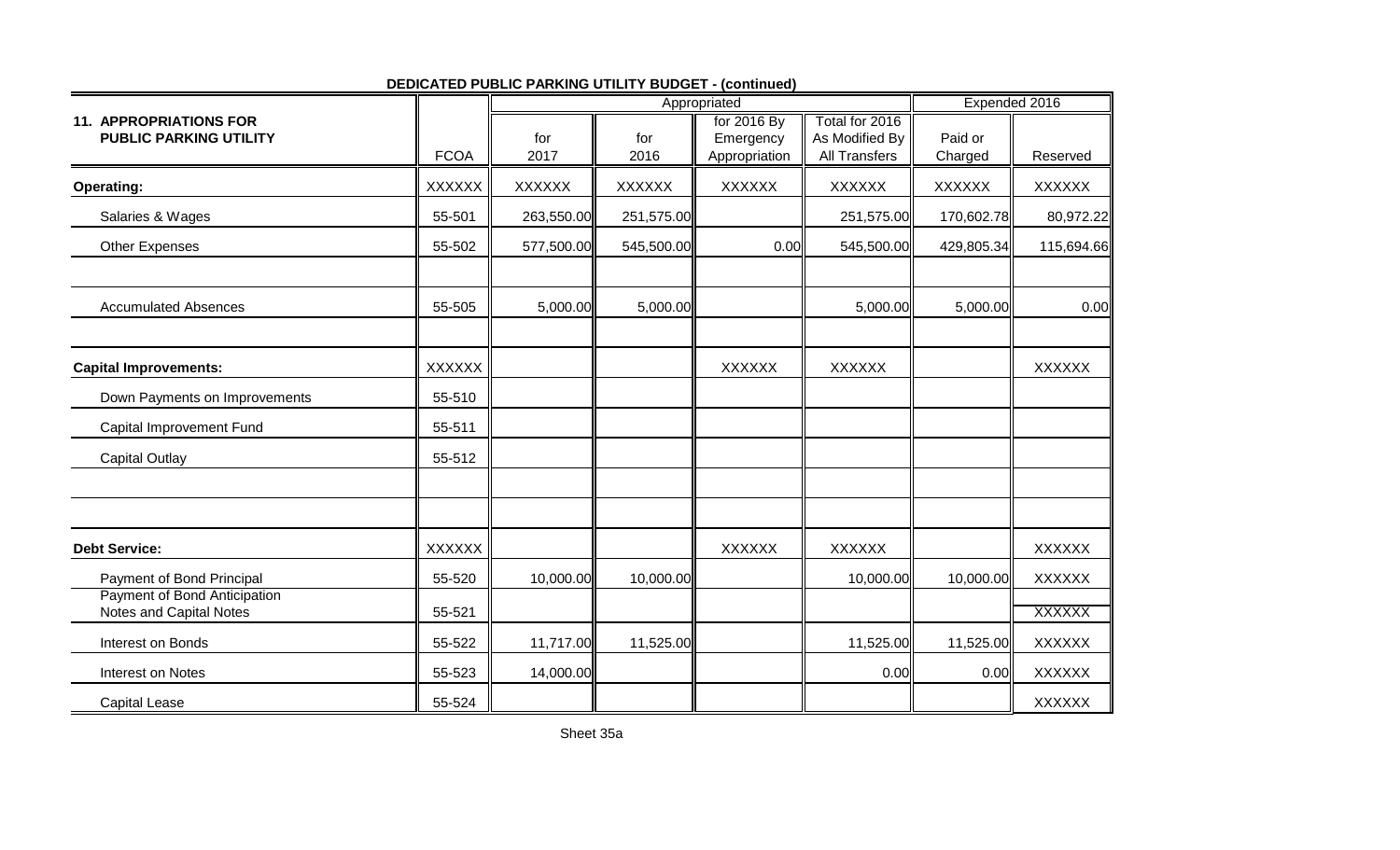|                                                                           |               |               | Appropriated  |                                | Expended 2016        |                  |                                |
|---------------------------------------------------------------------------|---------------|---------------|---------------|--------------------------------|----------------------|------------------|--------------------------------|
| <b>11. APPROPRIATIONS FOR</b>                                             |               |               |               | for 2016 By                    | Total for 2016       |                  |                                |
| <b>PUBLIC PARKING UTILITY</b>                                             |               | for           | for           | Emergency                      | As Modified By       | Paid or          |                                |
|                                                                           | <b>FCOA</b>   | 2017          | 2016          | Appropriation                  | <b>All Transfers</b> | Charged          | Reserved                       |
| <b>Deferred Charges and Statutory Expenditures:</b>                       | <b>XXXXXX</b> | <b>XXXXXX</b> | <b>XXXXXX</b> | <b>XXXXXX</b>                  | <b>XXXXXX</b>        | <b>XXXXXX</b>    | <b>XXXXXX</b>                  |
| <b>DEFERRED CHARGES:</b>                                                  | <b>XXXXXX</b> | <b>XXXXXX</b> | <b>XXXXXX</b> | <b>XXXXXX</b>                  | <b>XXXXXX</b>        | <b>XXXXXX</b>    | <b>XXXXXX</b>                  |
| <b>Emergency Authorizations</b>                                           | 55-530        |               | 0.00          | <b>XXXXXX</b>                  | 0.00                 | 0.00             | <b>XXXXXX</b>                  |
|                                                                           | 55-531        |               | 0.00          | <b>XXXXXX</b><br><b>XXXXXX</b> | 0.00                 | 0.00             | <b>XXXXXX</b><br><b>XXXXXX</b> |
|                                                                           |               |               |               | <b>XXXXXX</b>                  |                      |                  | <b>XXXXXX</b>                  |
|                                                                           |               |               |               | <b>XXXXXX</b>                  |                      |                  | <b>XXXXXX</b>                  |
|                                                                           |               |               |               | <b>XXXXXX</b>                  |                      |                  | <b>XXXXXX</b>                  |
| <b>STATUTORY EXPENDITURES:</b>                                            | <b>XXXXXX</b> |               | <b>XXXXXX</b> | <b>XXXXXX</b>                  | <b>XXXXXX</b>        | <b>XXXXXX</b>    | <b>XXXXXX</b>                  |
| Contribution to:<br>Public Employees' Retirement System                   | 55-540        | 29,100.00     | 23,000.00     |                                | 23,000.00            | 23,000.00        | 0.00                           |
| Social Security System (O.A.S.I.)                                         | 55-541        | 20,000.00     | 20,000.00     |                                | 20,000.00            | 10,667.83        | 9,332.17                       |
| <b>Unemployment Compensation Insurance</b><br>(N.J.S.A. 43:21-3 et. seq.) | 55-542        | 1,000.00      | 1,000.00      |                                | 1,000.00             | 0.00<br>1,000.00 | 0.00                           |
|                                                                           |               |               |               |                                | 0.00                 | 0.00             | 0.00                           |
|                                                                           |               |               |               |                                | 0.00                 | 0.00             | 0.00                           |
|                                                                           |               |               |               |                                | 0.00                 | 0.00             | 0.00                           |
| <b>Judgments</b>                                                          | 55-531        |               |               |                                | 0.00                 | 0.00             | 0.00                           |
| <b>Deficit in Operations in Prior Years</b>                               | 55-532        |               |               | <b>XXXXXX</b>                  | 0.00                 | 0.00             | <b>XXXXXX</b>                  |
| <b>Surplus (General Budget)</b>                                           | 55-545        | 1,135,000.00  | 876,700.00    | <b>XXXXXX</b>                  | 876,700.00           | 876,700.00       | <b>XXXXXX</b>                  |
| <b>Total Public Parking Utility Appropriations</b>                        | 92 09-00      | 2,066,867.00  | 1,744,300.00  | 0.00                           | 1,744,300.00         | 1,538,300.95     | 205,999.05                     |

## **DEDICATED PUBLIC PARKING UTILITY BUDGET - (continued)**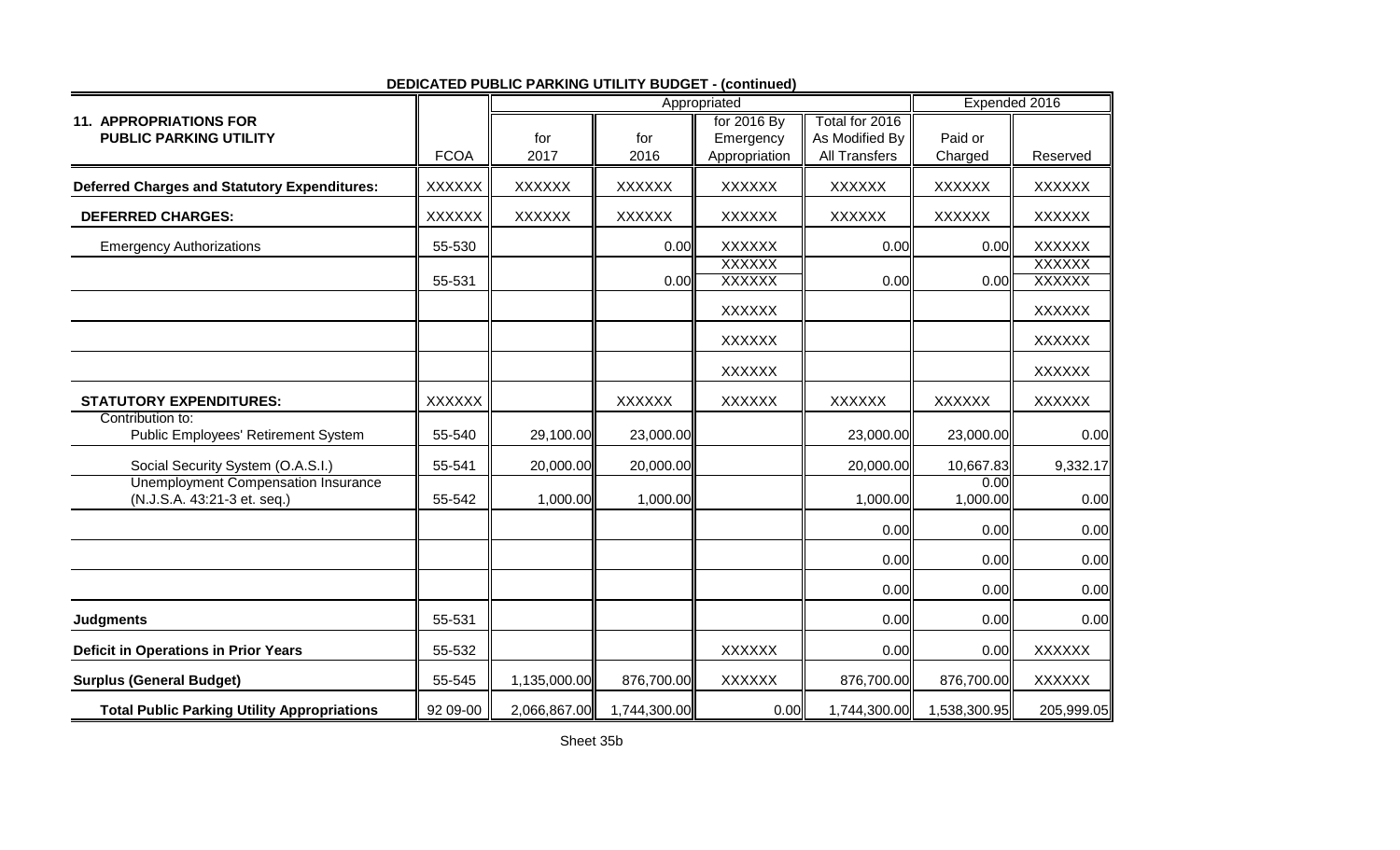|                                               | Anticipated | Realized in  |                 |
|-----------------------------------------------|-------------|--------------|-----------------|
| <b>14. DEDICATED REVENUES FROM</b>            | 2017        | 2016         | Cash in 2016    |
| <b>Assessment Cash</b>                        |             |              |                 |
|                                               |             |              |                 |
| Deficit (General Budget)                      |             |              |                 |
| <b>Total Assessment Revenues</b>              | 0.00        | 0.00         | 0.00            |
|                                               |             | Appropriated | Expended 2016   |
| <b>15. APPROPRIATIONS FOR ASSESSMENT DEBT</b> | 2017        | 2016         | Paid or Charged |
| Payment of Bond Principal                     |             |              |                 |
| Payment of Bond Anticipation Notes            |             |              |                 |
| <b>Total Assessment Appropriations</b>        | 0.00        | 0.00         | 0.00            |

#### **DEDICATED ASSESSMENT BUDGET**

#### **DEDICATED WATER UTILITY ASSESSMENT BUDGET**

the contract of the contract of the contract of the contract of the contract of

|                                                      | Anticipated |              |                 |
|------------------------------------------------------|-------------|--------------|-----------------|
| <b>14. DEDICATED REVENUES FROM</b>                   | 2017        | 2016         | Cash in 2016    |
| Assessment Cash                                      |             |              |                 |
|                                                      |             |              |                 |
| Deficit Water Utility Budget                         |             |              |                 |
| <b>Total Water Utility Assessment Revenues</b>       | 0.00        | 0.00         | 0.00            |
|                                                      |             | Appropriated | Expended 2016   |
| <b>15. APPROPRIATIONS FOR ASSESSMENT DEBT</b>        | 2017        | 2016         | Paid or Charged |
| Payment of Bond Principal                            |             |              |                 |
| Payment of Bond Anticipation Notes                   |             |              |                 |
| <b>Total Water Utility Assessment Appropriations</b> | 0.00        | 0.00         | 0.00            |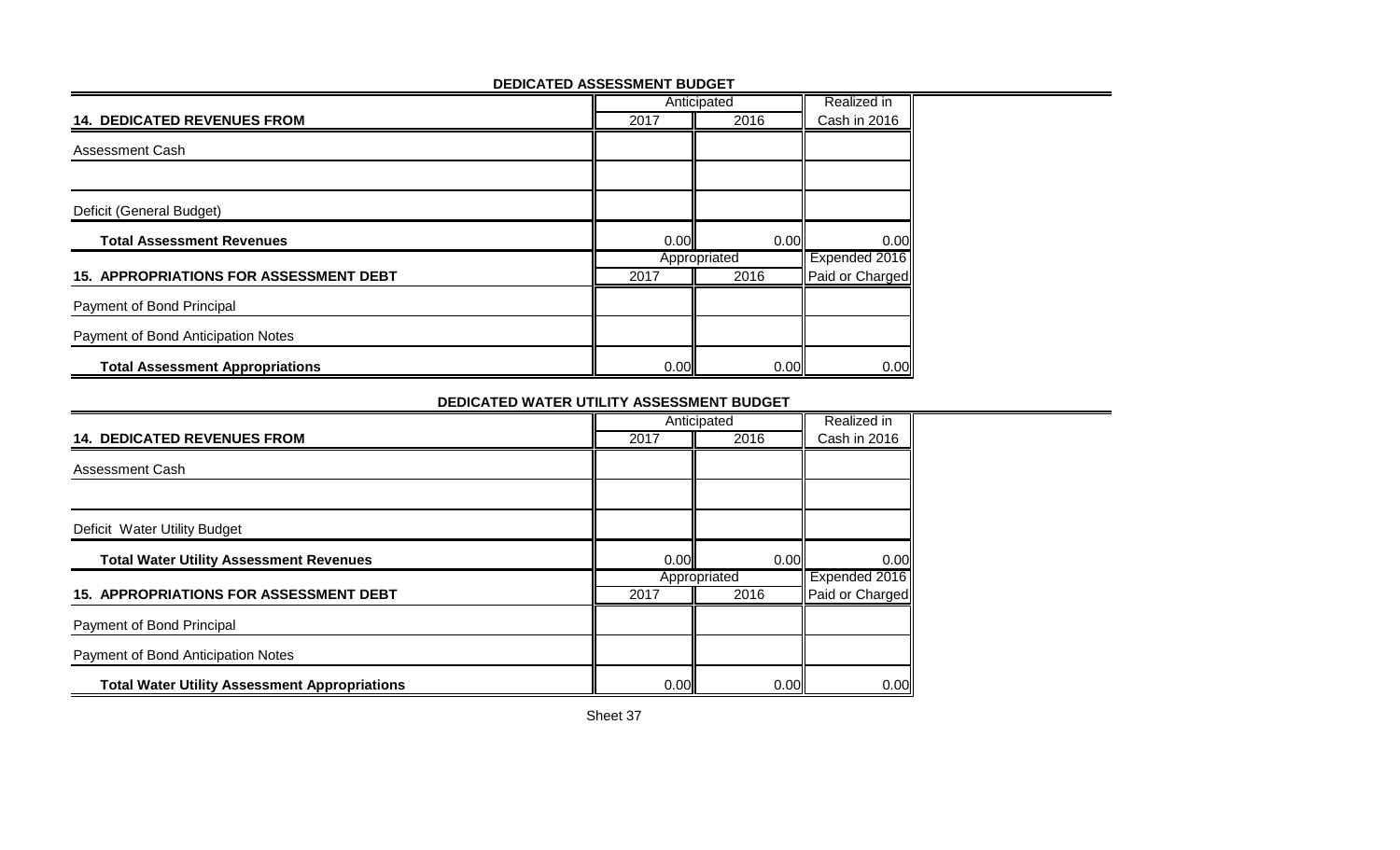| DEDICATED ASSESSMENT BUDGET                              | <b>UTILITY</b> |              |                 |
|----------------------------------------------------------|----------------|--------------|-----------------|
|                                                          | Anticipated    | Realized in  |                 |
| <b>14. DEDICATED REVENUES FROM</b>                       | 2017           | 2016         | Cash in 2016    |
| Assessment Cash                                          |                |              |                 |
| <b>Utility Budget)</b><br>Deficit (                      |                |              |                 |
| <b>Utility Assessment Revenues</b><br><b>Total</b>       | 0.00           | 0.00         | 0.00            |
|                                                          |                | Appropriated | Expended 2016   |
| <b>15. APPROPRIATIONS FOR ASSESSMENT DEBT</b>            | 2017           | 2016         | Paid or Charged |
| Payment of Bond Principal                                |                |              |                 |
| Payment of Bond Anticipation Notes                       |                |              |                 |
| <b>Utility Assessment Appropriations</b><br><b>Total</b> | 0.00           | 0.00         | 0.00            |

Dedication by Rider - (N.J.S. 40A:4-39) "The dedicated revenues anticipated during the year 2017 from Animal Control, State or Federal Aid for Maintenance of Libraries,

Bequest, Escheat; Construction Code Fees Due Hackensack Meadowlands Development Commission; Outside Employment of Off-Duty Municipal Police

Officers; Unemployment Compensation Insurance; Reimbursement of Sale of Gasoline to State Automobiles; State Training Fees - Uniform Construction Code Act;

Older Americans Acts - Program Contributions; Municipal Alliance on Alcoholism and Drug Abuse - Program Income; Uniform Fire Safety Act Penalty Monies;

Recycling Program; Housing and Community Development Act of 1974; Neighborhood Preservation Program, Disposal of Forfeited Property,

Recreation Fees and Donations, Municipal Alliance on Alcohol and Drug Abuse, Police Equipment Donations, Shade Trees, Human Relations Council,

Parking Offenses Adjudication Act, Municipal Public Defender, Outside Employment of Off- Duty Police, Eisner Trust-Riveside Gardens/Library Donations, Affordable Housting Trust-Riveside Gardens/Library Donations, Affordabl

Sales and Use Tax, Wayfinding Signage Donations, 100th Anniversary Donations, Environmental Conditions, Developer's Escrow, Yard Sale

Count Basie Cultural Series Donations, OEM Donations, Snow Removal Trust Fund, Accumulated Absences.

are hereby anticipated as revenue and are hereby appropriated for the purposes to which said revenue is dedicated by statute or other legal requirement."(Insert additional, appropriate titles in space above when applicable, if resolution for rider has been approved by the Director.)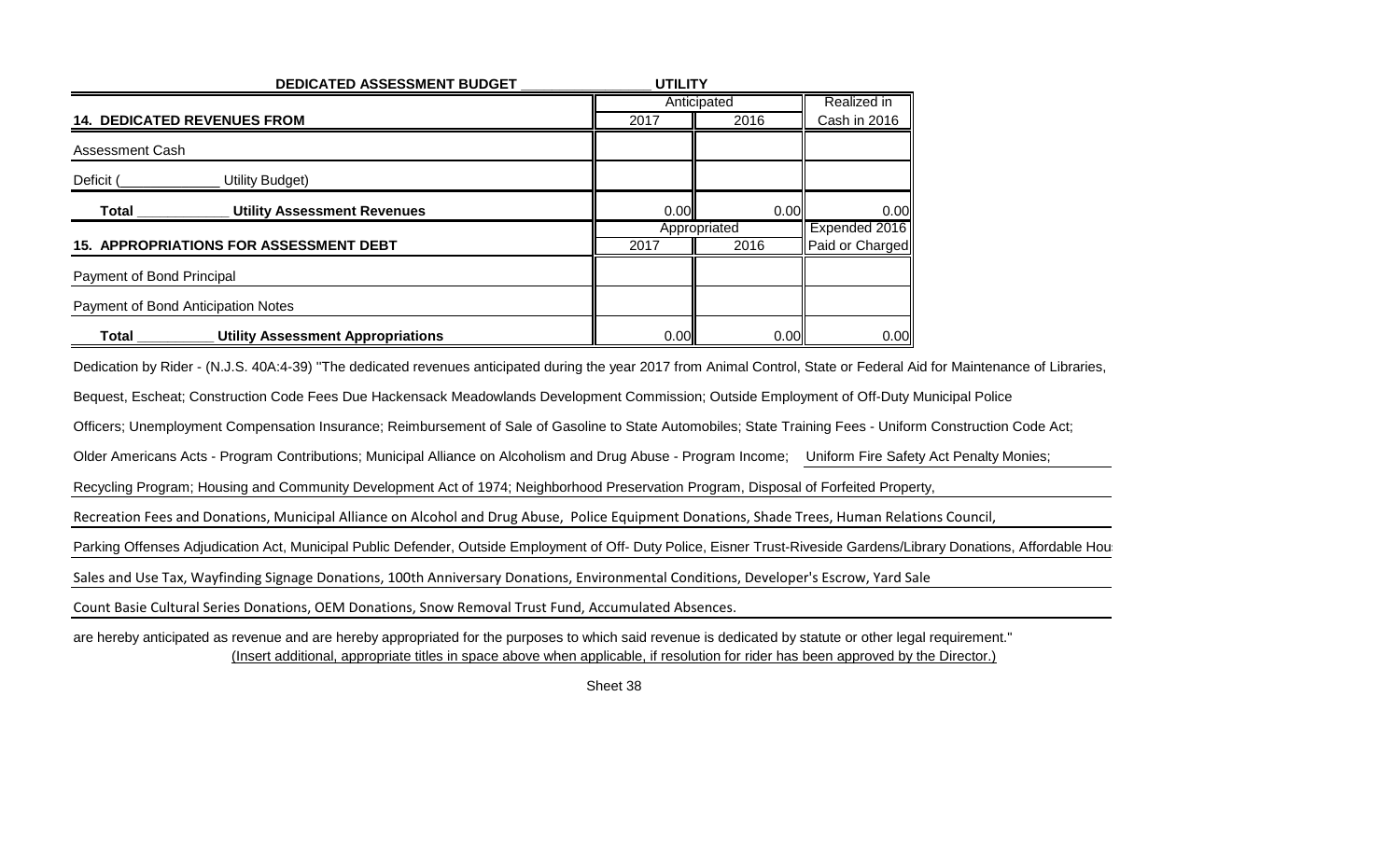| <b>ASSETS</b>                                      |         |              |
|----------------------------------------------------|---------|--------------|
| Cash and Investments                               | 1110100 | 6,039,989.67 |
| Due from State of N.J. (C. 20, P.L. 1961)          | 1111000 | 5,121.05     |
|                                                    | 1110200 |              |
| Receivables with Offsetting Reserves:              | X       |              |
| <b>Taxes Receivable</b>                            | 1110300 | 880,814.53   |
| <b>Tax Title Liens Receivable</b>                  | 1110400 | 12,907.95    |
| Property Acquired by Tax Title Lien<br>Liquidation | 1110500 | 0.00         |
| <b>Other Receivables</b>                           | 1110600 | 43,763.22    |
| Deferred Charges required to be in 2016 Budget     | 1110700 | 152,000.00   |
| Deferred Charges Required to be in Budgets         |         | 0.00         |
| subsequent to 2016                                 | 1110800 | 232,800.00   |
| <b>Total Assets</b>                                | 1110900 | 7,367,396.42 |

## **CURRENT FUND BALANCE SHEET - DECEMBER 31, 2016**

#### **LIABILITIES, RESERVES AND SURPLUS**

| *Cash Liabilities                              | $\parallel$ 2110100 $\parallel$ | 4,835,106.12 |
|------------------------------------------------|---------------------------------|--------------|
| Reserves for Receivables                       | 2110200                         | 937,485.70   |
| Surplus                                        | 2110300                         | 1,594,804.60 |
| <b>Total Liabilities, Reserves and Surplus</b> |                                 | 7,367,396.42 |

| School Tax Levy Unpaid                        | 2220100 12,645,960.31                |
|-----------------------------------------------|--------------------------------------|
| Less: School Tax Deferred                     | 2220200 10,473,280.86                |
| *Balance Included in Above "Cash Liabilities" | $\vert$ 2220300 $\vert$ 2,172,679.45 |

(Important: This appendix must be included in advertisement of budget.)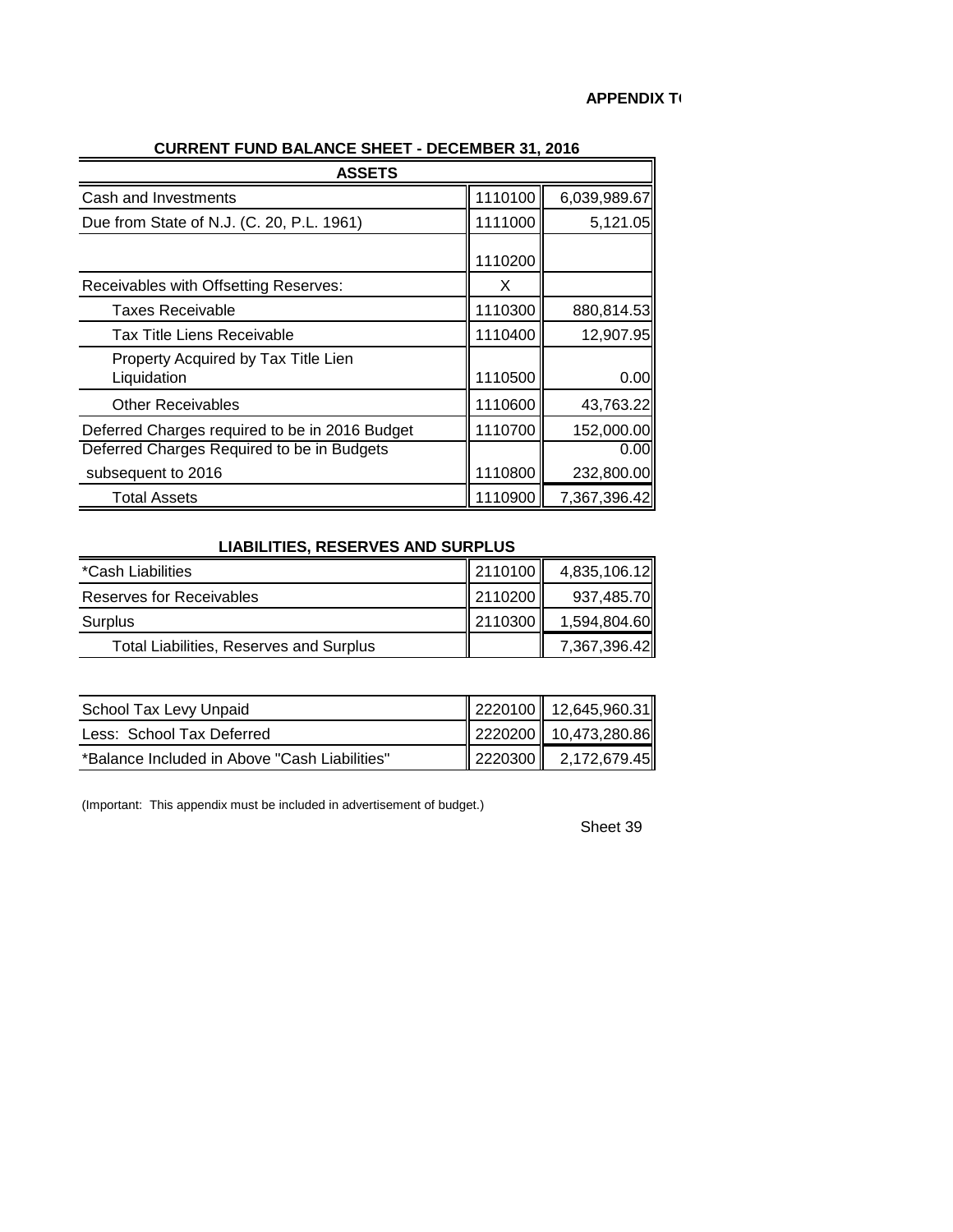## **O BUDGET STATEMENT**

## **COMPARATIVE STATEMENT OF CURRENT FUND OPERATIONS AND CHANGE IN**

| UUNNLINI JUNFLUJ                                        |         |                  |                  |
|---------------------------------------------------------|---------|------------------|------------------|
|                                                         |         | <b>YEAR 2016</b> | <b>YEAR 2015</b> |
| Surplus Balance, January 1st                            | 2310100 | 2,514,088.28     | 1,622,946.04     |
| <b>CURRENT REVENUE ON A CASH BASIS:</b>                 |         |                  |                  |
| <b>Current Taxes</b>                                    |         |                  |                  |
| *(Percentage collected: 2016<br>97.90%, 2014<br>97.     | 2310200 | 43,730,097.83    | 43,361,379.90    |
| <b>Delinquent Taxes</b>                                 | 2310300 | 644,463.51       | 957,028.92       |
| Other Revenues and Additions to Income                  | 2310400 | 8,378,113.49     | 9,100,367.75     |
|                                                         |         |                  |                  |
| <b>Total Funds</b>                                      | 2310500 | 55,266,763.11    | 55,041,722.61    |
| <b>EXPENDITURES AND TAX REQUIREMENTS:</b>               |         |                  |                  |
| <b>Municipal Appropriations</b>                         | 2310600 | 21,357,787.92    | 21,694,158.88    |
| School Taxes (Including Local and Regional)             | 2310700 | 25,794,086.00    | 24,736,474.00    |
|                                                         |         |                  |                  |
| County Taxes (Including Added Tax Amounts)              | 2310800 | 5,891,034.40     | 5,584,780.64     |
| <b>Special District Taxes</b>                           | 2310900 | 512,120.00       | 512,120.00       |
| Other Expenditures and Deductions from Income           | 2311000 | 116,930.19       | 100.81           |
| <b>Total Expenditures and Tax Requirements</b>          | 2311100 | 53,671,958.51    | 52,527,634.33    |
| Less: Expenditures to be Raised by Future Taxes         | 2311200 | 0.00             | 0.00             |
| <b>Total Adjusted Expenditures and Tax Requirements</b> | 2311300 | 53,671,958.51    | 52,527,634.33    |
| Surplus Balance - December 31st                         | 2311400 | 1,594,804.60     | 2,514,088.28     |

**CURRENT SURPLUS**

\*Nearest even percentage may be used.

## **Proposed Use of Current Fund Surplus in 2016**

| Surplus Balance December 31, 2015   |         | $\parallel$ 2311500 $\parallel$ 1,594,804.60 |
|-------------------------------------|---------|----------------------------------------------|
| Current Surplus Anticipated in 2016 |         | $\ $ 2311600 $\ $ 1,450,000.00               |
| Surplus Balance Remaining           | 2311700 | 144,804.60                                   |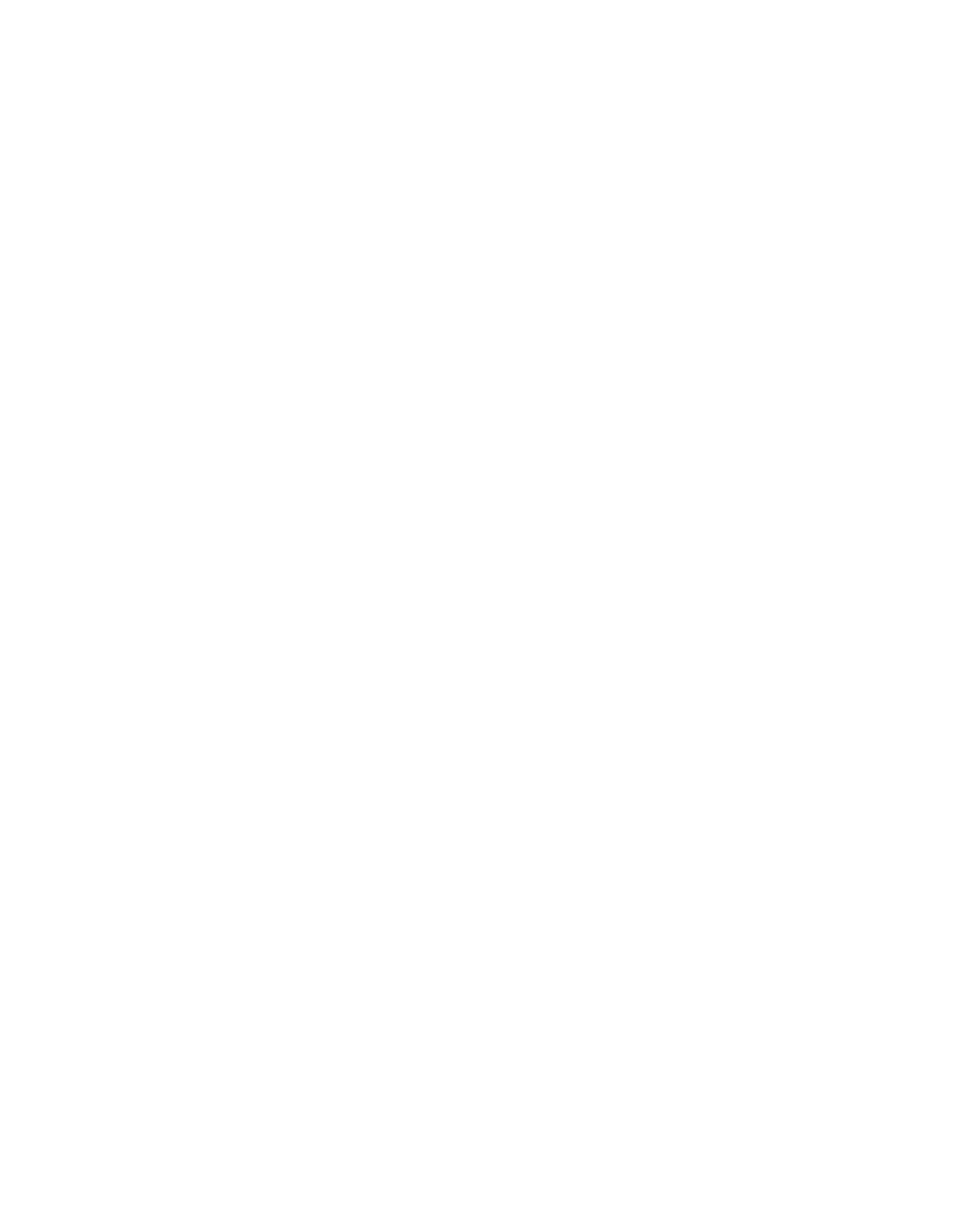## **COUNTY/MUNICIPAL OPEN SPACE, RECREATIC**

|                           |      | Anticipated |              |
|---------------------------|------|-------------|--------------|
| <b>DEDICATED REVENUES</b> |      |             | Realized in  |
| <b>FROM TRUST FUND</b>    | 2017 | 2016        | Cash in 2016 |
| Amount to be Raised by    |      |             |              |
| <b>Taxation</b>           |      |             |              |
|                           |      |             |              |
|                           |      |             |              |
| Interest Income           |      |             |              |
|                           |      |             |              |
| Reserve Funds:            |      |             |              |
|                           |      |             |              |
|                           |      |             |              |
|                           |      |             |              |
|                           |      |             |              |
|                           |      |             |              |
|                           |      |             |              |
|                           |      |             |              |
|                           |      |             |              |
| Total Trust Fund Revenues | 0    | 0           | $\mathbf 0$  |

| <b>SUMMARY OF PROGRAM</b>           |         |
|-------------------------------------|---------|
| Year Referendum Passed/Implemented: |         |
|                                     | (Date)  |
| Rate Assessed:                      |         |
|                                     |         |
| <b>Total Tax Collected to Date:</b> |         |
|                                     |         |
| <b>Total Expended to Date:</b>      |         |
|                                     |         |
| Total Acreage Preserved to Date:    |         |
|                                     | (Acres) |
| Recreation Land Preserved in 2016:  |         |
|                                     | (Acres) |
| Farmland Preserved in 2016:         |         |
|                                     | (Acres) |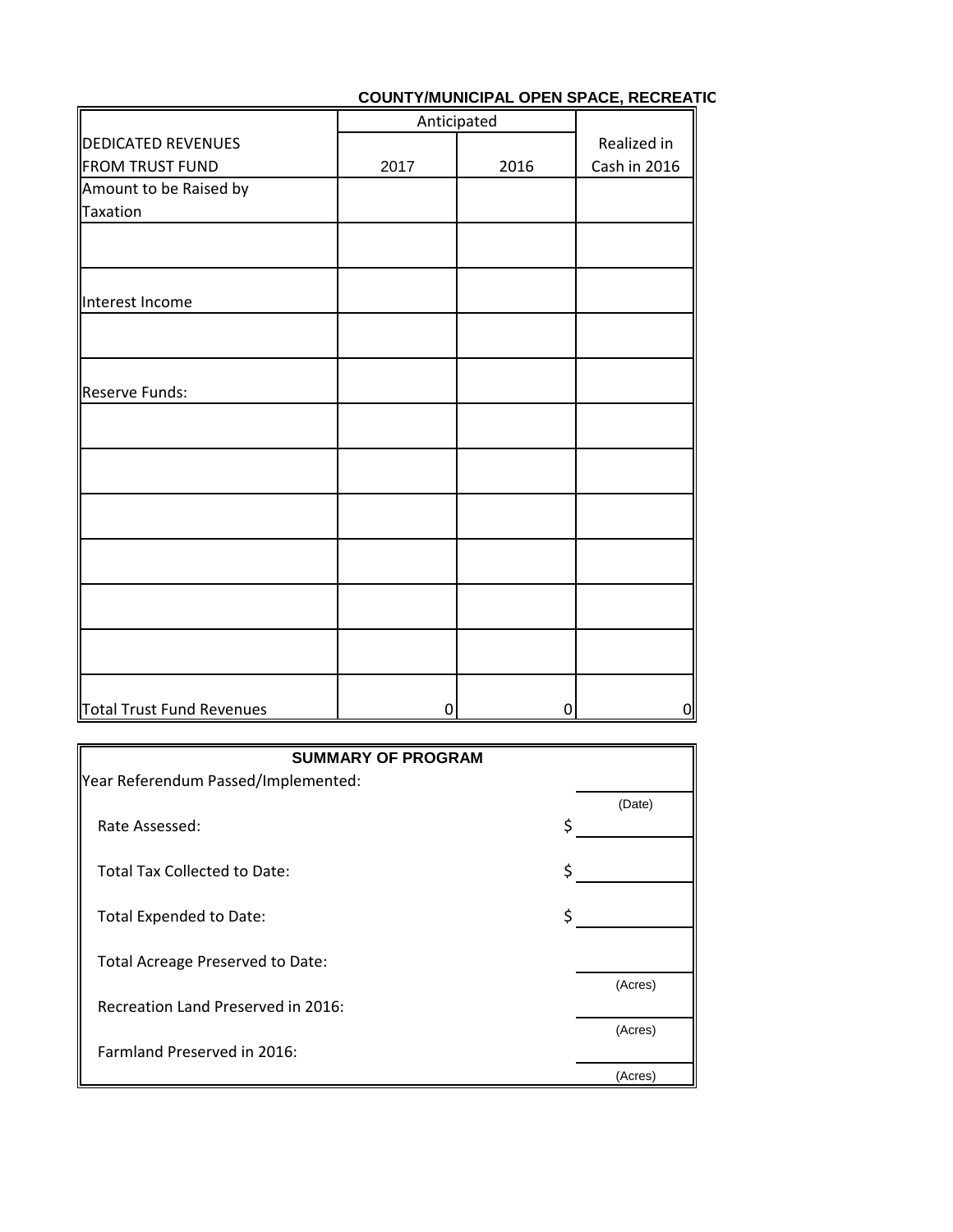|                                    | Appropriated |          |         | Expended 2016      |
|------------------------------------|--------------|----------|---------|--------------------|
| APPROPRIATIONS                     |              |          | Paid or |                    |
|                                    | for 2017     | for 2016 | Charged | Reserved           |
| Development of Lands for           |              |          |         |                    |
| Recreation and Conservation:       | X            | x        | X       | X                  |
|                                    |              |          |         |                    |
| Salaries & Wages                   |              |          |         | $\overline{0}$     |
|                                    |              |          |         |                    |
| <b>Other Expenses</b>              |              |          |         | 0                  |
| Maintenance of Lands for           |              |          |         |                    |
| Recreation and Conservation:       | X            | x        | x       | x                  |
|                                    |              |          |         |                    |
| Salaries & Wages                   |              |          |         | $\overline{0}$     |
|                                    |              |          |         |                    |
| <b>Other Expenses</b>              |              |          |         | $\overline{0}$     |
|                                    |              |          |         |                    |
| Historic Preservation:             | x            | X        | X       | X                  |
|                                    |              |          |         |                    |
| Salaries & Wages                   |              |          |         | $\overline{0}$     |
|                                    |              |          |         |                    |
| <b>Other Expenses</b>              |              |          |         | $\overline{0}$     |
|                                    |              |          |         |                    |
|                                    |              |          |         |                    |
|                                    |              |          |         | 0                  |
| Acquisition of Lands for           |              |          |         |                    |
| <b>Recreation and Conservation</b> |              |          |         | $\overline{0}$     |
|                                    |              |          |         |                    |
| Acquisition of Farmland            |              |          |         | $\overline{0}$     |
|                                    |              |          |         |                    |
| Down Payments on Improvements      |              |          |         | $\overline{0}$     |
|                                    |              |          |         |                    |
| Debt Service:                      | x            | x        | x       | x                  |
|                                    |              |          |         |                    |
| Payment of Bond Principal          |              |          |         | $\pmb{\mathsf{x}}$ |
| Payment of Bond Anticipation       |              |          |         |                    |
| Notes and Capital Notes            |              |          |         | X                  |
|                                    |              |          |         |                    |
| Interest on Bonds                  |              |          |         | X                  |
|                                    |              |          |         |                    |
| Interest on Notes                  |              |          |         | X                  |
|                                    |              |          |         |                    |
| <b>Reserve for Future Use</b>      |              |          |         | $\overline{0}$     |
|                                    |              |          |         |                    |
| Total Trust Fund Appropriations    | 0            | 0        | 0       | $\overline{0}$     |
|                                    |              |          |         |                    |

## **IN. FARMLAND AND HISTORIC PRESERVATION TRUST FUND**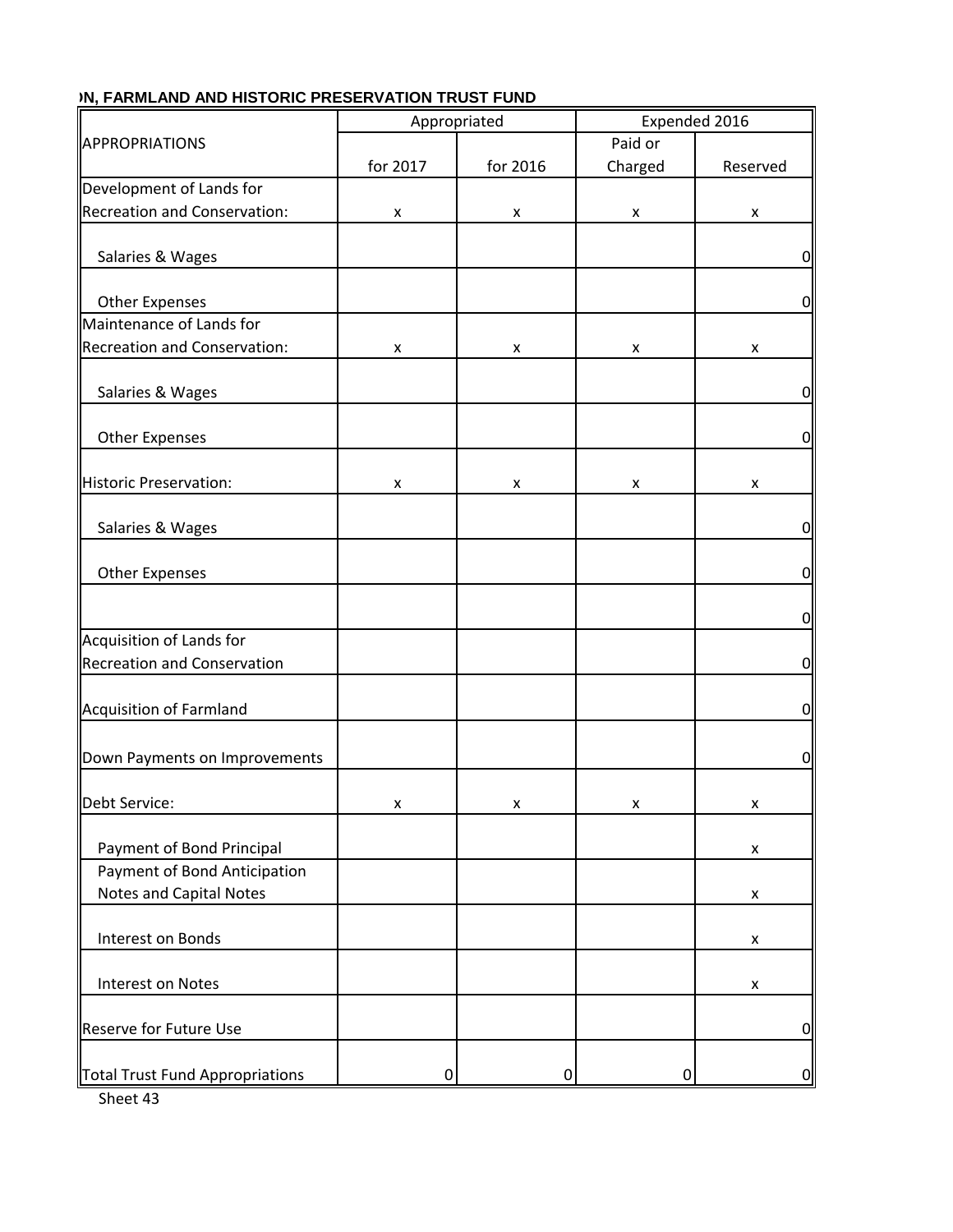|                                                                                                    | 2017                                                                                                                                                                                                                                                                                                                                                                                                                                                                |
|----------------------------------------------------------------------------------------------------|---------------------------------------------------------------------------------------------------------------------------------------------------------------------------------------------------------------------------------------------------------------------------------------------------------------------------------------------------------------------------------------------------------------------------------------------------------------------|
|                                                                                                    | CAPITAL BUDGET AND CAPITAL IMPROVEMENT PROGRAM                                                                                                                                                                                                                                                                                                                                                                                                                      |
| budget, by an ordinance taking the money from the Capital Improvement Fund, or other lawful means. | This section is included with the Annual Budget pursuant to N.J.A.C. 5:30-4. It does not in itself confer any authorization to raise or expend<br>funds. Rather it is a document used as part of the local unit's planning and management program. Specific authorization to expend funds for purposes<br>described in this section must be granted elsewhere, by a separate bond ordinance, by inclusion of a line item in the Capital Improvement Section of this |
| <b>CAPITAL BUDGET</b>                                                                              | - A plan for all capital expenditures for the current fiscal year.<br>If no Capital Budget is included, check the reason why:                                                                                                                                                                                                                                                                                                                                       |
|                                                                                                    | Total Capital expenditures this year do not exceed \$25,000, including appropriations for Capital Improvement Fund,<br>Capital Line Items and Down Payments on Improvements.                                                                                                                                                                                                                                                                                        |
|                                                                                                    | No bond ordinances are planned this year.                                                                                                                                                                                                                                                                                                                                                                                                                           |
| CAPITAL IMPROVEMENT PROGRAM                                                                        | - A multi-year list of planned capital projects, including the current year.<br>Check appropriate box for number of years covered, including current year:                                                                                                                                                                                                                                                                                                          |
|                                                                                                    | 3 years. (Population under 10,000)                                                                                                                                                                                                                                                                                                                                                                                                                                  |
|                                                                                                    | 6 years. (Over 10,000 and all county governments)<br>XXX.                                                                                                                                                                                                                                                                                                                                                                                                           |
|                                                                                                    | years. (Exceeding minimum time period)                                                                                                                                                                                                                                                                                                                                                                                                                              |
|                                                                                                    | Check if municipality is under 10,000, has not expended more than \$25,000 annually for capital purposes in immediately<br>previous three years, and is not adopting CIP.                                                                                                                                                                                                                                                                                           |
|                                                                                                    |                                                                                                                                                                                                                                                                                                                                                                                                                                                                     |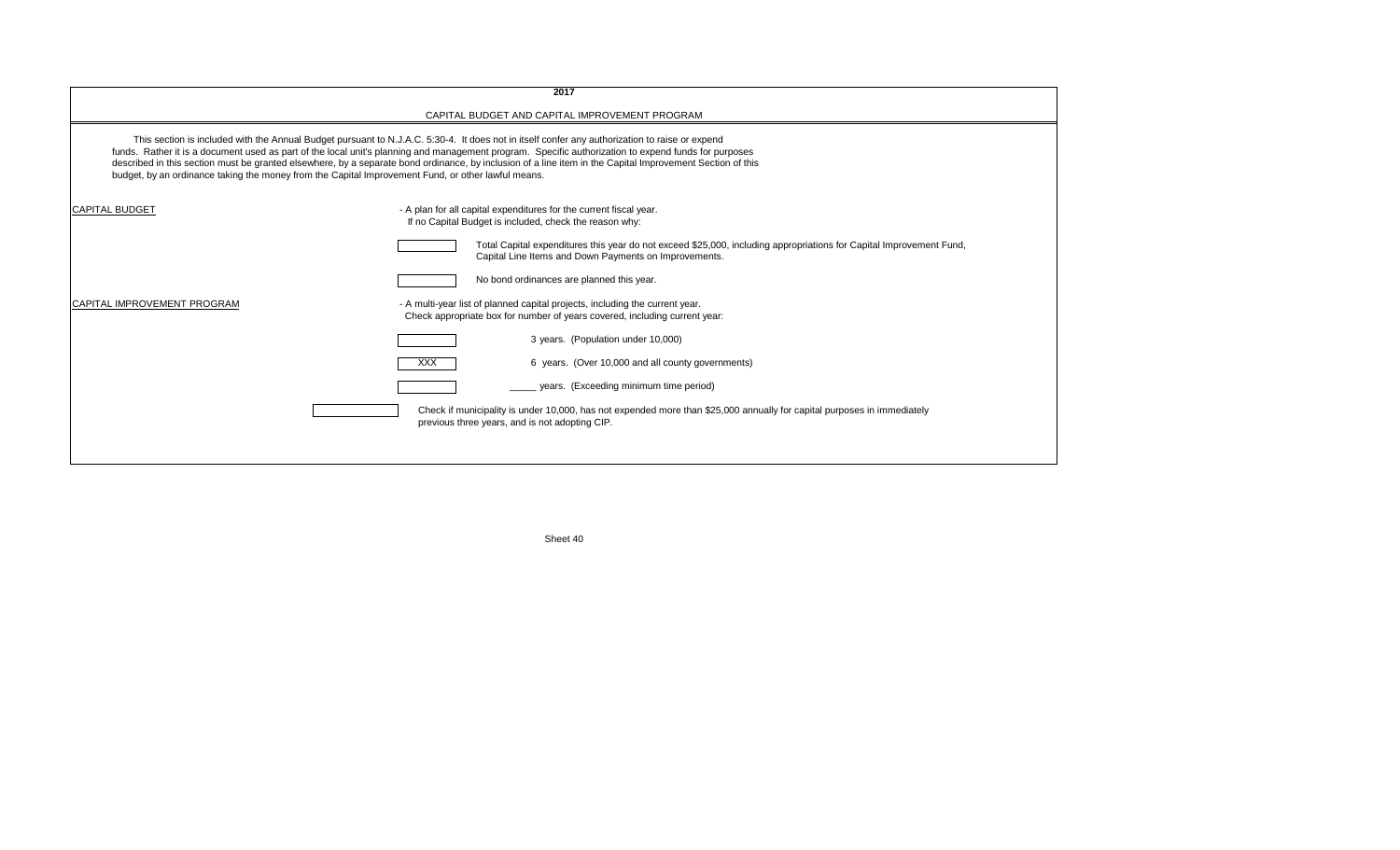#### NARRATIVE FOR CAPITAL IMPROVEMENT PROGRAM

 The 2017 Capital Budget as presented provides for the future growth of our community. The projects set forth in this take place in the future and will be modified to reflect new priorities that are not included in the current program. The proposed programs are part of the needed improvements for the Borough. These projects are subject to revisions as changes occur.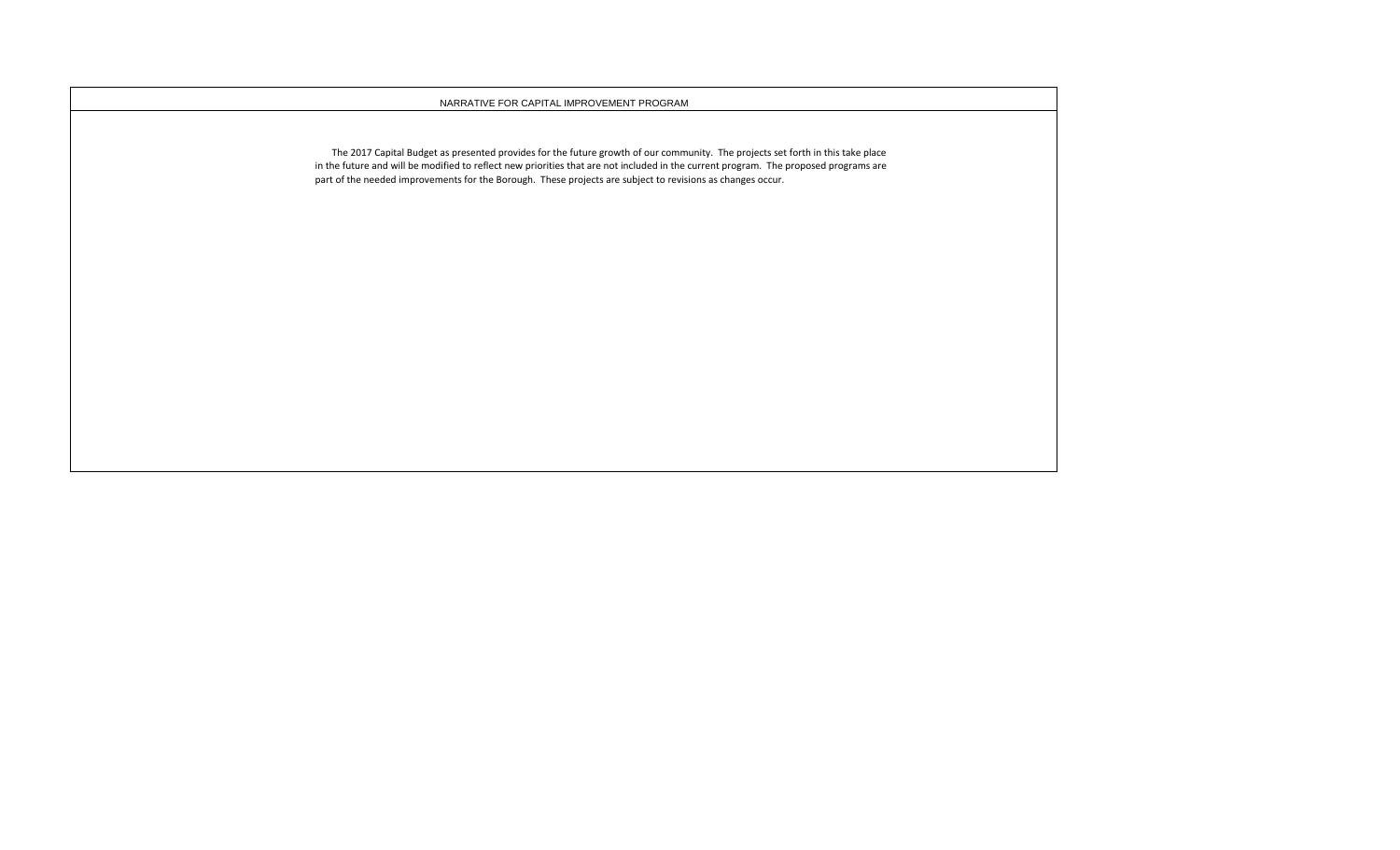|                                                              | Sheet 40a<br>CAPITAL BUDGET (Current Year Action)<br>Local Unit<br>2017 |                                          |                                                        |                                               | Borough of Red Bank                                            |                                                 |                                                  |                                 |                                                  |
|--------------------------------------------------------------|-------------------------------------------------------------------------|------------------------------------------|--------------------------------------------------------|-----------------------------------------------|----------------------------------------------------------------|-------------------------------------------------|--------------------------------------------------|---------------------------------|--------------------------------------------------|
| -1                                                           | $\overline{2}$                                                          | 3                                        | $\overline{4}$                                         |                                               |                                                                | PLANNED FUNDING SOURCES FOR CURRENT YEAR - 2017 |                                                  |                                 | 6                                                |
| PROJECT TITLE                                                | <b>PROJECT</b><br><b>NUMBER</b>                                         | <b>ESTIMATED</b><br><b>TOTAL</b><br>COST | <b>AMOUNTS</b><br><b>RESERVED</b><br>IN PRIOR<br>YEARS | 5a<br>2017<br><b>BUDGET</b><br>APPROPRIATIONS | 5 <sub>b</sub><br>CAPITAL<br><b>IMPROVEMENT</b><br><b>FUND</b> | 5c<br>CAPITAL<br><b>SURPLUS</b>                 | 5d<br><b>GRANTS IN</b><br>AID AND<br>OTHER FUNDS | 5e<br><b>DEBT</b><br>AUTHORIZED | TO BE<br><b>FUNDED IN</b><br><b>FUTURE YEARS</b> |
| Road Program 2016/2017 - General Capital                     | $G-1$                                                                   | 1,436,000.00                             |                                                        |                                               | 71,800.00                                                      |                                                 |                                                  | 1,364,200.00                    |                                                  |
| Count Basie Park-Mohawk Pond and East Side Park Improvements | $G-2$                                                                   | 630,000.00                               |                                                        |                                               | 31,500.00                                                      |                                                 | 223,000.00                                       | 375,500.00                      |                                                  |
| Replacement Public Works Facilities                          | $G-3$                                                                   | 7,000,000.00                             |                                                        |                                               |                                                                |                                                 |                                                  |                                 | 7,000,000.00                                     |
| Granstands and Press box at Count Basie Fields               | $G-4$                                                                   | 100,000.00                               |                                                        |                                               |                                                                |                                                 |                                                  |                                 | 100,000.00                                       |
| Turf Replacement at Count Basie Field                        | $G-5$                                                                   | 800,000.00                               |                                                        |                                               |                                                                |                                                 |                                                  |                                 | 800,000.00                                       |
| Development of Sunset Park                                   | $G-6$                                                                   | 2,000,000.00                             |                                                        |                                               |                                                                |                                                 |                                                  |                                 | 2,000,000.00                                     |
| Marine Park Improvements                                     | $G-7$                                                                   | 1,000,000.00                             |                                                        |                                               | 50,000.00                                                      |                                                 |                                                  | 950,000.00                      |                                                  |
| Playground Surfacing at Eastside                             | G-8                                                                     | 70,000.00                                |                                                        |                                               | 3,500.00                                                       |                                                 |                                                  | 66,500.00                       |                                                  |
| Marine Park Playground Surfacing                             | $G-9$                                                                   | 65,000.00                                |                                                        |                                               |                                                                |                                                 |                                                  |                                 | 65,000.00                                        |
| Count Basie Park Surfacing                                   | $G-10$                                                                  | 65,000.00                                |                                                        |                                               |                                                                |                                                 |                                                  |                                 | 65,000.00                                        |
| Bell Haven Project                                           | $G-11$                                                                  | 100,000.00                               |                                                        |                                               | 5,000.00                                                       |                                                 |                                                  | 95,000.00                       | 100,000.00                                       |
| New Press box at Count Basie Field                           | $G-12$                                                                  | 100,000.00                               |                                                        |                                               |                                                                |                                                 |                                                  |                                 |                                                  |
| Shade Structures at Count Basie                              | $G-13$                                                                  | 250,000.00                               |                                                        |                                               |                                                                |                                                 |                                                  |                                 | 250,000.00                                       |
| Marine Park Transient Docks                                  | $G-14$                                                                  | 335,000.00                               |                                                        |                                               | 16,750.00                                                      |                                                 |                                                  | 318,250.00                      |                                                  |
| Salt Dome                                                    | $G-15$                                                                  | 600,000.00                               |                                                        |                                               | 30,000.00                                                      |                                                 |                                                  | 570,000.00                      |                                                  |
| <b>River Street Retaining Wall</b>                           | $G-16$                                                                  | 100,000.00                               |                                                        |                                               | 5,000.00                                                       |                                                 |                                                  | 95,000.00                       |                                                  |
| 0                                                            |                                                                         |                                          |                                                        |                                               |                                                                |                                                 |                                                  |                                 |                                                  |
| 0<br>Water Sewer Improvements Road Program 2016/2017         | $W-1$                                                                   | 600,000.00                               |                                                        |                                               |                                                                |                                                 |                                                  | 600,000.00                      |                                                  |
| Water Valve Exercising Program                               | $W-2$                                                                   | 100,000.00                               |                                                        |                                               |                                                                |                                                 |                                                  | 100,000.00                      |                                                  |
| $\Omega$                                                     |                                                                         |                                          |                                                        |                                               |                                                                |                                                 |                                                  |                                 |                                                  |
| 2016/2017 Road Program: Gold Street Parking Lot & E Side     | $P-1$                                                                   | 671,000.00                               |                                                        |                                               |                                                                |                                                 |                                                  | 671,000.00                      |                                                  |
|                                                              |                                                                         |                                          |                                                        |                                               |                                                                |                                                 |                                                  |                                 |                                                  |
| TOTALS - ALL PROJECTS                                        |                                                                         | 16,022,000.00                            | 0.00                                                   | 0.00                                          | 213,550.00                                                     | 0.00                                            | 223,000.00                                       | 5,205,450.00                    | 10,380,000.00                                    |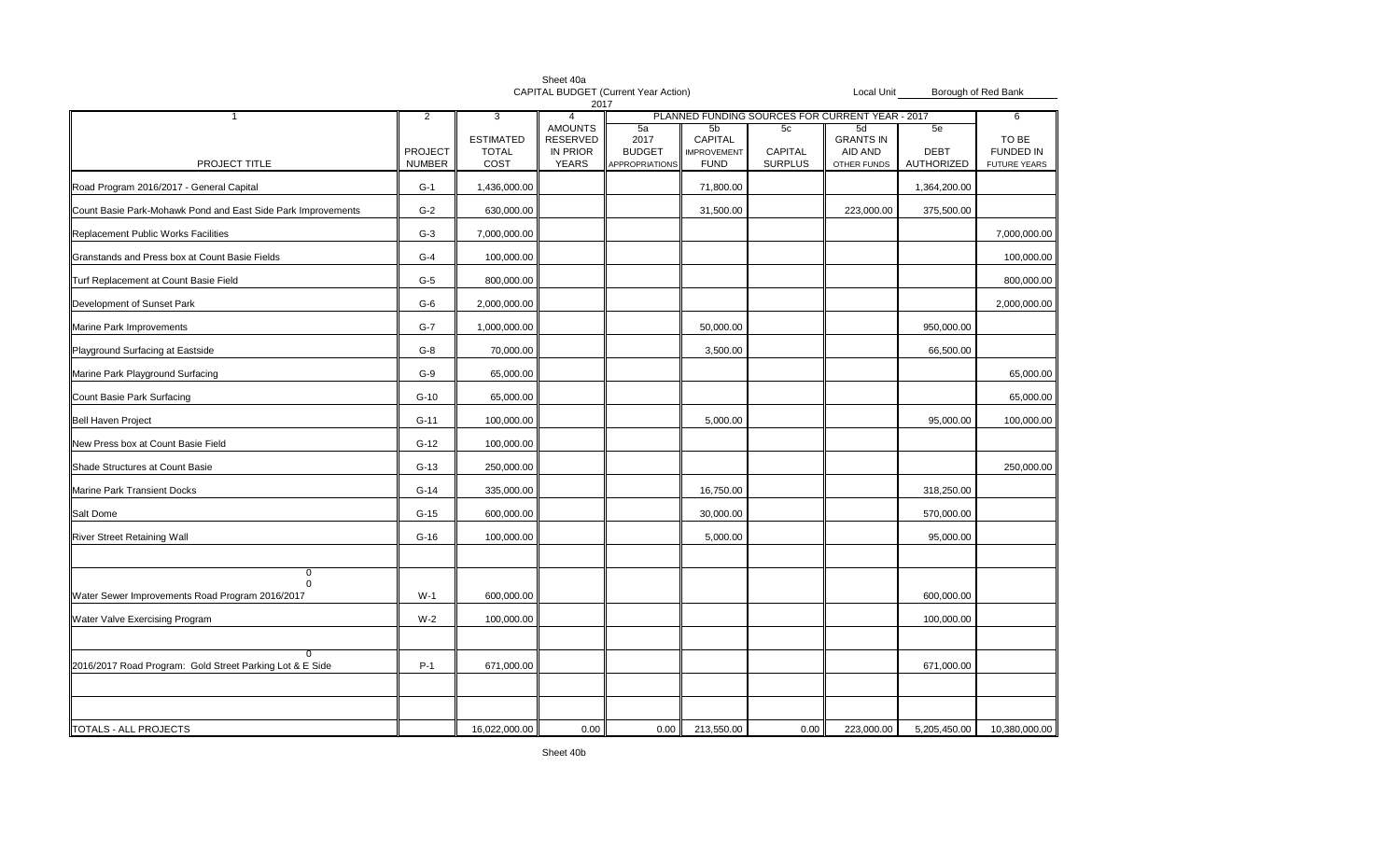|                                                                   | $\overline{2}$                  | 3                                        | $\overline{4}$                                       |              |            | FUNDING AMOUNTS PER BUDGET YEAR |            |            |            |
|-------------------------------------------------------------------|---------------------------------|------------------------------------------|------------------------------------------------------|--------------|------------|---------------------------------|------------|------------|------------|
| PROJECT TITLE                                                     | <b>PROJECT</b><br><b>NUMBER</b> | <b>ESTIMATED</b><br><b>TOTAL</b><br>COST | <b>ESTIMATED</b><br><b>COMPLETION</b><br><b>TIME</b> | 5a<br>2017   | 5b<br>2018 | 5c<br>2019                      | 5d<br>2020 | 5e<br>2021 | 5f<br>2022 |
| Road Program 2016/2017 - General Capital                          | $G-1$                           | 1,436,000.00                             | 2017                                                 | 1,436,000.00 |            |                                 |            |            |            |
| Count Basie Park-Mohawk Pond and East Side Park Improvements      | $G-2$                           | 630,000.00                               | 2017                                                 | 630,000.00   |            |                                 |            |            |            |
| Replacement Public Works Facilities                               | $G-3$                           | 7,000,000.00                             | 2019                                                 |              |            | 7,000,000.00                    |            |            |            |
| Granstands and Press box at Count Basie Fields                    | $G-4$                           | 100,000.00                               | 2017                                                 | 100,000.00   |            |                                 |            |            |            |
| Turf Replacement at Count Basie Field                             | $G-5$                           | 800,000.00                               | 2019                                                 |              |            | 800,000.00                      |            |            |            |
| Development of Sunset Park                                        | $G-6$                           | 2,000,000.00                             | 2019                                                 |              |            | 2,000,000.00                    |            |            |            |
| Marine Park Improvements                                          | $G-7$                           | 1,000,000.00                             | 2017                                                 | 1,000,000.00 |            |                                 |            |            |            |
| Playground Surfacing at Eastside                                  | $G-8$                           | 70,000.00                                | 2017                                                 | 70,000.00    |            |                                 |            |            |            |
| Marine Park Playground Surfacing                                  | $G-9$                           | 65,000.00                                | 2018                                                 |              | 65,000.00  |                                 |            |            |            |
| Count Basie Park Surfacing                                        | $G-10$                          | 65,000.00                                | 2019                                                 |              |            | 65,000.00                       |            |            |            |
| <b>Bell Haven Project</b>                                         | $G-11$                          | 100,000.00                               | 2018                                                 |              | 100,000.00 |                                 |            |            |            |
| New Press box at Count Basie Field                                | $G-12$                          | 100,000.00                               | 2019                                                 |              |            | 100,000.00                      |            |            |            |
| Shade Structures at Count Basie                                   | $G-13$                          | 250,000.00                               | 2018                                                 |              | 250,000.00 |                                 |            |            |            |
| Marine Park Transient Docks                                       | $G-14$                          | 335,000.00                               | 2017                                                 | 335,000.00   |            |                                 |            |            |            |
| Salt Dome                                                         | $G-15$                          | 600,000.00                               | 2017                                                 | 600,000.00   |            |                                 |            |            |            |
| River Street Retaining Wall                                       | $G-16$                          | 100,000.00                               | 2017                                                 | 100,000.00   |            |                                 |            |            |            |
|                                                                   |                                 |                                          |                                                      |              |            |                                 |            |            |            |
| $\overline{0}$<br>Water Sewer Improvements Road Program 2016/2017 | $W-1$                           | 600,000.00                               | 2017                                                 | 600,000.00   |            |                                 |            |            |            |
| Water Valve Exercising Program                                    | $W-2$                           | 100,000.00                               | 2017                                                 | 100,000.00   |            |                                 |            |            |            |
|                                                                   |                                 |                                          |                                                      |              |            |                                 |            |            |            |
| 2016/2017 Road Program: Gold Street Parking Lot & E Side          | $P-1$                           | 671,000.00                               | 2017                                                 | 671,000.00   |            |                                 |            |            |            |
|                                                                   |                                 |                                          |                                                      |              |            |                                 |            |            |            |
| TOTALS - ALL PROJECTS                                             |                                 | 16,022,000.00                            |                                                      | 5,642,000.00 | 415,000.00 | 9,965,000.00                    | 0.00       | 0.00       | 0.00       |

#### 6 YEAR CAPITAL PROGRAM - 2017 - 2022ANTICIPATED PROJECT SCHEDULE AND FUNDING REQUIREMENTS

Local UnitBorough of Red Bank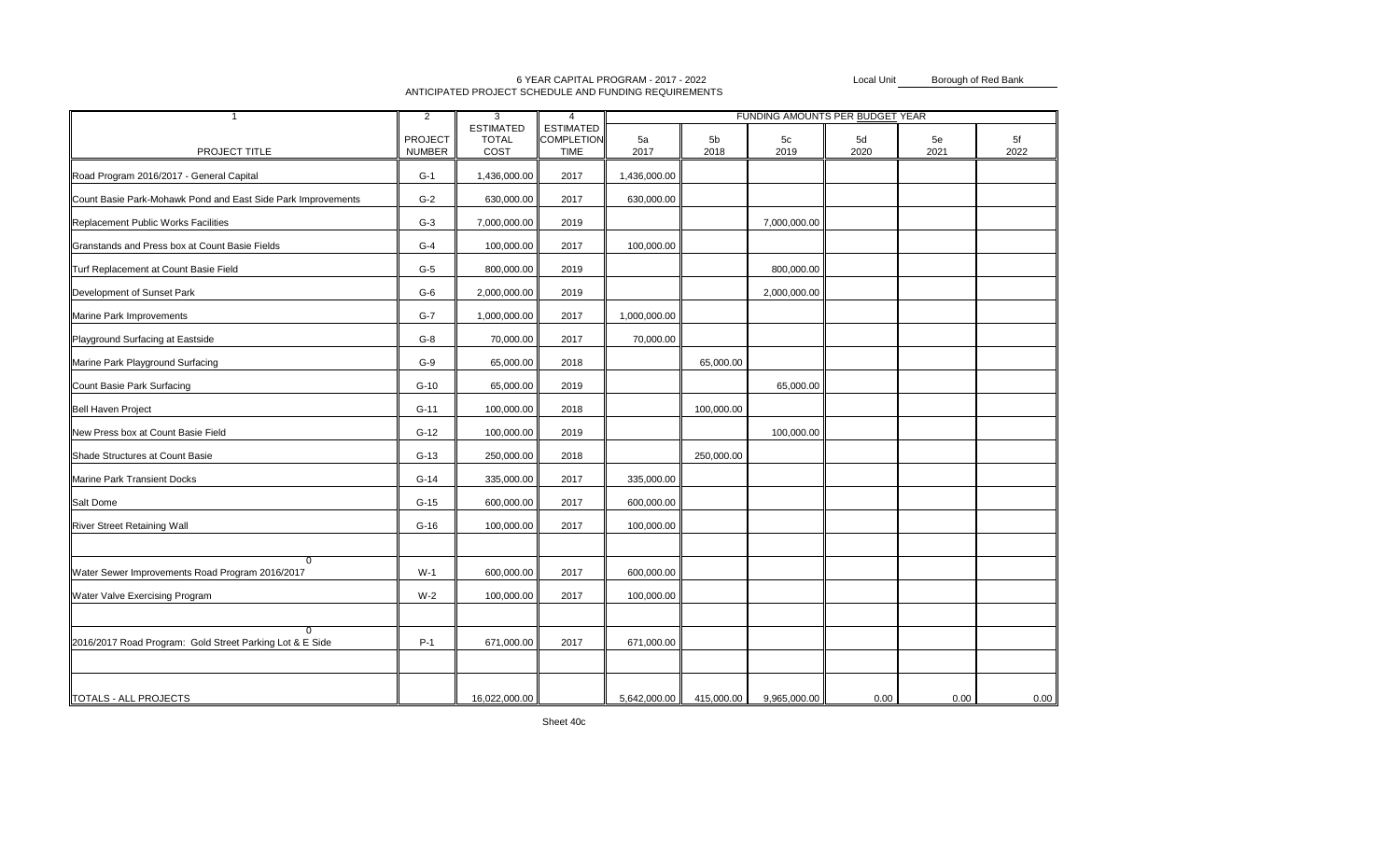#### SUMMARY OF ANTICIPATED FUNDING SOURCES AND AMOUNTS 6 YEAR CAPITAL PROGRAM - 2017 - 2022

Local UnitBorough of Red Bank

| $\overline{1}$                                                                            | <b>BUDGET APPROPRIATIONS</b><br>$\overline{2}$ |                           | $\overline{4}$                  | 5<br>6                     |                |                              | <b>BONDS AND NOTES</b> |                               |            |               |
|-------------------------------------------------------------------------------------------|------------------------------------------------|---------------------------|---------------------------------|----------------------------|----------------|------------------------------|------------------------|-------------------------------|------------|---------------|
|                                                                                           | <b>ESTIMATED</b><br><b>TOTAL</b>               | 3a<br><b>CURRENT YEAR</b> | 3 <sub>b</sub><br><b>FUTURE</b> | CAPITAL<br><b>IMPROVE-</b> | <b>CAPITAL</b> | <b>GRANTS-IN-</b><br>AID AND | 7a                     | 7 <sub>b</sub><br><b>SELF</b> | 7c         | 7d            |
| PROJECT TITLE                                                                             | COST                                           | 2017                      | <b>YEARS</b>                    | MENT FUND                  | <b>SURPLUS</b> | OTHER FUNDS                  | <b>GENERAL</b>         | <b>LIQUIDATING</b>            | ASSESSMENT | <b>SCHOOL</b> |
| Road Program 2016/2017 - General Capital                                                  | 1,436,000.00                                   |                           |                                 | 71,800.00                  |                |                              | 1,364,200.00           |                               |            |               |
| Count Basie Park-Mohawk Pond and East Side Park Im                                        | 630,000.00                                     |                           |                                 | 31,500.00                  |                |                              | 598,500.00             |                               |            |               |
| Replacement Public Works Facilities                                                       | 7,000,000.00                                   |                           | 7,000,000.00                    |                            |                |                              |                        |                               |            |               |
| Granstands and Press box at Count Basie Fields                                            | 100,000.00                                     |                           | 100,000.00                      |                            |                |                              |                        |                               |            |               |
| Turf Replacement at Count Basie Field                                                     | 800,000.00                                     |                           | 800,000.00                      |                            |                |                              |                        |                               |            |               |
| Development of Sunset Park                                                                | 2,000,000.00                                   |                           | 2,000,000.00                    |                            |                |                              |                        |                               |            |               |
| Marine Park Improvements                                                                  | 1,000,000.00                                   |                           |                                 | 50,000.00                  |                |                              | 950,000.00             |                               |            |               |
| Playground Surfacing at Eastside                                                          | 70,000.00                                      |                           |                                 | 3,500.00                   |                |                              | 66,500.00              |                               |            |               |
| Marine Park Playground Surfacing                                                          | 65,000.00                                      |                           | 65,000.00                       |                            |                |                              |                        |                               |            |               |
| Count Basie Park Surfacing                                                                | 65,000.00                                      |                           | 65,000.00                       |                            |                |                              |                        |                               |            |               |
| <b>Bell Haven Project</b>                                                                 | 100,000.00                                     |                           |                                 | 5,000.00                   |                |                              | 95,000.00              |                               |            |               |
| New Press box at Count Basie Field                                                        | 100,000.00                                     |                           | 100,000.00                      |                            |                |                              |                        |                               |            |               |
| Shade Structures at Count Basie                                                           | 250,000.00                                     |                           | 250,000.00                      |                            |                |                              |                        |                               |            |               |
| Marine Park Transient Docks                                                               | 335,000.00                                     |                           |                                 | 16,750.00                  |                |                              | 318,250.00             |                               |            |               |
| Salt Dome                                                                                 | 600,000.00                                     |                           |                                 | 30,000.00                  |                |                              | 570,000.00             |                               |            |               |
| <b>River Street Retaining Wall</b>                                                        | 100,000.00                                     |                           |                                 | 5,000.00                   |                |                              | 95,000.00              |                               |            |               |
|                                                                                           |                                                |                           |                                 |                            |                |                              |                        |                               |            |               |
| Water Sewer Improvements Road Program 2016/2017                                           | 600,000.00                                     |                           |                                 |                            |                |                              |                        | 600,000.00                    |            |               |
| Water Valve Exercising Program                                                            | 100,000.00                                     |                           |                                 |                            |                |                              |                        | 100,000.00                    |            |               |
|                                                                                           |                                                |                           |                                 |                            |                |                              |                        |                               |            |               |
| <b>River Street Retaining Wall</b><br>2016/2017 Road Program: Gold Street Parking Lot & E | 671,000.00                                     |                           |                                 |                            |                |                              |                        | 671,000.00                    |            |               |
|                                                                                           |                                                |                           |                                 |                            |                |                              |                        | 0.00                          |            |               |
| TOTALS - ALL PROJECTS                                                                     | 16,022,000.00                                  | 0.00                      | 10,380,000.00                   | 213,550.00                 | 0.00           | 0.00                         | 4,057,450.00           | 1,371,000.00                  | 0.00       | 0.00          |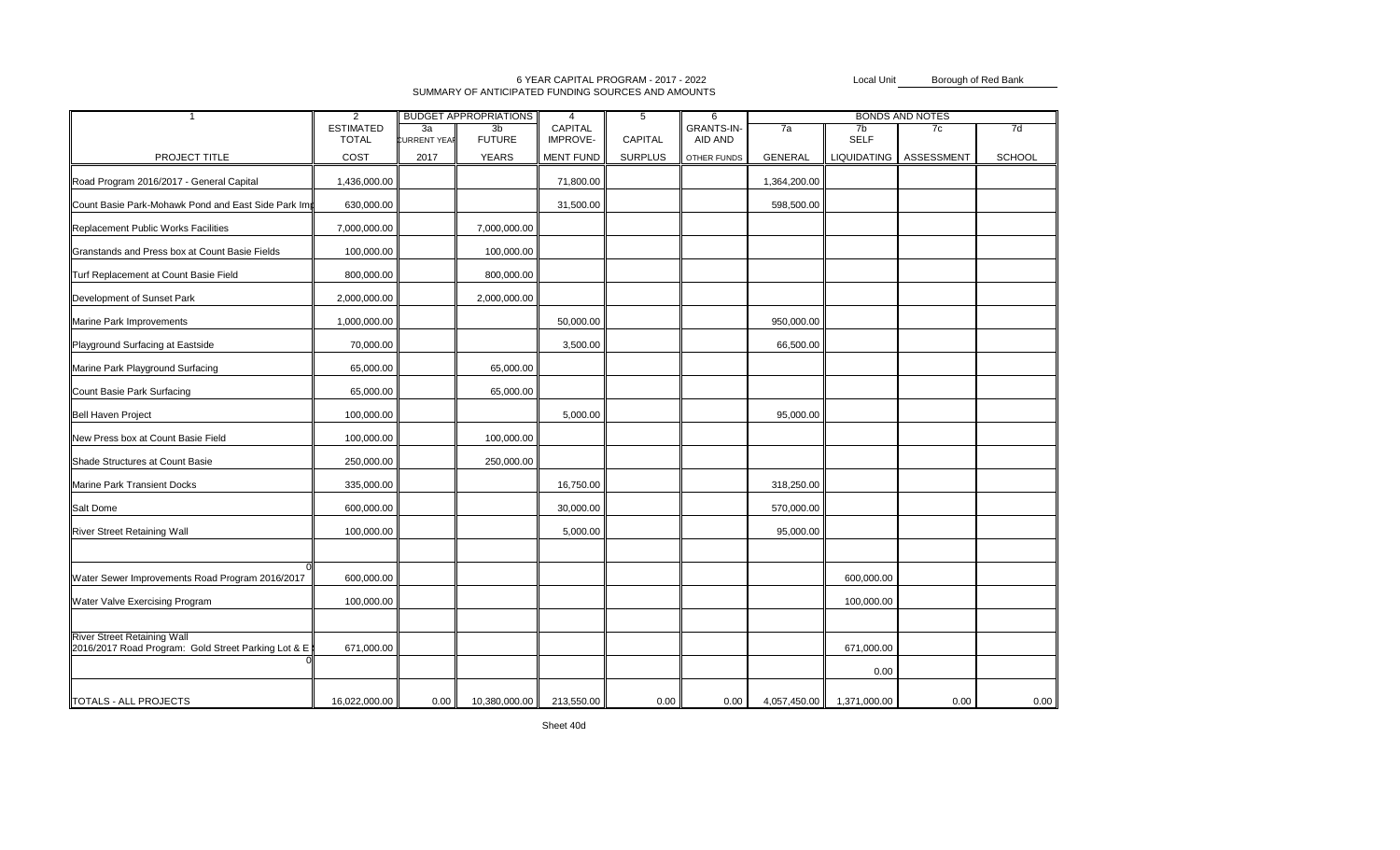## Annual List of Change Orders Approved Pursuant to N.J.A.C. 5:30-11

## Contracting Unit: Borough of Red Bank

The following is a complete list of all change orders which caused the originally awarded contract please consult N.J.A.C. 5:30-11.1 et. seq. Please identify each change order by name of the project.

1.

2.

# **N/A**

- 3.
- 4.

For each change order listed above, submit with introduced budget a copy of the governing body the newspaper notice required by N.J.A.C. 5:30-11.9(d). (Affidavit must include a copy of the newspape

If you have not had a change order exceeding the 20 percent threshold for the year indicated abo

Date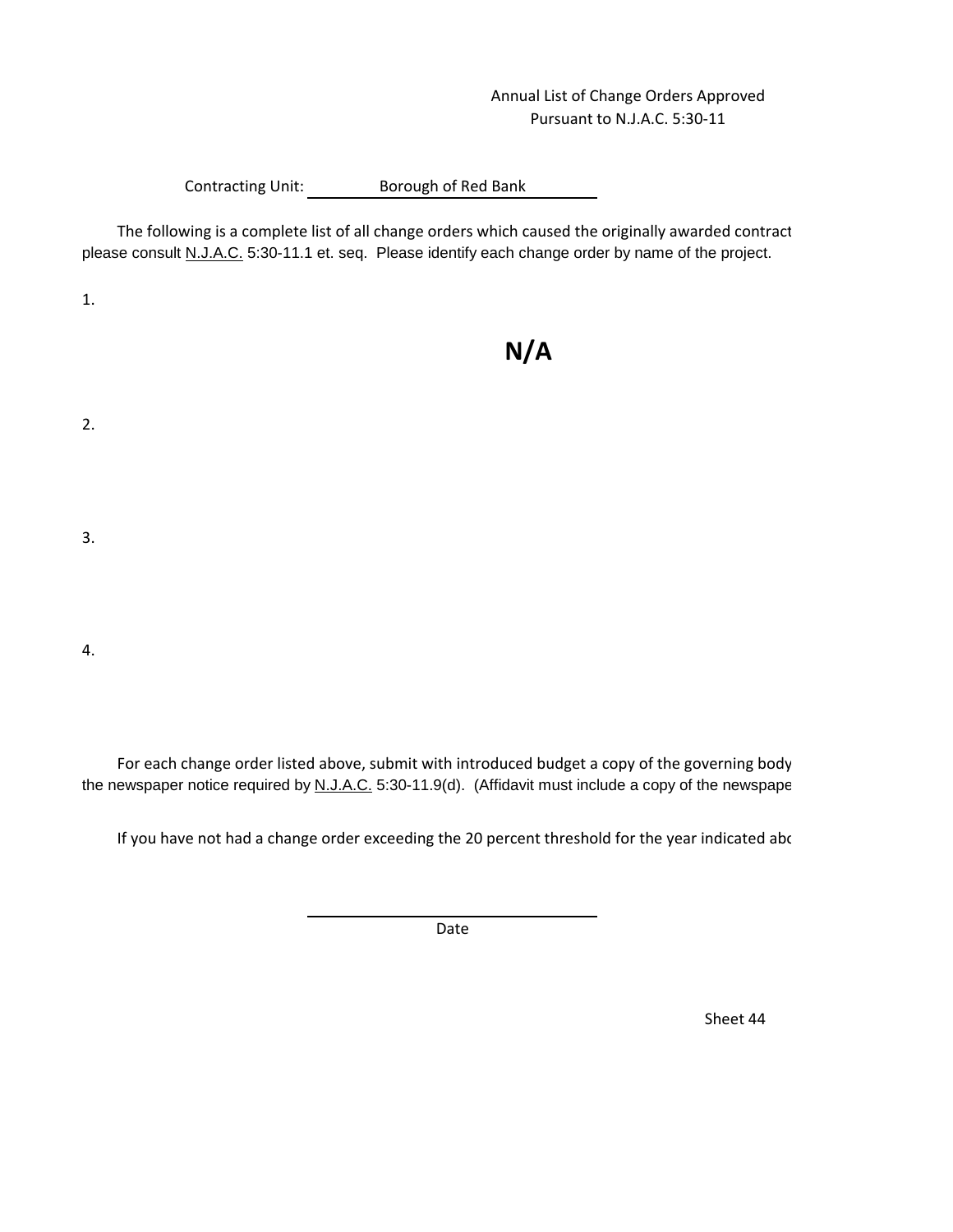Year Ending: Saturday, December 31, 2016

: price to be exceeded by more than 20 percent. For regulatory details

resolution authorizing the change order and an Affidavit of Publication for  $:$ r notice.)

 $\mathsf{D}$  yve, please check here  $\blacksquare$  and certify below.

Clerk of the Governing Body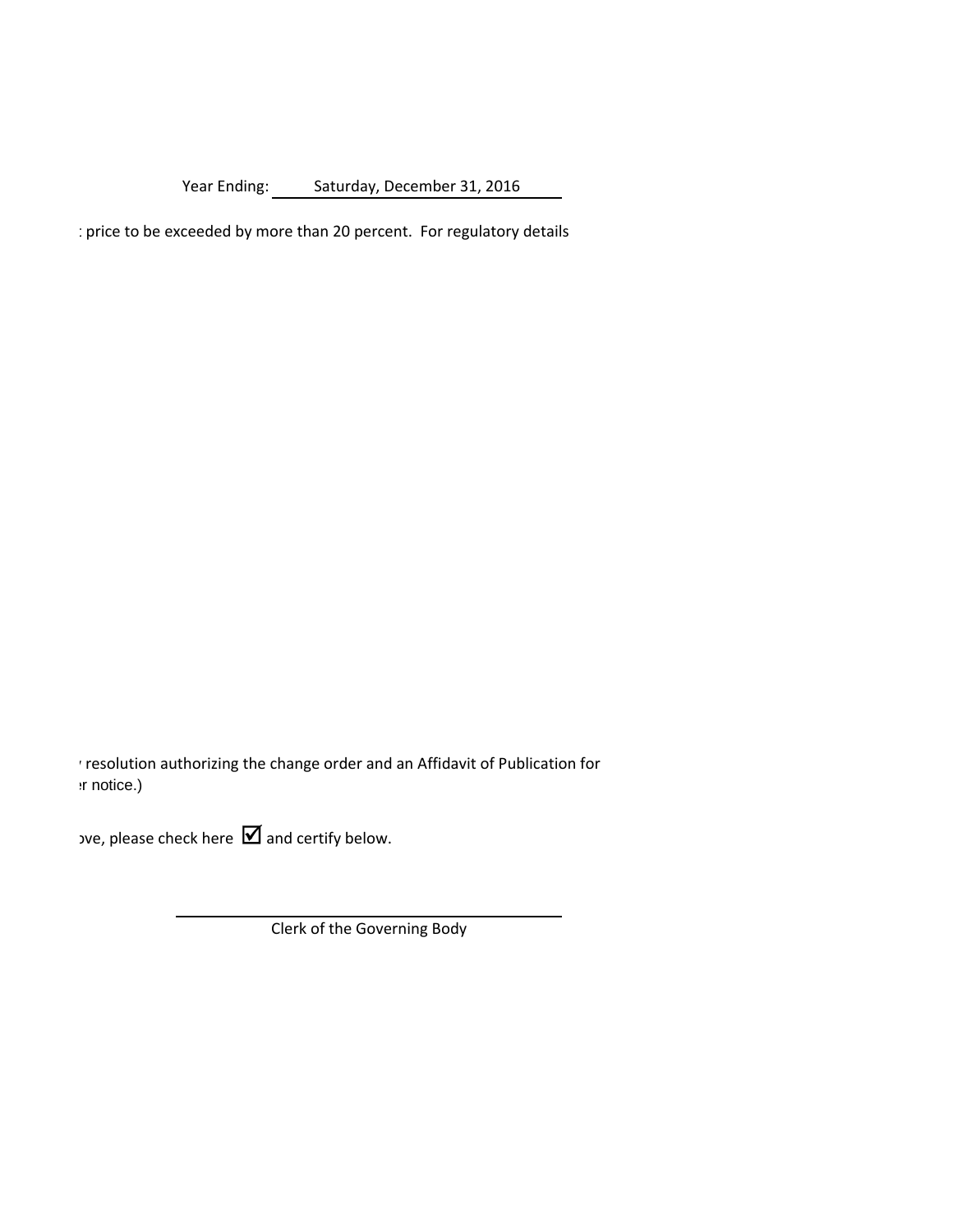## **SECTION 2 - UPON ADOPTION FOR YEAR** (Only to be Included in the Budget as Finally

| Be it resolved by the                                                                                                                                                | Mayor and Borough Council |                                                                                                                                                                                                         |                                                                                                                                                                                                                                                                                                                                                   |  |  |  |  |  |
|----------------------------------------------------------------------------------------------------------------------------------------------------------------------|---------------------------|---------------------------------------------------------------------------------------------------------------------------------------------------------------------------------------------------------|---------------------------------------------------------------------------------------------------------------------------------------------------------------------------------------------------------------------------------------------------------------------------------------------------------------------------------------------------|--|--|--|--|--|
| Borough of Red Bank                                                                                                                                                  | , County of               | Monmouth                                                                                                                                                                                                | that the budget hereinbefore a                                                                                                                                                                                                                                                                                                                    |  |  |  |  |  |
| constitute an appropriation for the purposes stated in the sums therein set forth as appropriations, and auti<br>$(b)$ \$<br>$(c)$ \$<br>(d) $$$ #ERROR!<br>$(e)$ \$ |                           | (a) \$ ########### (Item 2 below) for municipal purposes; and<br>the following summary of general revenues and appropriations.<br>708,804.22 (Item 5 below) Minimum Library Levy (R.S. 40:54-8 et seq.) | 0.00 (Item 3 below) for school purposes in Type I School Districts only (N.J.S. 18<br>$\overline{0.00}$ (Item 4 below) to be added to the certificate of amount to be raised by taxati<br>Type II School Districts only (N.J.S. 18A:9-3) and certification to the Cor<br>(Sheet 43) Open Space, Recreation, Farmland and Historic Preservation Tr |  |  |  |  |  |
| <b>RECORDED VOTE</b><br>(Insert last name)                                                                                                                           | Ayes                      | <b>Nays</b>                                                                                                                                                                                             |                                                                                                                                                                                                                                                                                                                                                   |  |  |  |  |  |
|                                                                                                                                                                      |                           |                                                                                                                                                                                                         | <b>SUMMARY OF REVENUES</b>                                                                                                                                                                                                                                                                                                                        |  |  |  |  |  |
| 1. GENERAL REVENUES                                                                                                                                                  |                           |                                                                                                                                                                                                         |                                                                                                                                                                                                                                                                                                                                                   |  |  |  |  |  |
| <b>Surplus Anticipated</b>                                                                                                                                           |                           |                                                                                                                                                                                                         |                                                                                                                                                                                                                                                                                                                                                   |  |  |  |  |  |
| Miscellaneous Revenues Anticipated                                                                                                                                   |                           |                                                                                                                                                                                                         |                                                                                                                                                                                                                                                                                                                                                   |  |  |  |  |  |
| <b>Receipts from Delinquent Taxes</b>                                                                                                                                |                           |                                                                                                                                                                                                         |                                                                                                                                                                                                                                                                                                                                                   |  |  |  |  |  |
| 2. AMOUNT TO BE RAISED BY TAXATION FOR MUNICIPAL PURPOSES (Item 6(a), Sheet 11)                                                                                      |                           |                                                                                                                                                                                                         |                                                                                                                                                                                                                                                                                                                                                   |  |  |  |  |  |
| 3. AMOUNT TO BE RAISED BY TAXATION FOR SCHOOLS IN TYPE 1 SCHOOL DISTRICTS ONLY:<br>Item 6, Sheet 42                                                                  |                           |                                                                                                                                                                                                         |                                                                                                                                                                                                                                                                                                                                                   |  |  |  |  |  |
| Item 6(b), Sheet 11 (N.J.S. 40A:4-14)                                                                                                                                |                           |                                                                                                                                                                                                         |                                                                                                                                                                                                                                                                                                                                                   |  |  |  |  |  |
| 4. TO BE ADDED TO THE CERTIFICATE FOR AMOUNT TO BE RAISED BY TAXATION FOR SCHOOL<br>Item 6(b), Sheet 11 (N.J.S. 40A:4-14)                                            |                           | Total Amount to be Raised by Taxation for Schools in Type 1 School Districts Only                                                                                                                       |                                                                                                                                                                                                                                                                                                                                                   |  |  |  |  |  |
| 5. AMOUNT TO BE RAISED BY TAXATION MINIMUM LIBRARY LEVY                                                                                                              |                           |                                                                                                                                                                                                         |                                                                                                                                                                                                                                                                                                                                                   |  |  |  |  |  |
| <b>Total Revenues</b>                                                                                                                                                |                           |                                                                                                                                                                                                         |                                                                                                                                                                                                                                                                                                                                                   |  |  |  |  |  |
|                                                                                                                                                                      |                           |                                                                                                                                                                                                         | Sheet 41                                                                                                                                                                                                                                                                                                                                          |  |  |  |  |  |
|                                                                                                                                                                      |                           |                                                                                                                                                                                                         | <b>SUMMARY OF APPROPRIATIONS</b>                                                                                                                                                                                                                                                                                                                  |  |  |  |  |  |
| 6. GENERAL APPROPRIATIONS:                                                                                                                                           |                           |                                                                                                                                                                                                         |                                                                                                                                                                                                                                                                                                                                                   |  |  |  |  |  |
| Within "CAPS"                                                                                                                                                        |                           |                                                                                                                                                                                                         |                                                                                                                                                                                                                                                                                                                                                   |  |  |  |  |  |
| (a&b) Operations Including Contingent                                                                                                                                |                           |                                                                                                                                                                                                         |                                                                                                                                                                                                                                                                                                                                                   |  |  |  |  |  |
| (e) Deferred Charges and Statutory Expenditures - Municipal                                                                                                          |                           |                                                                                                                                                                                                         |                                                                                                                                                                                                                                                                                                                                                   |  |  |  |  |  |
| (g) Cash Deficit                                                                                                                                                     |                           |                                                                                                                                                                                                         |                                                                                                                                                                                                                                                                                                                                                   |  |  |  |  |  |
| <b>Excluded from "CAPS"</b>                                                                                                                                          |                           |                                                                                                                                                                                                         |                                                                                                                                                                                                                                                                                                                                                   |  |  |  |  |  |
| (a) Operations - Total Operations Excluded from "CAPS"                                                                                                               |                           |                                                                                                                                                                                                         |                                                                                                                                                                                                                                                                                                                                                   |  |  |  |  |  |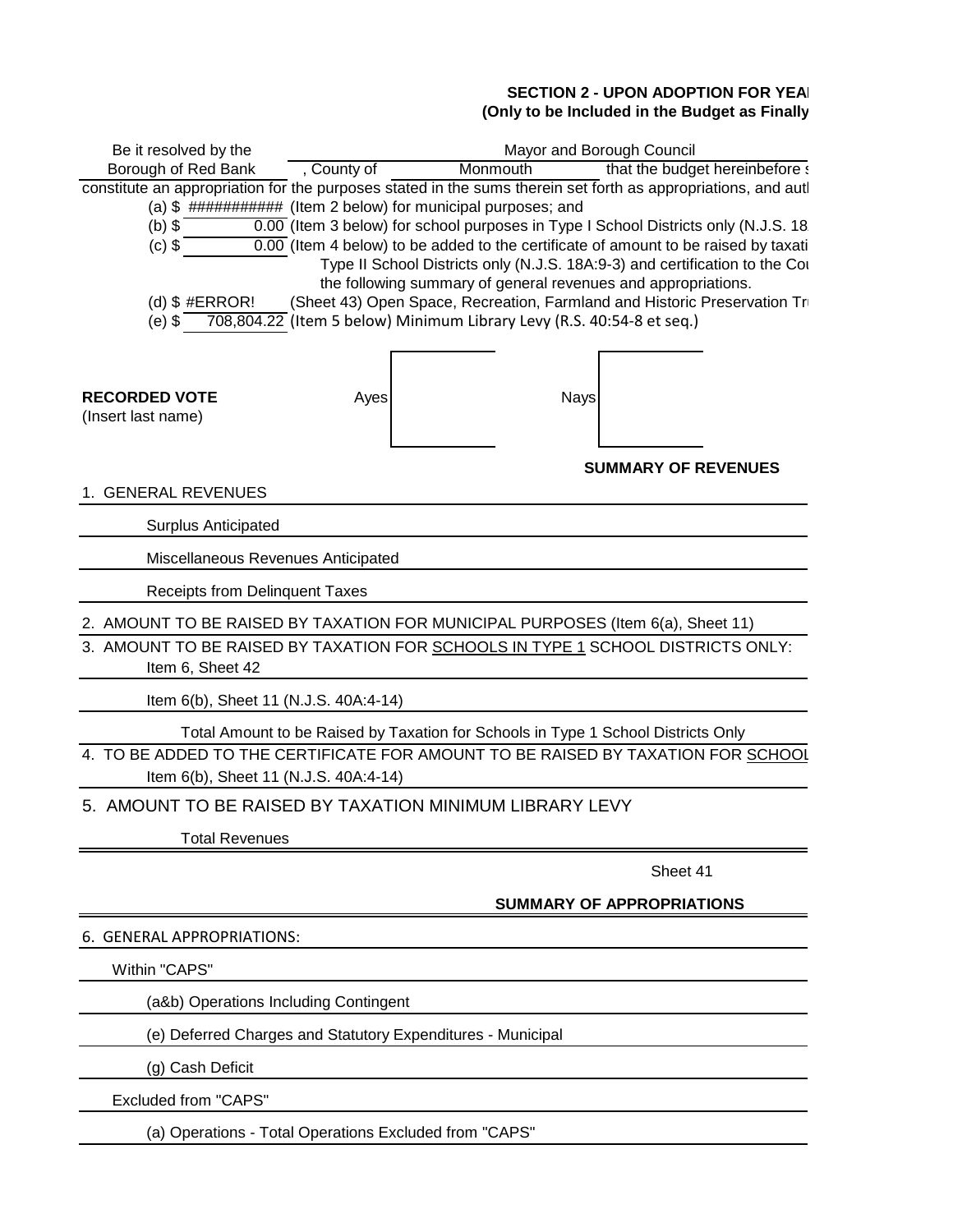| (c) Capital Improvements                                                                  |
|-------------------------------------------------------------------------------------------|
| (d) Municipal Debt Service                                                                |
| (e) Deferred Charges - Municipal                                                          |
| (f) Judgments                                                                             |
| (n) Transferred to Board of Education for Use of Local Schools (N.J.S. 40:48-17.1 & 17.3) |
| (g) Cash Deficit                                                                          |
| (k) For Local District School Purposes                                                    |
| (m) Reserve for Uncollected Taxes                                                         |
| 7. SCHOOL APPROPRIATIONS - TYPE I SCHOOL DISTRICTS ONLY (N.J.S. 40A:4-13)                 |
| <b>Total Appropriations</b>                                                               |
|                                                                                           |

It is hereby certified that the within budget is a true copy of the budget finally adopted by resolution o It is further certified that each item of revenue and appropriation is set forth in the same amount and by the all amendments thereto, if any, which have been previously approved by the Director of Local Government

Certified by me this 25th day of May , 2016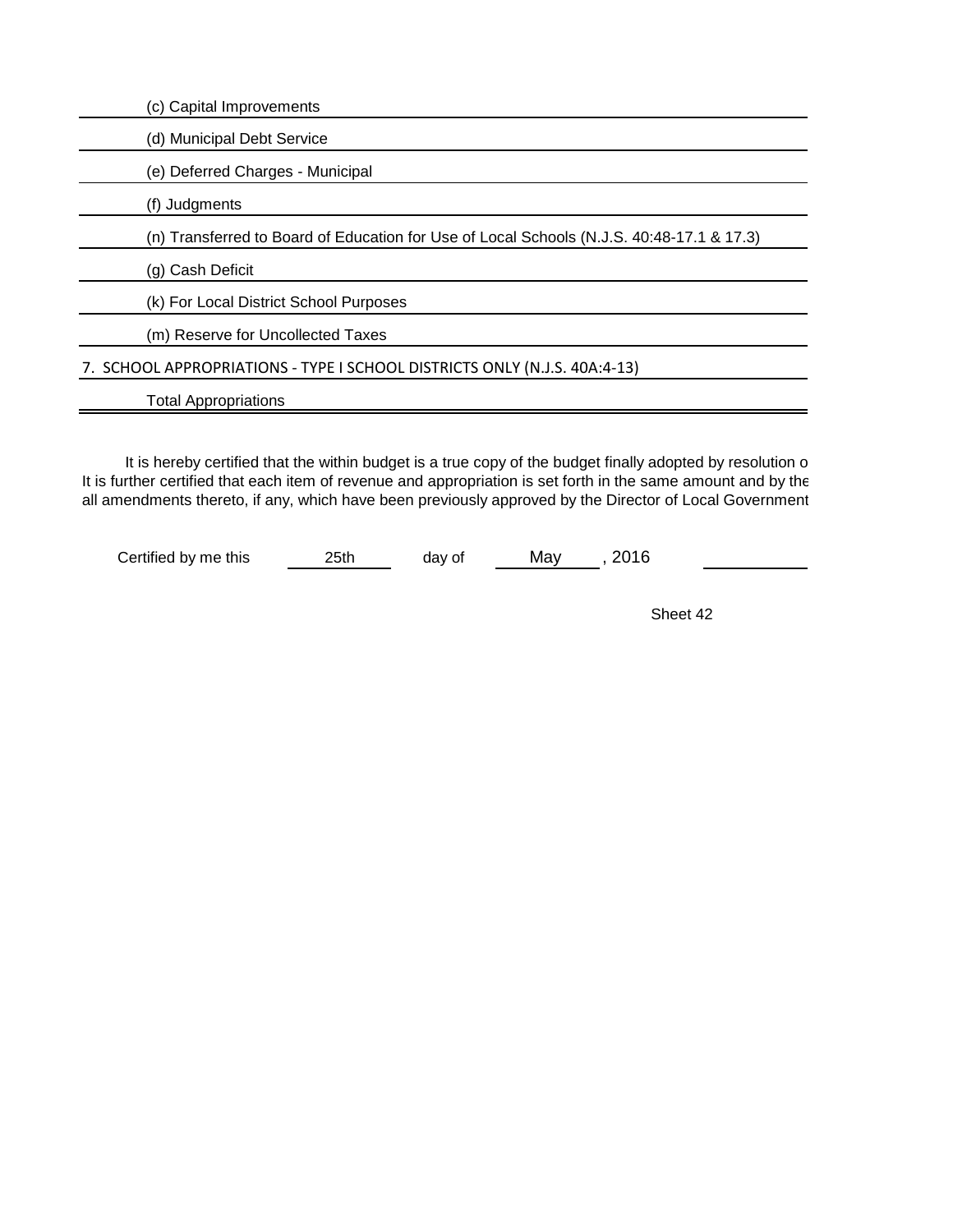#### **R** 2017 **(Adopted)**

of the set forth is hereby adopted and shall horization of the amount of:

A:9-2) to be raised by taxation; and on for local school purposes in unty Board of Taxation of

ust Fund Levy.

| Abstained | Absent |  |
|-----------|--------|--|
|-----------|--------|--|

|                                      |        |    | 08-100   | \$<br>1,450,000.00  |
|--------------------------------------|--------|----|----------|---------------------|
|                                      |        |    | 40004-10 | \$<br>7,408,940.71  |
|                                      |        |    | 15-499   | \$<br>875,000.00    |
|                                      |        |    | 07-190   | \$<br>12,018,705.30 |
|                                      | 07-195 | \$ | 0.00     |                     |
|                                      | 07-191 | \$ | 0.00     |                     |
|                                      |        |    |          | 0.00                |
| LS IN TYPE II SCHOOL DISTRICTS ONLY: |        |    |          |                     |
|                                      |        |    | 07-191   | \$<br>0.00          |
|                                      |        |    |          | \$<br>708,804.22    |
|                                      |        |    | 40000-00 | \$<br>22,461,450.23 |

| x        | x    |               |
|----------|------|---------------|
| x        | x    |               |
| 30001-00 | 1\$  | 15,348,257.17 |
| 30004-00 | 1\$  | 1,805,158.00  |
| 46-885   | I\$  | 0.00          |
| x        | x    |               |
| 60023-00 | ll\$ | 1,254,033.22  |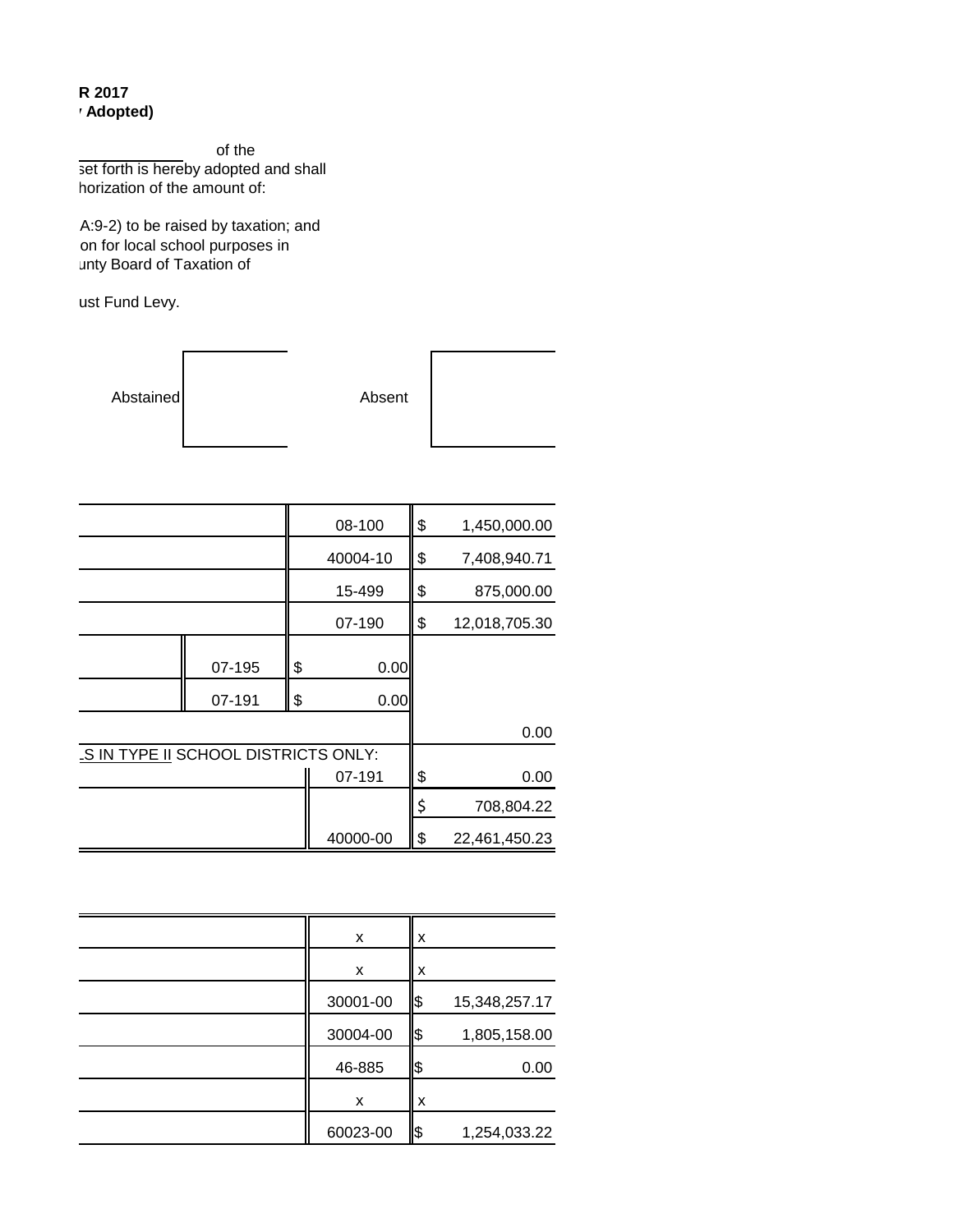| 60002-00 | \$  | 225,000.00    |
|----------|-----|---------------|
| 60003-00 | \$  | 2,673,850.00  |
| 60024-00 | \$  | 152,400.00    |
| 37-480   | \$  | 0.00          |
| 29-405   | \$  | 0.00          |
| 46-885   | \$  | 0.00          |
| 60008-00 | \$  | #ERROR!       |
| 50-899   | \$  | 1,002,751.84  |
| 60010-00 | \$  | 0.00          |
| 30000-00 | 1\$ | 22,461,450.23 |

If the Governing Body on the 25th day of May , 2016. tither as appeared in the 2015 approved budget and approved budget and same title as appeared in the 2015 approved budget and all amendments there is a Services.

Clerk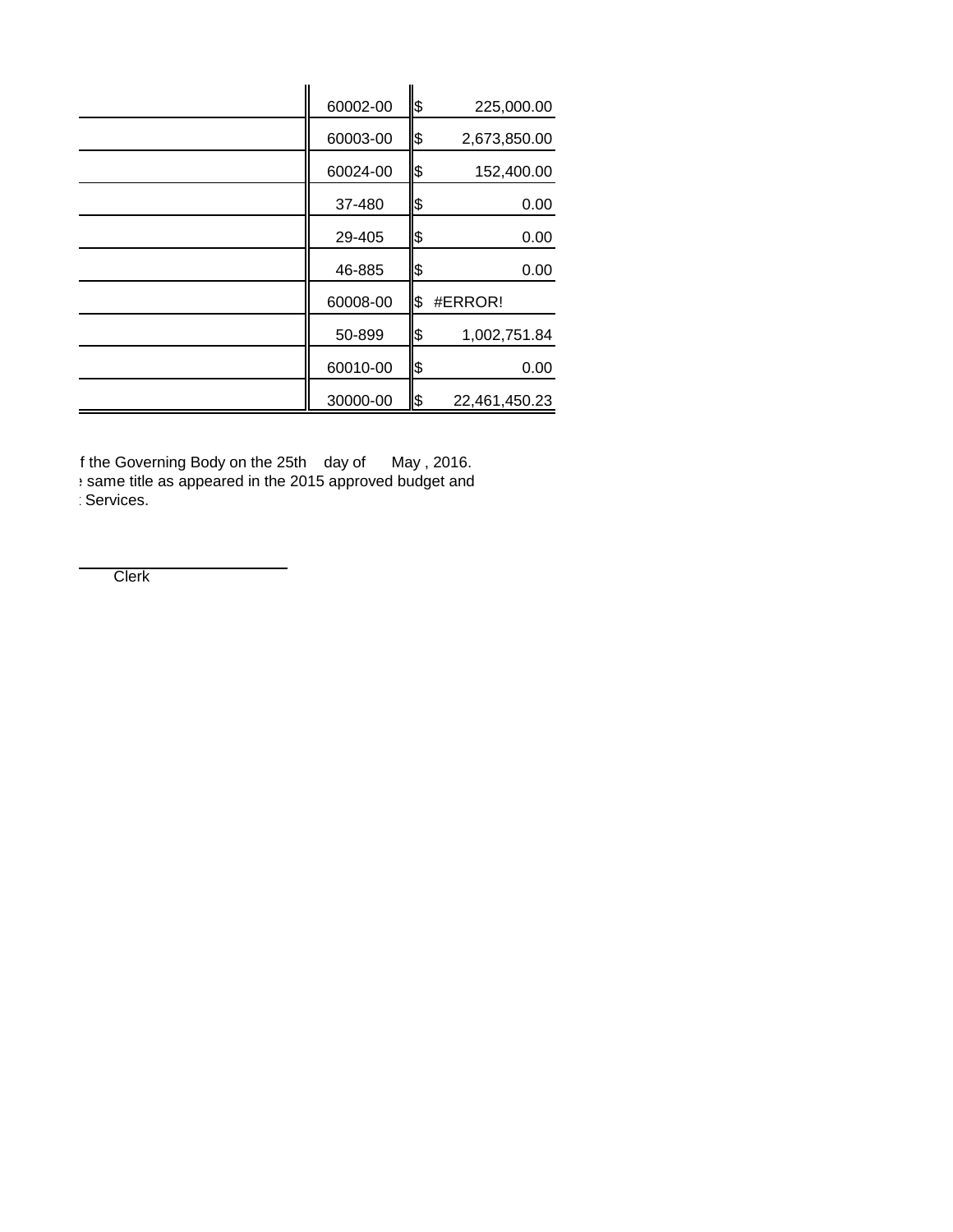The name of the municipality and the budget title shall be printed in bold 16 point typeface and the

## **#ERROR! Monmouth for the fiscal year 2016** Revenue and Appropriation Summaries **2016 Municipal Budget**

| <b>Summary of Revenues</b>                           | Anticipated   |               |
|------------------------------------------------------|---------------|---------------|
|                                                      | 2016          | 2015          |
| 1. Surplus                                           | 1,450,000.00  | 2,035,000.00  |
| <b>Total Miscellaneous Revenues</b><br>2.            | 7,408,940.71  | 7,520,972.29  |
| 3. Receipts from Delinquent Taxes                    | 875,000.00    | 670,000.00    |
| 4. a) Local Tax for Municipal Purposes               | 12,018,705.30 | 11,438,971.00 |
| Addition to Local District School Tax<br>b)          | 0.00          | 0.00          |
| Minimum Library Levy<br>C)                           | 708,804.22    | 689,361.32    |
| Total Amount to be Raised by Taxes for               |               |               |
| Support of Municipal Budget                          | 12,727,509.52 | 12,128,332.32 |
| <b>Total General Revenues</b>                        | 22,461,450.23 | 22,354,304.61 |
|                                                      |               |               |
| Summary of Appropriations                            |               | Final         |
|                                                      | 2016          | 2015          |
|                                                      | <b>Budget</b> | <b>Budget</b> |
| Salaries and Wages<br>1. Operating Expenses:         | 8,947,656.17  | 8,383,308.00  |
| <b>Other Expenses</b>                                | 7,654,634.22  | 7,918,666.44  |
| 2. Deferred Charges and Other Appropriations         | 1,957,558.00  | 2,382,645.00  |
| 3. Capital Improvements                              | 225,000.00    | 100,000.00    |
| 4. Debt Service (Include for School Purposes)        | 2,673,850.00  | 2,803,267.00  |
| 5. Reserve for Uncollected Taxes                     | 1,002,751.84  | 979,210.17    |
| Sub-total General Appropriations                     | 22,461,450.23 | 22,567,096.61 |
| Less: Expenditures included above which are deferred |               |               |
| <b>Total General Appropriations</b>                  | 22,461,450.23 | 22,567,096.61 |
|                                                      |               |               |
| Total Number of Employees (includes part-time)       | 155           | 158           |

| 2016 Dedicated Water-Sewer Utility Budget        |               |               |  |
|--------------------------------------------------|---------------|---------------|--|
| <b>Summary of Revenues</b>                       | Anticipated   |               |  |
|                                                  | 2016          | 2015          |  |
| Surplus                                          | 239,000.00    | 194,771.00    |  |
| <b>Miscellaneous Revenues</b>                    | 6,924,800.00  | 6,717,000.00  |  |
| Deficit (General Budget)                         | #ERROR!       | #ERROR!       |  |
| <b>Total Revenues</b>                            | 7,163,800.00  | 6,911,771.00  |  |
|                                                  |               |               |  |
| Appropriations                                   |               | Final         |  |
|                                                  | 2016          | 2015          |  |
|                                                  | <b>Budget</b> | <b>Budget</b> |  |
| <b>Operating Expenses:</b><br>Salaries and Wages | 849,116.67    | 824,862.00    |  |
| <b>Other Expenses</b>                            | 4,206,633.33  | 3,597,014.46  |  |
| Capital Improvements                             | 50,000.00     | 50,000.00     |  |
| <b>Debt Service</b><br>З.                        | 1,398,150.00  | 1,439,416.54  |  |